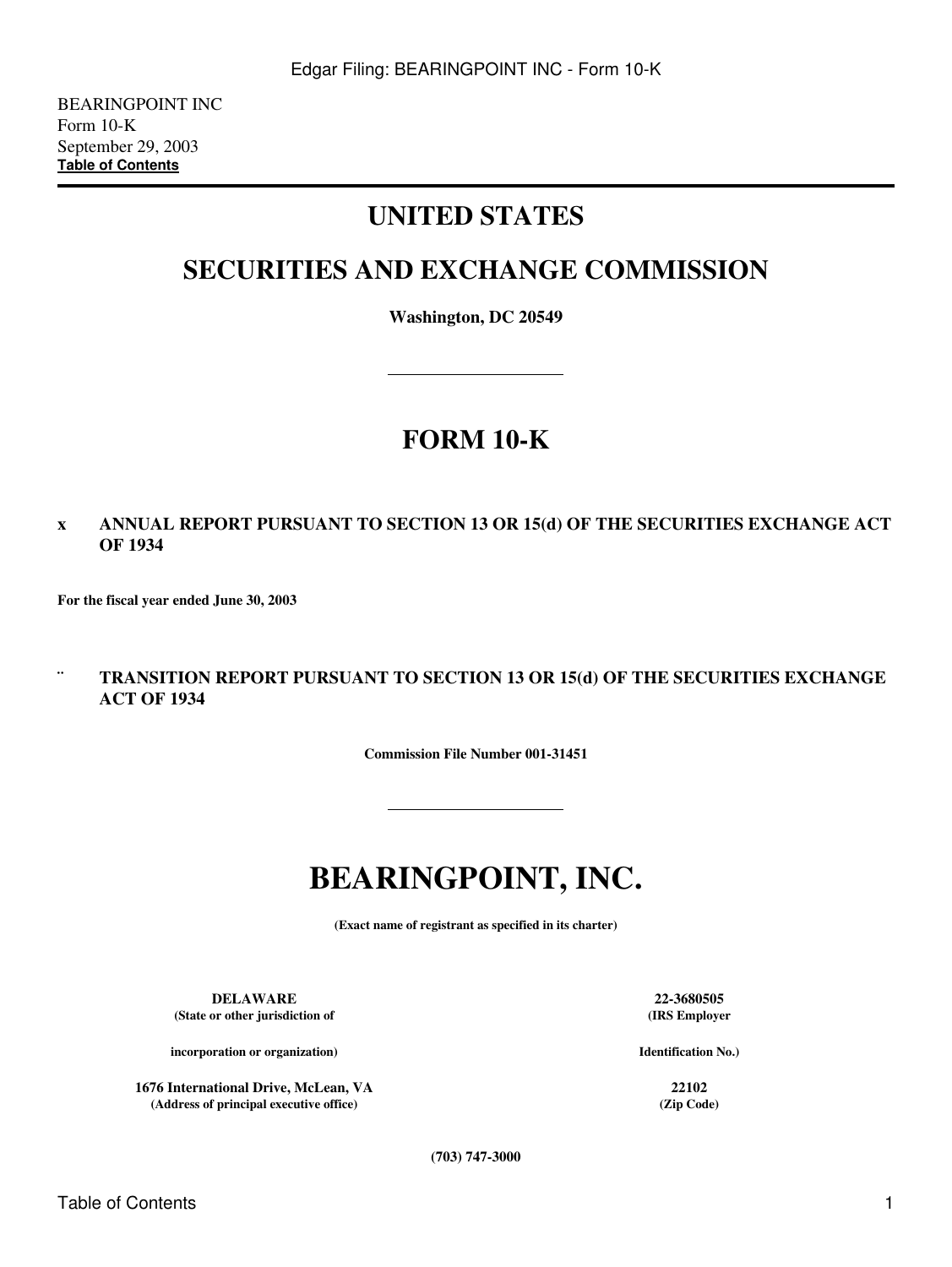(Registrant s telephone number, including area code)

**Securities registered pursuant to Section 12 (b) of the Act: None**

**Securities registered pursuant to Section 12 (g) of the Act:**

**Common Stock, \$.01 Par Value**

#### **Series A Junior Participating Preferred Stock Purchase Rights**

Indicate by check mark whether the Registrant (1) has filed all reports required to be filed by Section 13 or 15(d) of the Securities Exchange Act of 1934 during the preceding 12 months, and (2) has been subject to such filing requirements for the past 90 days. YES x NO ¨

Indicate by check mark if disclosure of delinquent filers pursuant to Item 405 of Regulation S-K is not contained herein, and will not be contained, to the best of Registrant s knowledge, in definitive proxy or information incorporated by reference in Part III of this Form 10-K or any amendment to this Form 10-K.x

Indicate by check mark whether the Registrant is an accelerated filer (as defined in Rule 12b-2 of the Act). YES x NO ¨

As of December 31, 2002, the aggregate market value of the voting stock held by non-affiliates of the Registrant was \$1.3 billion.

The number of shares of common stock of the Registrant outstanding as of September 2, 2003 was 194,403,538.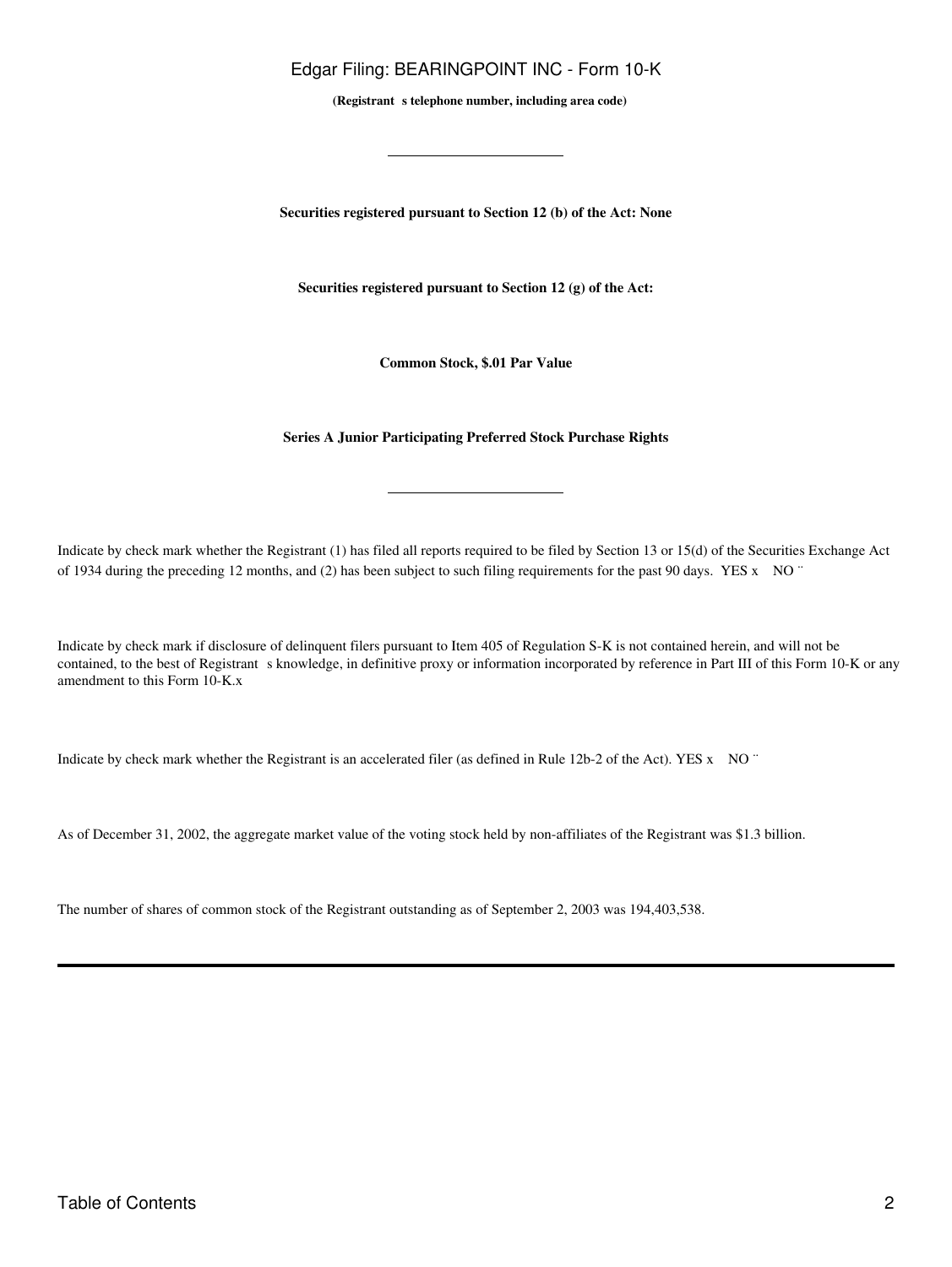### **DOCUMENTS INCORPORATED BY REFERENCE**

Pertinent extracts from Registrant s Proxy Statement for its 2003 Annual Meeting of Stockholders to be filed with the Securities and Exchange Commission are incorporated into Part III.

Such information incorporated by reference shall not be deemed to specifically incorporate by reference the information referred to in Item 402(a)(8) of Regulation S-K.

### **TABLE OF CONTENTS AND CROSS-REFERENCE INDEX**

<span id="page-2-0"></span>

|             | <b>Description</b>                                                                              | Page<br><b>Number</b> |
|-------------|-------------------------------------------------------------------------------------------------|-----------------------|
|             | Part I.                                                                                         |                       |
| Item 1.     | <b>Business</b>                                                                                 | 3                     |
| Item 2.     | Properties                                                                                      | 6                     |
| Item 3.     | <b>Legal Proceedings</b>                                                                        | $\overline{7}$        |
| Item 4.     | Submission of Matters to a Vote of Security Holders                                             | $\tau$                |
|             | Part II.                                                                                        |                       |
| Item 5.     | Market for the Registrant s Common Stock and Related Stockholder Matters                        | 8                     |
| Item 6.     | <b>Selected Financial Data</b>                                                                  | 8                     |
| Item 7.     | Management s Discussion and Analysis of Financial Condition and Results of<br><b>Operations</b> | 10                    |
| Item 7A.    | Quantitative and Qualitative Disclosures about Market Risk                                      | 29                    |
| Item 8.     | <b>Financial Statements and Supplementary Data</b>                                              | 31                    |
| Item 9.     | Changes in and Disagreements with Accountants on Accounting and Financial<br>Disclosure         | 73                    |
| Item 9A     | <b>Controls and Procedures</b>                                                                  | 73                    |
|             | Part III.                                                                                       |                       |
| Item $10$ . | Directors and Executive Officers of the Registrant                                              | 75                    |
| Item 11.    | <b>Executive Compensation</b>                                                                   | 75                    |
| Item 12.    | Security Ownership of Certain Beneficial Owners and Management                                  | 75                    |
| Item 13.    | Certain Relationship and Related Transactions                                                   | 75                    |
| Item 14.    | Principal Accounting Fees and Services                                                          | 75                    |
|             | Part IV.                                                                                        |                       |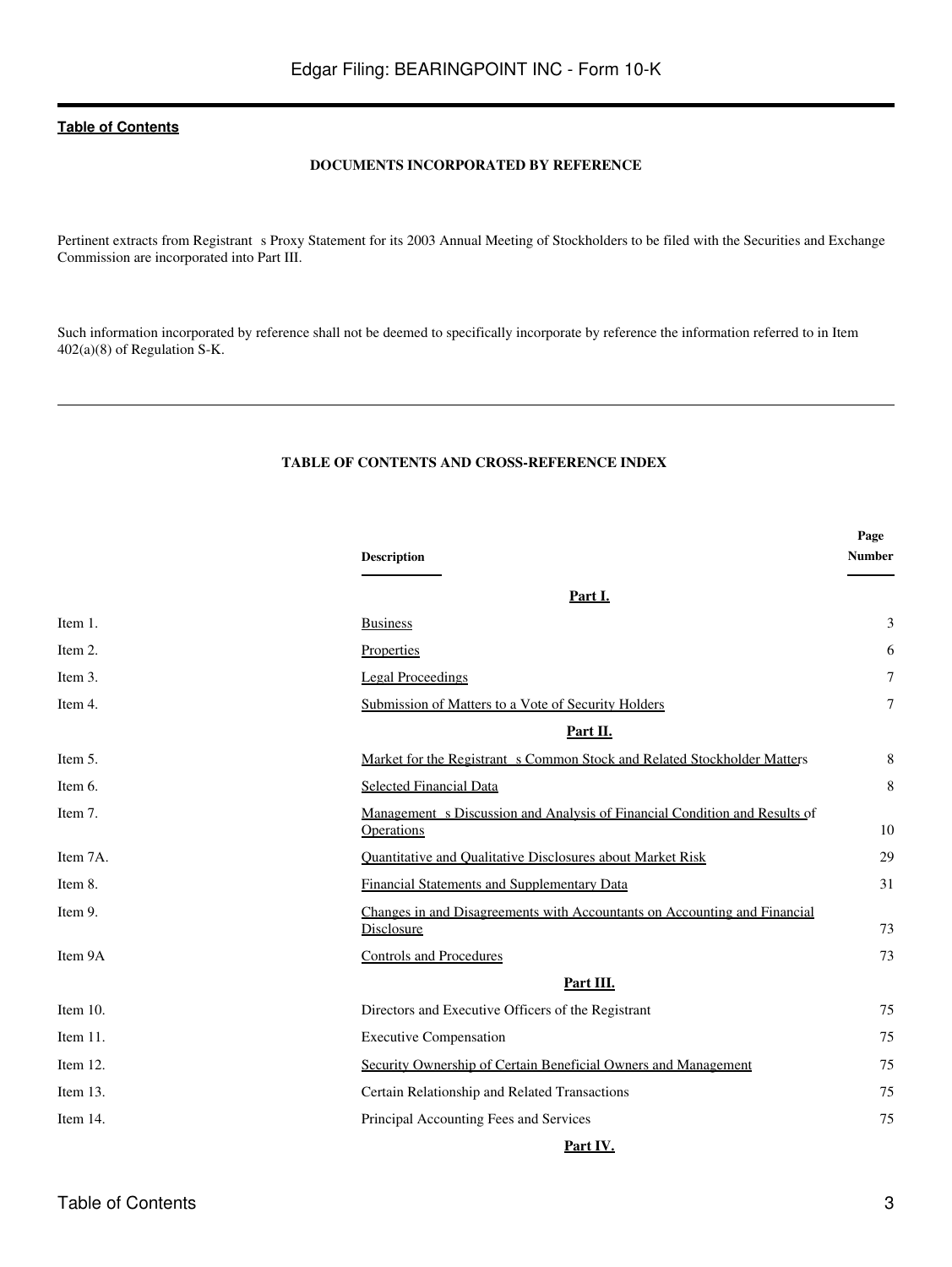### Item 15. [Exhibits, Financial Statement Schedules and Reports on Form 8-K](#page-135-1) 76

**[Signatures](#page-142-0)** 82

\* The information required by Items 10, 11, 12 and 13 (except for certain information regarding executive officers that is called for by Item 10, which information is contained in Part I and Equity Compensation Plan information required by Item 12, which information is contained in Part III) is incorporated herein by reference from the definitive Proxy Statement that the Company intends to file pursuant to Regulation 14A.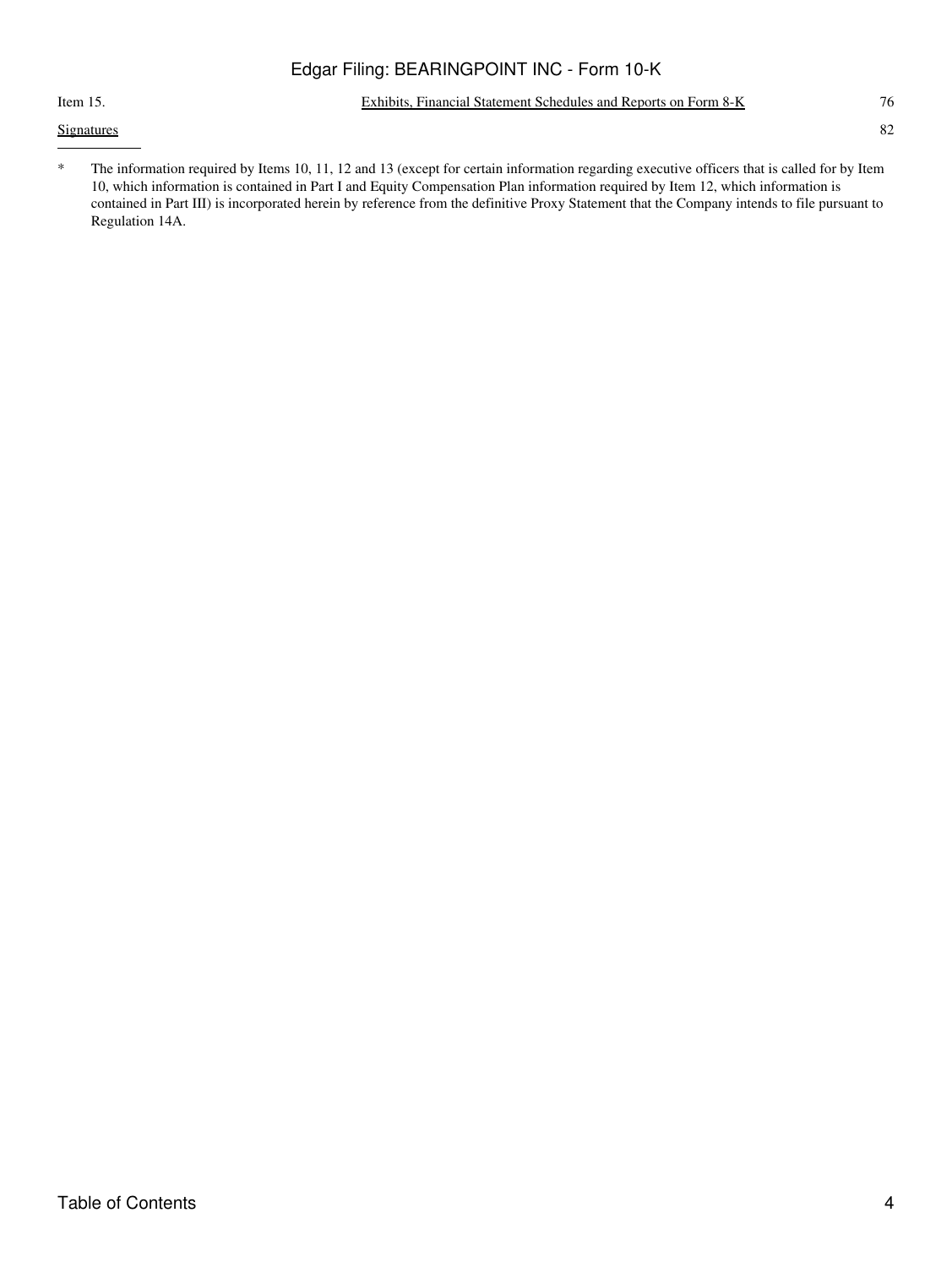### **PART I.**

<span id="page-4-1"></span><span id="page-4-0"></span>**Item 1. Business**

**Item 1(a).** *General Development of Business.*

BearingPoint, Inc. (formerly KPMG Consulting, Inc. and generally referred to below as we or the Company) was incorporated as a business corporation under the laws of the State of Delaware in 1999. Our principal offices are located at 1676 International Drive, McLean, Virginia 22102-4828. Our main telephone number is 703-747-3000. Our Company previously was a part of KPMG LLP, one of the former Big 5 accounting and tax firms. In January 2000, KPMG LLP transferred its consulting business to our Company. In February 2001 we completed our initial public offering, and on February 8, 2001 our common stock began to trade on the NASDAQ National Market under the ticker symbol KCIN. On October 2, 2002, the Company changed its name to BearingPoint, Inc. In connection with our name change, the Company moved to the New York Stock Exchange and began trading on October 3, 2002 under the new ticker symbol BE.

During the first quarter of fiscal year 2003, we significantly expanded our European presence with the purchase of KPMG Consulting AG (subsequently renamed BearingPoint GmbH (BE Germany)), which included employees in Germany, Switzerland and Austria. In addition, we furthered our global strategy by acquiring all or portions of selected Andersen Business Consulting practices in Brazil, Finland, France, Japan, Norway, Peru, Singapore, South Korea, Spain, Sweden, Switzerland, and in the United States and the consulting practice of the KPMG International member firm in Finland. We also strengthened our Latin American business with the acquisition of Ernst  $\&$  Young s Brazilian consulting practice. By significantly expanding our global reach, we have improved our ability to serve our international clients, and we have diversified our revenue base.

**Item 1(b).** *Financial Information about Industry Segments.*

Information required by Item 1(b) is incorporated herein by reference to Note 21, Segment Information, of the Notes to Consolidated Financial Statements included under Item 8 of this Annual Report.

**Item 1(c).** *Narrative Description of Business.*

*Overview*

We are a large business consulting, systems integration and managed services firm with approximately 15,300 employees at June 30, 2003, serving Global 2000 companies, medium-sized businesses, government agencies and other organizations. The Company provides business and technology strategy, systems design, architecture, applications implementation, network, systems integration and managed services. Our service offerings are designed to help our clients generate revenue, reduce costs and access information necessary to operate their business on a timely basis.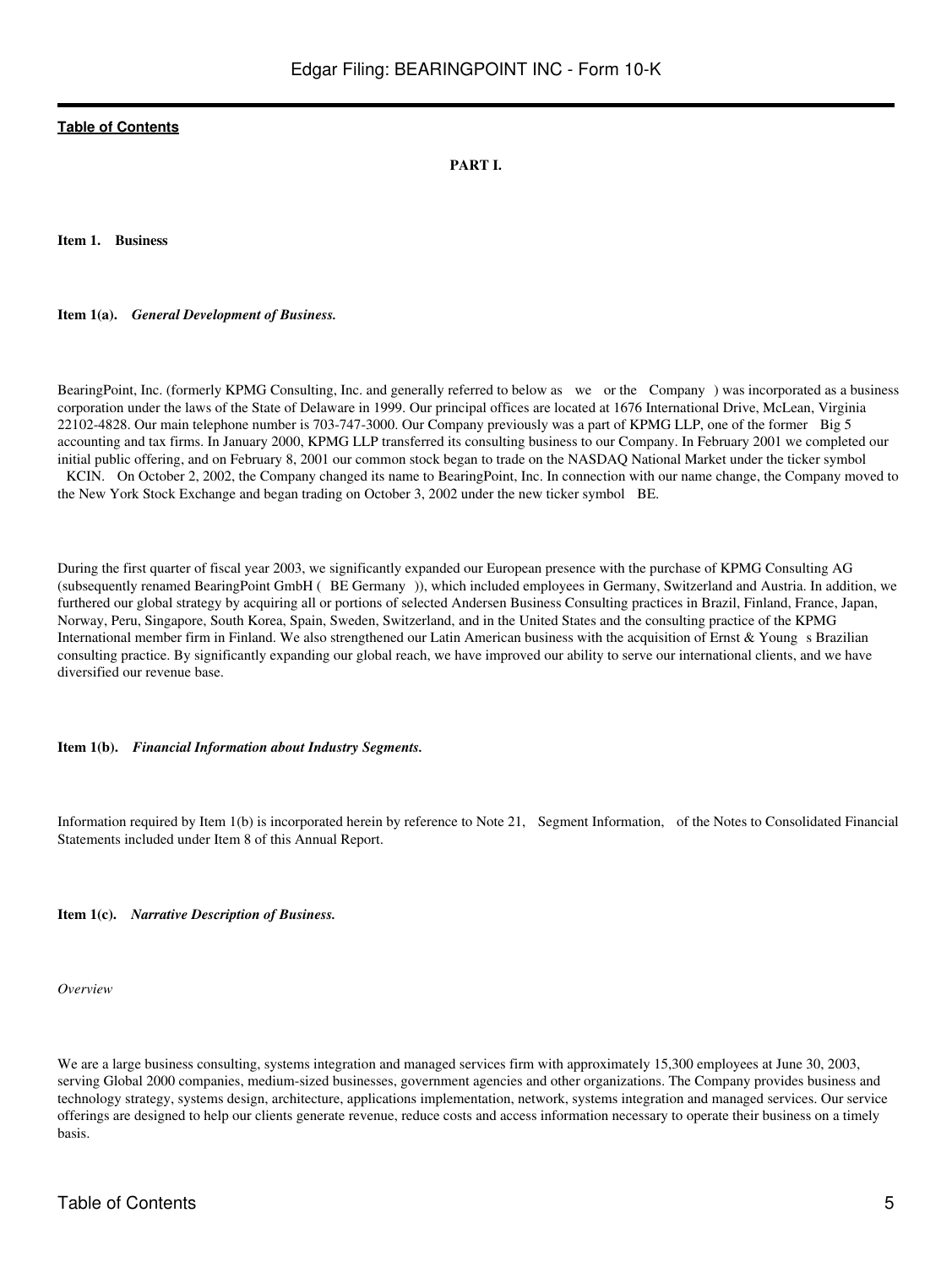### *Industry Groups*

Our focus on specific industries provides us with the ability to tailor our service offerings to reflect our understanding of the marketplaces in which our clients operate. During fiscal year 2003, we provided consulting services through five industry groups in which we have significant industry-specific knowledge. Beginning in fiscal year 2004, we combined our Consumer and Industrial Markets and High Technology industry groups to form the Consumer, Industrial and Technology industry group. Our industry groups during fiscal year 2003 were:

Public Services assists public services clients in process improvement, enterprise resource planning and Internet integration service offerings. This group also provides financial and economic advisory services to governments, corporations and financial institutions around the world. Our public services clients include federal government agencies, state and local governments, and private and public higher education institutions. In addition, this group provides services to public service healthcare agencies and private sector payor and provider companies.

Communications & Content provides financial, operational and technical services to wireline and wireless communications carriers, public and private utilities, cable system operators and media and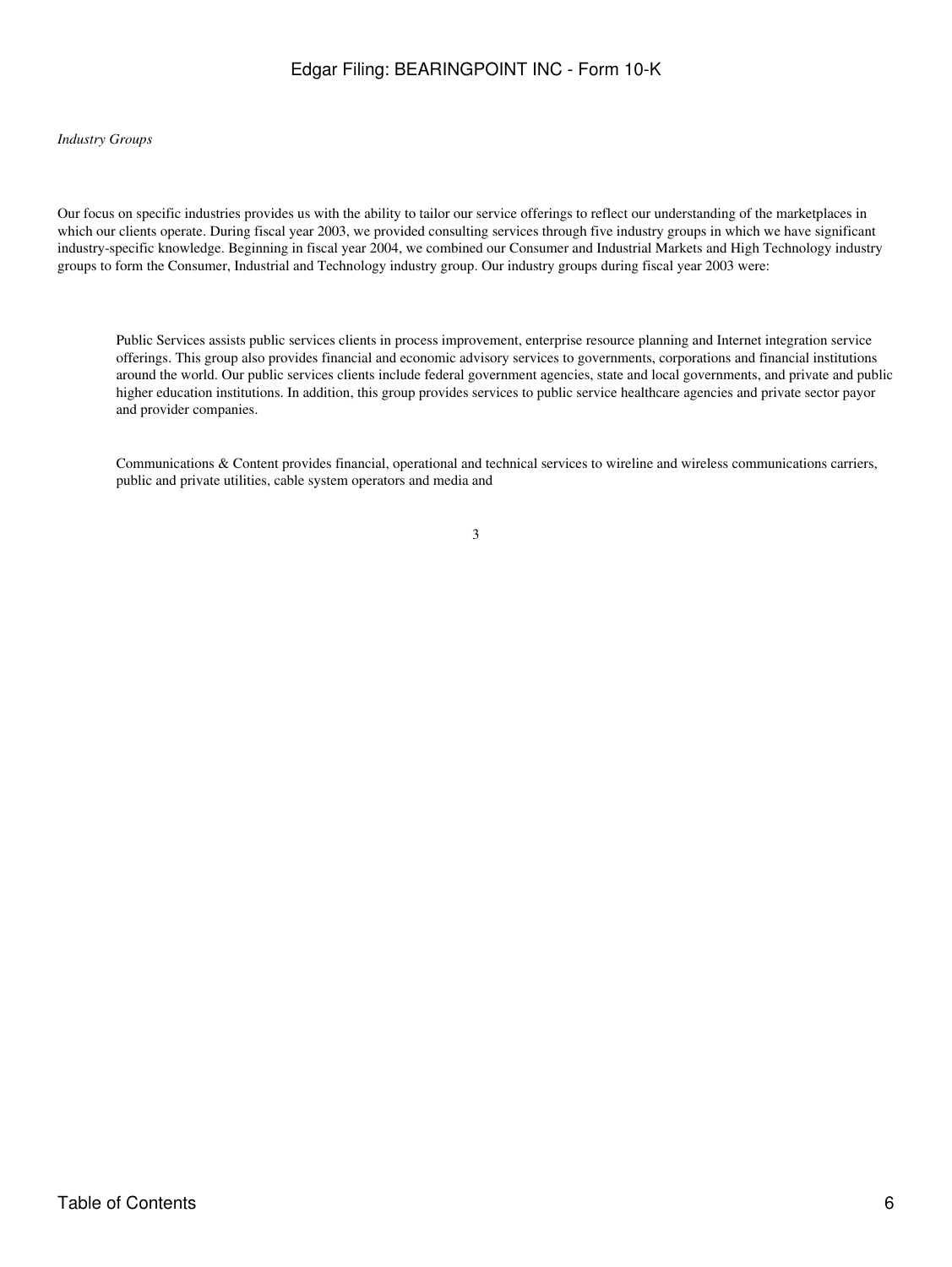entertainment service providers. Our services assist clients with business strategy development, business process flow optimization, technology integration and asset preservation.

Financial Services focuses on delivering strategic, operational and technology services, including new, component-based business and technical architectures that leverage existing application systems and e-business strategies and development, delivered through consumer and wholesale lines of business. Our clients in the financial services sector include banking, insurance, securities, real estate, hospitality and professional services institutions.

Consumer and Industrial Markets designs and delivers solutions to assist clients with business challenges such as pressure to reduce costs, industry consolidation, global competition and accelerated time-to-market. To meet these challenges, we support our clients by implementing enterprise systems and business models, redefining business processes, improving supply chain efficiency and visibility by deploying product management, advanced planning and procurement solutions, capturing and integrating customer needs in customer management solutions, and implementing alternative business and systems strategies such as managed services. We provide our clients with actionable blueprints and experience in project management. We transfer knowledge to support the current and future business initiatives of our clients. Our Consumer and Industrial Markets practice offers segment solutions to the Global 2000 and mid-market clients in these segments: Automotive and Transportation; Chemicals and Natural Resources; Consumer Packaged Goods; Industrial Markets; Oil and Gas; and Retail/Wholesale.

High Technology focuses on the identification and delivery of business process improvements. Areas of focus include: enterprise systems; supply chain; product lifecycle and collaboration; sales, marketing and customer care; and channel and human resource management. Our services support both global market industry leaders and fast growing businesses requiring a broad range of technology, integration, infrastructure and managed services assistance. These solutions address business challenges specific to the electronics industry (including contract manufacturers), and consumer electronics, semiconductor, hardware and network equipment manufacturers; large and emerging software companies; and life sciences clients consisting of pharmaceutical, medical device and distribution companies.

#### *International Operations*

We have multinational operations covering North America, Latin America, the Asia Pacific region, and Europe, the Middle East and Africa (EMEA). We utilize this multinational network to provide consistent integrated services to our clients throughout the world.

For the year ended June 30, 2003, international operations represented 29.8% of our business (measured in revenue dollars), compared to 8.0% for the year ended June 30, 2002.

For additional information regarding the international acquisitions, see Company Overview in Management s Discussion and Analysis of Financial Condition and Results of Operations and Note 6 Acquisitions, of the Notes to Consolidated Financial Statements.

*Our Joint Marketing Relationships*

As of June 30, 2003, we had approximately 50 joint marketing relationships with key technology providers that support and complement our service offerings. We have created joint marketing relationships to enhance our ability to provide our clients with high value services. Our joint marketing relationships typically entail some combination of commitments regarding joint marketing, sales collaboration, training and service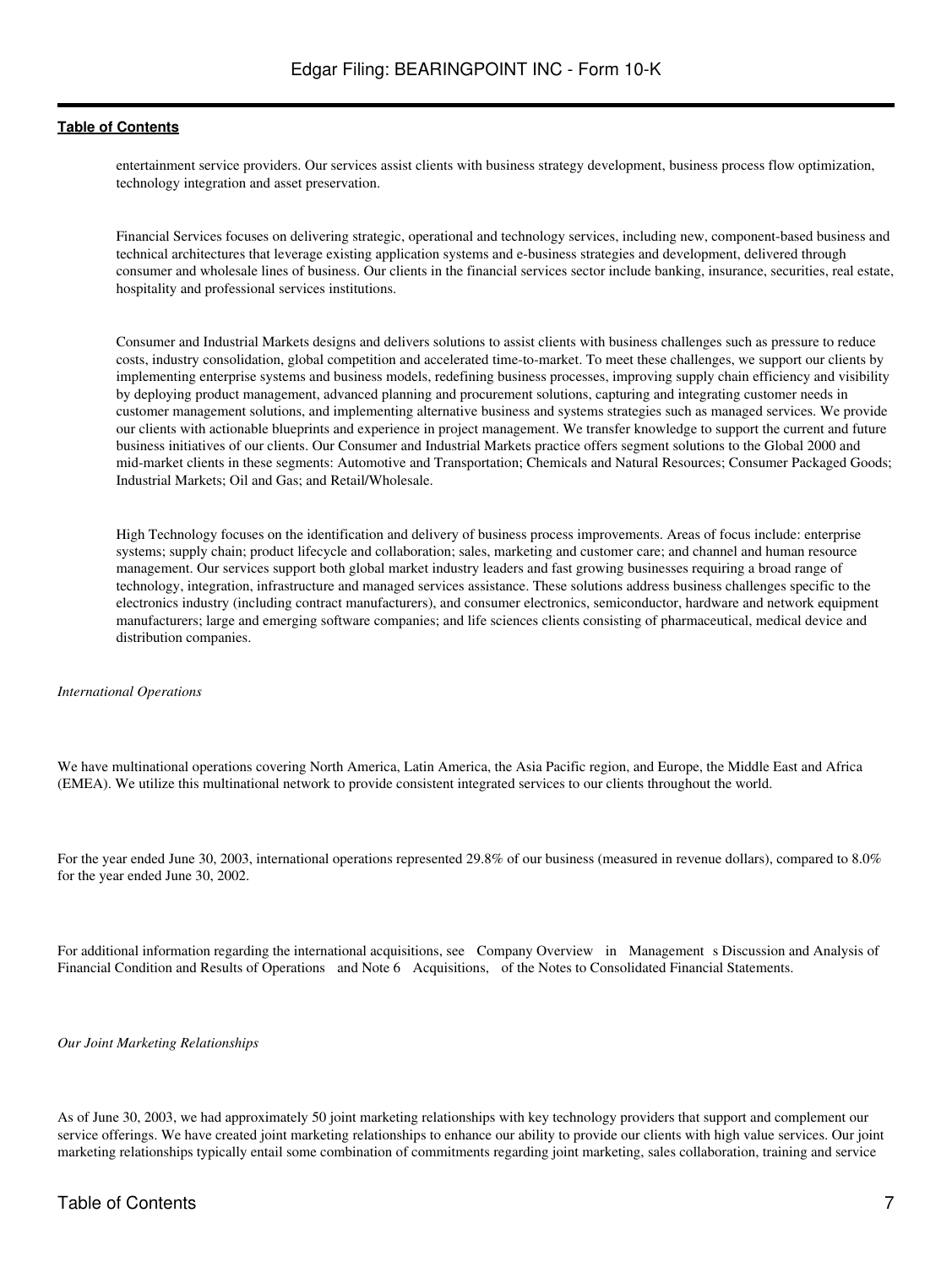offering development.

Our most significant joint marketing and product development relationships are with Cisco Systems, Inc., Oracle Corporation, PeopleSoft, Inc., Microsoft Corporation, SAP AG, and Siebel Systems, Inc. We work together to develop comprehensive solutions to common business issues, offer the expertise required to deliver those solutions, develop new products, capitalize on joint marketing opportunities and remain at the forefront of technology advances. These joint marketing agreements help us to generate revenue since they provide a source of referrals and the ability to jointly target specific accounts.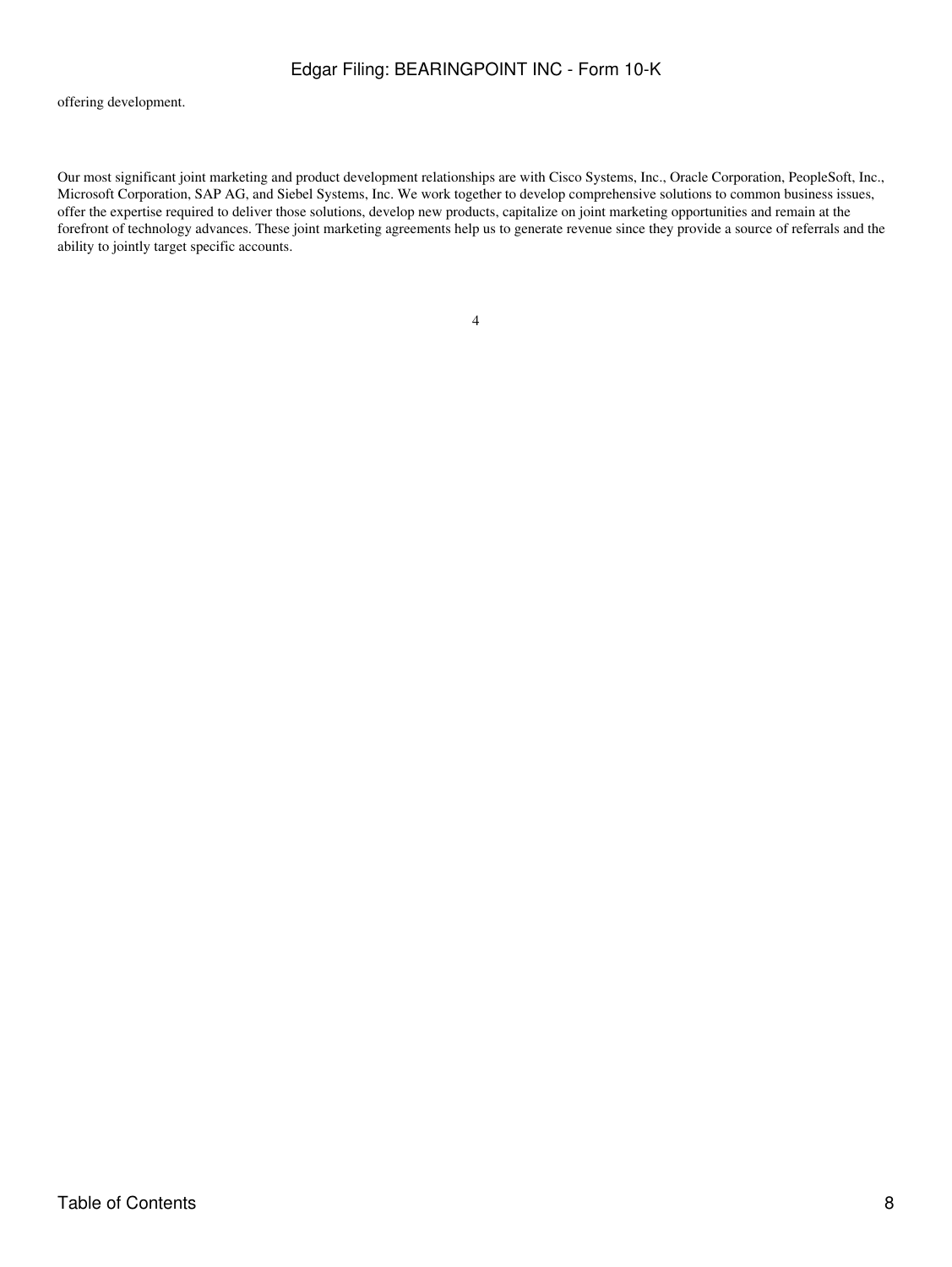*Competition*

We operate in a highly competitive and rapidly changing market and compete with a variety of organizations that offer services similar to those we offer. The market in which we operate includes a variety of participants, including specialized e-business consulting firms, systems consulting and implementation firms, former Big 5 and other large accounting and consulting firms, application software firms providing implementation and modification services, service groups of computer equipment companies, outsourcing companies, systems integration companies, and general management consulting firms.

Some of our competitors have significantly greater financial, technical and marketing resources, generate greater revenue and have greater name recognition than we do. The competitive landscape is experiencing rapid changes. Over the past few years, some of the former Big 5 accounting and consulting firms have sold their consulting businesses and another completed its initial public offering. These changes in our marketplace may create potentially larger and better capitalized competitors with enhanced abilities to attract and retain professionals. We also compete with our clients internal resources.

Our revenue is derived from Global 2000 companies, medium-sized companies, governmental organizations and other large enterprises. There are an increasing number of professional services firms seeking consulting engagements with these companies. We believe that the principal competitive factors in the consulting industry in which we operate include scope of services, service delivery approach, technical and industry expertise, perceived value added, objectivity of advice given, focus on achieving results, availability of appropriate resources and global reach.

Our ability to compete also depends in part on several factors beyond our control, including the ability of our competitors to hire, retain and motivate skilled professionals, the price at which others offer comparable services and our competitors responsiveness. There is a significant risk that this increased competition will adversely affect our financial results in the future.

*Intellectual Property*

Our success has resulted in part from our methodologies and other proprietary intellectual property rights. We rely upon a combination of nondisclosure and other contractual arrangements, trade secret, copyright and trademark laws to protect our proprietary rights and rights of third parties from whom we license intellectual property. We also enter into confidentiality and intellectual property agreements with our employees that limit the distribution of proprietary information. We currently have only a limited ability to protect our important intellectual property rights.

*Seasonality*

Typically, client service hours, which translate into chargeable hours and directly affect revenue, are reduced during the first half of our fiscal year (i.e., July 1 through December 31) due to the larger number of holidays and vacation time taken by our employees and their clients.

*Customer Dependence*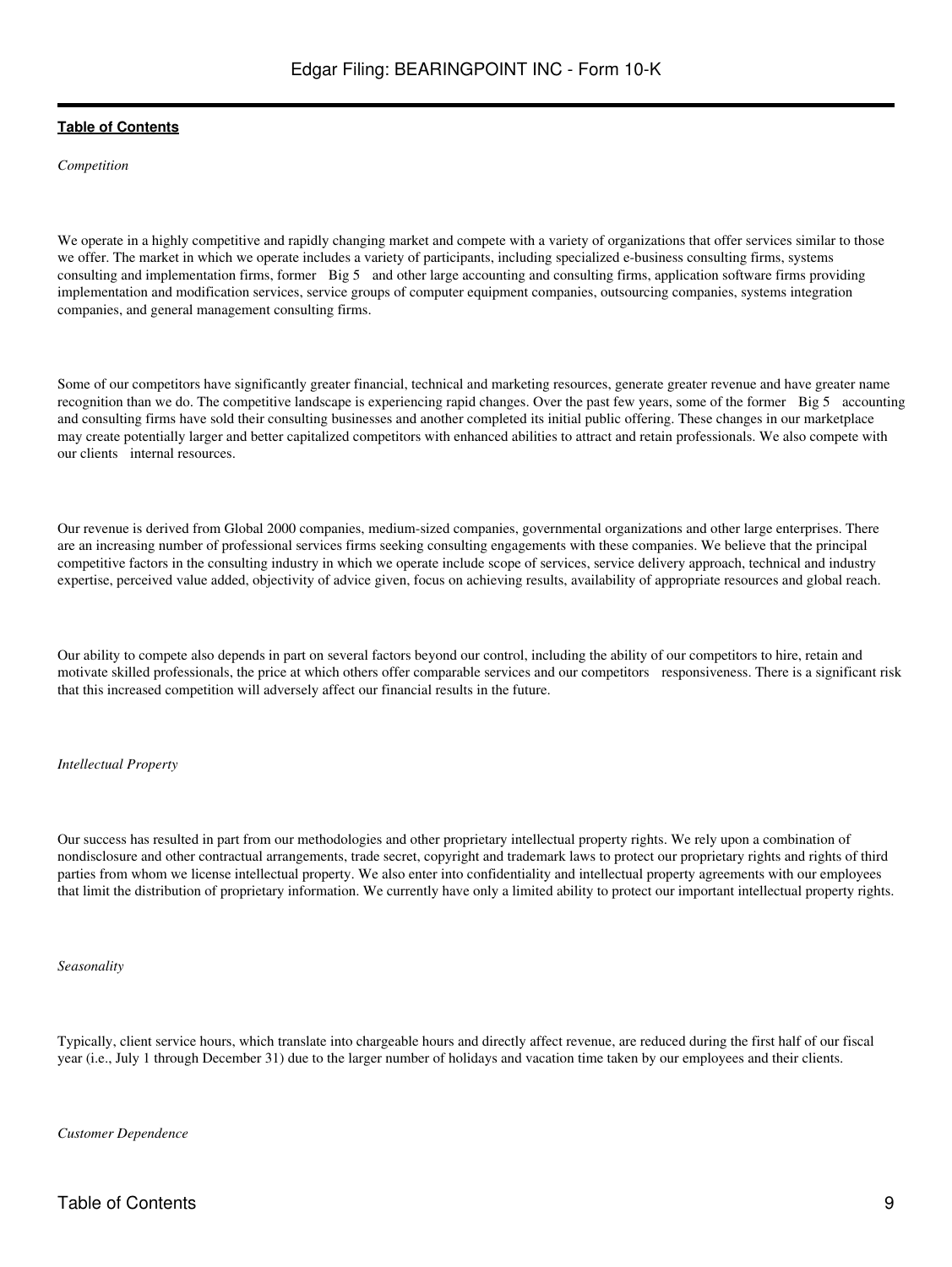In fiscal years 2003, 2002 and 2001, our revenue from the United States federal government was \$719.0 million, \$606.1 million and \$482.1 million, respectively, representing 22.9%, 25.6% and 16.9% of our total revenue. A loss of all of our contracts with the United States federal government would have a material adverse effect on our business. While most of our government agency clients have the ability to unilaterally terminate their contracts, our relationships are generally not with political appointees, and we have not typically experienced a loss of federal government business with a change of administration.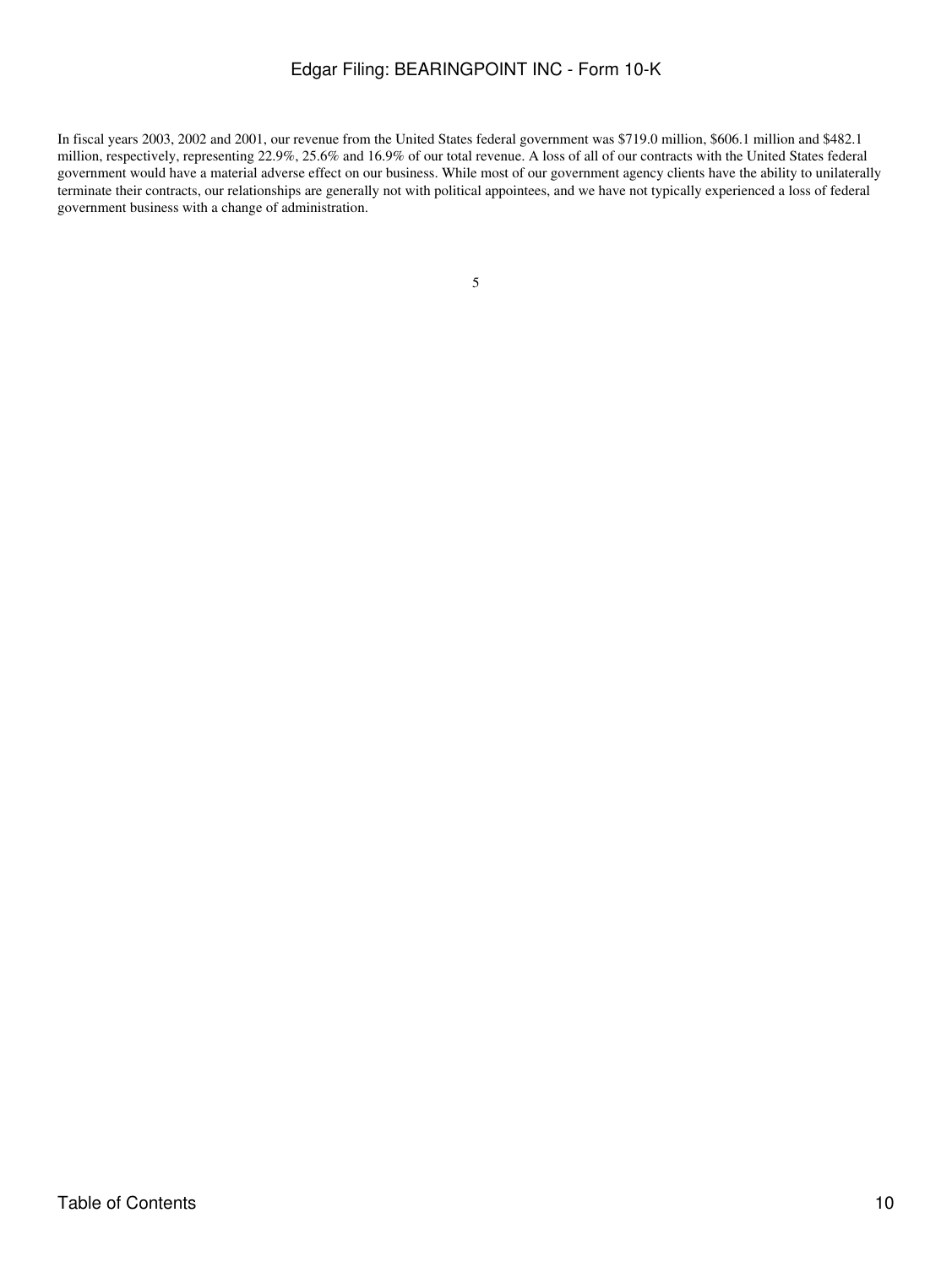*Backlog*

Although our level of bookings is an indication of how our business is performing, we do not characterize our bookings, or our engagement contracts associated with new bookings, as backlog because our engagements can generally be cancelled or terminated on short notice.

#### *Compliance with Environmental Laws*

Federal, state and local statutes and regulations relating to the protection of the environment have had no material adverse effect on our operating results or competitive position, and we anticipate that they will have no material adverse effect on our future operating results or competitive position in the industry.

#### *Employees*

Our Company s future growth and success largely depends upon our ability to attract, retain and motivate qualified employees, particularly professionals with the advanced information technology skills necessary to perform the services we offer. Our professionals possess significant industry experience, understand the latest technology, and build productive business relationships. We are committed to the long-term development of our employees, and will continue to dedicate significant resources to our hiring, training and career advancement programs. We strive to reinforce our employees commitment to our clients, culture and values through a comprehensive performance review system and a competitive compensation philosophy that rewards individual performance and teamwork.

As of June 30, 2003, we had approximately 15,300 full-time employees, including approximately 13,100 professional consultants.

#### **Item 1(d).** *Financial Information About Geographic Areas.*

Information required by Item 1(d) is incorporated herein by reference to Results of Operations in Item 7, Management s Discussion and Analysis of Financial Condition and Results of Operations, and Note 21, Segment Information of the Notes to the Consolidated Financial Statements included under Item 8 of this Annual Report.

**Item 1(e).** *Available Information.*

Our website address is *www.bearingpoint.com*. Copies of our Annual Report on Form 10-K, Quarterly Reports on Form 10-Q and current reports on Form 8-K, as well as any amendments to those reports, are available free of charge through our website as soon as reasonably practicable after they are electronically filed with or furnished to the Securities and Exchange Commission. Information contained or referenced on our website is not incorporated by reference into and does not form a part of this Form 10-K.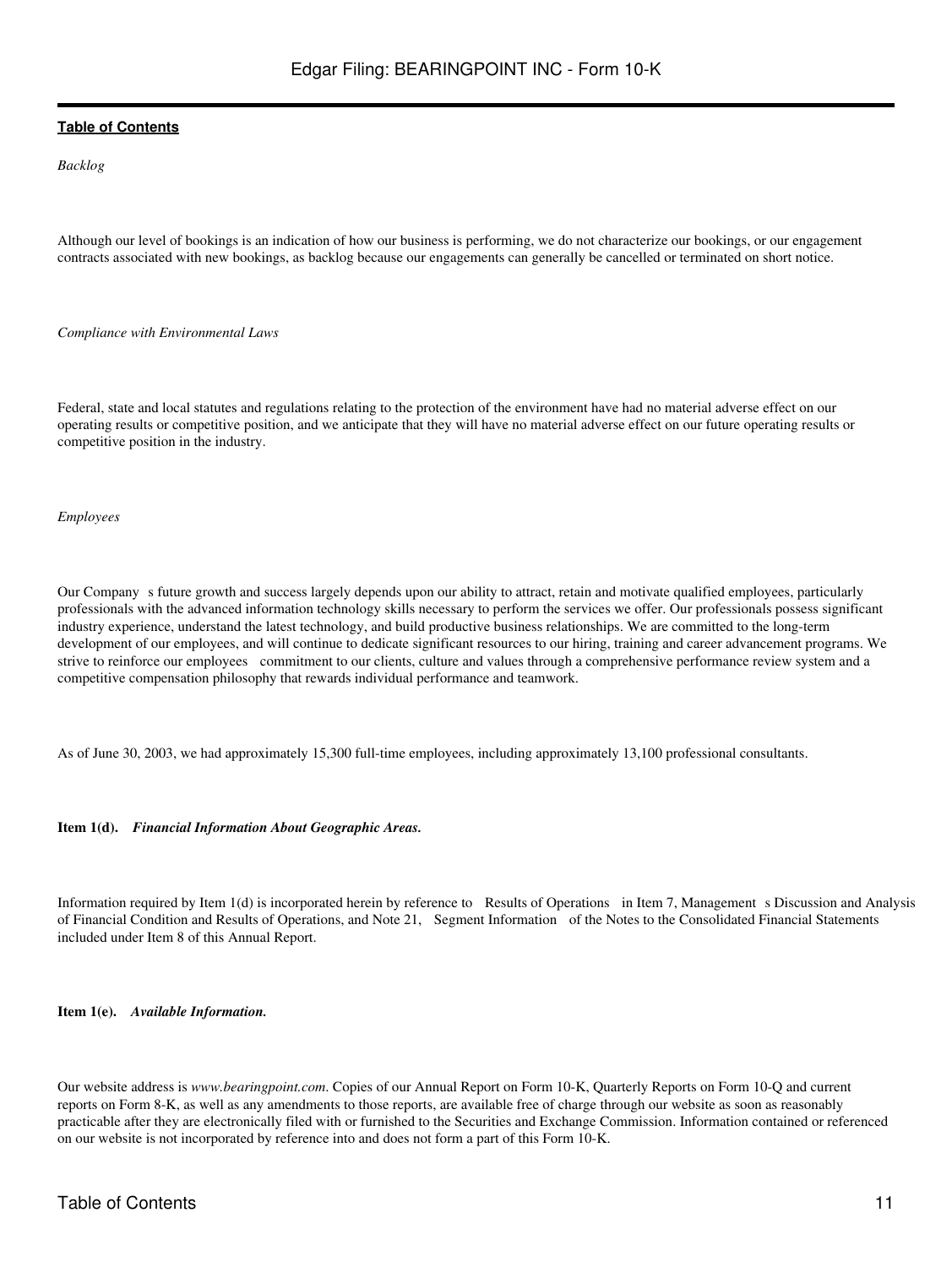### <span id="page-11-0"></span>**Item 2. Properties**

Our corporate headquarters is located in McLean, Virginia. This facility has approximately 229,000 square feet of office space. As of June 30, 2003, we used approximately 1.6 million square feet of office space in approximately 89 locations throughout the United States. Some of the spaces we occupy are used for specific client contracts or development activities while administrative personnel and professional service personnel use other spaces. In addition, as of June 30, 2003, we had approximately 81 locations in Latin America, Canada, the Asia Pacific region and Europe, the Middle East and Africa with approximately 1.3 million additional square feet of office space. All office space referred to above is leased. We believe that our facilities are adequate to meet our needs for at least the next 12 months.

Subsequent to June 30, 2003, the Company announced plans to reduce its global office space usage and exit redundant office facilities in order to eliminate excess capacity and align global office space usage with corporate benchmarks and the needs of our business. The Company expects that it will reduce global office space usage by approximately 23%. A restructuring charge of approximately \$70 million, representing the future lease rentals, the unamortized cost of leasehold improvements and costs associated with consolidating facilities, will be recorded during fiscal year 2004, most of which will be recorded during the first quarter. For additional information regarding the global office space reduction see Note 22, Subsequent Events, of the Notes to Consolidated Financial Statements.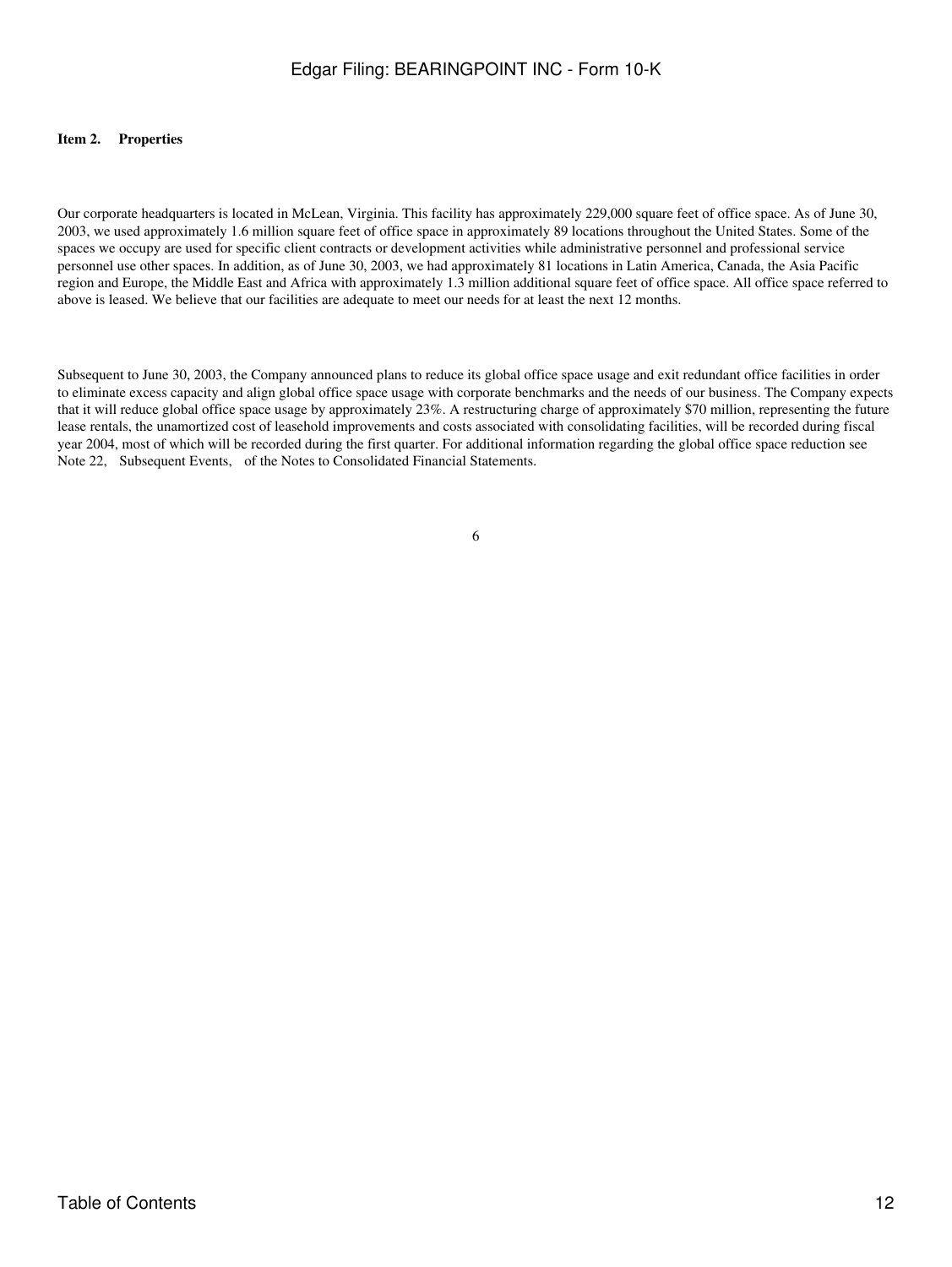### <span id="page-12-0"></span>**Item 3. Legal Proceedings**

Since August 14, 2003, various separate complaints purporting to be class actions were filed in the United States District Court for the Eastern District of Virginia alleging that we and certain of our officers violated Section 10(b) of the Securities Exchange Act of 1934 (the Exchange Act), Rule 10b-5 promulgated thereunder, and Section 20(a) of the Exchange Act. The complaints contain varying allegations, including that we made materially misleading statements with respect to our financial results for the first three quarters of fiscal year 2003 in our SEC filings and press releases. The complaints do not specify the amount of damages sought. We have not filed any answers, motions to dismiss or other responsive pleadings in this litigation. We intend to defend these matters vigorously.

In addition to the matters referred to above, we are from time to time the subject of lawsuits and other claims and regulatory proceedings arising in the ordinary course of our business. We do not expect that any of these matters, individually or in the aggregate, will have a material adverse effect on our financial condition or results of operations. Additional information regarding legal proceedings of the Company is incorporated by reference herein from Note 13, Commitments and Contingencies, of the Notes to Consolidated Financial Statements included under Item 8 of this Report.

#### <span id="page-12-1"></span>**Item 4. Submission of Matters to a Vote of Security Holders**

There were no matters submitted to a vote of security holders in the fourth quarter of fiscal year 2003.

*Executive Officers of the Company*

Our executive officers as of June 30, 2003 are:

*Randolph C. Blazer*, 53, has been Chairman of the Board since February 2001 and Chief Executive Officer and President since April 2000. From 1997 until April 2000, he served as a member of a two-person executive team (including as Co-Vice Chairman of consulting for KPMG LLP from January 1997 to August 1999 and as Co-Chief Executive Officer and Co-President of the Company from August 1999 until April 2000) that directed all Company services, managing its consulting professionals within various industry lines of business around the world. From 1991 until 1997, Mr. Blazer served as partner-in-charge of KPMG LLP s public sector consulting practice, where he oversaw all consulting products and service offerings for the line of business serving federal, state and local governments and higher education institutions.

*David W. Black*, 41, has been Executive Vice President, General Counsel and Secretary since April 2000. Previously, he was Executive Vice President, General Counsel and Secretary for Affiliated Computer Services, Inc., an information technology outsourcing firm, from 1995 until 2000.

*Michael J. Donahue*, 44, has been Group Executive Vice President and Chief Operating Officer since April 2000. Previously, he was Managing Partner, Solutions for KPMG LLP from 1997 until 2000.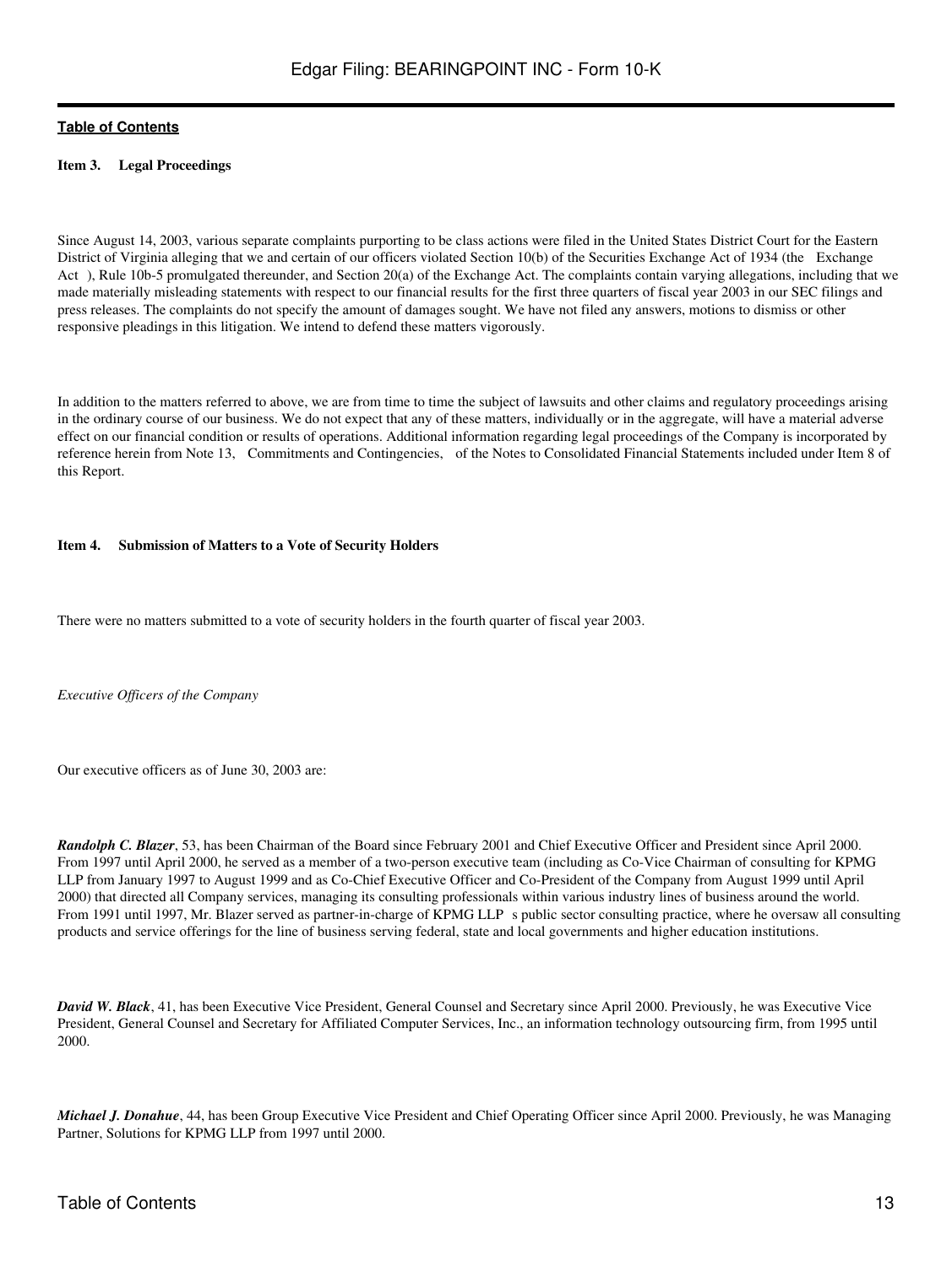*Robert S. Falcone*, 56, has been Executive Vice President and Chief Financial Officer since April 2003. Previously, he was Chief Financial Officer for 800.com, a telecommunications company, from 2000 until 2002, and Chief Financial Officer at Nike, Inc., a footwear and apparel manufacturer, from 1992 until 1998.

*Jay H. Nussbaum*, 60, has been Executive Vice President, Sales Force and Managed Services since January, 2003. Previously, he was Executive Vice President, Managed Services beginning in January 2002. From October 1998 until joining the Company, Mr. Nussbaum was Executive Vice President, Oracle Service Industries of Oracle Corporation, a software company.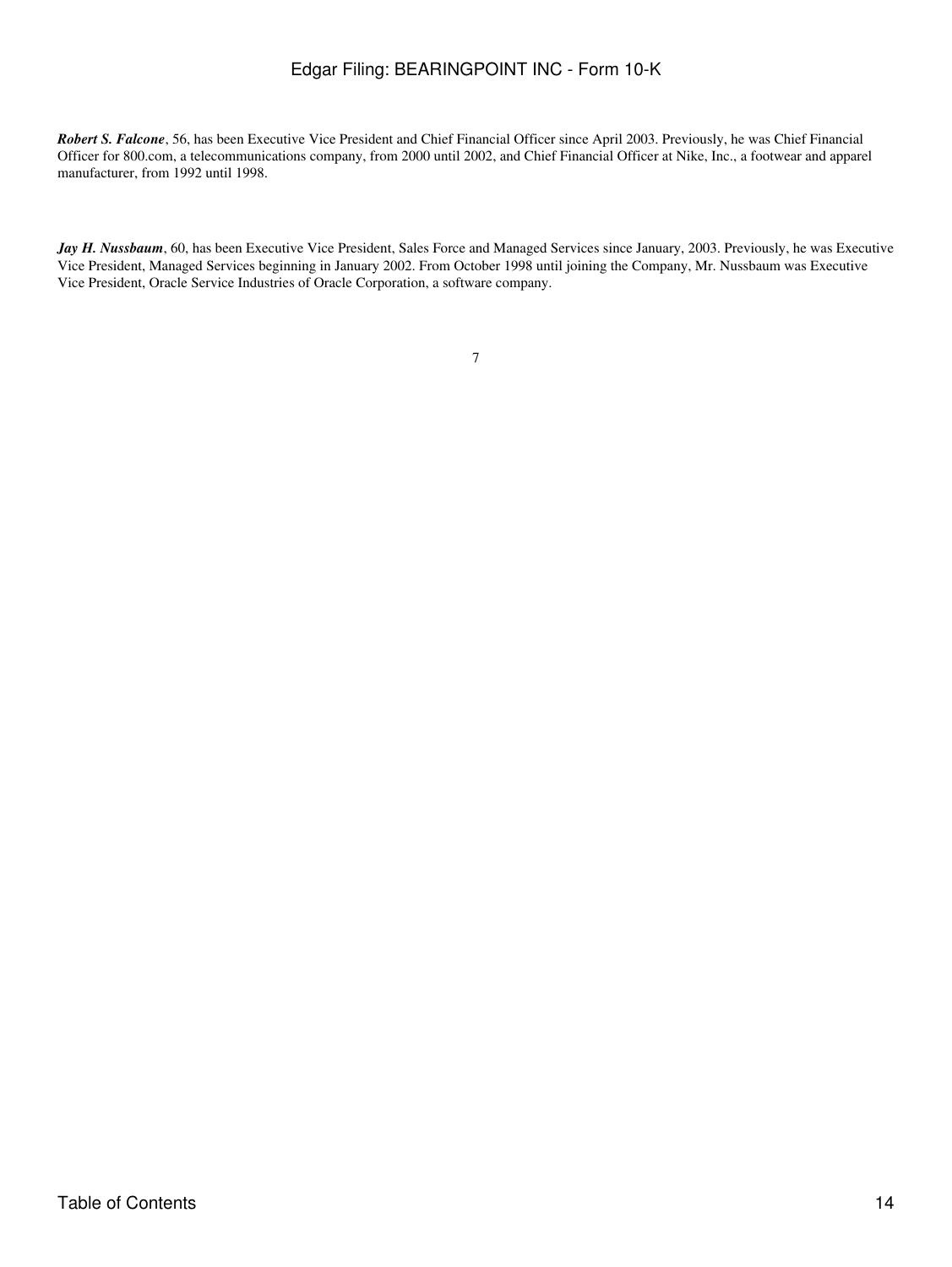*Nathan H. Peck, Jr.*, 49, has been Executive Vice President and Chief Administrative Officer since April 2000. Previously, he was Acting Chief Financial Officer between January 2000 and June 2000. From June 1999 to June 2000, he was Chief Administrative Officer, Consulting Practice for KPMG LLP. Prior to that, Mr. Peck was Co-Practice Leader, Financial Services Consulting Practice for KPMG LLP from 1997 until 1999.

*Bradley J. Schwartz*, 46, has been Group Executive Vice President, Worldwide Client Service since December 2002. Previously, he was Group Executive Vice President, Worldwide Client Service for the Financial Services practice from July 2000 until December 2002, and for the Communications and Content practice from July 1999 until July 2000. Prior to that, Mr. Schwartz was a Partner at KPMG LLP from 1997 until 1999.

The term of office of each officer is until election and qualification of a successor or otherwise at the pleasure of the Board of Directors.

There is no arrangement or understanding between any of the above-listed officers and any other person pursuant to which any such officer was elected as an officer.

<span id="page-14-0"></span>None of the above-listed officers has any family relationship with any director or other executive officer.

### **PART II.**

### <span id="page-14-1"></span>Item 5. Market for the Registrant s Common Stock and Related Stockholder Matters

*Market Information*

Prior to October 3, 2002, our common stock was listed on the NASDAQ National Market under the ticker symbol KCIN. On October 2, 2002, the Company changed its name to BearingPoint, Inc. and ceased trading on the NASDAQ National Market. On October 3, 2002, the Company moved to the New York Stock Exchange and began trading under the new ticker symbol BE. For information regarding high and low quarterly sales prices of our common stock, see the Quarterly Summarized Financial Information table included under Item 7 of this Report.

*Holders*

At June 30, 2003, we had approximately 1,114 stockholders of record.

*Dividends*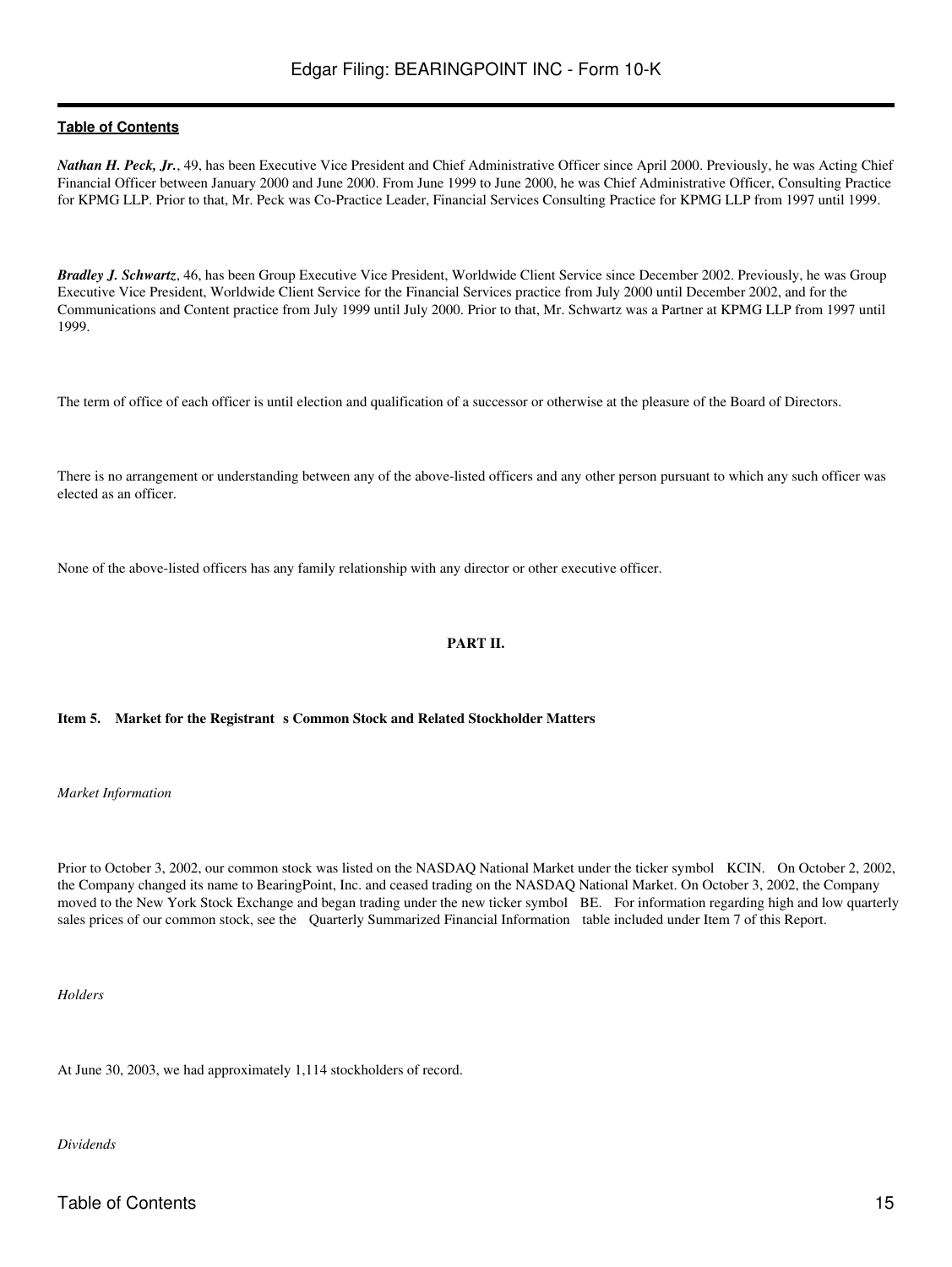We have not paid cash dividends on our common stock, and we do not anticipate paying any cash dividends on our common stock for at least the next 12 months. We intend to retain all of our earnings, if any, to finance the expansion of our business and for general corporate purposes. Our existing credit facilities contain financial covenants and restrictions, some of which directly or indirectly may limit our ability to pay dividends. Our future dividend policy will also depend on our earnings, capital requirements, financial condition and other factors considered relevant by our Board of Directors.

### <span id="page-15-0"></span>**Item 6. Selected Financial Data**

The selected financial data as of June 30, 2003 and for the year then ended is derived from the consolidated financial statements, which are included elsewhere in this Annual Report on Form 10-K, audited by PricewaterhouseCoopers LLP, independent auditors. The selected financial data as of June 30, 2002 and for the years ended June 30, 2002 and 2001 are derived from the consolidated financial statements, which are included elsewhere in this Annual Report on Form 10-K, audited by Grant Thornton, LLP, independent auditors. The selected financial data as of June 30, 2001, 2000 and 1999 and for the five months ended June 30, 2000, the seven months ended January 31, 2000 and the year ended June 30, 1999 are derived from the audited historical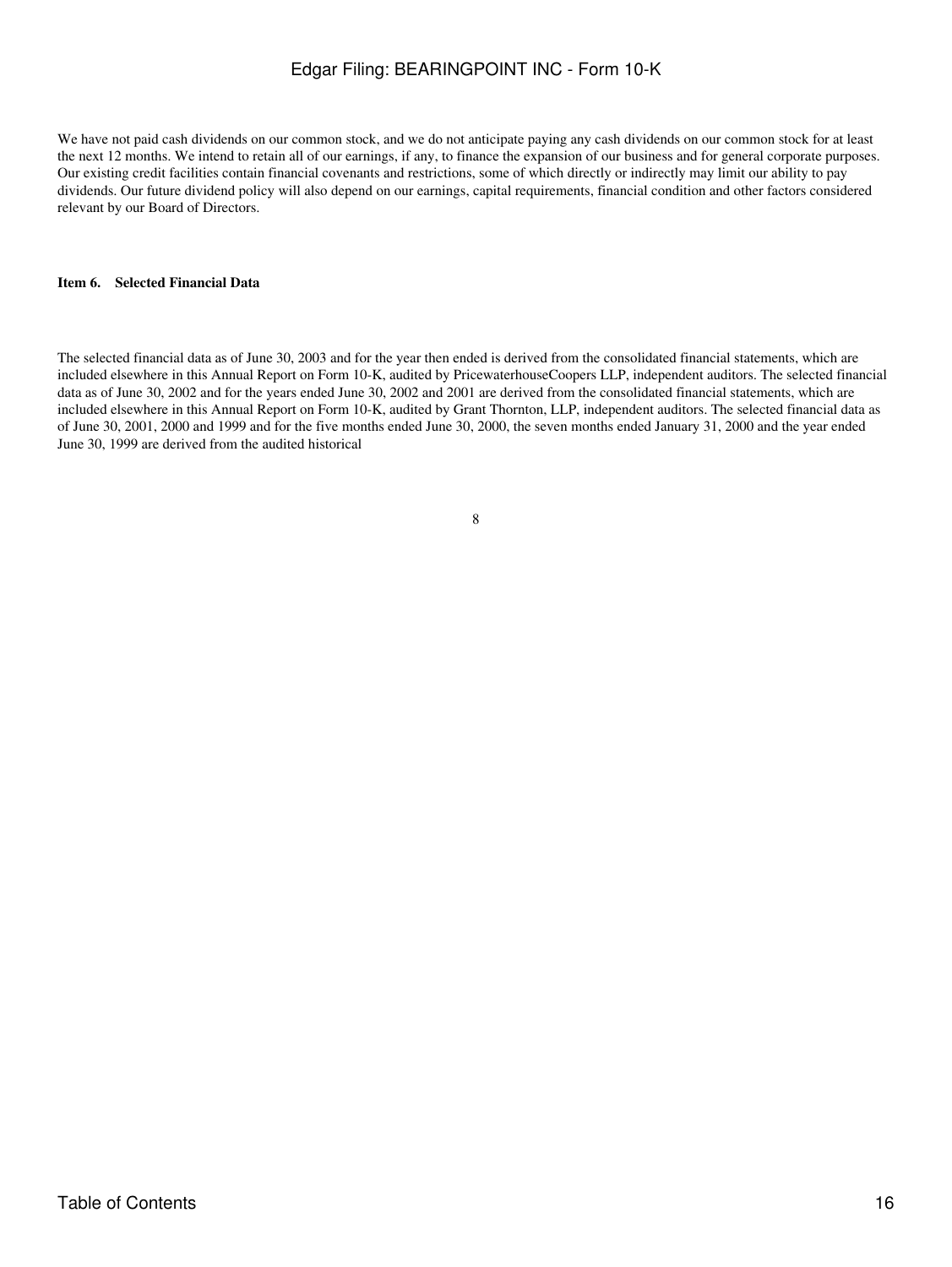financial statements and related notes, audited by Grant Thornton, LLP, which are not included in this Annual Report on Form 10-K. Certain prior period amounts have been reclassified to conform with current period presentation. During fiscal year 2003, we significantly expanded our international presence through a series of acquisitions. For additional information regarding international acquisitions, see Note 6, Acquisitions of the Notes to Consolidated Financial Statements. Selected financial data should be read in conjunction with Managements Discussion and Analysis of Financial Condition and Results of Operations and the consolidated financial statements and the related notes thereto included herein.

|                                                                                         | Consolidated                             |                  |    |                         |    |                  |    | Combined (1)                                             |                                               |                                          |  |
|-----------------------------------------------------------------------------------------|------------------------------------------|------------------|----|-------------------------|----|------------------|----|----------------------------------------------------------|-----------------------------------------------|------------------------------------------|--|
|                                                                                         | <b>Year Ended</b>                        |                  |    |                         |    |                  |    | <b>Five</b>                                              | <b>Seven</b><br><b>Months</b>                 |                                          |  |
|                                                                                         |                                          | June 30,<br>2003 |    | <b>June 30,</b><br>2002 |    | June 30,<br>2001 |    | <b>Months</b><br><b>Ended</b><br><b>June 30,</b><br>2000 | <b>Ended</b><br><b>January</b><br>31,<br>2000 | Year<br><b>Ended</b><br>June 30,<br>1999 |  |
|                                                                                         | (in thousands, except per share amounts) |                  |    |                         |    |                  |    | (in thousands)                                           |                                               |                                          |  |
| Revenue                                                                                 |                                          | \$3,139,277      |    | \$2,367,627             |    | \$2,855,824      |    | \$1,105,166                                              | \$1,264,818                                   | \$1,981,536                              |  |
| Costs of service:                                                                       |                                          |                  |    |                         |    |                  |    |                                                          |                                               |                                          |  |
| Impairment charge                                                                       |                                          |                  |    | 23,914                  |    | 7,827            |    | 8,000                                                    |                                               |                                          |  |
| Costs of service                                                                        |                                          | 2,424,006        |    | 1,742,861               |    | 2,133,250        |    | 817,800                                                  | 897,173                                       | 1,381,518                                |  |
| Total costs of service                                                                  |                                          | 2,424,006        |    | 1,766,775               |    | 2,141,077        |    | 825,800                                                  | 897,173                                       | 1,381,518                                |  |
| Gross profit                                                                            |                                          | 715,271          |    | 600,852                 |    | 714,747          |    | 279,366                                                  | 367,645                                       | 600,018                                  |  |
| Amortization of purchased intangible assets                                             |                                          | 44,702           |    | 3,014                   |    |                  |    |                                                          |                                               |                                          |  |
| Amortization of goodwill                                                                |                                          |                  |    |                         |    | 18,176           |    | 5,210                                                    | 4,398                                         | 4,321                                    |  |
| Selling, general and administrative expenses                                            |                                          | 556,097          |    | 464,806                 |    | 475,090          |    | 201,720                                                  | 231,270                                       | 341,424                                  |  |
| Special payment to managing directors (2)                                               |                                          |                  |    |                         |    |                  |    | 34,520                                                   |                                               |                                          |  |
| Operating income                                                                        |                                          | 114,472          |    | 133,032                 |    | 221,481          |    | 37,916                                                   | 131,977                                       | 254,273                                  |  |
| Interest income                                                                         |                                          | 2,346            |    | 3,144                   |    | 2,386            |    | 6,178                                                    |                                               |                                          |  |
| Interest expense                                                                        |                                          | (15,075)         |    | (2,248)                 |    | (17, 175)        |    | (16,306)                                                 | (27, 339)                                     | (25, 157)                                |  |
| Gain on sale of assets                                                                  |                                          |                  |    |                         |    | 6,867            |    |                                                          |                                               |                                          |  |
| Equity in losses of affiliate and loss on redemption of<br>equity interest in affiliate |                                          |                  |    |                         |    | (76, 019)        |    | (15, 812)                                                | (14, 374)                                     | (622)                                    |  |
| Other income (expense), net                                                             |                                          | (2,677)          |    | 658                     |    | (692)            |    | (439)                                                    | 28                                            | (111)                                    |  |
| Income before partner distributions and benefits (1)                                    |                                          |                  |    |                         |    |                  |    |                                                          | 90,292<br>\$.                                 | 228,383<br>\$                            |  |
|                                                                                         |                                          |                  |    |                         |    |                  |    |                                                          |                                               |                                          |  |
| Income before taxes                                                                     |                                          | 99,066           |    | 134,586                 |    | 136,848          |    | 11,537                                                   |                                               |                                          |  |
| Income tax expense                                                                      |                                          | 57,759           |    | 81,524                  |    | 101,897          |    | 29,339                                                   |                                               |                                          |  |
| Income (loss) before cumulative effect of change in                                     |                                          |                  |    |                         |    |                  |    |                                                          |                                               |                                          |  |
| accounting principle                                                                    |                                          | 41,307           |    | 53,062                  |    | 34,951           |    | (17, 802)                                                |                                               |                                          |  |
| Cumulative effect of change in accounting principle, net<br>of tax                      |                                          |                  |    | (79,960)                |    |                  |    |                                                          |                                               |                                          |  |
| Net income (loss)                                                                       |                                          | 41,307           |    | (26, 898)               |    | 34,951           |    | (17, 802)                                                |                                               |                                          |  |
| Dividend on Series A Preferred Stock                                                    |                                          |                  |    |                         |    | (31,672)         |    | (25,992)                                                 |                                               |                                          |  |
| Preferred stock conversion discount                                                     |                                          |                  |    |                         |    | (131, 250)       |    |                                                          |                                               |                                          |  |
|                                                                                         |                                          |                  |    |                         |    |                  |    |                                                          |                                               |                                          |  |
| Net income (loss) applicable to common stockholders                                     | \$                                       | 41,307           | \$ | (26, 898)               |    | \$(127,971)      | \$ | (43,794)                                                 |                                               |                                          |  |
|                                                                                         |                                          |                  |    |                         |    |                  |    |                                                          |                                               |                                          |  |
| Earnings (loss) per share - basic and diluted:                                          | \$                                       | 0.22             | \$ | 0.34                    | \$ | (1.19)           | \$ | (0.58)                                                   |                                               |                                          |  |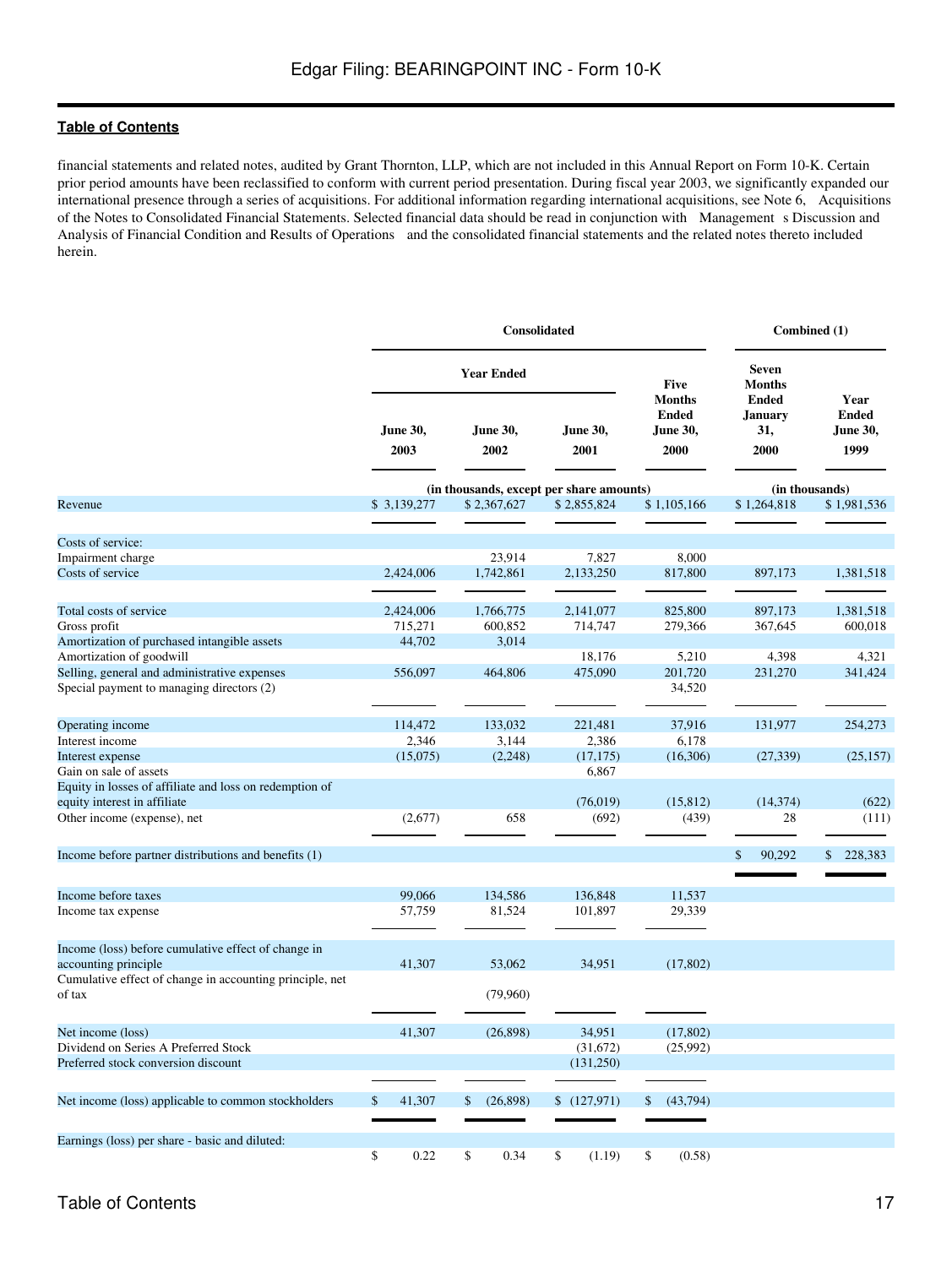| Income before cumulative effect of change in            |      |               |        |        |        |  |  |
|---------------------------------------------------------|------|---------------|--------|--------|--------|--|--|
| accounting principle per share                          |      |               |        |        |        |  |  |
| Cumulative effect of change in accounting principle per |      |               |        |        |        |  |  |
| share                                                   |      |               | (0.51) |        |        |  |  |
|                                                         |      |               |        |        |        |  |  |
| Net income (loss) applicable to common stockholder per  |      |               |        |        |        |  |  |
| share                                                   | 0.22 | <sup>\$</sup> | (0.17) | (1.19) | (0.58) |  |  |
|                                                         |      |               |        |        |        |  |  |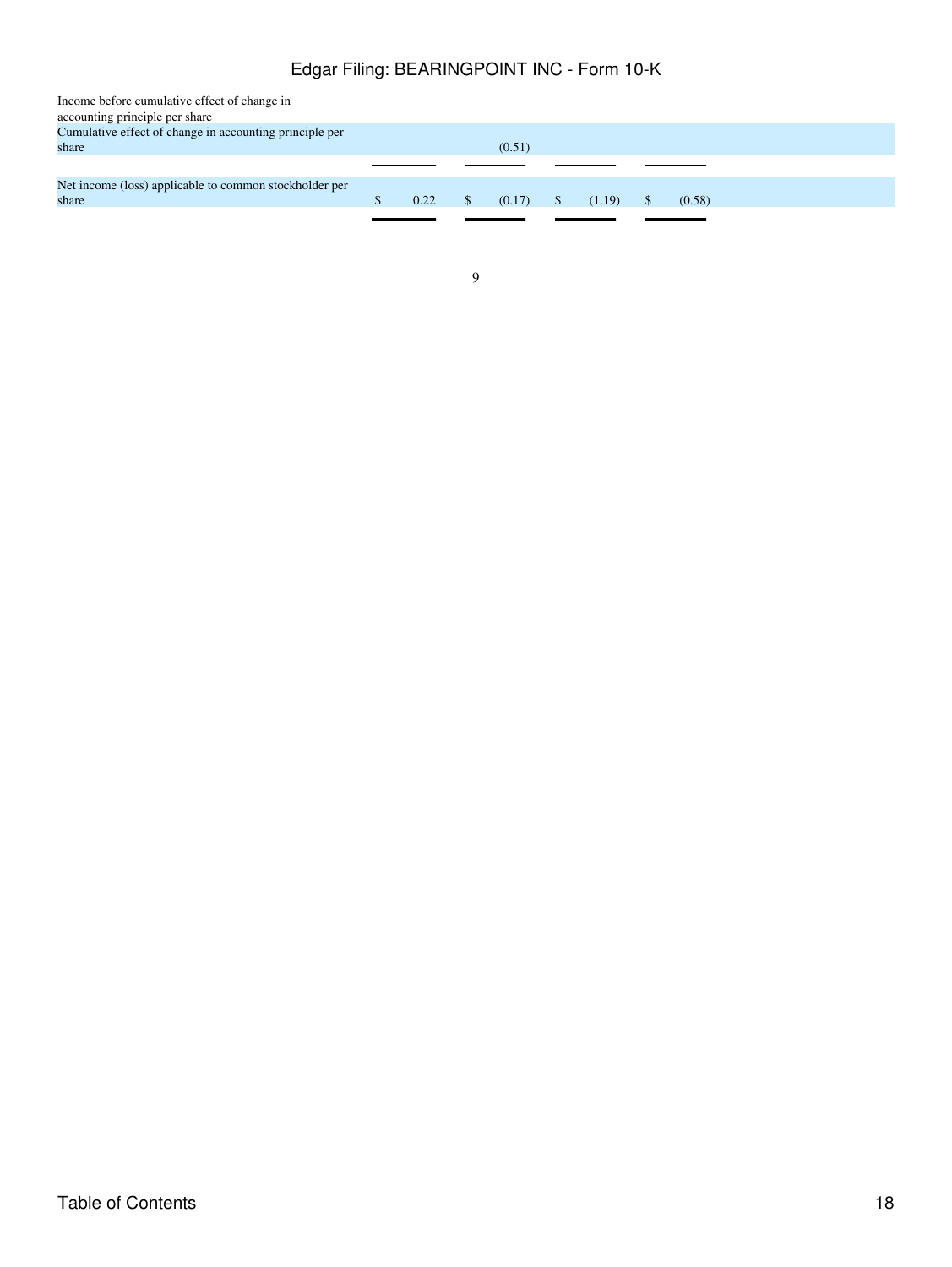|                                                             |             | <b>Consolidated</b><br>As of June 30, |                |     |             | <b>Combined</b> |  |
|-------------------------------------------------------------|-------------|---------------------------------------|----------------|-----|-------------|-----------------|--|
|                                                             |             |                                       |                |     |             |                 |  |
|                                                             | 2003        | 2002                                  | 2001           |     | <b>2000</b> | 1999            |  |
| <b>Balance Sheet Data</b>                                   |             |                                       | (in thousands) |     |             |                 |  |
| Total assets                                                | \$2,049,812 | \$895,131                             | \$999,635      | \$. | 951,638     | \$492,191       |  |
| Long-term obligations                                       | 340,042     | 9,966                                 | 13,414         |     | 76,602      | 22,860          |  |
| Series A mandatorily redeemable convertible preferred stock |             |                                       |                |     | 1,050,000   |                 |  |

(1) As a partnership, all of KPMG LLPs earnings were allocable to its partners. Accordingly, distributions and benefits to partners have not been reflected as an expense in our historical partnership basis financial statements through January 31, 2000. As a corporation, effective February 1, 2000, payments for services rendered by our managing directors are included as professional compensation. Likewise, as a corporation, we are subject to corporate income taxes effective February 1, 2000.

(2) For the period from January 31, 2000 through June 30, 2000, the profits of KPMG LLP and our Company were allocated among the partners of KPMG LLP and our managing directors as if the entities had been combined through June 30, 2000. Under this agreement, our managing directors received a special payment of \$34.5 million by our Company for the five-month period ended June 30, 2000.

### <span id="page-18-0"></span>**Item 7. Management s Discussion and Analysis of Financial Condition and Results of Operations**

*The following discussion and analysis should be read in conjunction with the consolidated financial statements and the notes to consolidated financial statements included elsewhere in this Form 10-K. This Annual Report on Form 10-K contains forward-looking statements that involve risks and uncertainties. See the Disclosure Regarding Forward-Looking Statements. All references to years, unless otherwise noted, refer to our fiscal year, which ends on June 30. For example, a reference to 2003 or fiscal year 2003 means the 12-month period that ended on June 30, 2003.*

### **Company Overview**

BearingPoint, Inc. is a large business consulting, systems integration and managed services firm with approximately 15,300 employees at June 30, 2003, serving Global 2000 companies, medium-sized businesses, government agencies and other organizations. The Company provides business and technology strategy, systems design, architecture, applications implementation, network, systems integration and managed services. Our service offerings are designed to help our clients generate revenue, reduce costs and access the information necessary to operate their business on a timely basis.

Commencing with our first acquisition of an international practice (Mexico) in December 1999, the Company has been executing a strategy to develop a global business platform primarily through acquisitions. During fiscal year 2003, we significantly expanded our European presence with the purchase of KPMG Consulting AG (subsequently renamed BearingPoint GmbH (BE Germany)), which included approximately 3,000 employees in Germany, Switzerland and Austria. We furthered our global strategy enabling us to better serve our multinational clients by acquiring all or portions of selected Andersen Business Consulting practices in Brazil, Finland, France, Japan, Norway, Peru, Singapore, South Korea, Spain, Sweden, Switzerland and in the United States, and the consulting practice of the KPMG International member firm in Finland. In addition, we strengthened our Latin American business with the acquisition of Ernst  $\&$  Young s Brazilian consulting practice.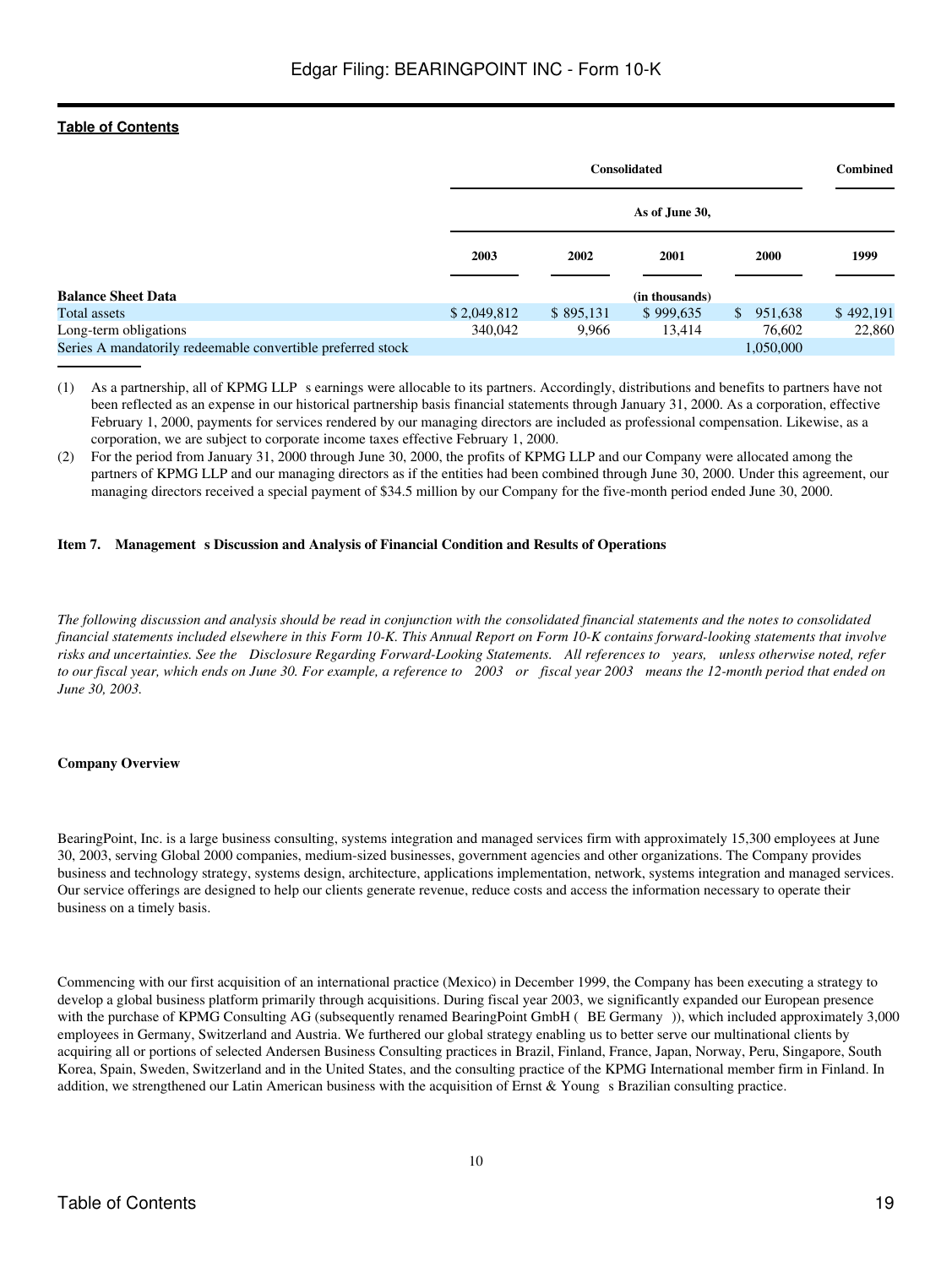Through June 30, 2003, we have completed 32 transactions (all of which are accounted for as purchase business acquisitions, and will therefore be referred to in this Form 10-K as acquisitions), and we have substantial multinational operations in North America, Latin America, the Asia Pacific region, and Europe, the Middle East and Africa (EMEA). These regional practices are organized along industry groups in which we have specialized knowledge and expertise, including Public Services, Communications & Content, Financial Services, Consumer and Industrial Markets, and High Technology. For the year ended June 30, 2003, international operations outside North America represented 29.8% of our business (measured in revenue dollars), compared to 8.0% for the year ended June 30, 2002.

The following chart provides a summary of our recent acquisitions:

### **Relevant Entity Transaction Date**

| Andersen Business Consulting, United States                                             | July 1, 2002           |
|-----------------------------------------------------------------------------------------|------------------------|
| Andersen Business Consulting, Switzerland                                               | July 1, 2002           |
| Andersen Business Consulting, Nordics (including Finland, Norway and Sweden)            | July 1, 2002           |
| Andersen Business Consulting, Singapore                                                 | July 1, 2002           |
| Andersen Business Consulting, South Korea                                               | July 2, 2002           |
| Andersen Business Consulting, Peru                                                      | August 1, 2002         |
| Andersen Business Consulting, Spain                                                     | August 1, 2002         |
| Andersen Business Consulting, Japan                                                     | August 1, 2002         |
| KPMG Consulting AG (the consulting business of the German member of KPMG International) | <b>August 22, 2002</b> |
| Andersen Business Consulting, Brazil                                                    | August 23, 2002        |
| Andersen Business Consulting, France                                                    | September 11, 2002     |
| Business consulting practice of Ernst & Young, Brazil                                   | September 18, 2002     |
| Consulting business of the Finland member of KPMG International                         | October 1, 2002        |

The level of economic activity in the industries and regions we serve is a primary factor affecting the results of our operations. The pace of technological change and the type and level of technology spending by our clients also drives our business. Changes in business requirements and practices of our clients have a significant impact on the demand for the technology consulting and systems integration services we provide. The current economic downturn has negatively affected the operations of some of our clients, and in turn impacted their information technology spending. During this time, competition for new engagements and pricing pressure has remained strong. We do not expect business volumes to significantly improve during the next 12 months. We have responded to these challenging business conditions by focusing on a variety of revenue growth and cost control initiatives, including continued evaluation of the size of our workforce and required office space in relation to overall client demand for services, eliminating excess capacity and aggressively reducing discretionary costs to lower the cost of operations and maintain profit margins.

#### *Financial Statement Presentation*

The consolidated financial statements reflect the operations of the Company and all of its majority-owned subsidiaries. Upon consolidation, all significant intercompany accounts and transactions are eliminated. Certain prior period amounts have been reclassified to conform with current period presentation; such reclassifications were immaterial.

*Segments*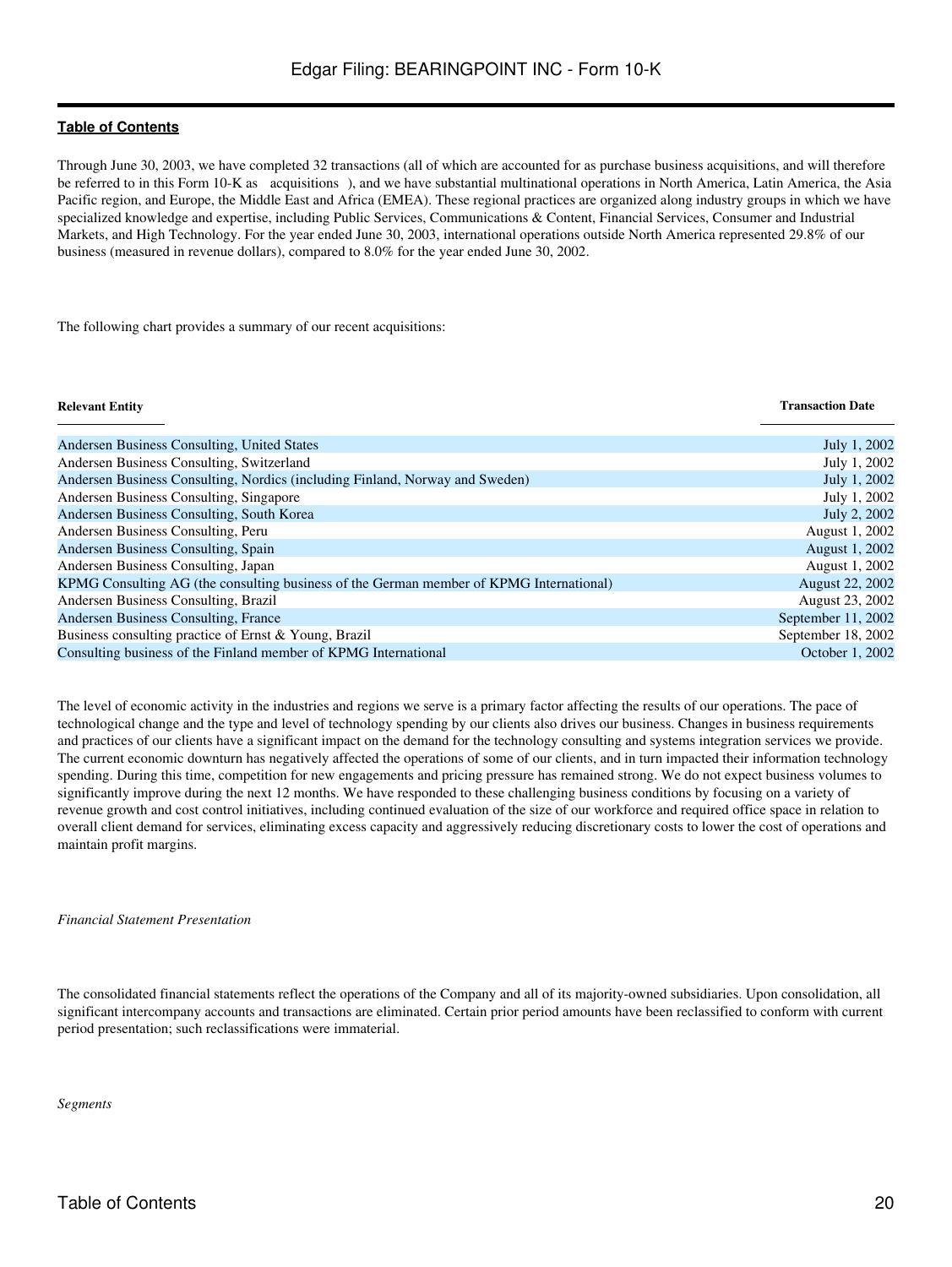Through fiscal year 2002, the Company provided operations within five reportable segments. Our reportable segments were representative of the five major industry groups in which the Company has industry-specific knowledge, including Public Services, Communications & Content, Financial Services, Consumer and Industrial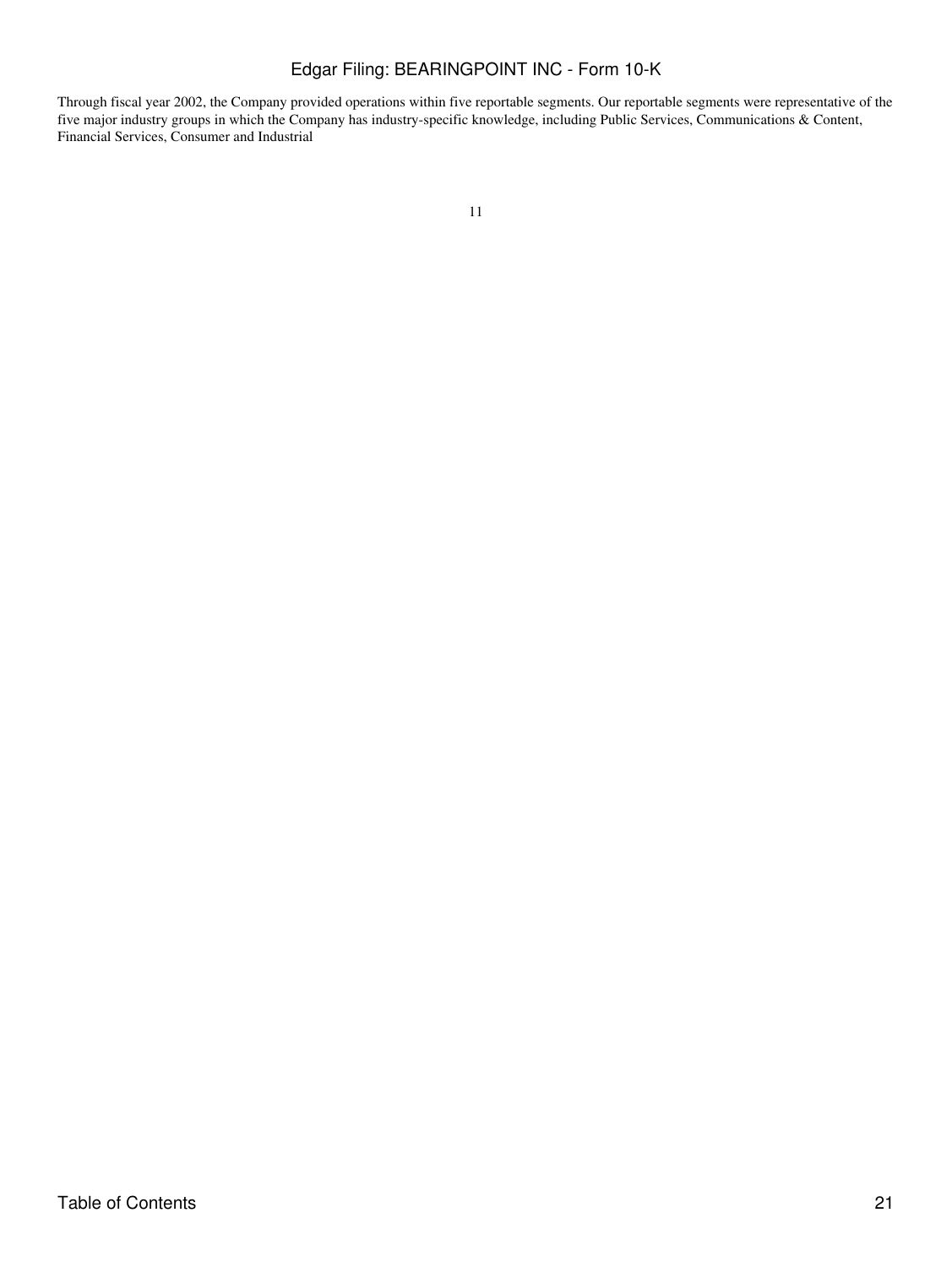Markets and High Technology. Upon completion of a series of international acquisitions during the first quarter of fiscal year 2003, the Company established three international operating segments (EMEA and the Asia Pacific and Latin America regions). For fiscal year 2003, the Company has eight reportable segments in addition to the Corporate/Other category. The Companys chief operating decision maker, the Chairman and Chief Executive Officer, evaluates performance and allocates resources based upon the segments. Accounting policies of the segments are the same as those described in Note 2, Summary of Significant Accounting Policies of the Notes to Consolidated Financial Statements. Upon consolidation, all intercompany accounts and transactions are eliminated. Inter-segment revenue is not included in the measure of profit or loss and total assets for each reportable segment. Performance of the segments is evaluated on operating income excluding the costs of infrastructure functions (such as information systems, finance and accounting, human resources, legal and marketing). Prior year information has been reclassified to reflect current year changes. Effective for fiscal year 2004, the Company combined its Consumer and Industrial Markets and High Technology industry groups to form the Consumer, Industrial and Technology industry group.

#### *Critical Accounting Policies and Estimates*

The preparation of our financial statements in conformity with generally accepted accounting principles in the United States requires that management make estimates and assumptions that affect the reported amounts of assets and liabilities at the date of the consolidated financial statements and the reported amounts of revenue and expenses during the reporting period. Management s estimates and assumptions are derived and continually evaluated based on available information, reasonable judgment and the Companys experience. Because the use of estimates is inherent in the financial reporting process, actual results could differ from those estimates. Accounting policies and estimates that management believes are most critical to the Company s financial condition and operating results pertain to revenue recognition (including estimates of costs to complete engagements); valuation of accounts receivable; valuation of goodwill; and effective income tax rates. See Note 2, Summary of Significant Accounting Policies, of the Notes to Consolidated Financial Statements for descriptions of these and other significant accounting policies.

*Revenue Recognition.* We earn revenue from a range of consulting services, including, but not limited to, business and technology strategy, systems design, architecture, applications implementation, network, systems integration and managed services. Revenue includes all amounts that are billed or billable to clients, including out-of-pocket costs such as travel and subsistence for client service professional staff, costs of hardware and software and costs of subcontractors (collectively referred to as other direct contract expenses). Unbilled revenue consists of recognized recoverable costs and accrued profits on contracts for which billings had not been presented to the clients as of the balance sheet date. Management anticipates that the collection of these amounts will occur within one year of the balance sheet date, with the exception of approximately \$8.0 million related to various long-term government agencies contracts. Billings in excess of revenue recognized are recorded as deferred revenue until the applicable revenue recognition criteria are met.

*Services:* We enter into long-term, fixed-price, time-and-materials, and cost-plus contracts to design, develop or modify multifaceted client-specific information technology systems. Such arrangements represent a significant portion of our business and are accounted for in accordance with AICPA Statement of Position (SOP) 81-1, Accounting for Performance of Construction-Type and Certain Production-Type Contracts. Arrangements accounted for under SOP 81-1 must have a binding, legally enforceable contract in place before revenue can be recognized. Revenue under fixed-price contracts is generally recognized using the percentage-of-completion method based upon costs to the client incurred as a percentage of the total estimated costs to the client. Revenue under time-and-materials contracts is based on fixed billable rates for hours delivered plus reimbursable costs. Revenue under cost-plus contracts is recognized based upon reimbursable costs incurred plus estimated fees earned thereon.

We also enter into fixed-price and time-and-materials contracts to provide general business consulting services, including, but not limited to, systems selection or assessment, feasibility studies, and business valuation and corporate strategy services. Such arrangements are accounted for in accordance with Staff Accounting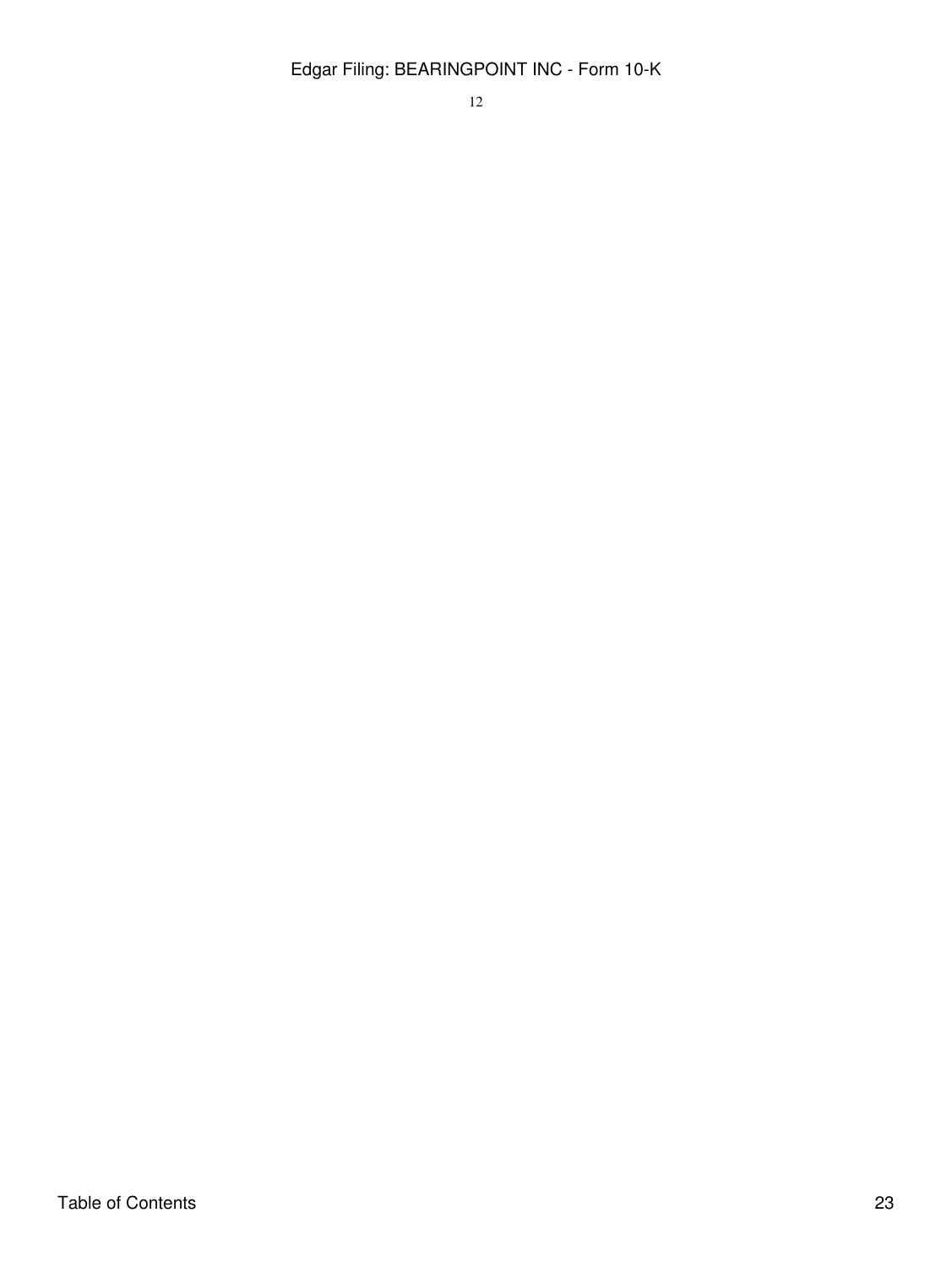Bulletin No. 101, Revenue Recognition in Financial Statements. Revenue from such arrangements is recognized when: i) there is persuasive evidence of an arrangement, ii) the fee is fixed or determinable, iii) services have been rendered and payment has been contractually earned, and iv) collectibility of the related receivable or unbilled revenue is reasonably assured.

We periodically perform reviews of estimated revenue and costs on all of our contracts at an individual engagement level to assess if they are consistent with initial assumptions. Any changes to estimates are recognized on a cumulative catch-up basis in the period in which the change is identified. Loses on contracts are recognized when identified. Additionally, we enter into arrangements in which we manage, staff, maintain, host or otherwise run solutions and systems provided to the client. Revenue from these types of arrangements is typically recognized on a ratable basis as earned over the term of the service period.

*Software:* We enter into a limited number of software licensing arrangements. We recognize software license fee revenue in accordance with the provisions of AICPA Statement of Position 97-2, Software Revenue Recognition and its related interpretations. Our software licensing arrangements typically include multiple elements, such as software products, post-contract customer support, and consulting and training services. The aggregate arrangement fee is allocated to each of the undelivered elements based upon vendor-specific evidence of fair value (VSOE), with the residual of the arrangement fee allocated to the delivered elements. VSOE for each individual element is determined based upon prices charged to customers when these elements are sold separately. Fees allocated to each software element of the arrangement are recognized as revenue when the following criteria have been met: i) persuasive evidence of an arrangement exists, ii) delivery of the product has occurred, iii) the license fee is fixed or determinable, and iv) collectibility of the related receivable is reasonably assured. If evidence of fair value of the undelivered elements of the arrangement does not exist, all revenue from the arrangement is deferred until such time evidence of fair value does exist, or until all elements of the arrangement are delivered. Fees allocated to post-contract customer support are recognized as revenue ratably over the term of the support period. Fees allocated to other services are recognized as revenue as the services are performed. Revenue from monthly license charge or hosting arrangements is recognized on a subscription basis over the period in which the client uses the product.

*Multiple-Element Arrangements for Service Offerings:* In certain arrangements, we enter into contracts that include the delivery of a combination of two or more of our service offerings. Typically, such multiple-element arrangements incorporate the design, development or modification of systems and an ongoing obligation to manage, staff, maintain, host or otherwise run solutions and systems provided to the client. Such contracts are divided into separate units of accounting and the total arrangement fee is allocated to each unit based on its relative fair value. Revenue is recognized separately, and in accordance with our revenue recognition policy, for each element.

*Valuation of Accounts Receivable*. Periodically, we review accounts receivable to reassess our estimates of collectibility. We provide valuation reserves for bad debts based on specific identification of likely and probable losses. In addition, we provide valuation reserves for estimates of aged receivables that may be written off, based upon historical experience. These valuation reserves are periodically re-evaluated and adjusted as more information about the ultimate collectibility of accounts receivable becomes available. Circumstances that could cause our valuation reserves to increase include changes in our clients liquidity and credit quality, other factors negatively impacting our clients ability to pay their obligations as they come due, and the quality of our collection efforts.

*Valuation of Goodwill.* Effective July 1, 2001, the Company early-adopted the new accounting principle related to goodwill, Statement of Financial Accounting Standard (SFAS) No. 142, Goodwill and Other Intangible Assets. As a consequence, we recognized a transitional impairment loss of \$80.0 million, net of tax, (\$0.51 per share) as the cumulative effect of a change in accounting principle. This transitional impairment loss resulted from the change in method of measuring impairments. Upon adoption of SFAS No. 142, Goodwill is no longer amortized, but instead tested for impairment at least annually. The first step of the goodwill impairment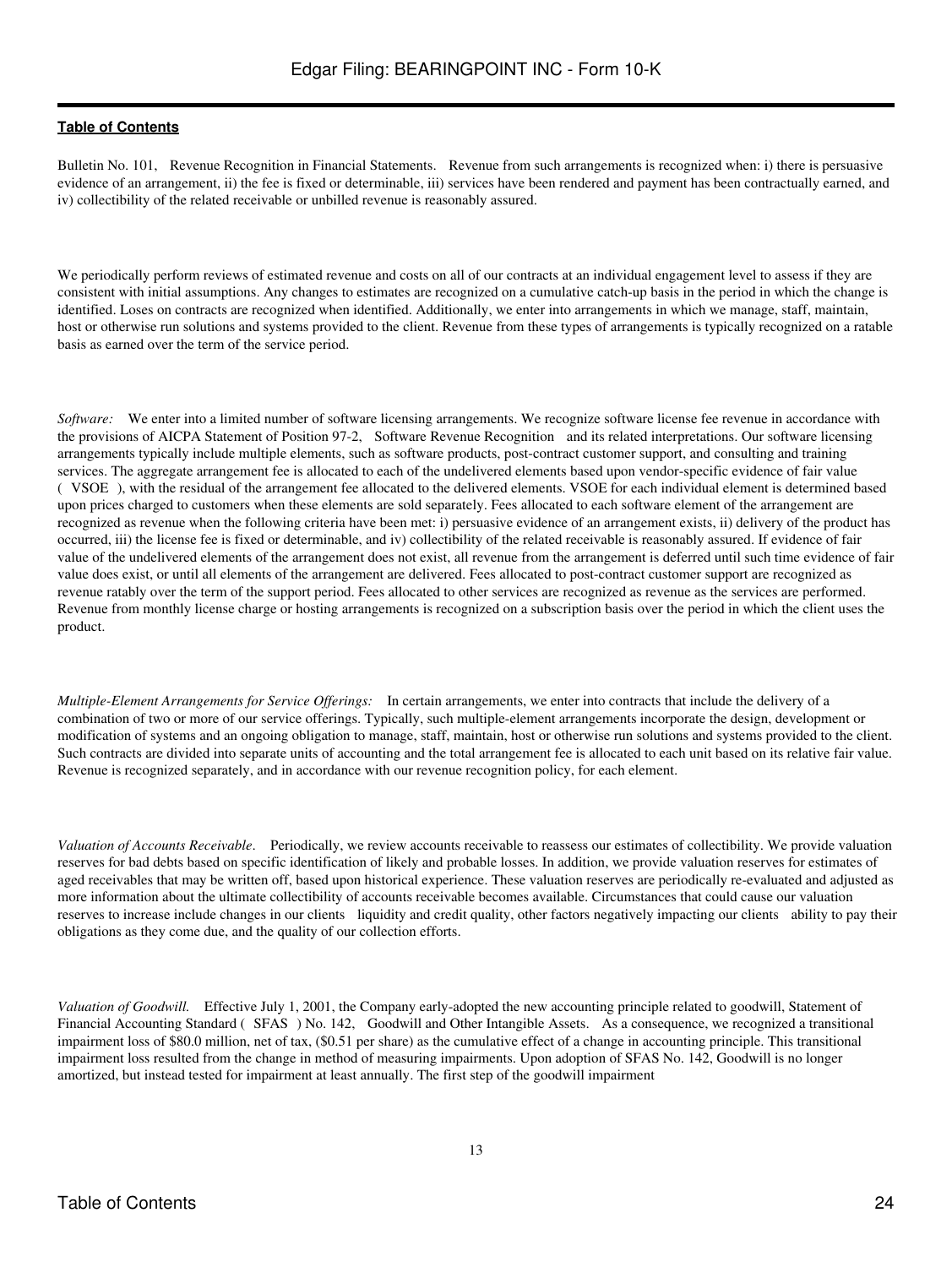test is a comparison of the fair value of a reporting unit to its carrying value. The fair value of a reporting unit is the amount which the unit as a whole could be bought or sold in a current transaction between willing parties. The goodwill impairment test requires us to identify our reporting units and obtain estimates of the fair values of those units as of the testing date. Our reporting units are our North American industry groups and our international geographic segments. We estimate the fair values of our reporting units using discounted cash flow valuation models. Those models require estimates of future revenues, profits, capital expenditures and working capital for each unit. We estimate these amounts by evaluating historical trends, current budgets, operating plans and industry data. The estimated fair value of each of our reporting units exceeded its respective carrying value in 2003 indicating the underlying goodwill of each unit was not impaired at the respective testing dates. We conduct our annual impairment test as of April 1 of each year. The timing and frequency of our goodwill impairment test is based on an ongoing assessment of events and circumstances that would more than likely reduce the fair value of a reporting unit below its carrying value. We will continue to monitor our goodwill balance for impairment and conduct formal tests when impairment indicators are present. A decline in the fair value of any of our reporting units below its carrying value is an indicator that the underlying goodwill of the unit is potentially impaired. This situation would require the second step of the goodwill impairment test to determine whether the reporting unit s goodwill is impaired. The second step of the goodwill impairment test is a comparison of the implied fair value of a reporting unit s goodwill to its carrying value. An impairment loss is required for the amount which the carrying value of a reporting unit s goodwill exceeds its implied fair value. The implied fair value of the reporting unit s goodwill would become the new cost basis of the unit s goodwill.

*Effective Income Tax Rates.* Determing effect income tax rates are highly dependent upon management estimates and judgments, particularly at each interim reporting date. Circumstances that could cause our estimates of effective income tax rates to change include restrictions on the use of the Companys foreign subsidiary losses to reduce the Companys tax burden; the preparation of our corporate income tax returns; the level of actual pre-tax income; and changes mandated as a result of audits by taxing authorities.

*Significant Components of Our Statements of Operations*

*Revenue*. We derive substantially all of our revenue from professional service activities. Revenue includes all amounts that are billed or billable to clients, including out-of-pocket costs such as travel and subsistence for client service professional staff, costs of hardware and software and costs to subcontractors (collectively referred to as other direct contract expenses). Unbilled revenue represents revenue for services performed that have not been billed. Billings in excess of revenue recognized are recorded as deferred revenue until the applicable revenue recognition criteria are met. We recognize revenue when it is realized or realizable and earned. We consider revenue to be realized or realizable and earned when persuasive evidence of an arrangement exists, services have been rendered, fees are fixed or determinable and collection of revenue is reasonably assured. We generally enter into long-term, fixed-price, time-and-materials and cost plus contracts to design, develop or modify multifaceted client specific information technology systems. We generally recognize the majority of our revenue on a time-and-materials or percentage-of-completion basis as services are provided (See Note 2, Summary of Significant Accounting Policies, of the Notes to Consolidated Financial Statements).

We enter into contracts with our clients that contain varying terms and conditions. These contracts generally provide that they can be terminated without significant advance notice or penalty. Generally, in the event that a client terminates a project, the client remains obligated to pay for services performed and expenses incurred by us through the date of termination.

*Professional Compensation*. Professional compensation consists of payroll and related benefits associated with client service professional staff (including costs associated with reductions in workforce).

*Other Direct Contract Expenses*. As indicated above, other direct contract expenses include costs directly attributable to client engagements. These costs include out-of-pocket costs such as travel and subsistence for client service professional staff, costs of hardware and software, and costs of subcontractors.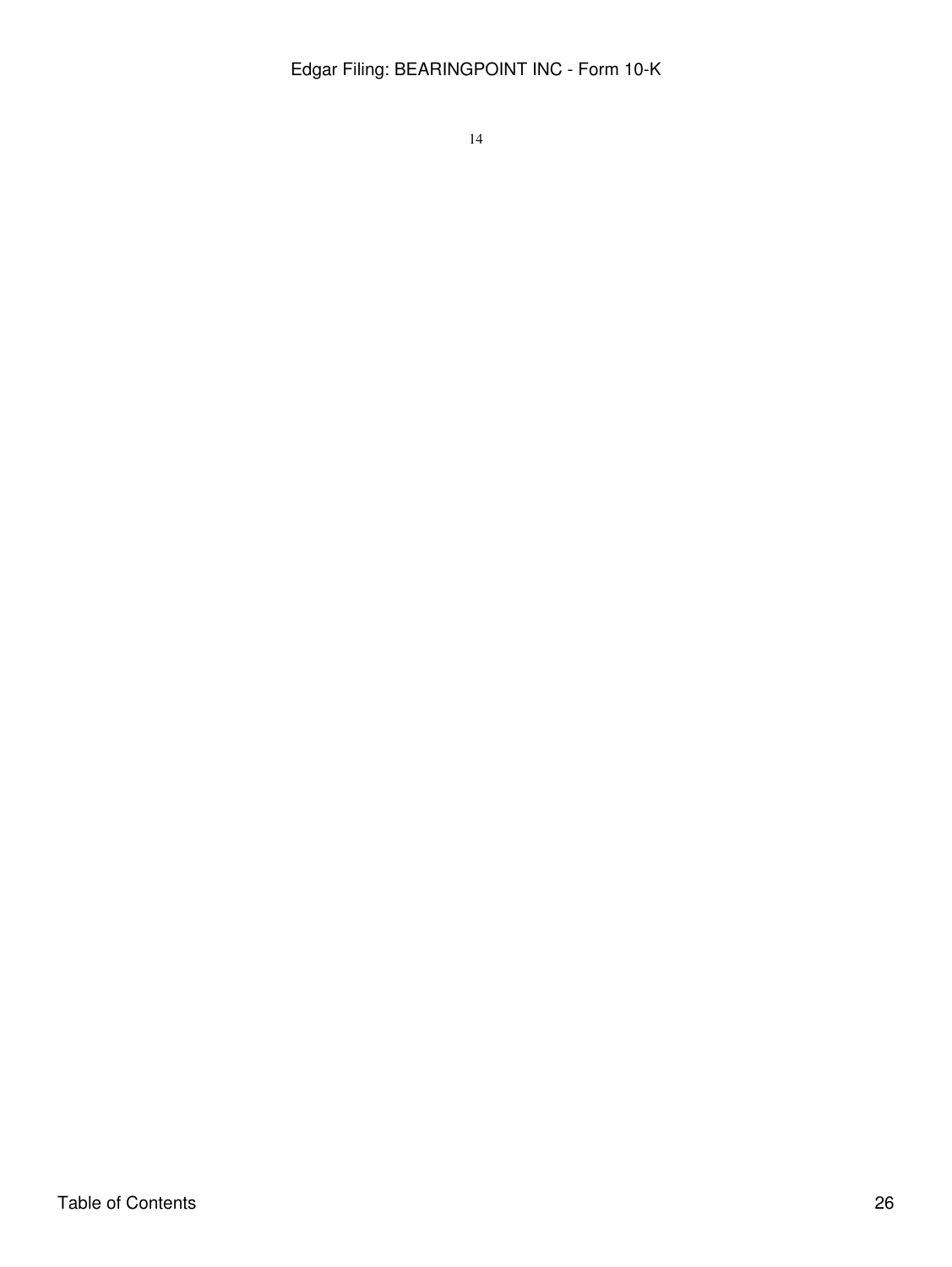*Other Costs of Service*. Other costs of service primarily consist of the costs attributable to the support of the client service professional staff, bad debt expense relating to accounts receivable, as well as other indirect costs attributable to serving our client base. These costs include occupancy costs related to office space utilized by professional staff, depreciation and amortization costs related to assets used in revenue generating activities, the costs of training and recruiting professional staff, and costs associated with professional support personnel.

*Amortization of Purchased Intangible Assets.* Amortization of purchased intangible assets represents the amortization expense on identifiable intangible assets related to customer and market-related intangible assets which primarily resulted from the various acquisitions of businesses.

*Selling, General and Administrative Expenses.* Selling, general and administrative expenses include costs related to marketing, information systems, depreciation and amortization, finance and accounting, human resources, sales force, and other expenses related to managing and growing our business. During fiscal year 2003, selling, general and administrative expenses also include costs associated with our rebranding effort.

*Interest (Income) Expense, Net.* Interest expense reflects interest incurred on the Company s borrowings, including interest incurred on private placement senior notes, borrowings under a receivables purchase facility and borrowings under revolving lines of credit. Interest income represents interest earned on short-term investments of available cash and cash equivalents.

*Equity in Losses of Affiliate and Loss on Redemption of Equity Interest in Affiliate.* Equity in losses of affiliate and loss on redemption of equity interest in affiliate related to Owest Cyber. Solutions LLC (QCS), which was established in June 1999 as a joint venture with Owest Communications International, Inc. to provide comprehensive Internet-based application service provider, application hosting and application management services. QCS incurred cumulative losses in excess of \$65 million from its inception to December 27, 2000 and periodically required additional capital to fund its operations and acquire equipment to support the expansion of its business. We decided not to make any additional capital contributions to QCS and on December 27, 2000, QCS redeemed our 49% ownership interest in the joint venture in exchange for a nominal amount. Accordingly, our investment in QCS of \$63.3 million (\$58.5 million on a net of tax basis) was written off through a non-cash charge to earnings in December 2000.

*Income Tax Expense.* The Company s effective tax rate is significantly impacted by its level of pre-tax earnings and non-deductible expenses. Accordingly, if our pre-tax earnings grow and non-deductible expenses grow at a slower rate or decrease, our effective tax rate will decrease. Due to our high level of non-deductible travel-related expenses, and unusable foreign tax losses and credits, our effective tax rate exceeds our statutory rates.

*Conversion Discount on Series A Preferred Stock.* On January 31, 2000, Cisco Systems, Inc. (Cisco) purchased 5 million shares of our Series A Preferred Stock for \$1.05 billion. On September 15, 2000, Cisco and KPMG LLP agreed that immediately prior to the closing of our initial public offering, KPMG LLP would purchase 2.5 million shares of Series A Preferred Stock from Cisco for \$525 million. Our agreement with Cisco required us to repurchase that number of shares of our Series A Preferred Stock that would result in Cisco owning 9.9% of our common stock following the conversion and the initial public offering. At the initial public offering price of \$18.00 there was a 20%, or \$262.5 million conversion discount, such that the Series A Preferred Stock would convert into our common stock at \$14.40 per share for an equivalent of 72.9 million shares. On November 29, 2000, KPMG LLP agreed to convert all of the Series A Preferred Stock it agreed to acquire from Cisco at the initial public offering price without any conversion discount. Thus, the net amount of the beneficial conversion feature (after deducting the amount of the conversion discount foregone by KPMG LLP) was \$131.3 million. The intrinsic value (i.e., the beneficial conversion feature) ascribable to the Series A Preferred Stock as a result of the discounted conversion price was reflected as a preferred dividend and a reduction of net income available to common stockholders as of the date of the initial public offering (See Note 14, Series A Mandatorily Reedemable Convertible Preferred Stock, of the Notes to Consolidated Financial Statements).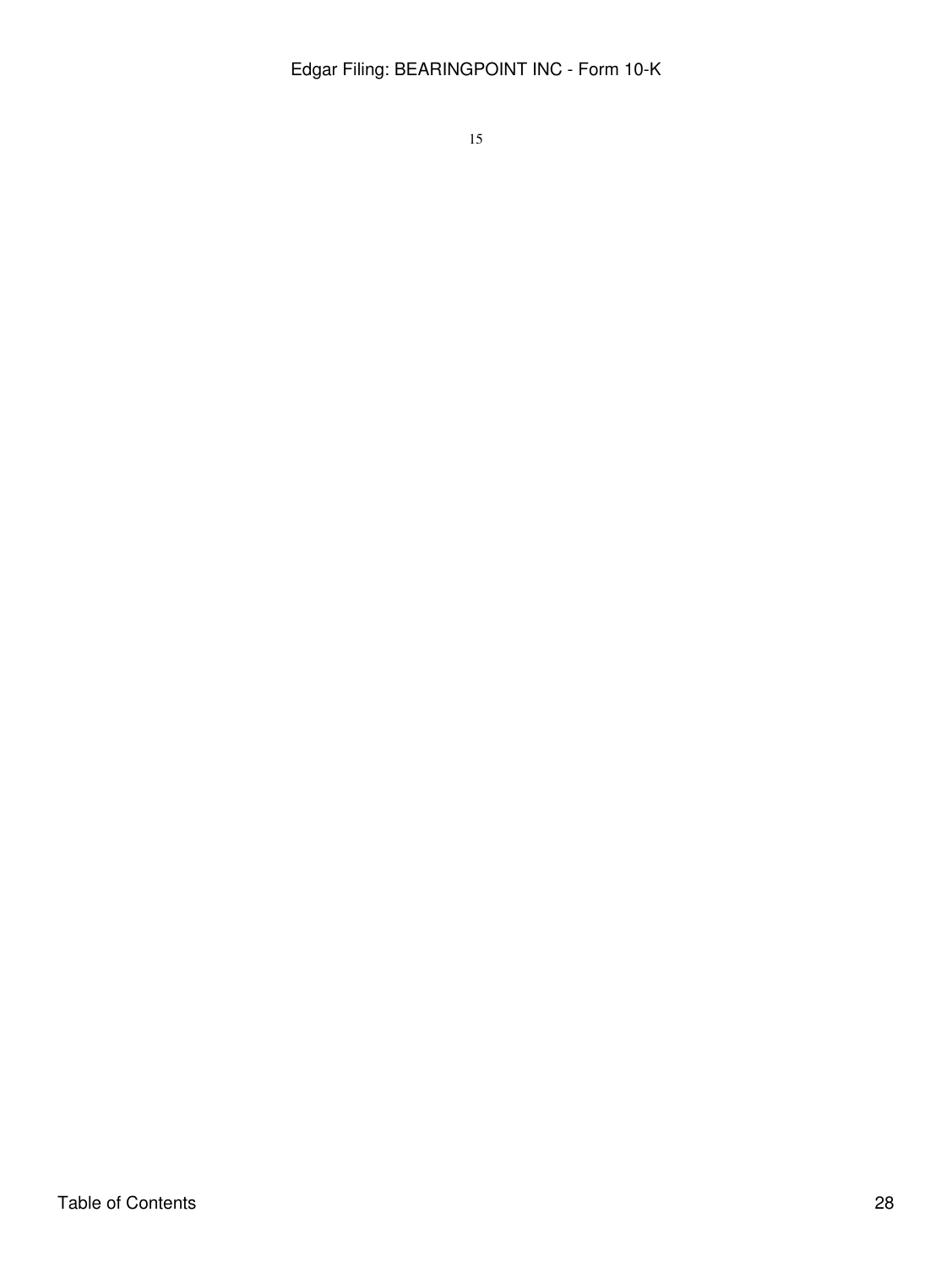### **Results of Operations**

The following table sets forth the percentage of revenue represented by items in our consolidated income statements for the periods presented.

|                                                                          |                | Year Ended June 30, |              |  |
|--------------------------------------------------------------------------|----------------|---------------------|--------------|--|
|                                                                          | 2003           | 2002                | 2001         |  |
| Revenue                                                                  | 100%           | 100%                | 100%         |  |
|                                                                          |                |                     |              |  |
| Costs of service:                                                        |                |                     |              |  |
| Professional compensation                                                | 45             | 40                  | 38           |  |
| Other direct contract expenses                                           | 23             | 25                  | 26           |  |
| Other costs of service                                                   | 9              | 9                   | 11           |  |
| Impairment charge                                                        |                | $\mathbf{1}$        | n/m          |  |
|                                                                          |                |                     |              |  |
| Total costs of service                                                   | 77             | 75                  | 75           |  |
|                                                                          |                |                     |              |  |
| Gross profit                                                             | 23             | 25                  | 25           |  |
| Amortization of purchased intangible assets                              | $\mathbf{1}$   | n/m                 |              |  |
| Amortization of goodwill                                                 |                |                     | n/m          |  |
| Selling, general and administrative expenses                             | 18             | 20                  | 17           |  |
|                                                                          |                |                     |              |  |
| Operating income                                                         | $\overline{4}$ | 5                   | 8            |  |
| Interest income                                                          | n/m            | n/m                 | n/m          |  |
| Interest expense                                                         | n/m            | n/m                 | n/m          |  |
| Gain on sale of assets                                                   |                |                     | n/m          |  |
| Equity in losses of affiliate and loss on redemption of equity           |                |                     |              |  |
| interest in affiliate                                                    |                |                     | (3)          |  |
| Other income (expense), net                                              | n/m            | n/m                 | n/m          |  |
|                                                                          |                |                     |              |  |
|                                                                          |                |                     |              |  |
| Income before taxes                                                      | 3              | 5                   | 5            |  |
| Income tax expense                                                       | $\overline{2}$ | 3                   | 4            |  |
| Income (loss) before cumulative effect of change in accounting principle | $\mathbf{1}$   | $\overline{2}$      | $\mathbf{1}$ |  |
| Cumulative effect of change in accounting principle, net of tax          |                | (3)                 |              |  |
|                                                                          |                |                     |              |  |
| Net income (loss)                                                        | $\mathbf{1}$   | (1)                 | $\mathbf{1}$ |  |
| Dividend on Series A Preferred Stock                                     |                |                     | (1)          |  |
| Preferred stock conversion discount                                      |                |                     | (5)          |  |
|                                                                          |                |                     |              |  |
|                                                                          |                |                     |              |  |
| Net income (loss) applicable to common stockholders                      | $1\%$          | $(1)$ %             | $(5)$ %      |  |
|                                                                          |                |                     |              |  |

n/m = not meaningful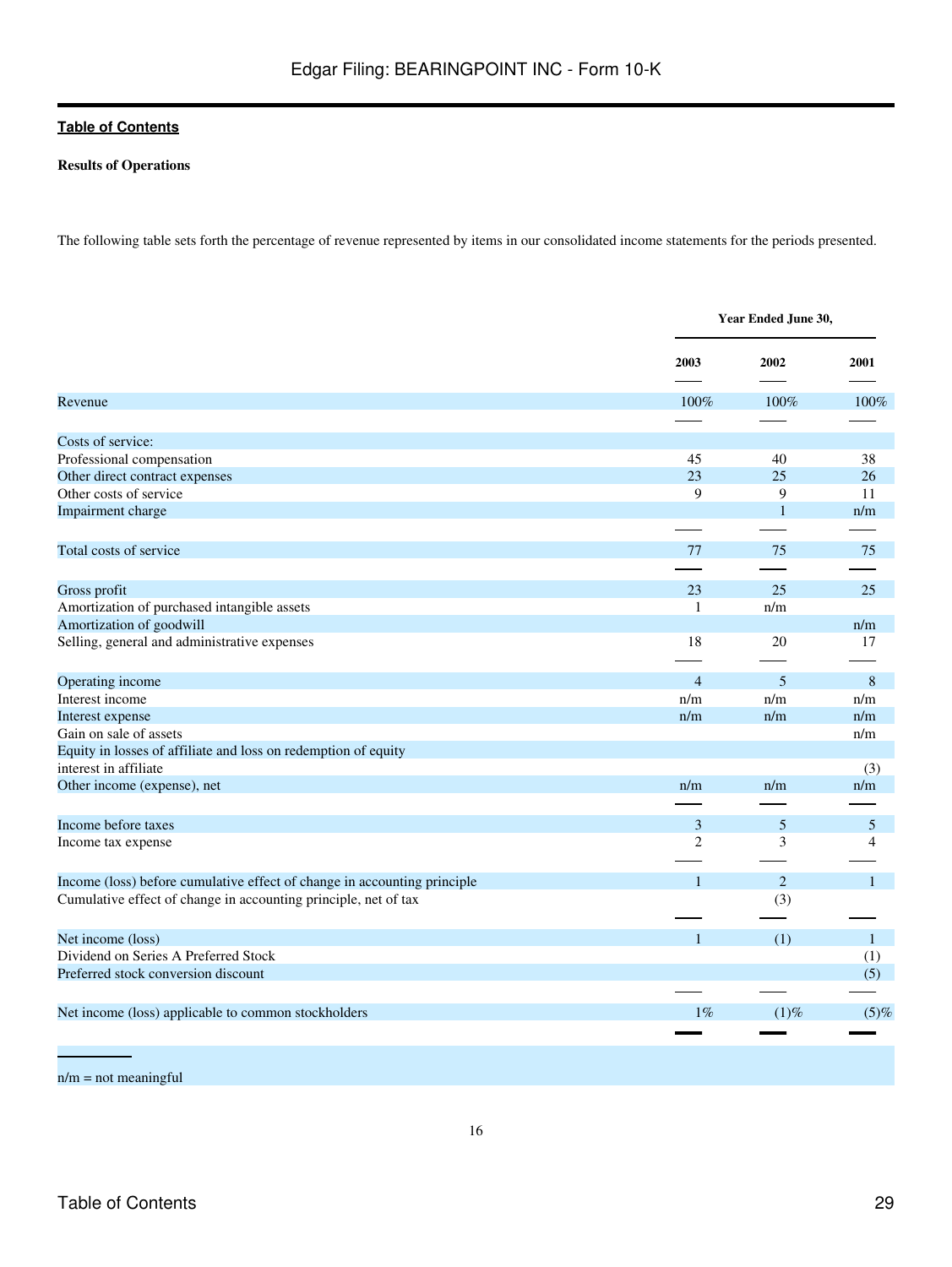### **Year Ended June 30, 2003 Compared to Year Ended June 30, 2002**

*Revenue.* Revenue increased \$771.7 million, or 32.6%, from \$2,367.6 million in the year ended June 30, 2002, compared to \$3,139.3 million in the year ended June 30, 2003. The overall increase in revenue was predominantly due to the impact of the acquisitions completed during the first half of fiscal year 2003. Our three international operating segments (i.e. EMEA and the Asia Pacific and Latin America regions) accounted for \$746.3 million, or 96.7%, of the global revenue increase, principally resulting from the aforementioned acquisitions. Total North America revenue increased by \$30.6 million, or 1.4%, to \$2.2 billion as increases in three of our North America business units (Public Services, Financial Services and Consumer and Industrial Markets) were nearly completely offset by declines in the Communications & Content and High Technology business units. North America revenue was positively impacted by personnel acquired from Andersen Business Consulting during the first quarter of fiscal year 2003 as engagement hours increased by 5.6%; however, a decline in the average gross bill rate per hour for the fiscal year ended June 30, 2003 compared to the fiscal year ended June 30, 2002 partially offset the higher level of engagement hours. Average gross billing rates in certain markets have declined due to continuous pricing pressures resulting from the challenging economic environment.

Our acquisitions completed in the first half of fiscal year 2003 significantly expanded our international presence and diversified our revenue base. For the fiscal year ended June 30, 2003, North America generated 70.3% of consolidated gross revenue, while EMEA, Asia Pacific and Latin America contributed 18.1%, 9.3% and 2.3%, respectively. By comparison, for the fiscal year ended June 30, 2002, North America contributed 92.0% of consolidated gross revenue, with EMEA, Asia Pacific and Latin America providing 0.7%, 5.4% and 1.9%, respectively.

*Gross Profit.* Gross profit as a percentage of revenue declined to 22.8% for the fiscal year ended June 30, 2003, compared to 25.4% for the fiscal year ended June 30, 2002. This decline is mainly attributable to an increase in professional compensation expense in relation to revenue resulting from the addition of approximately 7,000 billable employees in connection with the acquisitions completed in the first half of fiscal year 2003, offset in part by the Company s continued focus on a variety of revenue growth and cost control initiatives, including continued evaluation of required office space and the size of our workforce in relation to overall client demand for services. In dollar terms, gross profit increased by \$114.4 million, or 19.0%, from \$600.9 million for the year ended June 30, 2002, to \$715.3 million for the year ended June 30, 2003. The increase in gross profit was due to an increase in revenue of \$771.7 million described above, offset by:

A net increase in professional compensation of \$481.9 million, or 51.2%, from \$940.8 million for the year ended June 30, 2002, to \$1,422.7 million for the year ended June 30, 2003. This increase is primarily related to the additional compensation expense in relation to revenue resulting from the addition of approximately 7,000 billable employees as a result of acquisitions completed in the first half of fiscal year 2003, including \$13.5 million relating to common stock awards made to certain former partners of the Andersen Business Consulting practices. These increases are partially offset by savings achieved though the Company s workforce reduction actions that have occurred over the past 12 months in response to the challenging economy.

A net increase in other direct contract expenses of \$128.6 million, or 21.7%, from \$592.6 million, or 25.0% of revenue, for the year ended June 30, 2002, to \$721.2 million, or 23.0% of revenue, for the year ended June 30, 2003. The \$128.6 million increase in other direct contract expenses is attributable to higher revenue levels, while the improvement in other direct contract expenses as a percentage of revenue to 23.0% is due to the Company s continued efforts to limit the use of subcontractors and travel-related expenses.

A net increase in other costs of service of \$70.7 million, or 33.8%, from \$209.4 million for the year ended June 30, 2002, to \$280.1 million for the year ended June 30, 2003. This increase is primarily due to an increase in other costs of service resulting from the acquisitions completed in the first half of fiscal year 2003, partially offset by lower levels of bad debt expense and tighter controls on discretionary spending.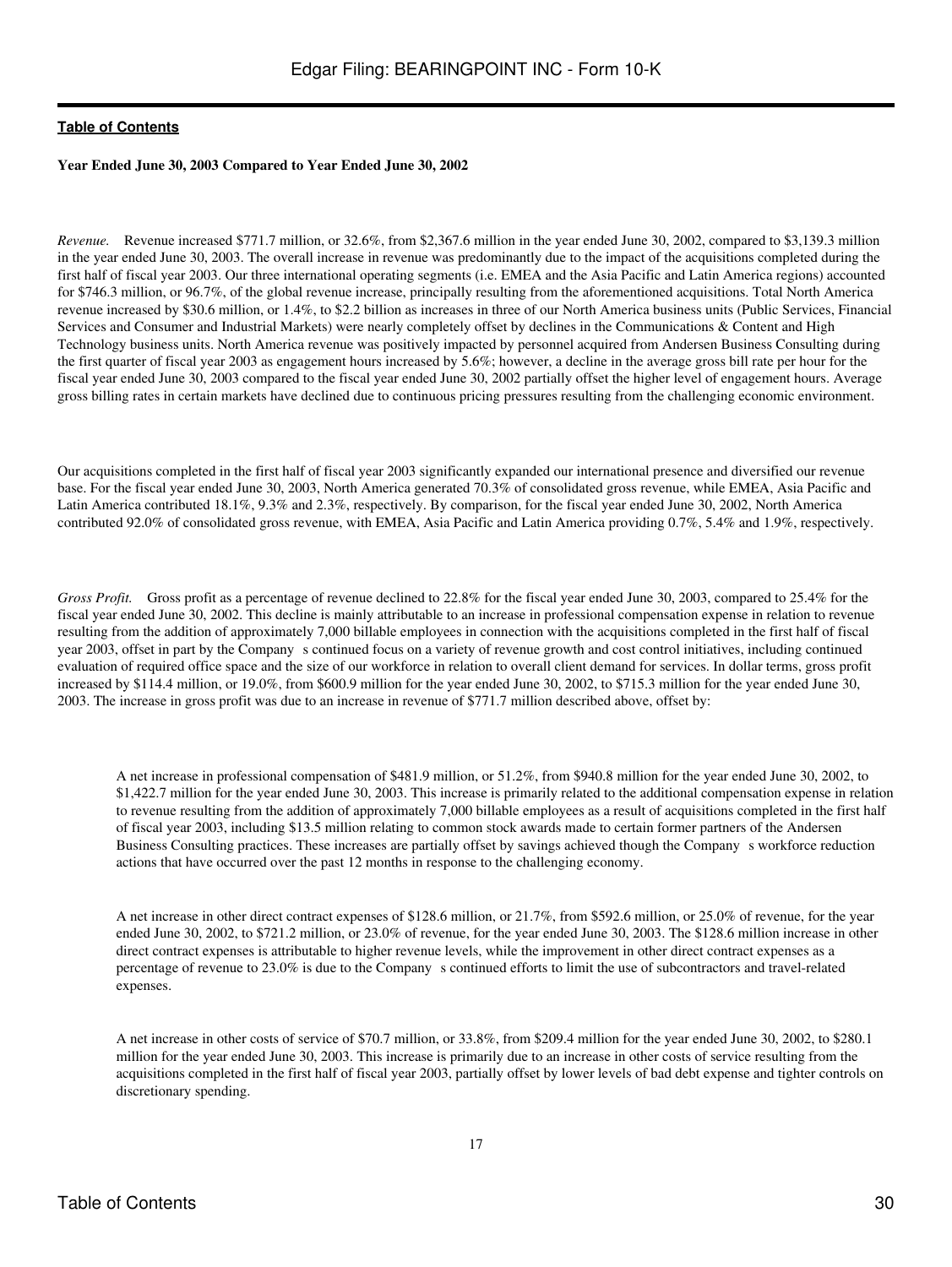An impairment charge of \$23.9 million (\$20.8 million net of tax) recorded in the year ended June 30, 2002, primarily related to the write down of equity investments by \$16.0 million and software licenses held for sale by \$7.6 million.

*Amortization of Purchased Intangible Assets.* Amortization of purchased intangible assets increased \$41.7 million to \$44.7 million for the year ended June 30, 2003, from \$3.0 million for the year ended June 30, 2002. This increase in amortization expense primarily relates to \$45.7 million of order backlog, customer contracts and related customer relationships acquired as part of our acquisitions, which is being amortized over 12 to 15 months.

*Selling, General and Administrative Expenses.* Selling, general and administrative expenses increased \$91.3 million, or 19.6%, from \$464.8 million for the year ended June 30, 2002, to \$556.1 million for the year ended June 30, 2003. This increase is principally due to the impact of the acquisitions completed in the first half of fiscal year 2003 and \$28.2 million in costs associated with the Companys rebranding initiative, offset partially by reduced discretionary spending and current cost control initiatives. Selling, general and administrative expenses as a percentage of gross revenue improved to 17.7% compared to 19.6% for the year ended June 30, 2003 and 2002, respectively.

*Interest Income (Expense), Net.* Interest income (expense), net, decreased \$13.6 million to \$12.7 million of net interest expense from \$0.9 million of net interest income for the year ended June 30, 2003 and 2002, respectively. This increase in net interest expense is due to an increase in borrowings outstanding of \$275.3 million from \$1.8 million at June 30, 2002 to \$277.2 million at June 30, 2003. The increase in borrowings is primarily due to the Company s borrowing of \$220.0 million in August 2002 under a short-term revolving credit facility, which was retired in November 2002 upon the Company s completion of a private placement of \$220.0 million in senior notes. Additionally, the Company has increased borrowings under its other credit facilities. The Company has used the borrowings primarily to finance a portion of the cost of its acquisitions completed during the first half of fiscal year 2003.

*Income Tax Expense.* For the year ended June 30, 2003, the Company earned income before taxes of \$99.1 million and provided for income taxes of \$57.8 million, resulting in an effective tax rate of 58.3%. For the year ended June 30, 2002, the Company earned income before taxes of \$134.6 million and provided for income taxes of \$81.5 million, resulting in an effective tax rate of 60.6%. The Company s effective tax rate continues to be negatively impacted because tax laws restrict the use of the Company s foreign subsidiary losses to reduce the Company s tax burden.

*Cumulative Effect of Change in Accounting Principle.* The Company adopted SFAS No. 142 during the first quarter of the fiscal year ended June 30, 2002 (as of July 1, 2001). This standard eliminated goodwill amortization upon adoption and required an assessment for goodwill impairment upon adoption and at least annually thereafter. As a result of adoption of this standard, the Company no longer amortizes goodwill, and during the fiscal year ended June 30, 2002, incurred a non-cash transitional impairment charge of \$80.0 million (net of tax). This transitional impairment charge is a result of the change in accounting principle, which requires measuring impairments on a discounted rather than undiscounted cash flow basis.

*Net Income (Loss).* For the fiscal year ended June 30, 2003, the Company realized net income of \$41.3 million, or \$0.22 per share. For the fiscal year ended June 30, 2002, the Company incurred a net loss of \$26.9 million, or \$0.17 loss per share. Included in the prior years results is the cumulative effect of a change in accounting principle of \$80.0 million (net of tax) and an impairment charge of \$20.8 million (net of tax) related to the write down of equity investments and software licenses held for sale.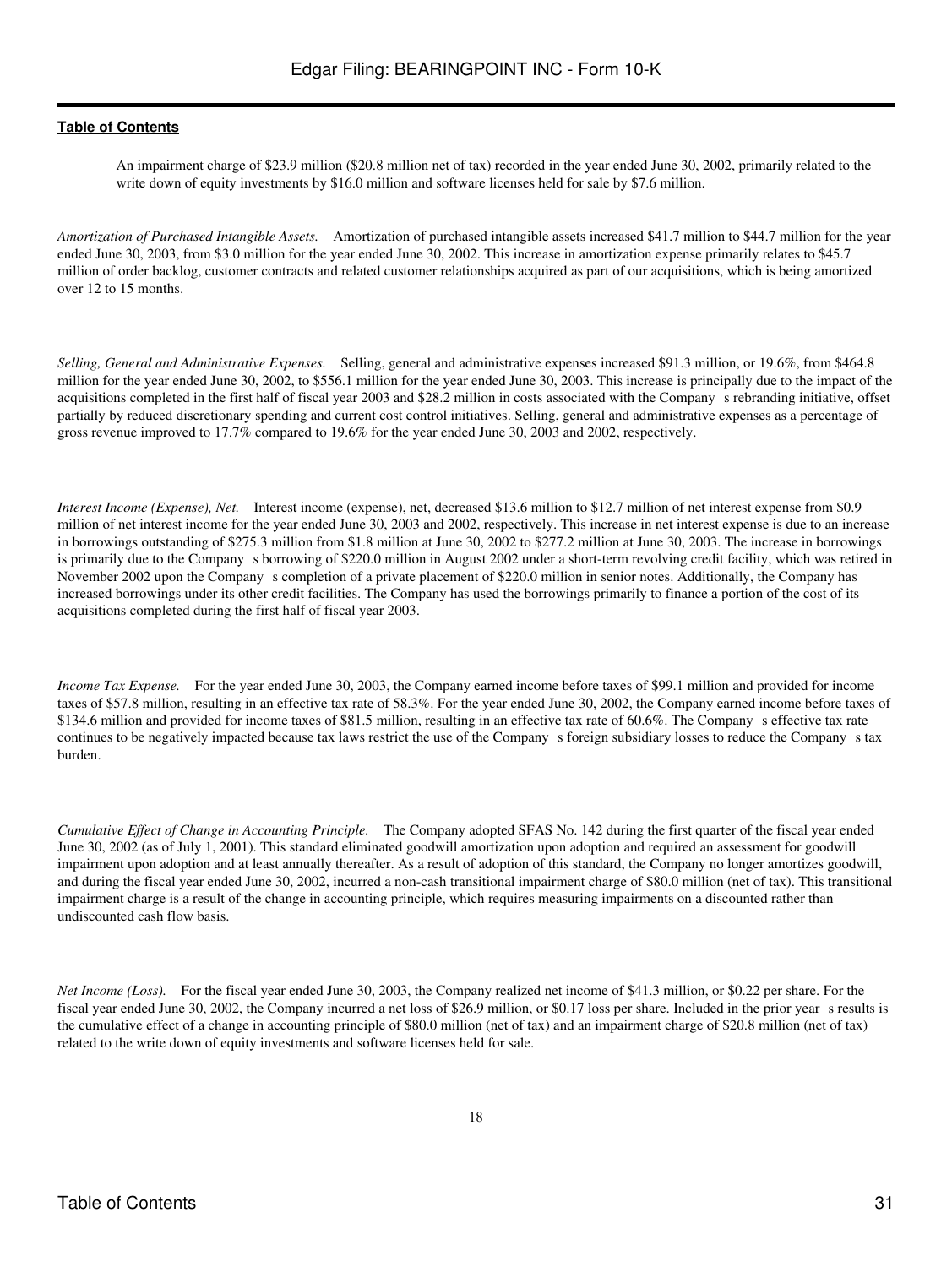### **Year Ended June 30, 2002 Compared to Year Ended June 30, 2001**

*Revenue.* Revenue decreased \$488.2 million, or 17.1%, from \$2,855.8 million in the year ended June 30, 2001, to \$2,367.6 million in the year ended June 30, 2002. This overall decrease was primarily attributable to a slower economy, which significantly impacted the financial services and high technology businesses with year- over-year declines of 50.4% and 57.6%, respectively. Public Services remained strong with growth of 10.9% and international revenue also grew by 32.8%, which was largely due to the acquisitions of the Australia and Southeast Asia consulting practices.

*Gross Profit.* Gross profit as a percentage of revenue improved slightly to 25.4% from 25.0% for the years ended June 30, 2002 and 2001, respectively. Despite the decrease in revenue discussed above, the Company was able to maintain its gross profit percentage as a result of its continued focus on expense control.

In dollar terms, gross profit decreased by \$113.9 million, or 15.9%, from \$714.7 million for the year ended June 30, 2001, to \$600.9 million for the year ended June 30, 2002. The decrease in gross profit was due to a decline in revenue of \$488.2 million described above, offset by:

A net decrease in professional compensation of \$143.9 million, or 13.3%, to \$940.8 million compared to \$1,084.8 million in the prior year. This decrease was predominantly due to the Company s reduction in workforce actions, taken in the second and fourth quarters of fiscal year 2002 and the fourth quarter of fiscal year 2001. Overall the Companys average billable headcount has declined from approximately 8,900 in fiscal year 2001 to 8,100 in fiscal year 2002. Additionally, incentive compensation accruals were also lower as a result of the decrease in Company earnings.

A net decrease in other direct contract expenses of \$159.3 million, or 21.2%, to \$592.6 million, representing 25.0% of revenue, compared to \$752.0 million, or 26.3% of revenue in the prior year. The decline as a percentage of revenue was a direct result of the Companys efforts to limit the use of subcontractors whenever possible, utilizing existing resources, and reduced travel-related expenses.

A net decrease in other costs of service of \$87.2 million, or 29.4%, to \$209.4 million from \$296.5 million, was primarily due to a decrease in bad debt expense of \$29.2 million, reduced training costs of \$23.0 million, tighter controls on discretionary expenses, and reduced headcount.

During fiscal year 2002, the Company recorded an impairment charge of \$23.9 million (\$20.8 million net of tax) primarily to write down equity investments by \$16.0 million and software licenses held for sale by \$7.6 million. These charges eliminated the Company s exposure to loss related to equity investments and software licenses held for sale. The Company s impairment charge of \$7.8 million (\$4.6 million net of tax) in fiscal year 2001 related to software licenses held for sale.

*Amortization of Purchased Intangible Assets.* Amortization of purchased intangible assets decreased by \$15.2 million to \$3.0 million for fiscal year 2002 as a result of the Company electing to early-adopt SFAS No. 142, Goodwill and Other Intangible Assets, which eliminated goodwill amortization.

*Selling, General and Administrative Expenses.* Selling, general and administrative expenses were \$464.8 million for the year ended June 30, 2002. This reflects a decrease of \$10.3 million, or 2.2%, from \$475.1 million in fiscal year 2001, which was primarily due to lower levels of practice development expenses.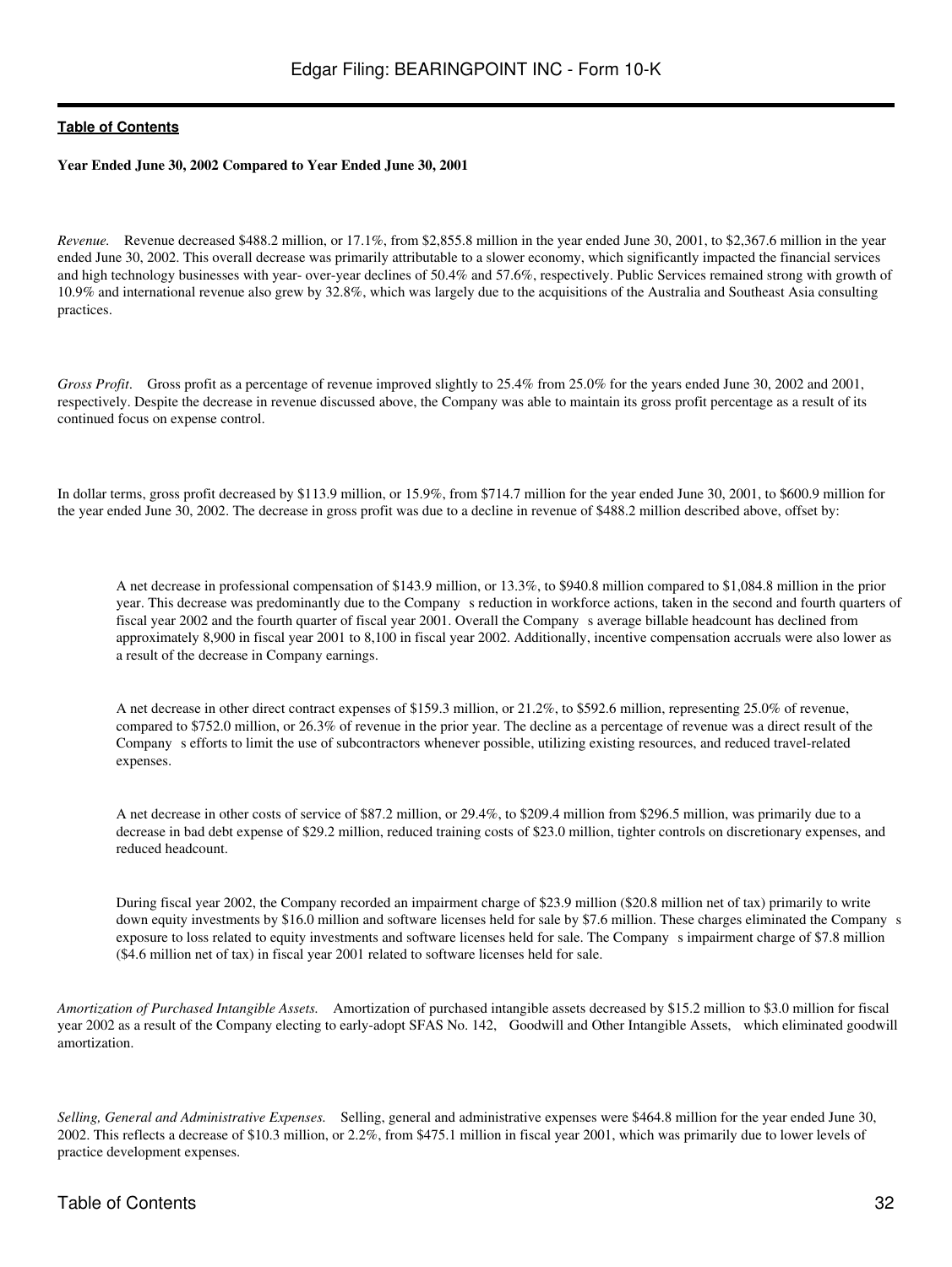*Interest Income.* Interest income increased \$0.8 million, or 31.8%, from \$2.4 million during fiscal year 2001 to \$3.1 million for fiscal year 2002. This increase was primarily due to the Company s increase in short term investments due to an increase of \$157.7 million in its cash and cash equivalents position to \$203.6 million at June 30, 2002 from \$45.9 million at June 30, 2001.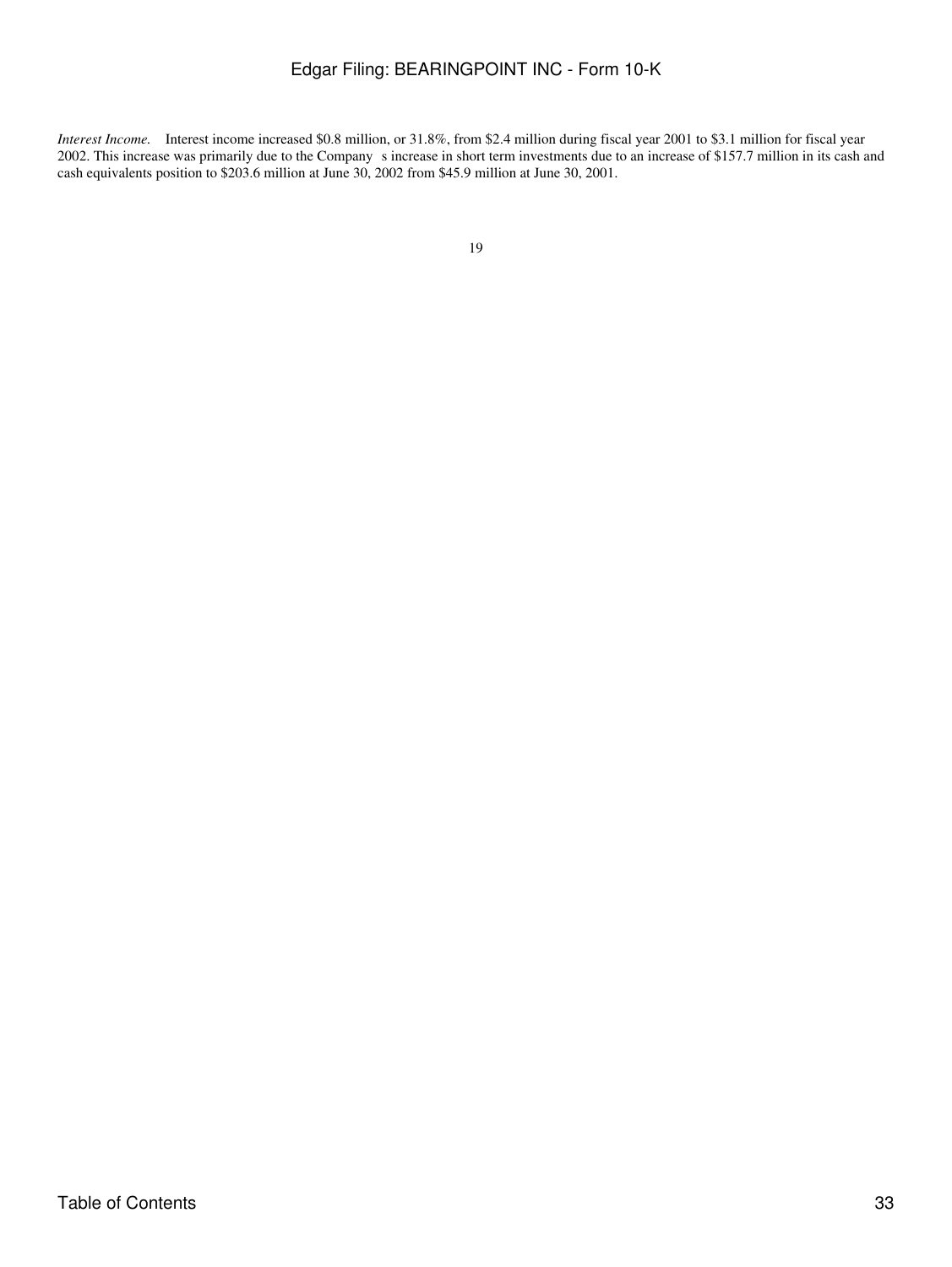*Interest Expense.* Interest expense decreased \$14.9 million, or 86.9%, from \$17.2 million to \$2.2 million for the year ended June 30, 2001 and 2002, respectively. This decrease was due to a repayment of all outstanding borrowings under our credit facility during fiscal year 2001, resulting from the use of proceeds from our initial public offering, and improvements made in our management of client billings and collections. This improvement is evidenced by the further reduction in our days sales outstanding from 68 days at June 30, 2001 to 55 days at June 30, 2002.

*Equity in Losses of Affiliate and Loss on Redemption of Equity Interest in Affiliate.* For the year ended June 30, 2001, loss on redemption of equity interest in affiliate and equity losses of affiliate of \$76.0 million related primarily to the redemption of our equity investment in QCS in December 2000.

*Income Tax Expense.* For the year ended June 30, 2002, the Company earned income before taxes and cumulative effect of change in accounting principle of \$134.6 million and provided income taxes of \$81.5 million, resulting in an effective tax rate of 60.6%. This rate was impacted by the non-deductibility of losses incurred by certain international operations as well as non-deductible impairment losses relating to equity investments. For the year ended June 30, 2001, the Company earned income before taxes of \$136.8 million and provided income taxes of \$101.9 million, resulting in an effective tax rate of 74.5%. This rate was significantly impacted by the non-deductibility of the loss on redemption of equity interest in affiliate coupled with non-deductible losses in certain international operations.

*Cumulative Effect of Change in Accounting Principle.* The Company elected to early-adopt SFAS No. 142 as of July 1, 2001. This standard eliminates goodwill amortization upon adoption and requires an assessment for goodwill impairment upon adoption and at least annually thereafter. As a result of adoption of this standard, the Company did not amortize goodwill during the year ended June 30, 2002, and incurred a non-cash transitional impairment charge of \$80.0 million, net of tax. This transitional impairment charge was a result of the change in accounting principles to measuring impairments on a discounted versus an undiscounted cash flow basis.

*Preferred Stock Dividends.* Series A Preferred Stock dividends totaling \$31.7 million were recorded in the year ended June 30, 2001. After December 31, 2000, the Company was no longer required to pay dividends on our Series A Preferred Stock because it was redeemed and converted in connection with our initial public offering.

*Preferred Stock Conversion Discount.* Our Series A Preferred Stock contained a beneficial conversion feature whereby the preferred stock could convert into common stock at a rate of between 75% and 80% of the initial public offering price. Based upon an initial public offering price of \$18 per share, the net amount of this one-time non-cash beneficial conversion feature was \$131.3 million.

*Net Income (Loss) Applicable to Common Stockholders.* For the year ended June 30, 2002, the Company incurred a net loss applicable to common stockholders of \$26.9 million, or \$0.17 per share. For the year ended June 30, 2001, the Company incurred a net loss applicable to common stockholders of \$128.0 million, or \$1.19 per share. Both periods results were impacted by significant one-time or nonrecurring charges, as described above.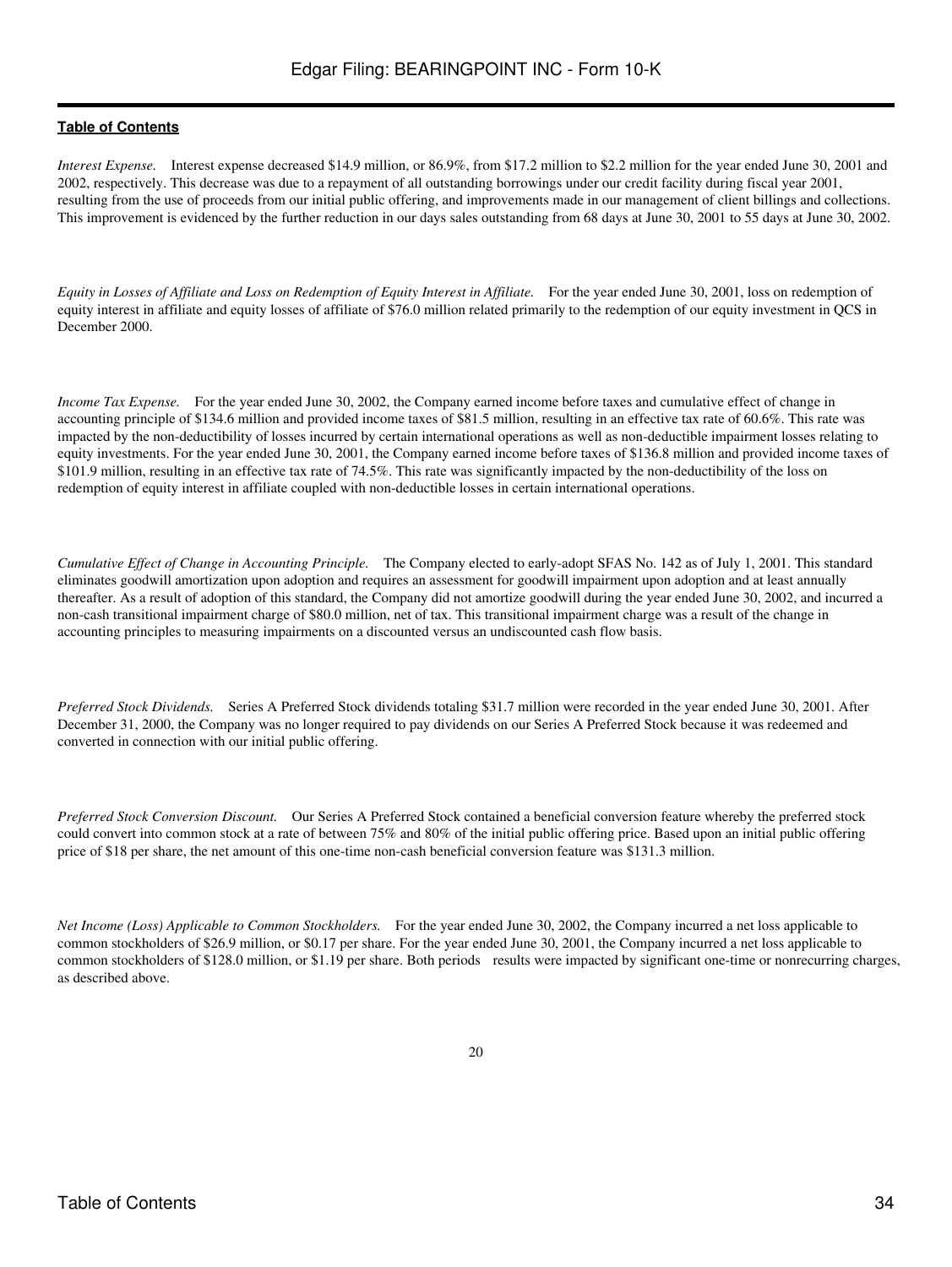### **Industry Results**

Through fiscal year 2002, the Company provided operations within five reportable segments. Our reportable segments were representative of our five major industry groups. Upon the completion of a series of international acquisitions during the first quarter of fiscal year 2003, the Company established three international operating segments (i.e., EMEA and the Asia Pacific and Latin America regions). For fiscal year 2003, the Company has eight reportable segments in addition to the Corporate/Other category. Prior year information has been reclassified to reflect fiscal year 2003 presentation. Effective for fiscal year 2004, the Company combined its Consumer and Industrial Market and High Technology industry groups to form the Consumer, Industrial and Technology industry group.

|                                        |               | Year Ended June 30, |               |  |  |  |  |
|----------------------------------------|---------------|---------------------|---------------|--|--|--|--|
|                                        | 2003          | 2002                | 2001          |  |  |  |  |
|                                        |               | (in thousands)      |               |  |  |  |  |
| <b>Revenue:</b>                        |               |                     |               |  |  |  |  |
| <b>Public Services</b>                 | \$1,094,754   | 966,422<br>\$       | 871,597<br>\$ |  |  |  |  |
| Communications & Content               | 350,694       | 473,269             | 551,089       |  |  |  |  |
| <b>Financial Services</b>              | 236,773       | 229,993             | 463,930       |  |  |  |  |
| <b>Consumer and Industrial Markets</b> | 368,692       | 311,144             | 367,433       |  |  |  |  |
| <b>High Technology</b>                 | 155,251       | 194,751             | 459,448       |  |  |  |  |
| <b>EMEA</b>                            | 567,581       | 16,089              | 18,311        |  |  |  |  |
| Asia Pacific                           | 293,258       | 128,145             | 60,620        |  |  |  |  |
| Latin America                          | 73,743        | 44,054              | 62,800        |  |  |  |  |
| Corporate/Other (1)                    | (1,469)       | 3,760               | 596           |  |  |  |  |
| Total                                  | \$3,139,277   | \$2,367,627         | \$2,855,824   |  |  |  |  |
|                                        |               |                     |               |  |  |  |  |
| Revenue %:                             |               |                     |               |  |  |  |  |
| <b>Public Services</b>                 | 35%           | 41%                 | 31%           |  |  |  |  |
| Communications & Content               | 11%           | 20%                 | 19%           |  |  |  |  |
| <b>Financial Services</b>              | $8\%$         | 10%                 | 16%           |  |  |  |  |
| <b>Consumer and Industrial Markets</b> | 12%           | 13%                 | 13%           |  |  |  |  |
| <b>High Technology</b>                 | $5\%$         | $8\%$               | 16%           |  |  |  |  |
| <b>EMEA</b>                            | 18%           | $1\%$               | $1\%$         |  |  |  |  |
| Asia Pacific                           | 9%            | 5%                  | 2%            |  |  |  |  |
| Latin America                          | 2%            | 2%                  | 2%            |  |  |  |  |
| Corporate/Other (1)                    | n/m           | n/m                 | n/m           |  |  |  |  |
| Total                                  | 100%          | 100%                | 100%          |  |  |  |  |
| Gross profit (loss):                   |               |                     |               |  |  |  |  |
| <b>Public Services</b>                 | 350,237<br>\$ | 342,198<br>\$       | \$<br>277,145 |  |  |  |  |
| Communications & Content               | 112,892       | 141,592             | 161,686       |  |  |  |  |
| <b>Financial Services</b>              | 69,262        | 46,771              | 91,819        |  |  |  |  |
| <b>Consumer and Industrial Markets</b> | 98,324        | 100,550             | 112,379       |  |  |  |  |
| <b>High Technology</b>                 | 43,847        | 51,689              | 151,292       |  |  |  |  |
| <b>EMEA</b>                            | 108,963       | 1,917               | 680           |  |  |  |  |
| Asia Pacific                           | 48,342        | 11,151              | 8,069         |  |  |  |  |
| Latin America                          | 23,465        | 3,212               | (8,089)       |  |  |  |  |
| Corporate/Other (1)                    | (140,061)     | (98, 228)           | (80, 234)     |  |  |  |  |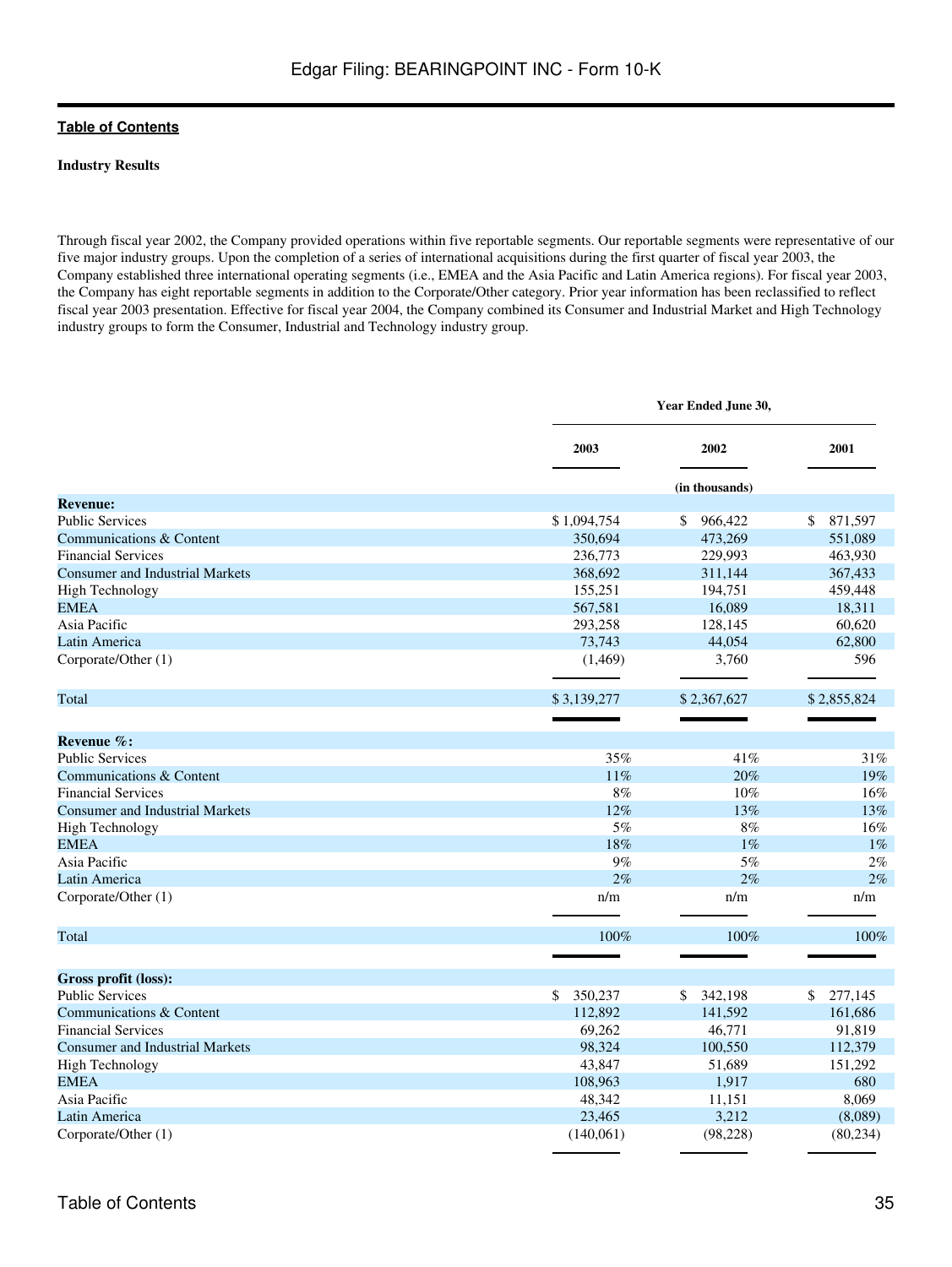| Total                                  | \$715,271 | 600,852<br>$\mathbb{S}^-$ | \$714,747 |
|----------------------------------------|-----------|---------------------------|-----------|
|                                        |           |                           |           |
| Gross profit (loss) $%$ :              |           |                           |           |
| <b>Public Services</b>                 | 49%       | 57%                       | 39%       |
| Communications & Content               | $16\%$    | 23%                       | 22%       |
| <b>Financial Services</b>              | $10\%$    | $8\%$                     | 13%       |
| <b>Consumer and Industrial Markets</b> | 14%       | 17%                       | $16\%$    |
| <b>High Technology</b>                 | 6%        | $9\%$                     | 21%       |
| EMEA                                   | $15\%$    | n/m                       | n/m       |
| Asia Pacific                           | 7%        | $2\%$                     | $1\%$     |
| Latin America                          | 3%        | n/m                       | $-1\%$    |
| Corporate/Other (1)                    | $(20\%)$  | $(16\%)$                  | $(11\%)$  |
|                                        |           |                           |           |
| Total                                  | $100\%$   | $100\%$                   | $100\%$   |
|                                        |           |                           |           |

(1) Corporate/Other operating loss is principally due to infrastructure and shared services costs. n/m = not meaningful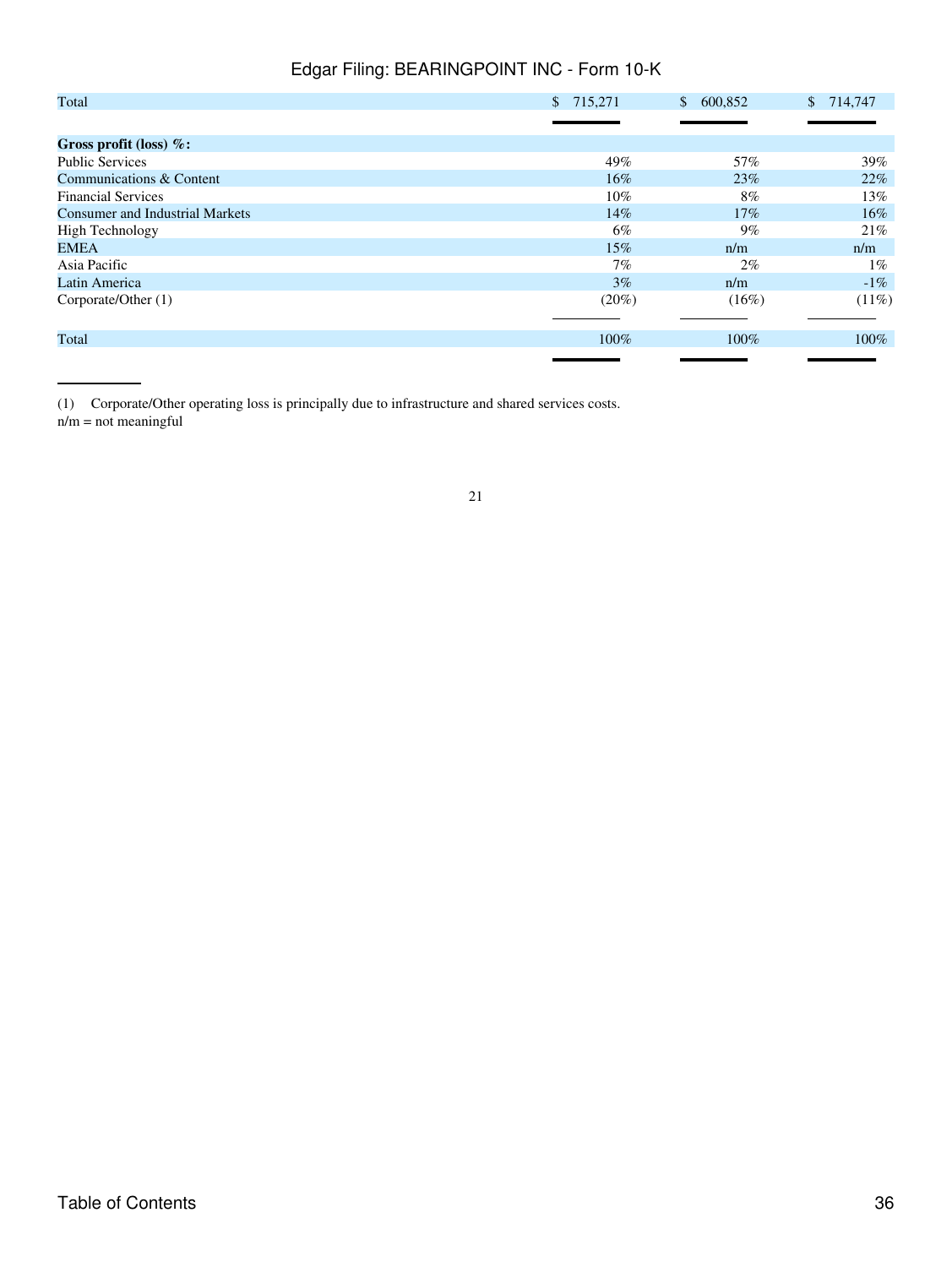*Public Services*, the Company s largest business unit, generated revenue in the year ended June 30, 2003 of \$1,094.8 million, representing an increase of \$128.3 million, or 13.3%, over the year ended June 30, 2002. This increase was predominantly due to growth in the Federal and State and Local business segments, driven by an 11.6% increase in engagement hours as gross billing rates were consistent year over year. Gross profit declined to 32.0% of revenue in fiscal year 2003 from 35.4% of revenue in fiscal year 2002. The decline in gross profit percentage was principally due to higher solution development costs, coupled with an increase in compensation expense.

*Communications & Content* generated revenue of \$350.7 million in the year ended June 30, 2003, representing a decline of \$122.6 million, or 25.9%, over the year ended June 30, 2002. This decline was primarily the result of reduced spending in the telecommunications industry and the Companys completion of several large contracts involving testing related to compliance with the 1996 Telecommunications Act, resulting in a 23.5% decrease in engagement hours and a slight decline in the gross billing rate year over year. Gross profit increased to 32.2% of revenue in fiscal year 2003 from 29.9% of revenue in fiscal year 2002. The improvement in gross profit was principally due to reduced reliance on subcontractors in fiscal year 2003, as well as an impairment charge related to software licenses in fiscal year 2002.

*Financial Services* generated revenue in the year ended June 30, 2003 of \$236.8 million, representing growth of \$6.8 million, or 2.9%, over the year ended June 30, 2002. The increase in revenue was principally due to an increase in engagement hours as gross billing rates were consistent year over year. Gross profit increased to 29.3% of revenue in fiscal year 2003 from 20.3% of revenue in fiscal year 2002. The improvement in gross profit was principally due to revenue growth combined with declines in all costs of service expense margins in fiscal year 2003.

*Consumer and Industrial Markets* generated revenue in the year ended June 30, 2003 of \$368.7 million, representing growth of \$57.5 million, or 18.5%, over the year ended June 30, 2002. This business unit received the greatest revenue and resource impact from personnel hired from Andersen Business Consulting in the United States. The growth in revenue was principally due to a 31.0% increase in engagement hours, partially offset by a 9.5% decline in the gross billing rate year over year. Gross profit declined to 26.7% of revenue in fiscal year 2003 from 32.3% of revenue in fiscal year 2002. The decline in gross profit was principally due to a decline in the gross billing rate, increased compensation as a result of the change in the mix of resources, as well as the hiring of Andersen Business Consulting personnel.

*High Technology* generated revenue for the year of \$155.3 million, representing a decrease of \$39.5 million, or 20.3% over the previous year. This decrease in revenue was primarily attributable to a 30.7% decline in the gross billing rate, principally the result of pricing pressures driven by the sluggish economy, partially offset by a 15.0% increase in engagement hours. Gross profit increased to 28.2% of revenue in fiscal year 2003 from 26.5% of revenue in fiscal year 2002. The improvement in gross profit was principally due to reduced reliance on subcontractors in fiscal year 2003, as well as reduced levels of bad debt expense as a result of the decline in revenues.

*EMEA* generated revenue of \$567.6 million for fiscal year 2003 and \$16.1 million in fiscal year 2002. The increase in revenue was predominantly due to the impact of the acquisitions completed during the first half of fiscal year 2003. Gross profit improved to 19.2% of revenue in fiscal year 2003 from 11.9% of revenue in fiscal year 2002. The improvement in gross profit was principally due to reduced reliance on subcontractors in fiscal year 2003 as we have increased and diversified our resources and offerings in this region.

*Asia Pacific* generated revenue of \$293.3 million for fiscal year 2003, representing an increase of \$165.1 million over the previous fiscal year. The increase in revenue was predominantly due to the impact of the acquisitions completed during the first half of fiscal year 2003, coupled with organic growth in the region. Gross profit improved to 16.5% of revenue in fiscal year 2003 from 8.7% of revenue in fiscal year 2002. The improvement in gross profit was principally due to higher revenue combined with declines in all costs of service expense margins in fiscal year 2003.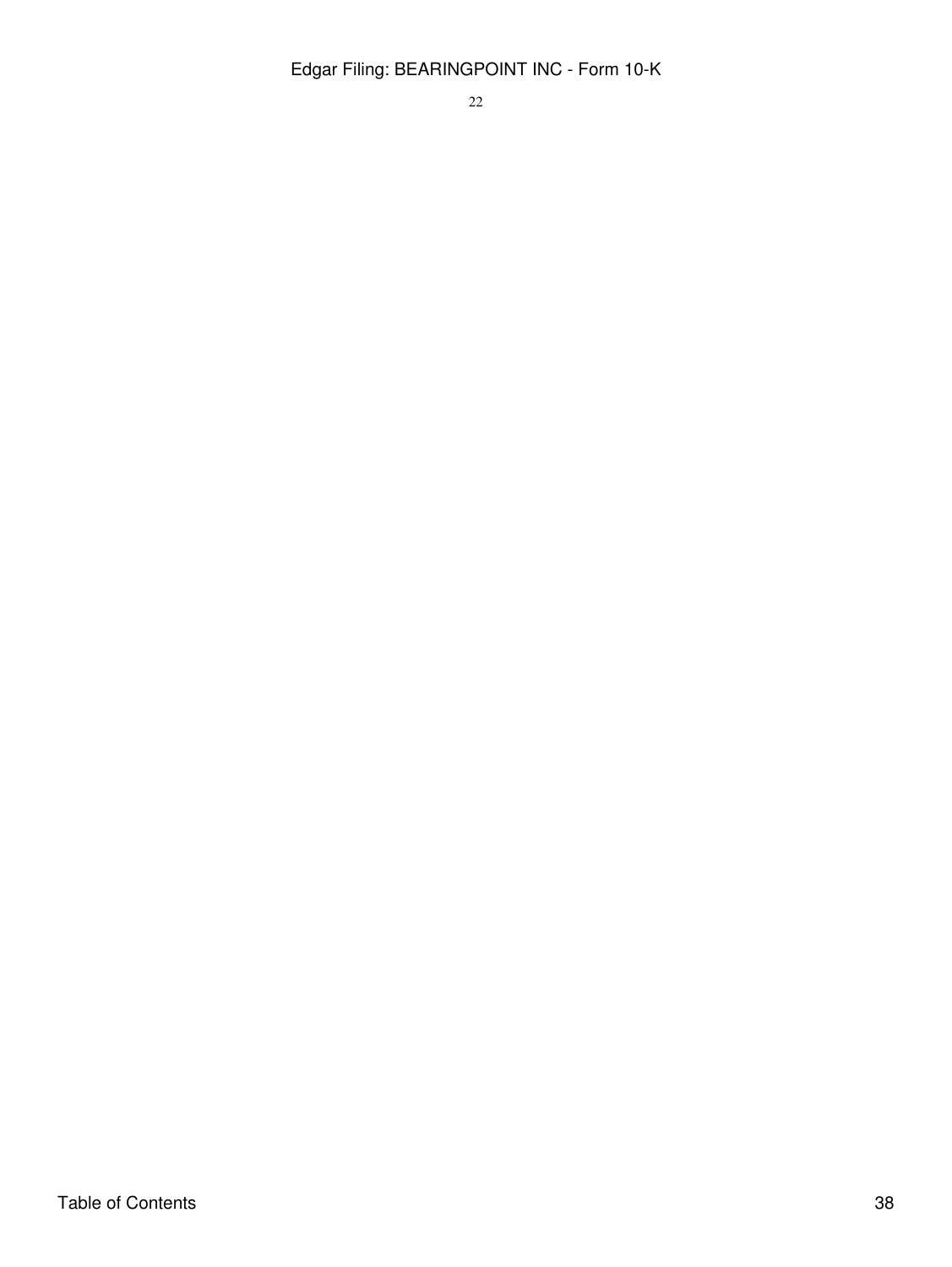Latin America generated revenue of \$73.7 million for fiscal year 2003, representing an increase of \$29.7 million over the previous fiscal year. The increase in revenue was predominantly due to the impact of the acquisitions completed during the first half of fiscal year 2003, coupled with organic growth in the region. Gross profit improved to 31.8% of revenue in fiscal year 2003 from 7.3% of revenue in fiscal year 2002. The improvement in gross profit was principally due to higher revenue combined with declines in all costs of service expense margins in fiscal year 2003.

#### **Quarterly Summarized Financial Information**

*Restatement*

BearingPoint experienced significant activity for the fiscal year ended June 30, 2003. During this period, the Company considerably expanded its global presence adding consulting resources in 8 additional countries through 15 purchase business acquisitions for an aggregate purchase price of \$800 million. In August 2003, the Company reported that it would restate its financial results for the first three quarters of fiscal year 2003. The restatements will require the Company to amend our previously filed form 10-Q s for each of the quarterly periods within 2003. We are currently in the process of preparing these amendments to our previously filed Form 10-Q s. The restatements occurred in the following general areas:

Purchase accounting resulting from the application of SFAS No. 141 Business Combinations and EITF 95-3 Recognition of Liabilities in Connection with a Purchase Business Combination;

Revenue recognition related to contract accounting and the application of SOP 81-1 Accounting for Performance of Construction Type and Certain Production-Type Contracts;

The accounting treatment of accrued liabilities and the use of estimated months to account for operations subsequent to certain international business acquisitions; and

The accounting treatment of stock awards and related shareholder notes.

In total these adjustments resulted in a decrease in previously reported net income and earnings per share in the first, second and third quarters of fiscal year 2003 of \$2.9 million, or \$0.02 per share, \$1.8 million or \$0.01 per share and \$8.2 million, or \$0.04 per share, respectively.

Summarized below is a more detailed discussion of the restatements along with a comparison of the amounts previously reported in the statement of operations in our Form 10-Q s for the months ended September 30, December 31, and March 31, 2003, respectively.

*Purchase Accounting*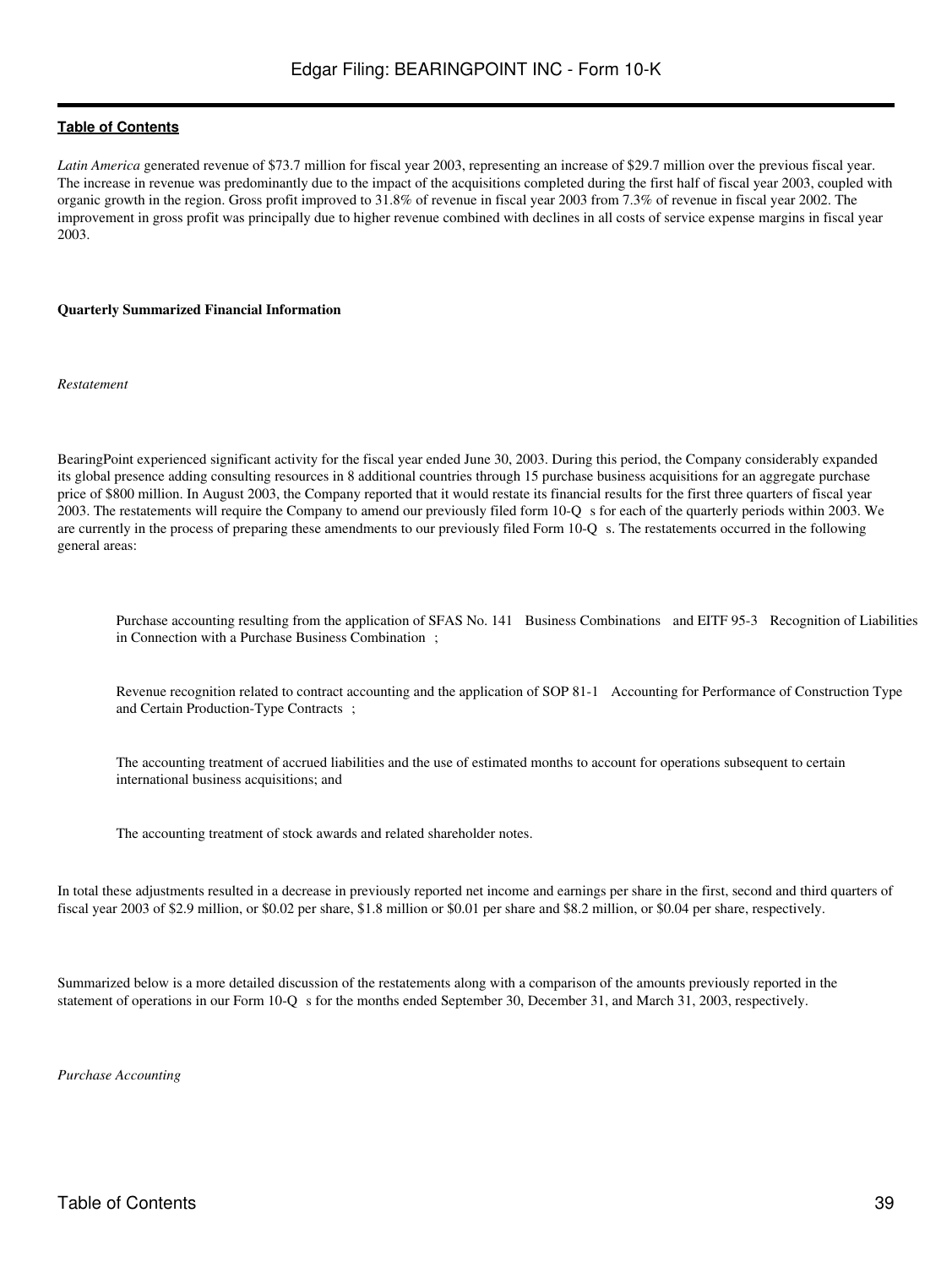During the quarter ended September 30, 2002, the Company completed various acquisitions that were accounted for as purchase business acquisitions, resulting in approximately \$26.4 million in identified intangible assets. These acquisitions included the purchase of KPMG Consulting AG, a substantial consulting practice in Germany, and the purchase of all or parts of a number of Andersen Business Consulting practices worldwide. The Company completed preliminary purchase price allocations to allocate the purchase prices to acquired assets and assumed liabilities. The excess of the cost of the acquired entities over the amounts assigned to the acquired assets and liabilities assumed was recognized as goodwill. As part of the initial purchase price allocation, value was ascribed to only contractual backlog (order backlog) and a trade name. This additional allocation was determined to be too low, and accordingly, an additional \$20.8 million of value for identified intangible assets related to customer contracts and related customer relationships was allocated to these identified intangible assets with a corresponding reduction to goodwill. The additional intangible assets are being amortized over useful lives ranging from 12 to 15 months. As a result, approximately \$3.0 million, \$4.2 million and \$4.6 million of incremental amortization of purchased intangible assets were recorded in the quarters ended September 30, 2002, December 31, 2002 and March 31, 2003, respectively.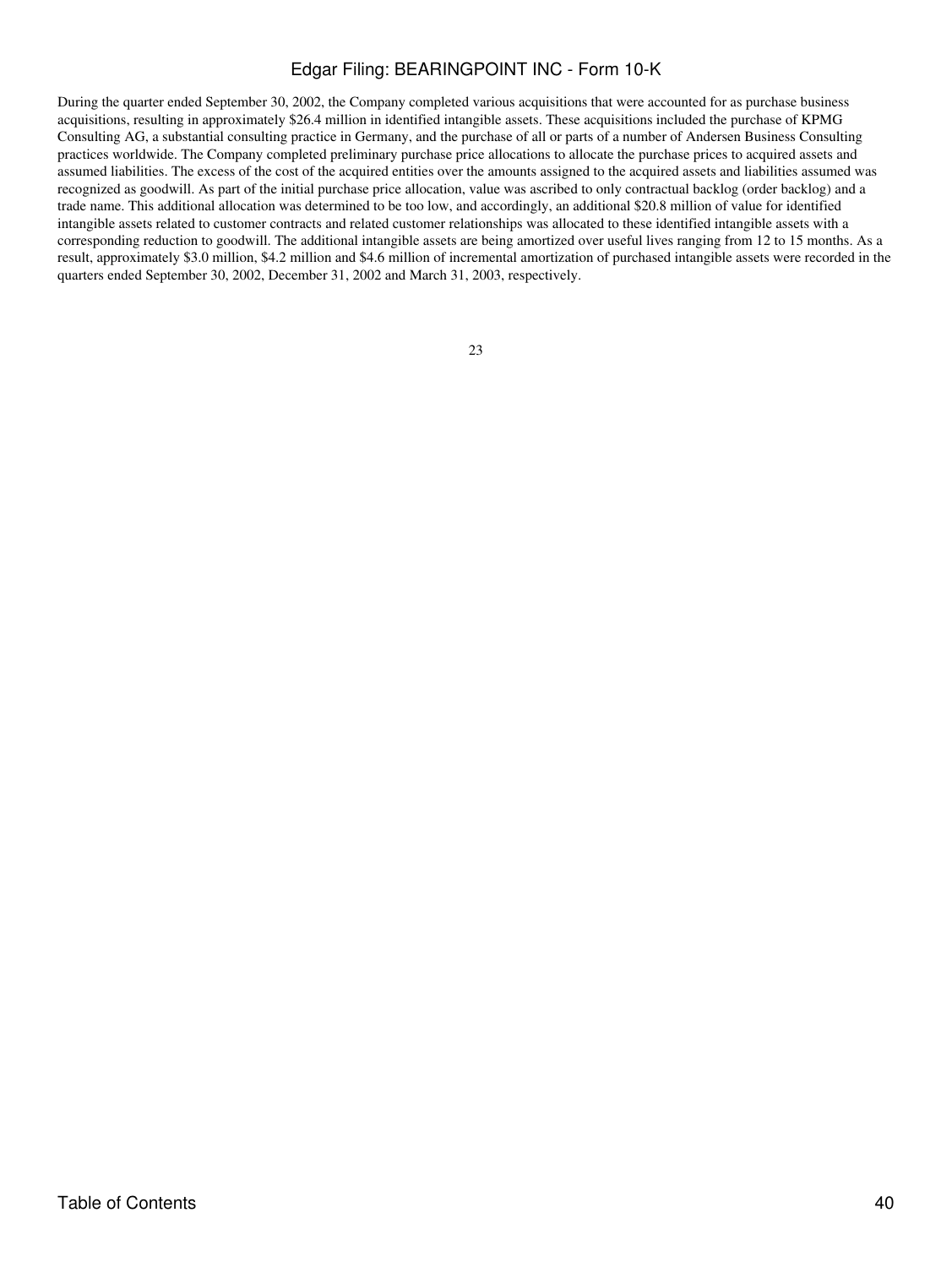During the fiscal year ended June 30, 2003 the Company completed a series of restructurings related to many of its purchase business acquisitions increasing goodwill by approximately \$2.2 million and \$3.1 million for the quarters ended December 31, 2002 and March 31, 2003, respectively, for certain charges relating to exiting from leased facilities. It was determined that these charges did not satisfy the criteria to be included in purchase accounting in accordance with EITF 95-3, and were therefore deducted from goodwill and charged to costs of service.

#### *Contract Accounting*

In one of our international consulting practices, we identified an accumulation of work in process on our balance sheet. The Company identified approximately \$0.9 million, \$2.5 million and \$2.4 million in revenue related to pre-contract activities that was inappropriately recognized in the quarters ended September 30, 2002, December 31, 2002 and March 31, 2003, respectively. As such, these amounts have been reversed from revenue, as no contractual arrangement existed at the time the amounts were recorded and recovery of these costs were not considered probable.

In addition, the Company identified certain circumstances where the percentage of completion method as prescribed under Statement of Position 81-1 Accounting for Performance of Construction-Type and Certain Production-Type Contracts was not appropriately applied. On a combined net basis, approximately \$1.9 million and \$2.4 million have been reversed from revenue in the quarters ended September 30, 2002 and March 31, 2003, respectively, and approximately \$8.5 million of additional revenue was recognized in the quarter ended December 31, 2002. In addition, costs of service was reduced by approximately \$0.9 million and \$1.1 million in the quarters ended September 30, 2002 and March 31, 2003, respectively, and increased by \$0.2 million in the quarter ended December 31, 2002.

*Accruals*

During fiscal 2003, we recorded accrued liabilities for our fringe benefits based on cost factors associated with projected labor hours. During fiscal 2003, we did not adjust the accrual as assumptions were revised. As a result, adjustments related to correct the calculated fringe benefit accruals of approximately \$0.8 million and \$4.9 million reduced costs of service for the quarters ended September 30, 2002 and December 31, 2002, respectively, and increased costs of service by approximately \$0.4 million for the quarter ended March 31, 2003.

In connection with an increase in its deductible for its professional indemnity insurance, the Company established an accrued liability of \$2.2 million during the quarter ended March 31, 2003. This accrued liability was determined to be unwarranted and was therefore reversed, resulting in a reduction to selling, general and administrative expenses.

During the first quarter of fiscal year 2003, the Company completed a number of business acquisitions. At the end of the first post-transaction fiscal reporting period (the quarter ended September 30, 2002), certain of the entities were not able to close their books on a timely basis for U.S. public reporting purposes. As a result, the Company, in an effort to conform to a fiscal year convention, recorded an estimated month income statement and a net asset or liability account on the balance sheet for those entities. The Company has restated the respective quarters on a conforming fiscal period end, and has eliminated the effect of the estimated month. The Company reduced revenue by \$12.5 million and \$4.5 million for the quarters ended September 30, 2002 and December 31, 2002, respectively, and increased revenue by \$2.5 million for the quarter ended March 31, 2003; decreased costs of service by \$10.5 million and \$1.4 million for the quarters ended September 30, 2002 and December 31, 2002, respectively, and increased costs of service by \$4.0 million for the quarter ended March 31, 2003; reduced selling, general and administrative expenses by \$1.3 million and \$0.6 million for the quarters ended September 30, 2002 and March 31, 2003, respectively, and increased selling, general and administrative expenses by \$0.4 million for the quarter ended December 31, 2002.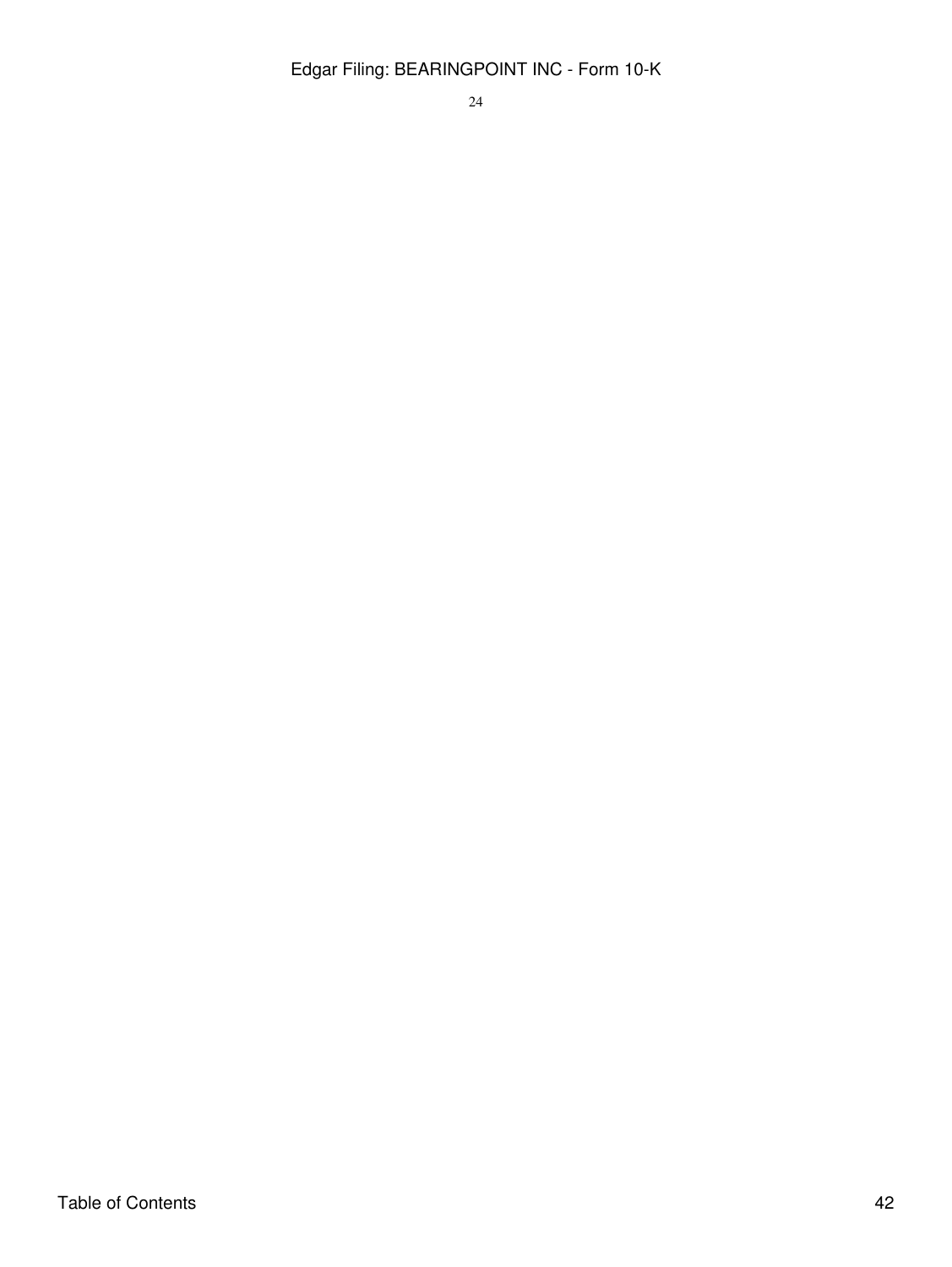*Stock awards and shareholders notes*

It was determined that the historical accounting applied to certain stock awards and shareholder notes was not appropriate. Therefore, reserves recorded against such shareholder notes during the quarters ended September 30, 2002, December 31, 2002 and March 31, 2003 were not appropriate. Therefore, these reserves were reversed, decreasing selling, general and administrative expenses by approximately \$1.5 million, \$2.3 million and \$2.3 million for the quarters ended September 30, 2002, December 31, 2002 and March 31, 2003, respectively.

*Other adjustments impacting net income*

Other adjustments recorded that were identified through both timely quarterly reviews as well as during the year-end closing process and ordinary course of the audit. These adjustments were not material either individually or in the aggregate to income before taxes.

*Reclassifications not impacting net income*

Statement of operations reclassification adjustments were identified through both timely quarterly reviews as well as during the year-end closing process and ordinary course of the audit. The reclassifications are being made to conform the amounts previously reported to the restated presentations. These reclassifications do not impact net income.

The following table outlines the effects of the aforementioned adjustments for the quarters ended September 30, 2002, December 31, 2002 and March 31, 2003.

#### *Statement of Operations:*

|                                                 | June 30,<br>2003 | Mar. 31,<br>2003 | Dec. 31,<br>2002 | Sept. 30,<br>2002                                                   | June 30,<br>2002 | Mar. 31,<br>2002 | Dec. 31,<br>2001 | Sept. 30,<br>2001 |
|-------------------------------------------------|------------------|------------------|------------------|---------------------------------------------------------------------|------------------|------------------|------------------|-------------------|
|                                                 |                  | (as restated)    | (as restated)    | (as restated)<br>(In thousands, except share and per share amounts) |                  |                  |                  |                   |
| Revenue                                         | \$780,135        | 818,870<br>\$.   | \$807,573        | 732,699<br>S.                                                       | \$583,213        | \$582,305        | \$593,218        | \$608,891         |
| Costs of service                                | 607,846          | 644,222          | 609,307          | 562,631                                                             | 442,777          | 418,782          | 460,289          | 444,927           |
| <b>Gross Profit</b>                             | 172,289          | 174,648          | 198,266          | 170,068                                                             | 140,436          | 163,523          | 132,929          | 163,964           |
| Amortization of purchased intangible<br>assets  | 12,972           | 12,396           | 11,321           | 8,013                                                               | 1,004            | 1,005            | 1,005            |                   |
| Selling, general and administrative<br>expenses | 130,990          | 141,526          | 149,810          | 133,771                                                             | 118,646          | 112,990          | 113,985          | 119,185           |
| <b>Operating income</b>                         | 28,327           | 20,726           | 37,135           | 28,284                                                              | 20,786           | 49,528           | 17,939           | 44,779            |
| Interest/other income (expense), net            | (4,777)          | (6,014)          | (3,159)          | (1,456)                                                             | 2,006            | (54)             | 202              | (600)             |
| <b>Income before taxes</b>                      | 23,550           | 14,712           | 33,976           | 26,828                                                              | 22,792           | 49,474           | 18,141           | 44,179            |
| Income tax expense                              | 13,244           | 10,571           | 19,427           | 14,517                                                              | 22,388           | 25,726           | 11,547           | 21,863            |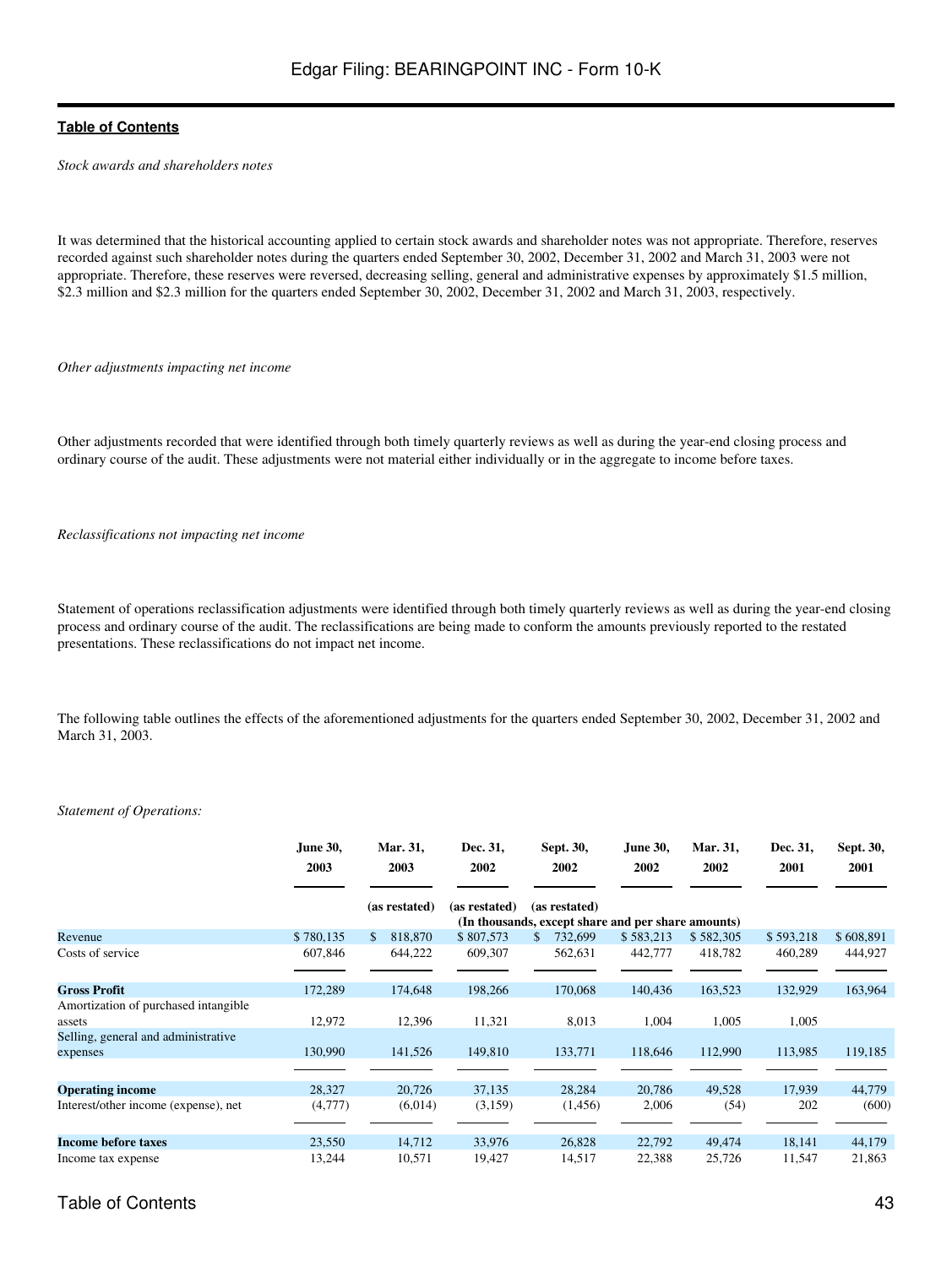| Income before cumulative effect of                                 |              |        |            |              |          |     |        |     |       |              |          |              |       |    |             |
|--------------------------------------------------------------------|--------------|--------|------------|--------------|----------|-----|--------|-----|-------|--------------|----------|--------------|-------|----|-------------|
| change in accounting principle.                                    |              | 10.306 | 4.141      |              | 14,549   |     | 12.311 |     | 404   |              | 23,748   |              | 6,594 |    | 22,316      |
| Cumulative effect of change in accounting<br>principle, net of tax |              |        |            |              |          |     |        |     |       |              |          |              |       |    | (79,960)    |
|                                                                    |              | 10,306 | \$         |              | \$14,549 | \$. | 12,311 | \$  | 404   |              | \$23,748 | $\mathbb{S}$ | 6,594 |    |             |
| <b>Net income (loss)</b>                                           | $\mathbb{S}$ |        | 4,141      |              |          |     |        |     |       |              |          |              |       |    | \$ (57,644) |
|                                                                    |              |        |            |              |          |     |        |     |       |              |          |              |       |    |             |
| Net income (loss) per share basic and                              |              |        |            |              |          |     |        |     |       |              |          |              |       |    |             |
| diluted*                                                           | \$           | 0.05   | \$<br>0.02 | $\mathbb{S}$ | 0.08     | \$  | 0.07   | \$  |       | $\mathbb{S}$ | 0.15     | \$           | 0.04  | \$ | (0.36)      |
|                                                                    |              |        |            |              |          |     |        |     |       |              |          |              |       |    |             |
| <b>Stock Price</b>                                                 |              |        |            |              |          |     |        |     |       |              |          |              |       |    |             |
| High                                                               | \$           | 10.68  | \$<br>8.24 | \$           | 9.02     | \$  | 13.58  | \$. | 21.17 | \$.          | 21.07    | \$.          | 18.40 | -S | 15.40       |
| Low                                                                | \$           | 5.98   | \$<br>5.93 | \$           | 5.32     | \$  | 6.24   | \$  | 13.11 |              | 15.84    | \$           | 11.00 | \$ | 9.41        |
|                                                                    |              |        |            |              |          |     |        |     |       |              |          |              |       |    |             |

\* Three months ended September 30, 2001 includes a \$0.51 loss for the cumulative effect of change in accounting principle.

24.1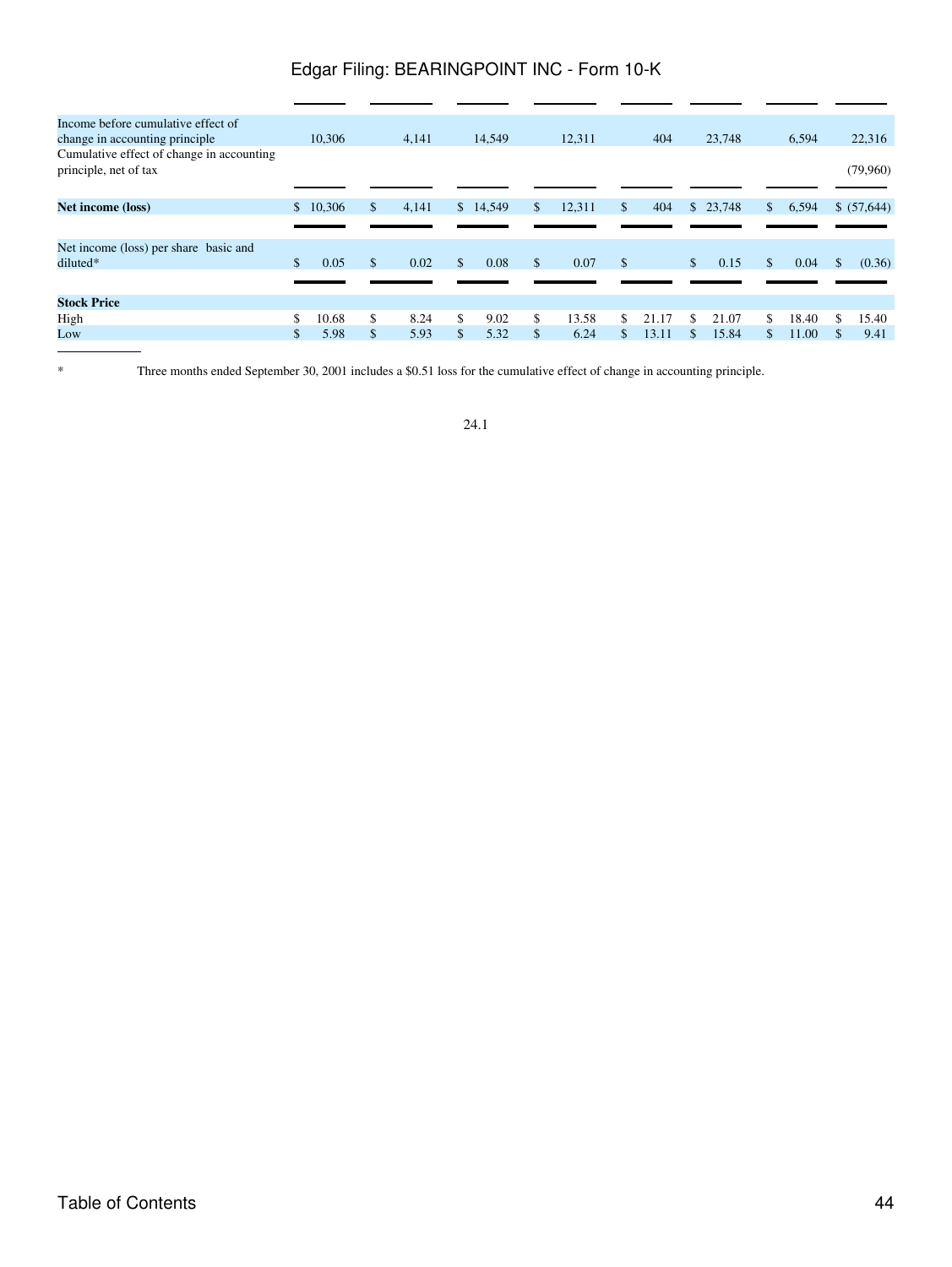The following table presents unaudited quarterly financial information for each of the last eight quarters. In management s opinion, the quarterly information contains all adjustments necessary to fairly present such information. As a professional services organization, the Company anticipates and responds to service demands from its clients. Accordingly, the Company has limited control over the timing and circumstances under which its services are provided. Therefore, the Company may experience variability in its operating results from quarter to quarter. The operating results for any quarter are not necessarily indicative of the results for any future period.

|                          | <b>June 30,</b><br>2003 | Mar. 31,<br>Dec. 31,<br>2003<br>2002 |                      | Sept. 30,<br>2002 | <b>June 30,</b><br>2002                            | Mar. 31,<br>2002 | Dec. 31,<br>2001 | Sept. 30,<br>2001 |  |  |  |
|--------------------------|-------------------------|--------------------------------------|----------------------|-------------------|----------------------------------------------------|------------------|------------------|-------------------|--|--|--|
|                          |                         | (as restated)                        | (as restated)        | (as restated)     | (in thousands, except share and per share amounts) |                  |                  |                   |  |  |  |
| Revenue                  | \$780,135               | \$<br>818,870                        | 807,573<br>\$        | \$732,699         | \$583,213                                          | \$582,305        | \$593,218        | \$608,891         |  |  |  |
| Costs of service:        |                         |                                      |                      |                   |                                                    |                  |                  |                   |  |  |  |
| Professional             |                         |                                      |                      |                   |                                                    |                  |                  |                   |  |  |  |
| compensation             | 354,000                 | 379,682                              | 351,581              | 337,428           | 223,791                                            | 224,206          | 247,746          | 245,086           |  |  |  |
| Other direct contract    |                         |                                      |                      |                   |                                                    |                  |                  |                   |  |  |  |
| expenses                 | 186,956                 | 192,598                              | 181,854              | 159,809           | 149,644                                            | 143,254          | 155,543          | 144,193           |  |  |  |
| Impairment charge        |                         |                                      |                      |                   | 21,414                                             |                  | 2,500            |                   |  |  |  |
| Other costs of service   | 66,890                  | 71,942                               | 75,872               | 65,394            | 47,928                                             | 51,322           | 54,500           | 55,648            |  |  |  |
|                          |                         |                                      |                      |                   |                                                    |                  |                  |                   |  |  |  |
|                          |                         |                                      |                      |                   |                                                    |                  |                  |                   |  |  |  |
| Total costs of service   | 607,846                 | 644,222                              | 609,307              | 562,631           | 442,777                                            | 418,782          | 460,289          | 444,927           |  |  |  |
|                          |                         |                                      |                      |                   |                                                    |                  |                  |                   |  |  |  |
| Gross profit             | 172,289                 | 174,648                              | 198,266              | 170,068           | 140,436                                            | 163,523          | 132,929          | 163,964           |  |  |  |
| Amortization of          |                         |                                      |                      |                   |                                                    |                  |                  |                   |  |  |  |
| purchased intangible     |                         |                                      |                      |                   |                                                    |                  |                  |                   |  |  |  |
| assets                   | 12,972                  | 12,396                               | 11,321               | 8,013             | 1,004                                              | 1,005            | 1,005            |                   |  |  |  |
| Selling, general and     |                         |                                      |                      |                   |                                                    |                  |                  |                   |  |  |  |
| administrative expenses  | 130,990                 | 141,526                              | 149,810              | 133,771           | 118,646                                            | 112,990          | 113,985          | 119,185           |  |  |  |
|                          |                         |                                      |                      |                   |                                                    |                  |                  |                   |  |  |  |
| Operating income         | 28,327                  | 20,726                               | 37,135               | 28,284            | 20,786                                             | 49,528           | 17,939           | 44,779            |  |  |  |
| Interest income          | 832                     | 446                                  | 584                  | 484               | 978                                                | 878              | 518              | 770               |  |  |  |
| Interest expense         | (4,385)                 | (5,028)                              | (3,466)              | (2,196)           | (533)                                              | (601)            | (491)            | (623)             |  |  |  |
| Other income (expense),  |                         |                                      |                      |                   |                                                    |                  |                  |                   |  |  |  |
| net                      | (1,224)                 | (1, 432)                             | (277)                | 256               | 1,561                                              | (331)            | 175              | (747)             |  |  |  |
|                          |                         |                                      |                      |                   |                                                    |                  |                  |                   |  |  |  |
|                          |                         |                                      |                      |                   |                                                    |                  |                  |                   |  |  |  |
| Income before taxes      | 23,550                  | 14,712                               | 33,976               | 26,828            | 22,792                                             | 49,474           | 18,141           | 44,179            |  |  |  |
| Income tax expense       | 13,244                  | 10,571                               | 19,427               | 14,517            | 22,388                                             | 25,726           | 11,547           | 21,863            |  |  |  |
|                          |                         |                                      |                      |                   |                                                    |                  |                  |                   |  |  |  |
| Income before            |                         |                                      |                      |                   |                                                    |                  |                  |                   |  |  |  |
| cumulative effect of     |                         |                                      |                      |                   |                                                    |                  |                  |                   |  |  |  |
| change in accounting     |                         |                                      |                      |                   |                                                    |                  |                  |                   |  |  |  |
| principle                | 10,306                  | 4,141                                | 14,549               | 12,311            | 404                                                | 23,748           | 6,594            | 22,316            |  |  |  |
| Cumulative effect of     |                         |                                      |                      |                   |                                                    |                  |                  |                   |  |  |  |
| change in accounting     |                         |                                      |                      |                   |                                                    |                  |                  |                   |  |  |  |
| principle, net of tax    |                         |                                      |                      |                   |                                                    |                  |                  | (79,960)          |  |  |  |
|                          |                         |                                      |                      |                   |                                                    |                  |                  |                   |  |  |  |
|                          |                         |                                      |                      |                   |                                                    |                  |                  |                   |  |  |  |
| Net income (loss)        | \$10,306                | \$<br>4,141                          | \$<br>14,549         | \$<br>12,311      | 404<br>$\mathbb{S}$                                | \$23,748         | 6,594<br>\$      | \$ (57,644)       |  |  |  |
|                          |                         |                                      |                      |                   |                                                    |                  |                  |                   |  |  |  |
| Net income (loss) per    |                         |                                      |                      |                   |                                                    |                  |                  |                   |  |  |  |
| share basic and diluted* | 0.05<br>\$              | \$<br>0.02                           | \$<br>0.08           | \$<br>0.07        | \$                                                 | 0.15<br>\$       | \$<br>0.04       | (0.36)<br>\$      |  |  |  |
|                          |                         |                                      |                      |                   |                                                    |                  |                  |                   |  |  |  |
|                          |                         |                                      |                      |                   |                                                    |                  |                  |                   |  |  |  |
| <b>Stock Price</b>       |                         |                                      |                      |                   |                                                    |                  |                  |                   |  |  |  |
| High                     | 10.68<br>\$             | \$<br>8.24                           | \$<br>9.02           | \$<br>13.58       | \$<br>21.17                                        | \$<br>21.07      | \$<br>18.40      | 15.40<br>\$       |  |  |  |
| Low                      | 5.98<br>\$              | $\mathsf{\$}$<br>5.93                | $\mathbb{S}$<br>5.32 | \$<br>6.24        | \$<br>13.11                                        | \$<br>15.84      | 11.00<br>\$      | 9.41<br>\$        |  |  |  |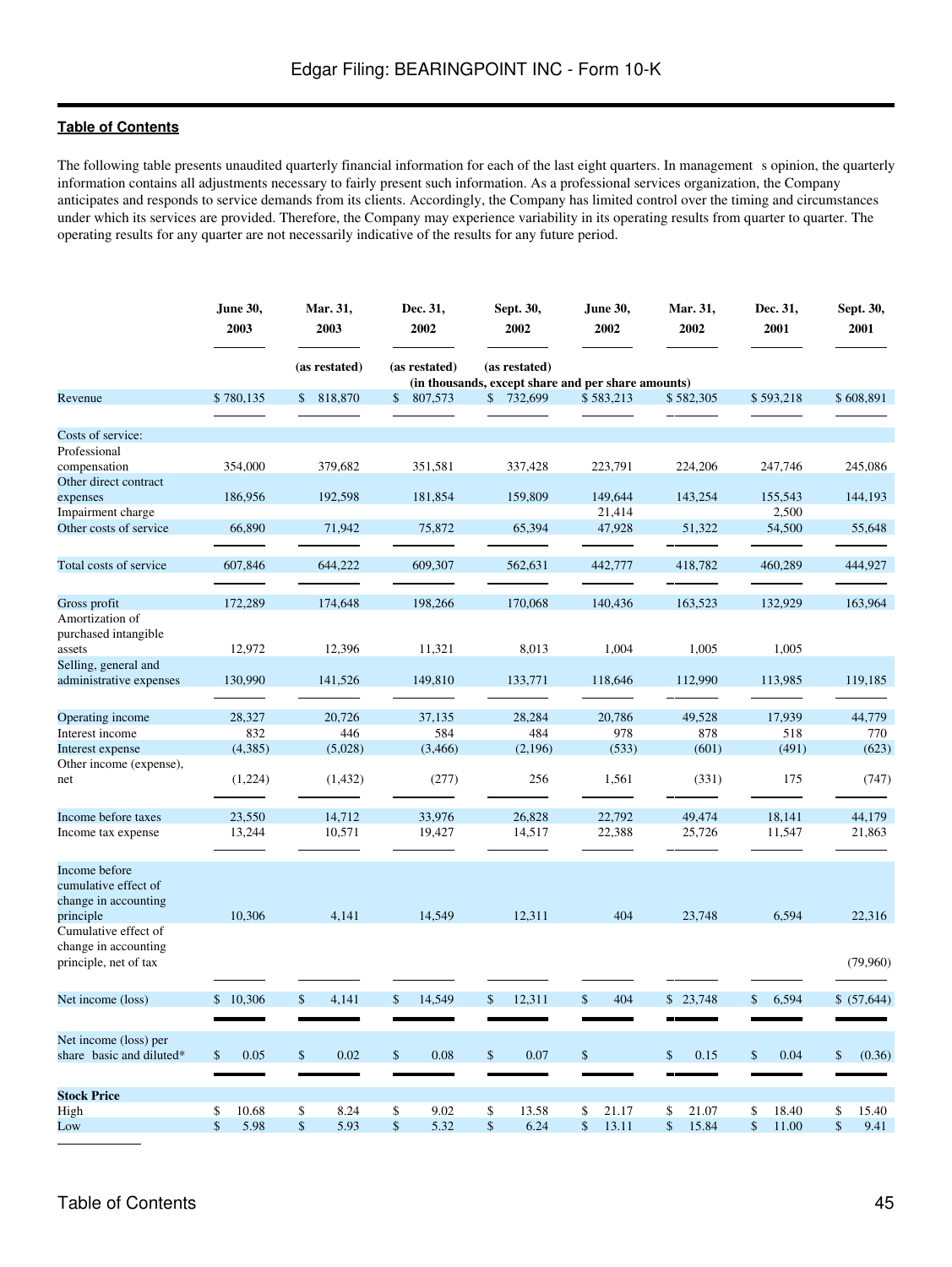\* Three months ended September 30, 2001 includes a \$0.51 loss for the cumulative effect of change in accounting principle.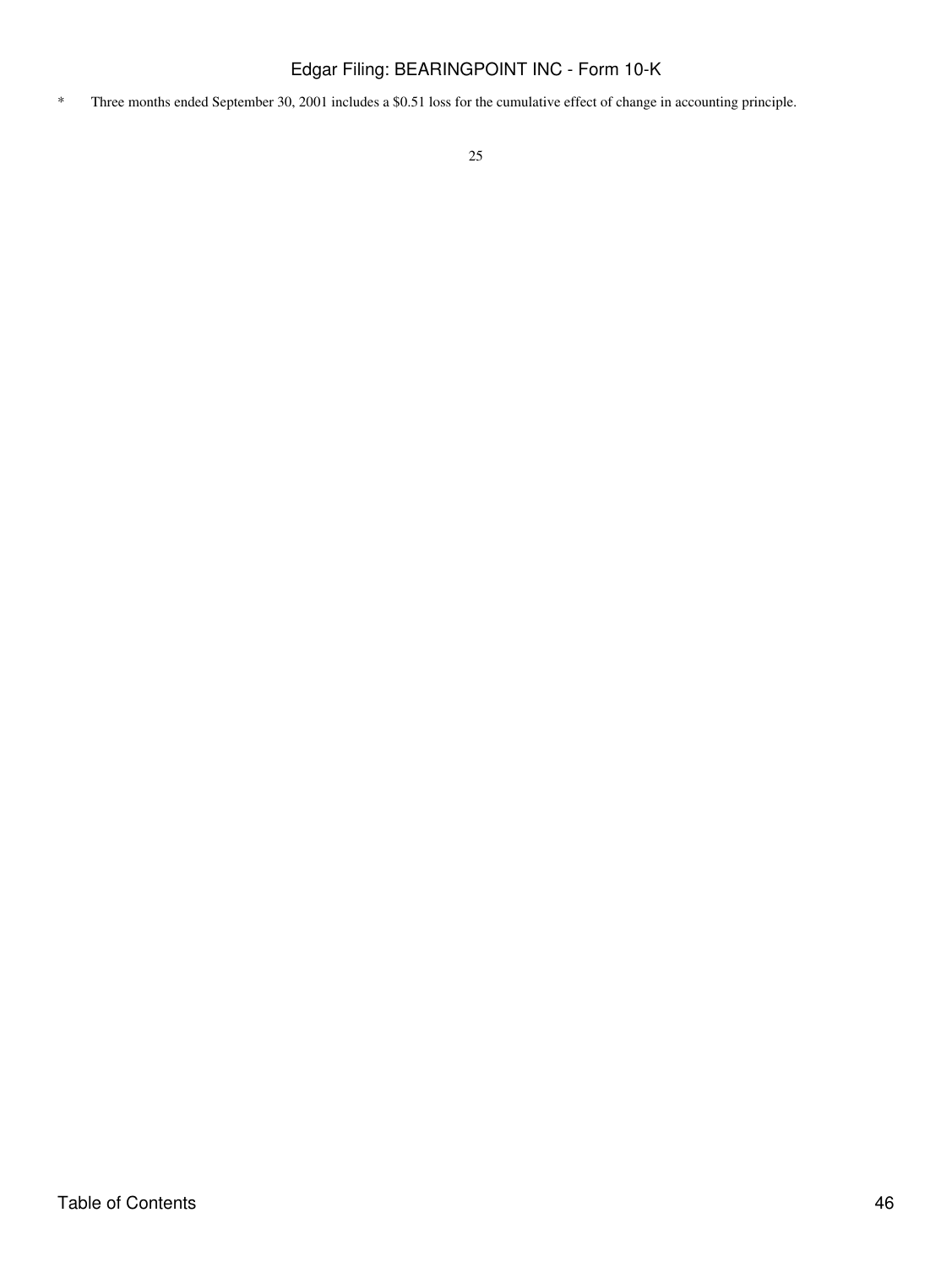### **Liquidity and Capital Resources**

At June 30, 2003, the Company had a cash balance of \$105.2 million, which has decreased \$98.4 million from June 30, 2002, predominantly due to funding various acquisitions around the globe. The Company has funded these transactions and operations through cash generated from operations, borrowings from existing credit facilities of \$57.2 million, the private placement of \$220.0 million in aggregate principal of Senior Notes and the issuance of 30.5 million shares of common stock valued at \$11.96 per share. The Company has borrowing arrangements available including a revolving credit facility with an outstanding balance of \$31.5 million at June 30, 2003 (not to exceed \$250 million), and an accounts receivable financing facility with no outstanding balance at June 30, 2003 (not to exceed \$150 million). The \$250 million revolving credit facility expires on May 29, 2005, and no borrowings under this facility are due until that time; however, management may choose to repay these borrowings at any time prior to that date. The accounts receivable purchase agreement permits sales of accounts receivable through May 21, 2004, subject to annual renewal. The accounts receivable purchase agreement is accounted for as a financing transaction; accordingly, it is not an off-balance sheet financing arrangement.

In November 2002, the Company completed a private placement of \$220.0 million in aggregate principal of Senior Notes. The offering consisted of \$29.0 million of 5.95% Series A Senior Notes due November 2005, \$46.0 million of 6.43% Series B Senior Notes due November 2006, and \$145.0 million of 6.71% Series C Senior Notes due November 2007. The Senior Notes include affirmative, negative and financial covenants, including among others, covenants restricting the Company s ability to incur liens and indebtedness and purchase the Company s securities, and requiring the Company to maintain a minimum level of net worth (\$847.3 million as of June 30, 2003), maintain fixed charge coverage of at least 2.00 to 1.00 (as defined), and maintain a leverage ratio not to exceed 2.50 to 1.00 (as defined). We are in compliance with the financial ratios, covenants and other restrictions imposed by the Senior Notes. The Senior Notes contain customary events of default, including cross defaults to the Company s revolving credit facility and receivables purchase facility. The proceeds from the sale of these Senior Notes were used to completely repay the Company s short-term revolving credit facility of \$220.0 million, which was scheduled to mature on December 15, 2002.

The \$250 million revolving credit facility includes affirmative, negative and financial covenants, including, among others, covenants restricting the Companys ability to incur liens and indebtedness, purchase the Companys securities, and pay dividends and requiring the Company to maintain a minimum level of net worth (\$869.6 million as of June 30, 2003), maintain fixed charge coverage of at least 1.25 to 1.00 (as defined) and maintain a leverage ratio not to exceed 2.50 to 1.00 (as defined). We are in compliance with the financial ratios, covenants and other restrictions imposed by this credit facility. The credit facility contains customary events of default and a default (i) upon the acquisition by a person or group of beneficial ownership of 30% or more of the Companys common stock, or (ii) if within a period of six calendar months, a majority of the officers of the Company s executive committee cease to serve on its executive committee, and their terminations or departures materially affect the Company s business. The receivables purchase agreement contains covenants that are consistent with the Company s \$250 million revolving credit facility and cross defaults to the \$250 million revolving credit facility.

Cash provided by operating activities during the fiscal year ended June 30, 2003 was \$154.0 million, principally due to cash operating results of \$149.8 million (which consists of net income adjusted for the changes in deferred income taxes, stock awards and depreciation and amortization) and a net change in working capital items of \$4.1 million.

Cash used in investing activities during the fiscal year ended June 30, 2003 was \$548.3 million, principally due to \$126.1 million in purchases of property and equipment (including \$32.4 million for the transfer of capital assets from KPMG LLP), and \$422.2 million paid for acquisitions and other transactions. Purchases of property and equipment include purchases of internal-use software as part of our continued infrastructure build out.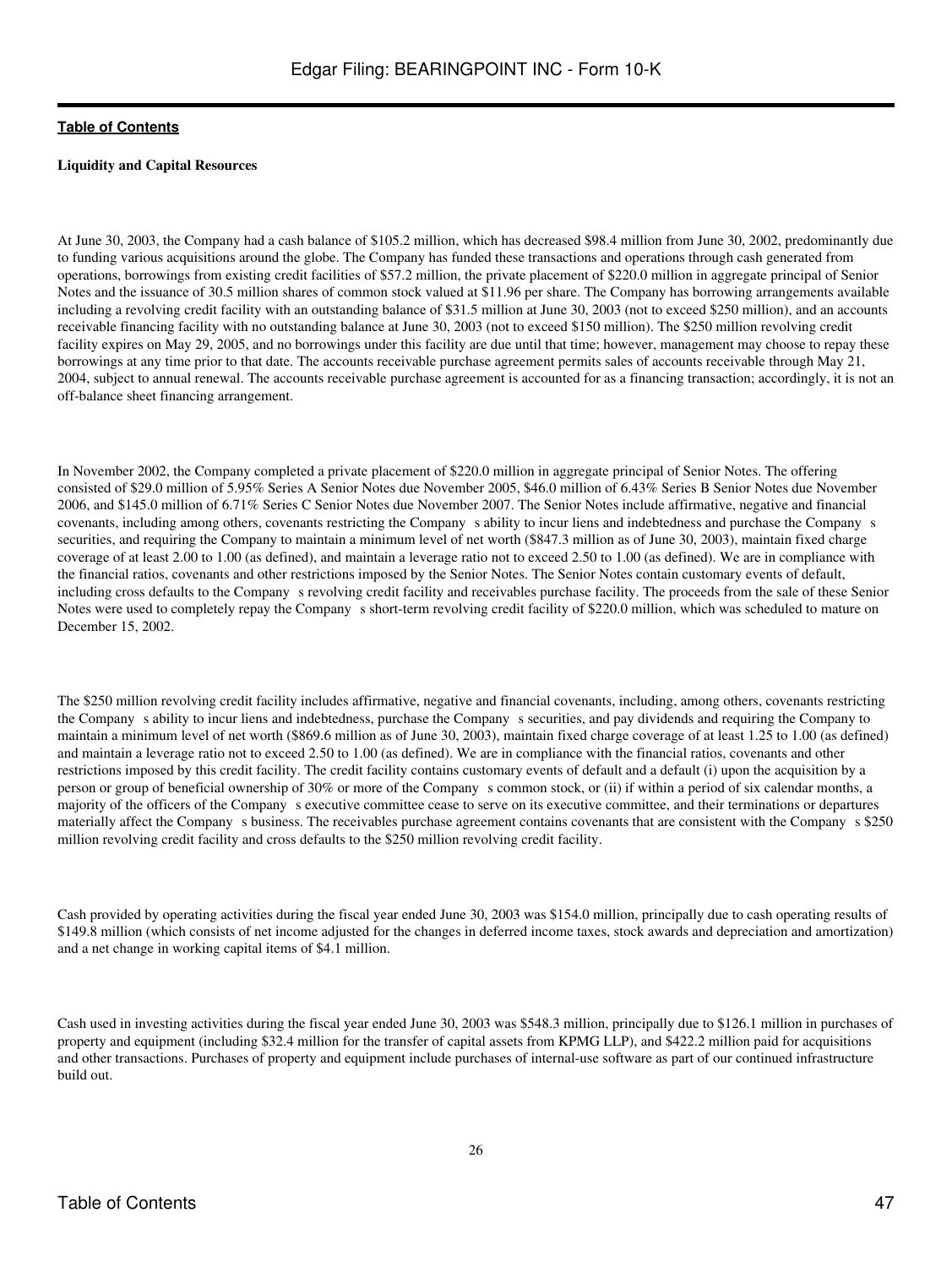Cash provided by financing activities for the fiscal year ended June 30, 2003 was \$293.5 million, principally due to net proceeds from borrowings of \$266.5 million and \$26.9 million from the issuance of common stock primarily relating to the Company s employee stock purchase plan.

The Company continues to actively manage client billings and collections and maintain tight controls over discretionary expenses. The Company believes that the cash provided from operations, borrowings available under the various existing credit facilities, and existing cash balances will be sufficient to meet working capital and capital expenditure needs for at least the next 12 months. The Company also believes that it will generate enough cash from operations, have sufficient borrowing capacity under the various existing credit facilities (including the \$250 million revolving credit facility with a current term ending May 29, 2005) and have sufficient access to the capital markets to meet its long-term liquidity needs.

Under the transition services agreement with KPMG LLP (which generally terminates no later than February 8, 2004 for non-technology services and February 8, 2005 for technology-related services), the Company contracted to receive certain infrastructure support services from KPMG LLP until the Company completes the build-out of its own infrastructure. If the Company terminates services prior to the end of the term for such services, the Company may be obligated to pay KPMG LLP termination costs, as defined in the transition services agreement, incurred as a result of KPMG LLP winding down and terminating such services. KPMG LLP and the Company have agreed that during the term of the transition services agreement the parties will work together to minimize any termination costs (including transitioning personnel and contracts from KPMG LLP to our Company), and the Company will wind down its receipt of services from KPMG LLP and develop its own internal infrastructure and support capabilities or seek third party providers of such services. During fiscal year 2002, the Company and KPMG LLP agreed that the Company would terminate certain services relating to human resources, training, purchasing, facilities management and knowledge management. Termination costs associated with these services paid by the Company to KPMG LLP in fiscal year 2002 were \$1.0 million. Under the transition services agreement and separate agreements, the Company continues to receive from KPMG LLP services relating to information technology (such as telecommunications and user services), financial systems, human resource systems, occupancy and office support services in facilities used by both the Company and KPMG LLP, and financing of capital assets used in the provisioning of transition services. In August 2002, the Company and KPMG LLP reached a settlement relating to a dispute about the determination of costs under the transition services agreement, resulting in KPMG LLP paying the Company \$8.4 million. During the year ended June 30, 2003, the Company terminated certain human resources services for which the Company has been charged \$1.1 million in termination costs. During fiscal year 2003, the Company also recovered \$2.1 million as a result of its audit of KPMG LLPs charges for fiscal year 2002 and related adjustments of the charges for fiscal year 2003. Effective October 1, 2002, the Company and KPMG LLP entered into an Outsourcing Services Agreement under which KPMG LLP provides certain services relating to office space that were previously provided under the transition services agreement. The services will be provided for three years at a cost that is less than the cost for comparable services under the transition services agreement. Additionally, KPMG LLP has agreed that for all services terminated as of December 31, 2002 under the transition services agreement the Company will not be charged any termination costs, in addition to the \$1.0 million paid in fiscal year 2002, and that there will be no termination costs with respect to the office-related services at the end of the three-year term of the Outsourcing Services Agreement. At this time there are no terminated services for which termination costs remain unknown. The amount of termination costs that the Company will pay to KPMG LLP depends upon the timing of service terminations, the ability of the parties to work together to minimize the costs, and the amount of payments required under existing contracts with third parties for services provided to the Company by KPMG LLP and which can continue to be obtained directly by the Company thereafter. The amount of termination costs that the Company will pay to KPMG LLP under the transition services agreement with respect to services that are terminated after June 30, 2003 cannot be reasonably estimated at this time. Whether the amount of termination costs yet to be assessed will not have a material adverse effect on the Companys consolidated financial position, cash flows, or liquidity in a particular quarter or fiscal year cannot be determined at this time.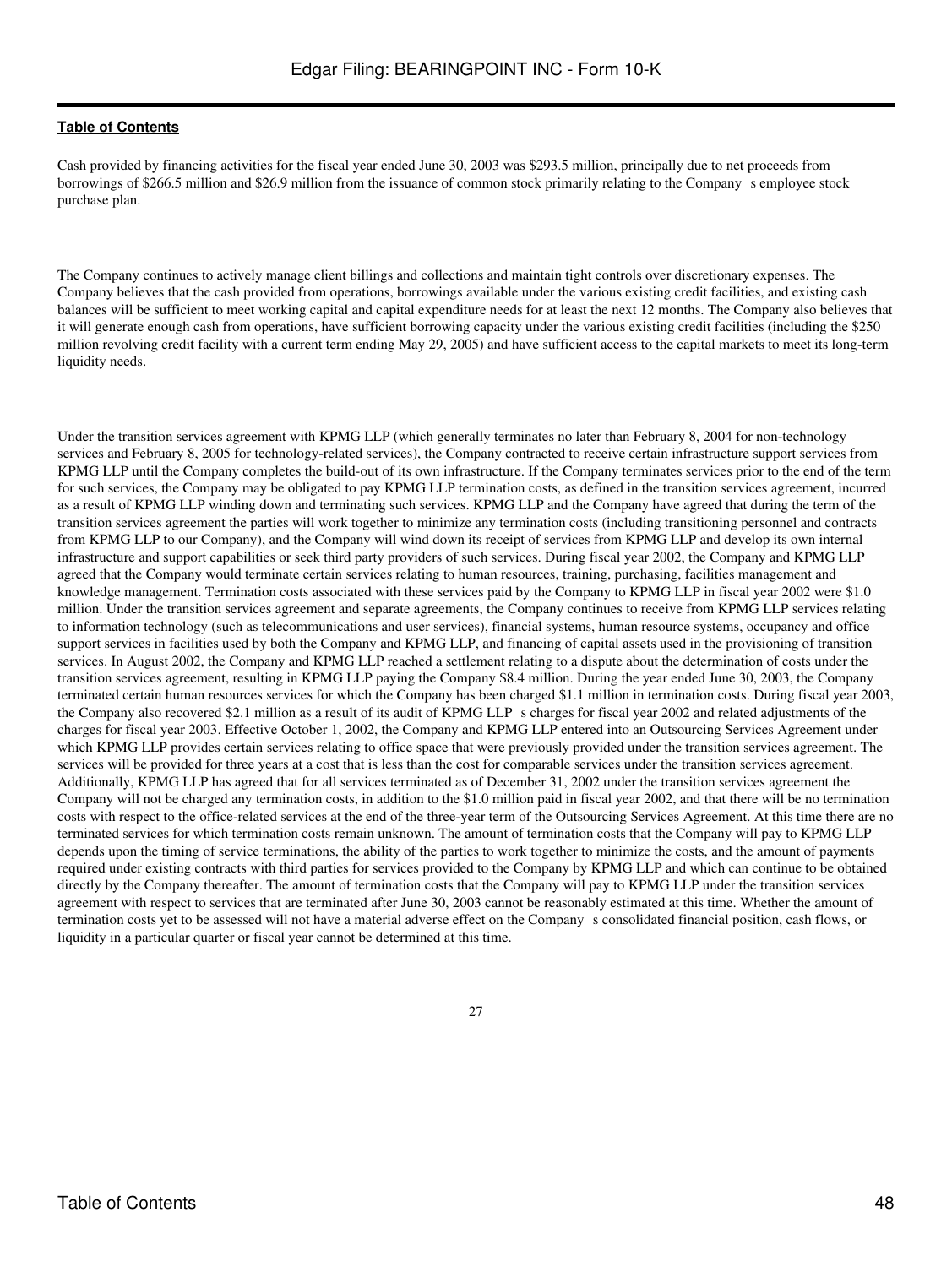During the fiscal year ended June 30, 2003, the Company purchased from KPMG LLP \$32.4 million of leasehold improvements. Based on information currently available, the Company anticipates paying KPMG LLP approximately \$40.0 million to \$60.0 million for the sale and transfer of additional capital assets (such as computer equipment, furniture and leasehold improvements). Currently the Company contracts for the use of such capital assets through the transition services agreement (for which usage charges are included in the monthly costs under the agreement).

#### *Obligations and Commitments*

As of June 30, 2003, the Company had the following obligations and commitments to make future payments under contracts, contractual obligations and commercial commitments:

|                                |              |                  |                | Payment due by period |               |  |  |
|--------------------------------|--------------|------------------|----------------|-----------------------|---------------|--|--|
| <b>Contractual Obligations</b> | <b>Total</b> | Less than 1 year | 2-3 years      | 4-5 years             | After 5 years |  |  |
|                                |              |                  | (in thousands) |                       |               |  |  |
| Long-term debt                 | \$277,176    | \$8,364          | \$ 77,812      | \$191,000             |               |  |  |
| <b>Operating leases</b>        | 416,095      | 69,998           | 117,035        | 88,606                | 140,456       |  |  |
| Outsourcing services agreement | 26,162       | 12,100           | 14,062         |                       |               |  |  |
| Restructuring liability        | 22,073       | 22,073           |                |                       |               |  |  |

#### **Recently Issued Accounting Pronouncements**

In November 2002, the Emerging Issues Task Force (EITF) issued a final consensus on Issue 00-21, Accounting for Revenue Arrangements with Multiple Deliverables, which addresses how to account for arrangements that may involve the delivery or performance of multiple products, services, and/or rights to use assets. Issue 00-21 is effective prospectively for arrangements entered into in fiscal periods beginning after June 15, 2003. Companies may also elect to apply the provisions of Issue 00-21 to existing arrangements and record the income statement impact as the cumulative effect of a change in accounting principle. The Company currently intends to adopt Issue 00-21 prospectively for contracts beginning after June 30, 2003. The Company does not believe Issue 00-21 will have a material impact on its results of operations, financial position, and cash flows.

In April 2003, the FASB issued SFAS No. 149, Amendment of Statement 133 on Derivative Instruments and Hedging Activities. SFAS No. 149 is effective for contracts entered into or modified after June 30, 2003. The adoption of SFAS No. 149 will not have a material impact on its results of operations, financial position, and cash flows.

In May 2003, the FASB issued SFAS No. 150, Accounting for Certain Financial Instruments with Characteristics of both Liabilities and Equity. SFAS No. 150 is effective for instruments entered into or modified after May 31, 2003 and is otherwise effective for our first quarter of fiscal year 2004. The adoption of SFAS No. 150 will not have a material impact on the Company s results of operations, financial position, and cash flows.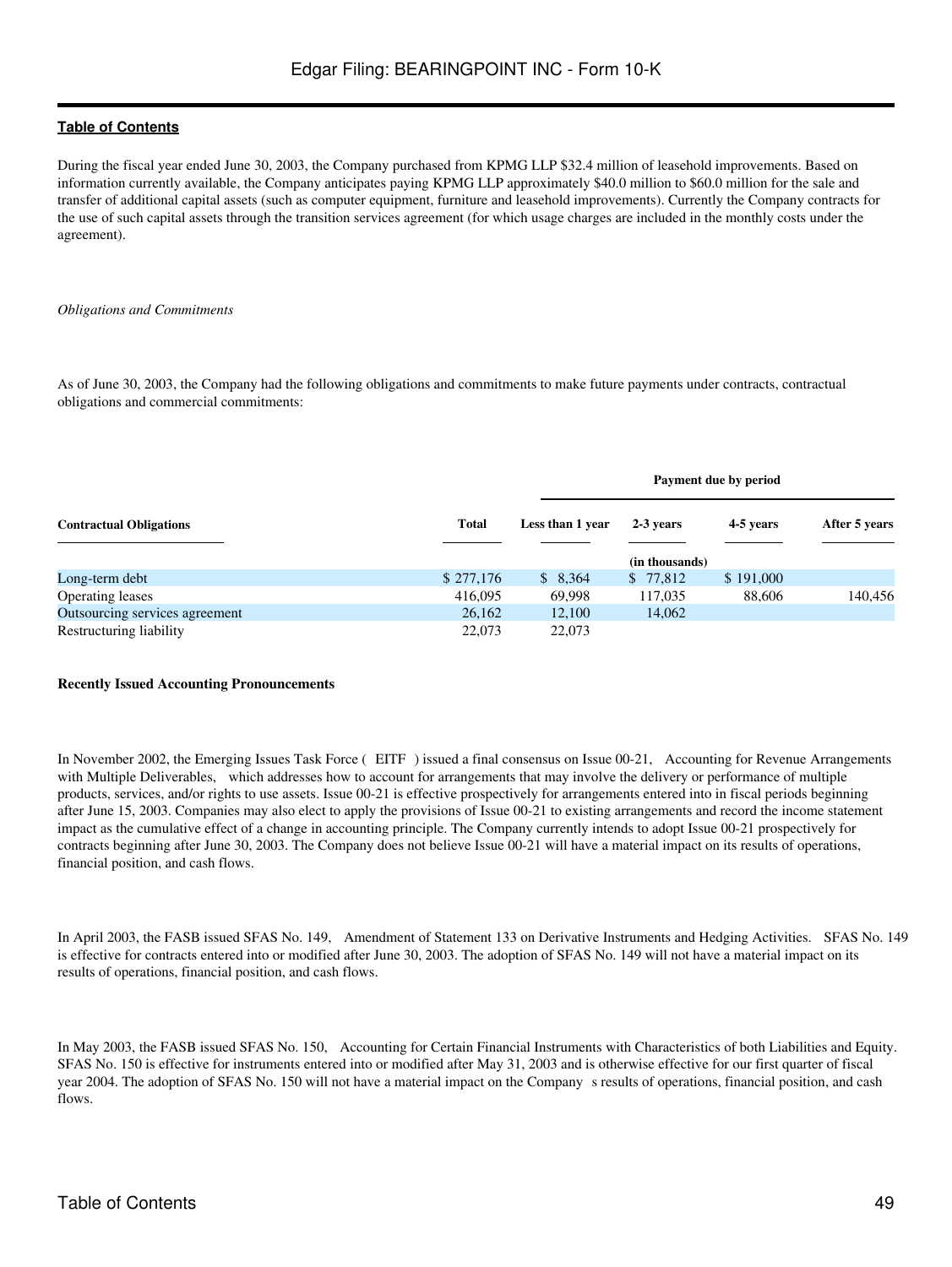In January 2003, the FASB issued FASB Interpretation No. 46, Consolidation of Variable Interest Entities (FIN 46). FIN 46 requires certain variable interest entities to be consolidated by the primary beneficiary if the entity does not effectively disperse risk among the parties involved. The provisions of FIN 46 are effective immediately for those variable interest entities created after January 31, 2003. The provisions are effective for our first quarter of fiscal year 2004 for those variable interests held prior to February 1, 2003. The Company does not currently have any variable interest entities as defined in FIN 46. Consequently, the adoption of FIN 46 will have no material impact on the Companys results of operations, financial position, and cash flows.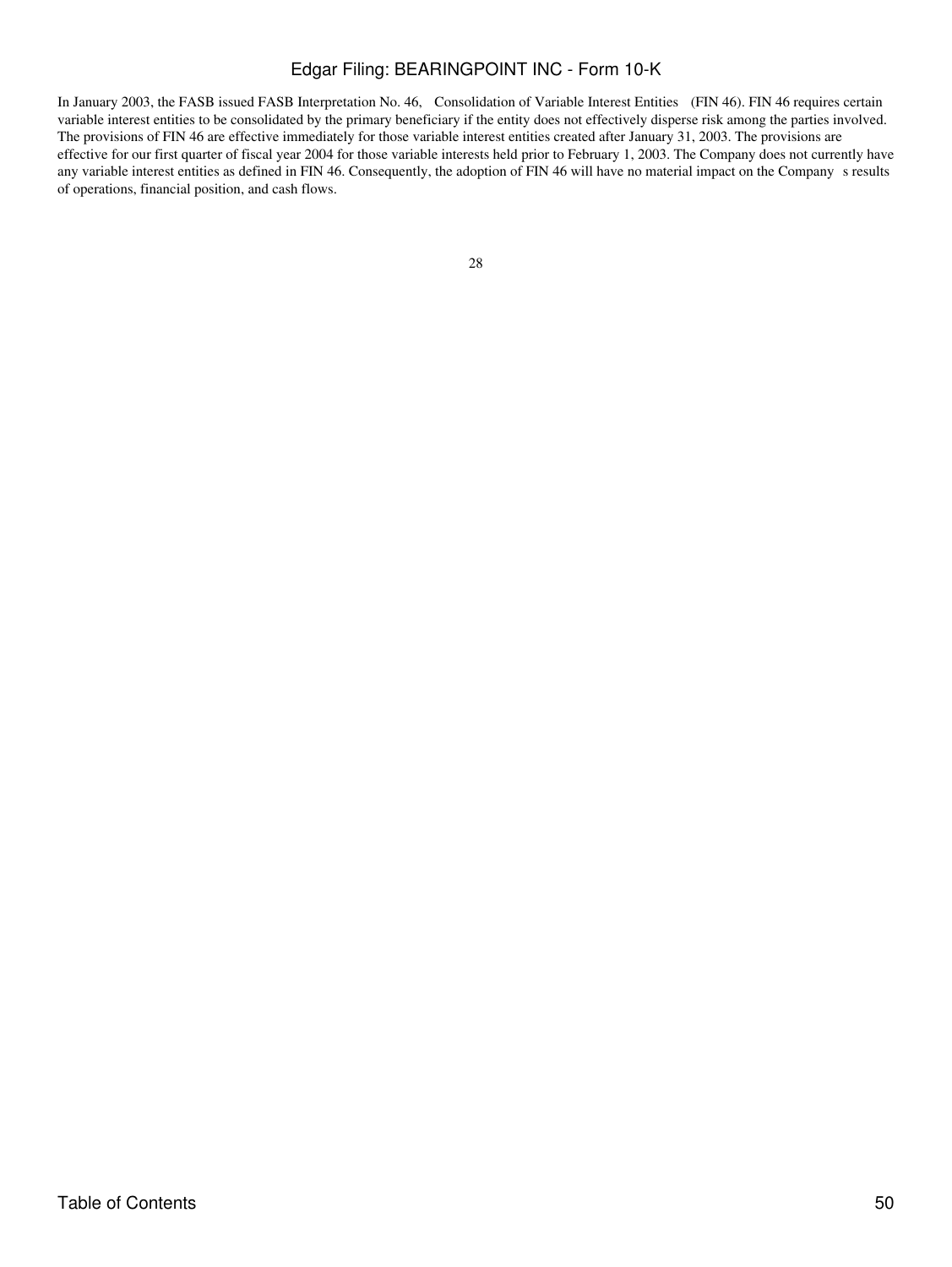### **DISCLOSURE REGARDING FORWARD-LOOKING STATEMENTS**

Some of the statements in this report constitute forward-looking statements within the meaning of the United States Private Securities Litigation Reform Act of 1995. These statements relate to our operations that are based on our current expectations, estimates and projections. Words such as may, will, could, would, should, anticipate, predict, potential, continue, expects, intends, plans, projects, believe expressions are used to identify these forward-looking statements. These statements are only predictions and as such are not guarantees of future performance and involve risks, uncertainties and assumptions that are difficult to predict. Forward-looking statements are based upon assumptions as to future events or our future financial performance that may not prove to be accurate. Actual outcomes and results may differ materially from what is expressed or forecast in these forward-looking statements. As a result, these statements speak only as of the date they were made, and we undertake no obligation to publicly update or revise any forward-looking statements, whether as a result of new information, future events or otherwise.

Our actual results may differ from the forward-looking statements for many reasons, including:

any continuation of the global economic downturn and challenging economic conditions;

the business decisions of our clients regarding the use of our services;

the timing of projects and their termination;

the availability of talented professionals to provide our services;

the pace of technological change;

the strength of our joint marketing relationships;

the actions of our competitors;

unexpected difficulties with the Company s global initiatives and transactions (such as the acquisition of BearingPoint GmbH), including rationalization of assets and personnel and managing or integrating the related assets, personnel or businesses;

changes in spending policies or budget priorities of the U.S. Government, particularly the Department of Defense, in light of the large U.S. budget deficit; and

our inability to use losses in some of our foreign subsidiaries to offset earnings in the U.S.

In addition, our results and forward-looking statements could be affected by general domestic and international economic and political conditions, uncertainty as to the future direction of the economy and vulnerability of the economy to domestic or international incidents, as well as market conditions in our industry. For a more detailed discussion of certain of these factors, see Exhibit 99.1, Factors Affecting Future

## Table of Contents 51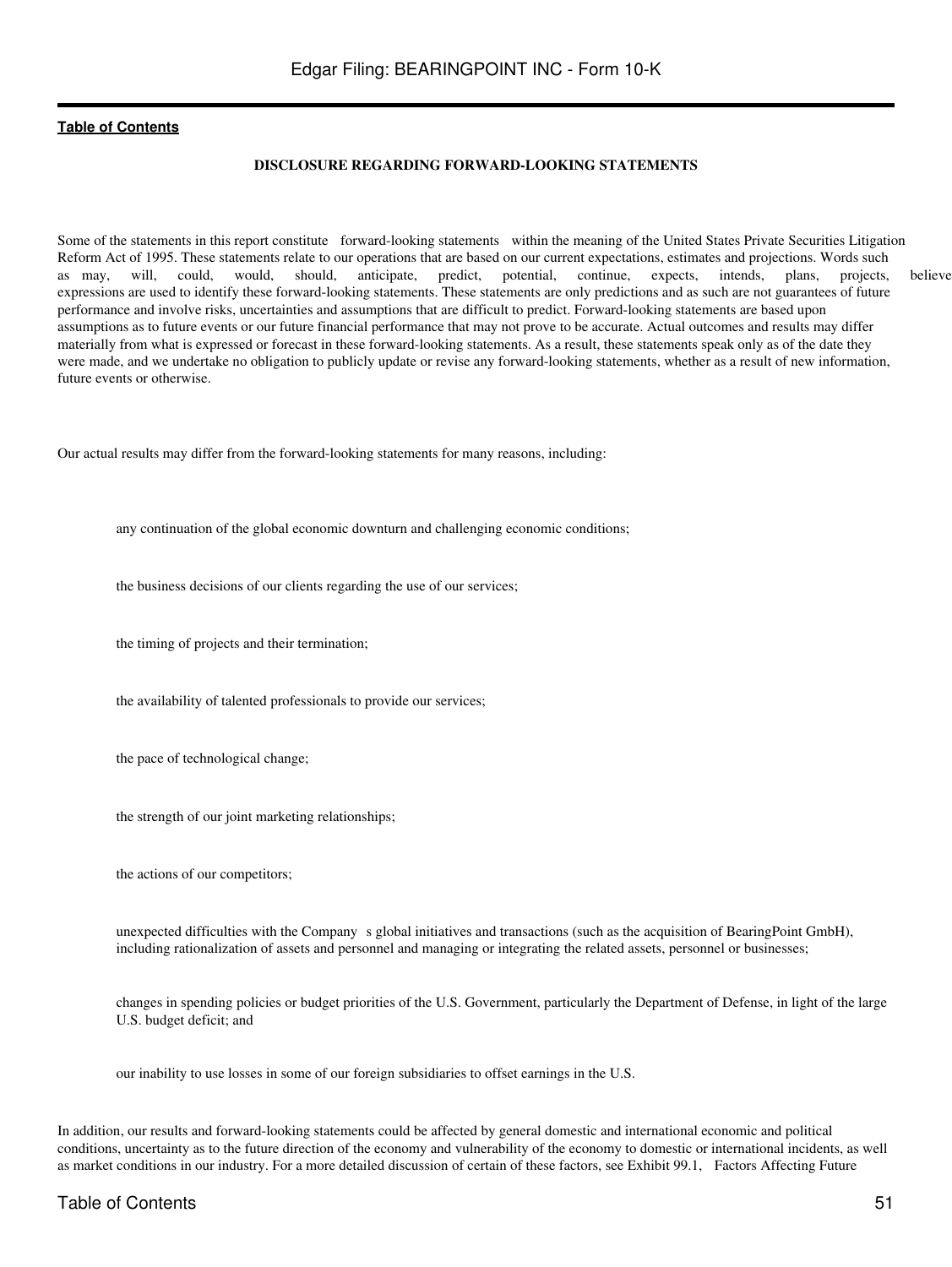Financial Results, to this Form 10-K. We caution the reader that the factors we have identified above may not be exhaustive. We operate in a continually changing business environment, and new factors that may affect our forward-looking statements emerge from time to time. Management cannot predict such new factors, nor can it assess the impact, if any, of such new factors on our business or the extent to which any factor, or combination of factors, may cause actual results to differ materially from those implied by any forward-looking statements.

#### **Item 7A. Quantitative and Qualitative Disclosures About Market Risk**

Our market sensitive financial instruments include fixed and variable interest rate U.S. dollar denominated debt and variable rate Japanese yen denominated debt. For additional information refer to Note 7, Notes Payable, of the Notes to Consolidated Financial Statements. The use of derivative financial instruments has been limited to treasury lock instruments, which were entered in order to secure the interest rate of our private placement senior notes. All treasury lock instruments have been settled as of June 30, 2003.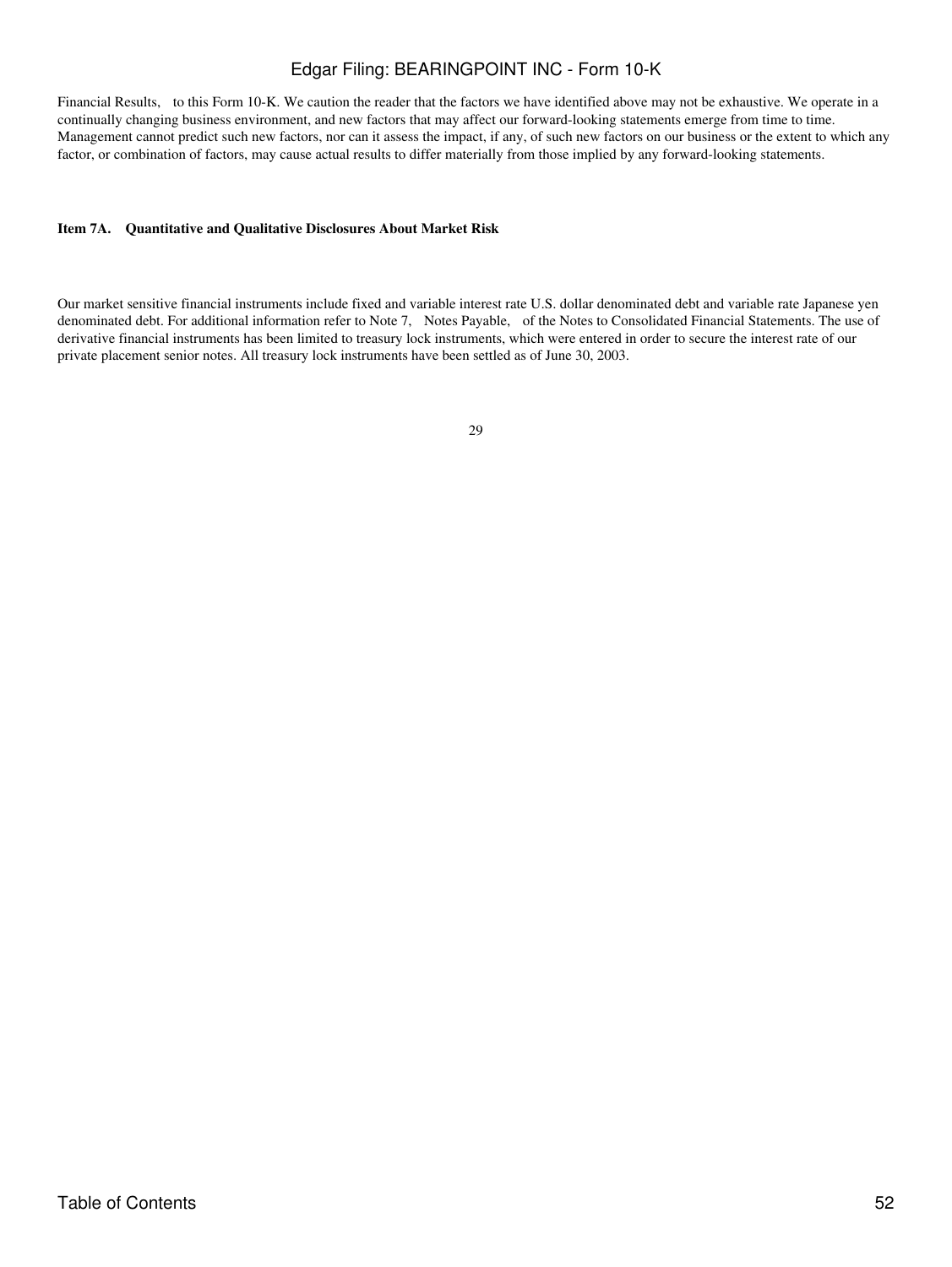The table below provides information relating to the Company s market sensitive financial instruments:

## **Expected Maturity Date**

#### **Year ended June 30,**

#### **(In thousands U.S. Dollars, except interest rates)**

|                                                     |       |         |         |         |         |              | <b>Estimated</b>  |
|-----------------------------------------------------|-------|---------|---------|---------|---------|--------------|-------------------|
|                                                     | 2004  | 2005    | 2006    | 2007    | 2008    | <b>Total</b> | <b>Fair Value</b> |
| <b>Interest Rate Risk</b>                           |       |         |         |         |         |              |                   |
| Japanese Yen Functional Currency                    |       |         |         |         |         |              |                   |
| Third party Yen denominated debt variable rate      | 8.364 | 8,364   | 8,314   |         |         | 25,042       | 25,042            |
| Average interest rate                               | 1.5%  | $1.5\%$ | $1.5\%$ |         |         | $1.5\%$      |                   |
| <b>U.S. Dollar Functional Currency</b>              |       |         |         |         |         |              |                   |
| Third party Structured notes fixed rate             |       |         | 29,000  | 46,000  | 145,000 | 220,000      | 239,671           |
| Average interest rate                               |       |         | $2.6\%$ | $3.0\%$ | $3.5\%$ | $3.3\%$      |                   |
| U.S. Dollar Functional Currency                     |       |         |         |         |         |              |                   |
| Third party revolving credit facility variable rate |       | 31,511  |         |         |         | 31,511       | 31,511            |
| Average interest rate                               |       | 2.9%    |         |         |         | 2.9%         |                   |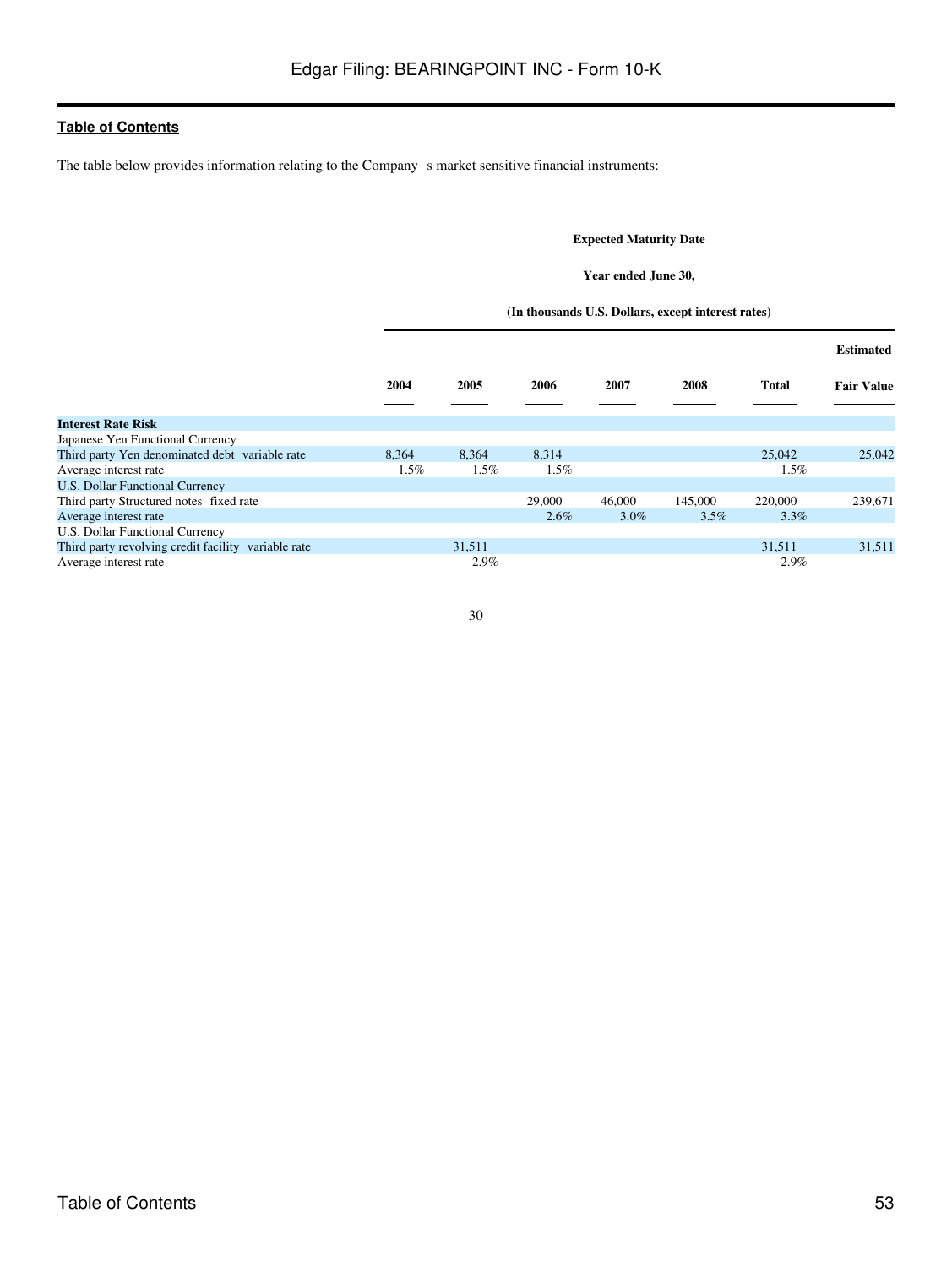**Item 8. Financial Statements and Supplementary Data**

#### **MANAGEMENT S REPORT ON FINANCIAL STATEMENTS**

The management of BearingPoint, Inc. is responsible for the preparation and fair presentation of the financial statements and other related financial information published in this Annual Report on Form 10-K. The financial statements were prepared in accordance with accounting principles generally accepted in the United States of America and were necessarily based in part on reasonable estimates and judgments giving due consideration to materiality. To the best of our knowledge and belief, the information contained in this Annual Report on Form 10-K is true and accurate in all material respects.

The management of the Company is also responsible for maintaining an effective system of internal accounting controls. This system is designed to provide reasonable assurance that assets are adequately safeguarded and financial records accurately reflect all transactions and can be relied upon in all material respects in the preparation of financial statements.

The Audit Committee is responsible to the Board of Directors for reviewing the financial controls and accounting and reporting practices, and for appointing the independent auditors. The Audit Committee meets periodically with representatives of the independent auditors with and without the Company s management being present.

/s/ RANDOLPH C. BLAZER

**Randolph C. Blazer**

**Chairman of the Board, Chief Executive Officer and President**

/S/ ROBERT S. FALCONE

**Robert S. Falcone**

**Executive Vice President and Chief Financial Officer**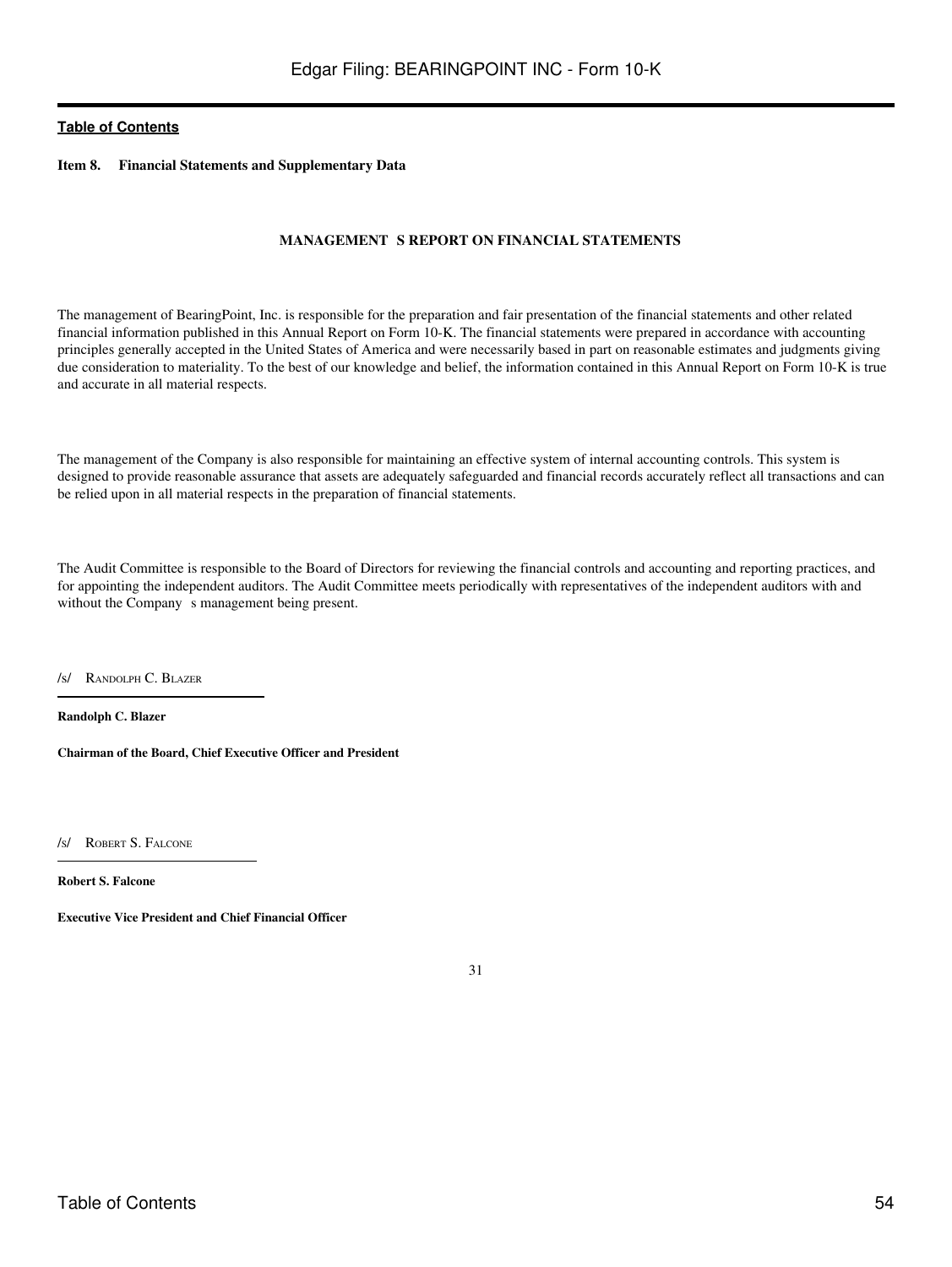## **REPORT OF INDEPENDENT AUDITORS**

To the Board of Directors and Stockholders

of BearingPoint, Inc.

In our opinion, the accompanying consolidated balance sheet and the related consolidated statements of operations, changes in stockholders equity and cash flows present fairly, in all material respects, the financial position of BearingPoint, Inc. and its subsidiaries (the Company) at June 30, 2003, and the results of their operations and their cash flows for the year ended June 30, 2003 in conformity with accounting principles generally accepted in the United States of America. These financial statements are the responsibility of the Companys management; our responsibility is to express an opinion on these financial statements based on our audit. We conducted our audit of these statements in accordance with auditing standards generally accepted in the United States of America, which require that we plan and perform the audit to obtain reasonable assurance about whether the financial statements are free of material misstatement. An audit includes examining, on a test basis, evidence supporting the amounts and disclosures in the financial statements, assessing the accounting principles used and significant estimates made by management, and evaluating the overall financial statement presentation. We believe that our audit provides a reasonable basis for our opinion. The financial statements of the Company as of June 30, 2002 and for the two year period then ended were audited by other auditors whose report dated August 6, 2002, except Note 23, as to which the date is September 18, 2002, expressed an unqualified opinion on those statements.

PricewaterhouseCoopers LLP

McLean, Virginia

September 18, 2003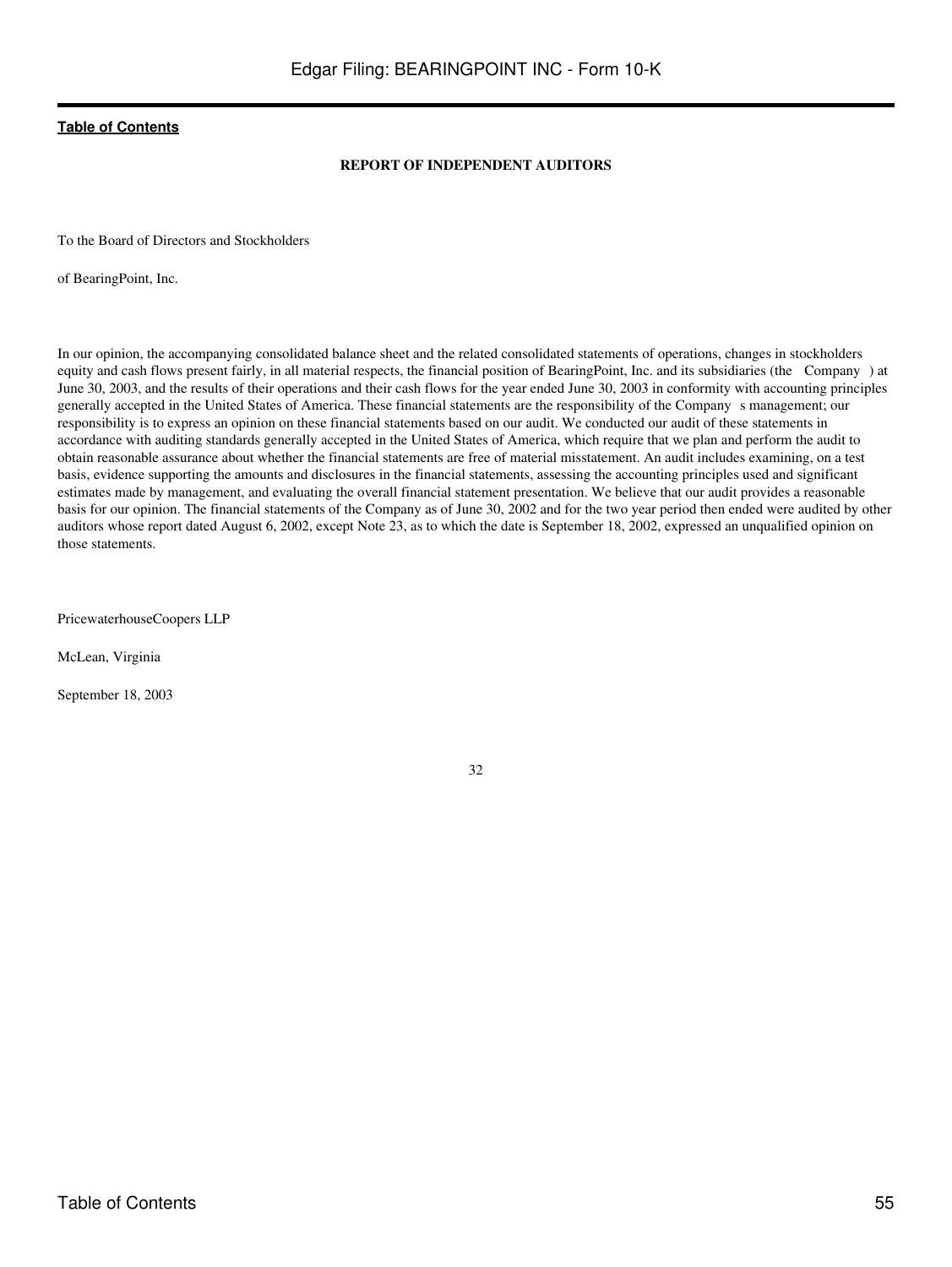#### **REPORT OF INDEPENDENT CERTIFIED PUBLIC ACCOUNTANTS**

To the Board of Directors and Stockholders

BearingPoint, Inc.

We have audited the accompanying consolidated balance sheet of BearingPoint, Inc. (formerly KPMG Consulting, Inc.) as of June 30, 2002, and the related consolidated statements of operations, changes in stockholders equity (deficit) and cash flows for the years ended June 30, 2002 and 2001. These financial statements are the responsibility of management of BearingPoint, Inc. Our responsibility is to express an opinion on these financial statements based on our audits.

We conducted our audits in accordance with auditing standards generally accepted in the United States of America. Those standards require that we plan and perform the audit to obtain reasonable assurance about whether the financial statements are free of material misstatement. An audit includes examining, on a test basis, evidence supporting the amounts and disclosures in the financial statements. An audit also includes assessing the accounting principles used and significant estimates made by management, as well as evaluating the overall financial statement presentation. We believe that our audits provide a reasonable basis for our opinion.

In Note 2 of the Consolidated Financial Statements, the Company has restated its 2002 and 2001 proforma net loss and loss per share disclosures required by SFAS No. 123, Accounting for Stock-Based Compensation.

In our opinion, the financial statements referred to above present fairly, in all material respects, the consolidated financial position of BearingPoint, Inc. as of June 30, 2002, and the consolidated results of operations, changes in stockholders equity (deficit) and cash flows for the years ended June 30, 2002 and 2001, in conformity with accounting principles generally accepted in the United States of America.

As discussed in Note 5 of the notes to the Consolidated Financial Statements, the Company adopted Statement of Financial Accounting Standards No. 142, Goodwill and Other Intangible Assets (SFAS 142) on July 1, 2001.

GRANT THORNTON, LLP

New York, New York

August 6, 2002 except for

Note 2, under the subheading Stock-Based Compensation,

as to which the date is September 29, 2003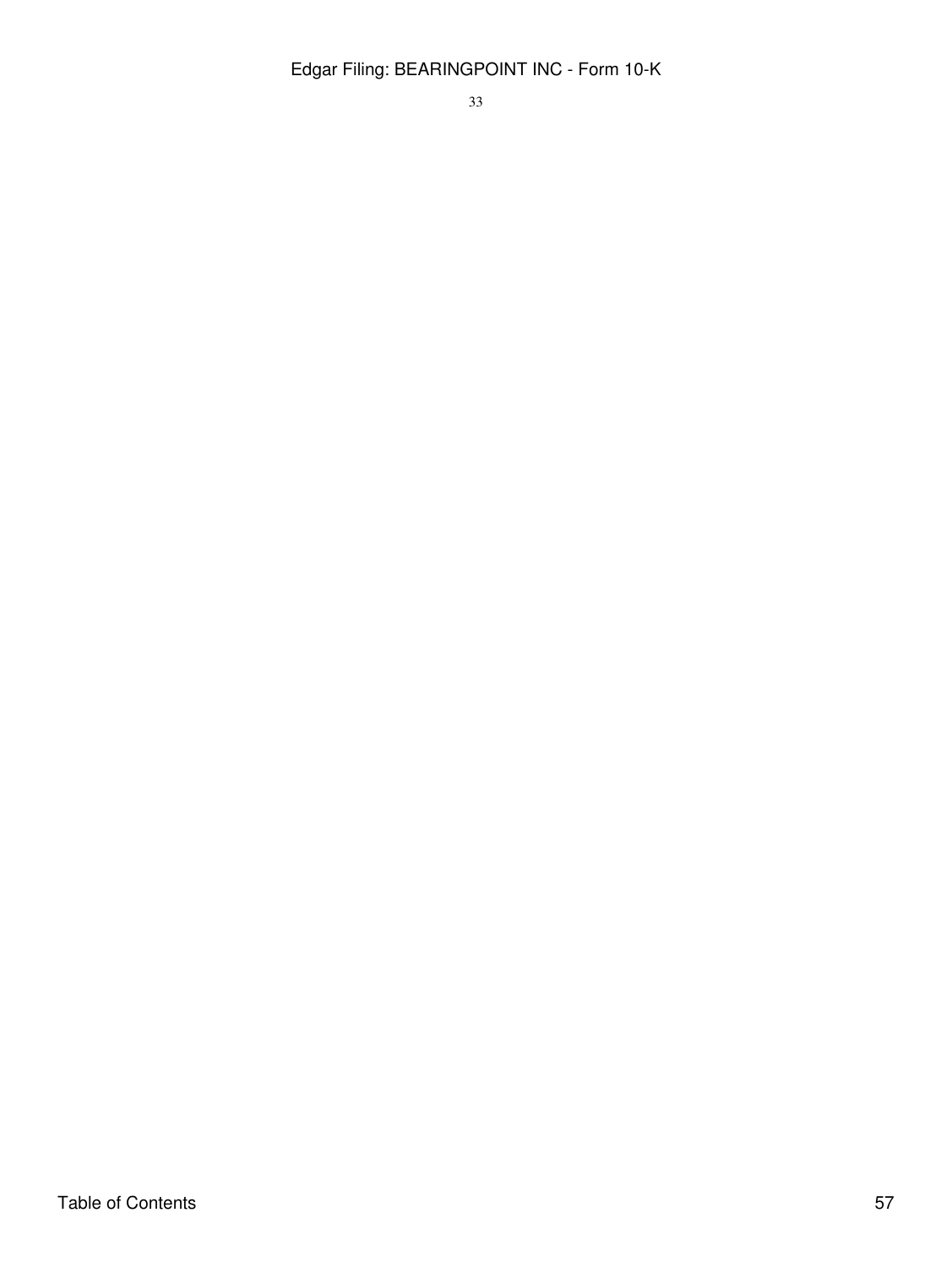## **BEARINGPOINT, INC.**

## **CONSOLIDATED BALANCE SHEETS**

## **(in thousands, except share amounts)**

|                                                                                                                                                                                                                     | <b>June 30,</b><br>2003 | <b>June 30,</b><br>2002 |
|---------------------------------------------------------------------------------------------------------------------------------------------------------------------------------------------------------------------|-------------------------|-------------------------|
| <b>ASSETS</b>                                                                                                                                                                                                       |                         |                         |
| Current assets:                                                                                                                                                                                                     |                         |                         |
| Cash and cash equivalents                                                                                                                                                                                           | $\mathbb{S}$<br>105,198 | \$203,597               |
| Accounts receivable, net of allowances of \$18,727 at June 30, 2003 and \$28,645 at June 30, 2002                                                                                                                   | 377,422                 | 246,792                 |
| Unbilled revenue                                                                                                                                                                                                    | 190,918                 | 128,883                 |
| Deferred income taxes                                                                                                                                                                                               | 36,195                  | 27,390                  |
| Prepaid expenses                                                                                                                                                                                                    | 30,932                  | 18,743                  |
| Other current assets                                                                                                                                                                                                | 20,187                  | 21,808                  |
| Total current assets                                                                                                                                                                                                | 760,852                 | 647,213                 |
| Property and equipment, net                                                                                                                                                                                         | 208,785                 | 125,928                 |
| Goodwill                                                                                                                                                                                                            | 1,024,830               | 87,663                  |
| Other intangible assets, net                                                                                                                                                                                        | 18,883                  | 10,211                  |
| Deferred income taxes                                                                                                                                                                                               | 24,606                  | 14,604                  |
| Other assets                                                                                                                                                                                                        | 11,856                  | 9,512                   |
| Total assets                                                                                                                                                                                                        | \$2,049,812             | \$895,131               |
|                                                                                                                                                                                                                     |                         |                         |
| <b>LIABILITIES AND STOCKHOLDERS EQUITY</b>                                                                                                                                                                          |                         |                         |
| Current liabilities:                                                                                                                                                                                                |                         |                         |
| Current portion of notes payable                                                                                                                                                                                    | $\mathbb{S}$<br>8,364   | $\mathcal{S}$<br>1,846  |
| Accounts payable                                                                                                                                                                                                    | 103,102                 | 62,810                  |
| Accrued payroll and employee benefits                                                                                                                                                                               | 213,046                 | 130,554                 |
| Deferred revenue                                                                                                                                                                                                    | 50,752                  | 19,072                  |
| Income tax payable                                                                                                                                                                                                  | 39,857                  |                         |
| Other current liabilities                                                                                                                                                                                           | 104,996                 | 69,013                  |
| Total current liabilities                                                                                                                                                                                           | 520,117                 | 283,295                 |
| Notes payable, less current portion                                                                                                                                                                                 | 268,812                 |                         |
| Accrued employee benefits                                                                                                                                                                                           | 47,501                  |                         |
| Deferred income taxes                                                                                                                                                                                               | 3,280                   |                         |
| Other liabilities                                                                                                                                                                                                   | 20,449                  | 9,966                   |
| <b>Total liabilities</b>                                                                                                                                                                                            |                         |                         |
|                                                                                                                                                                                                                     | 860,159                 | 293,261                 |
| Commitments and contingencies (Note 13)                                                                                                                                                                             |                         |                         |
| Stockholders equity:                                                                                                                                                                                                |                         |                         |
| Preferred Stock, \$.01 par value 10,000,000 shares authorized                                                                                                                                                       |                         |                         |
| Common Stock, \$.01 par value 1,000,000,000 shares authorized, 195,475,392 shares issued and 191,663,142<br>shares outstanding on June 30, 2003 and 161,478,409 shares issued and 157,666,159 shares outstanding on |                         |                         |
|                                                                                                                                                                                                                     |                         |                         |
| June 30, 2002                                                                                                                                                                                                       | 1,945                   | 1,605<br>689,210        |
| Additional paid-in capital<br>Retained earnings (accumulated deficit)                                                                                                                                               | 1,087,203               |                         |
| Notes receivable from stockholders                                                                                                                                                                                  | 7,963                   | (41, 421)               |
|                                                                                                                                                                                                                     | (9,136)                 | (10, 151)               |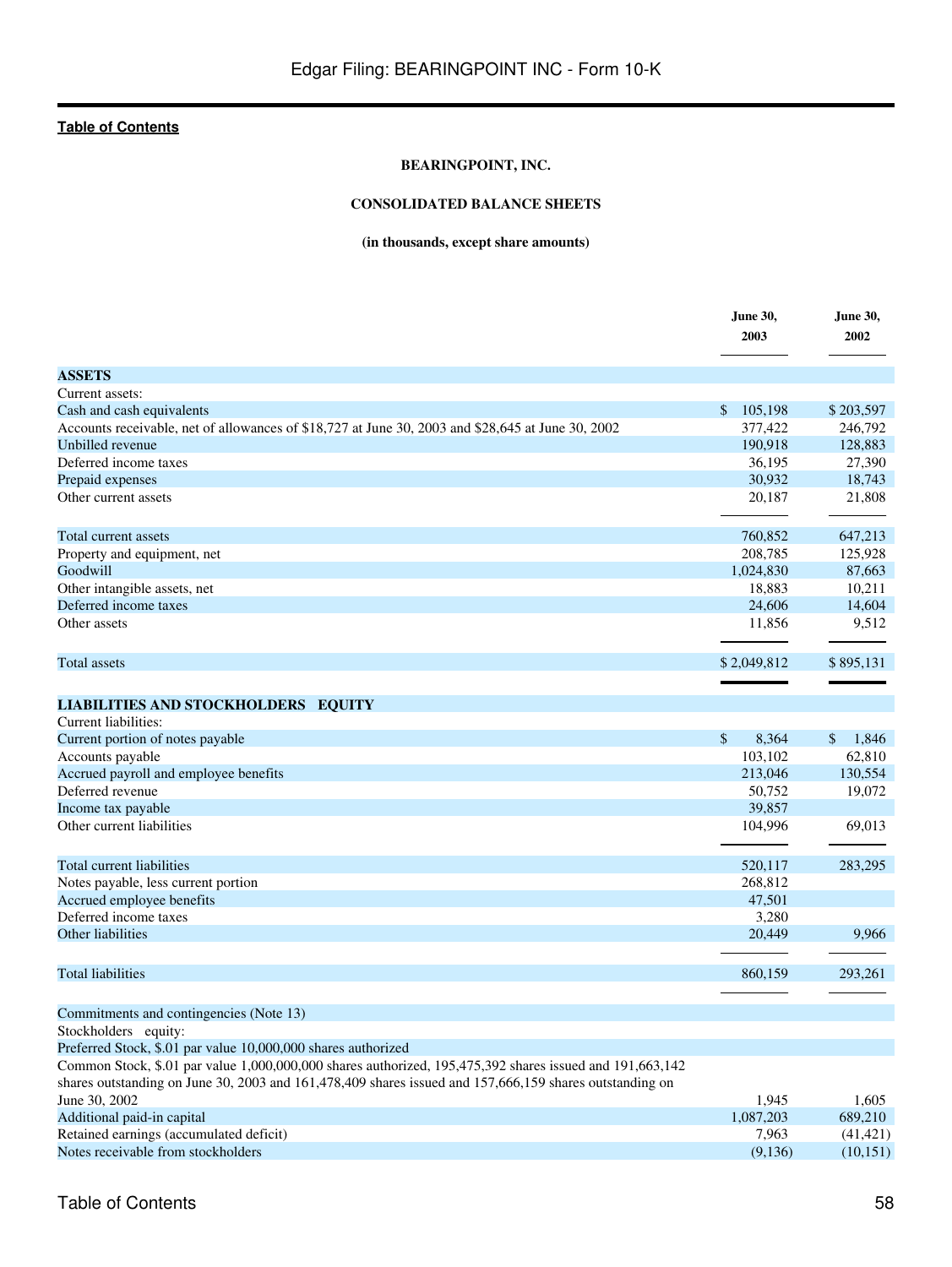| Accumulated other comprehensive income (loss) | 137.405     | (1,646)   |
|-----------------------------------------------|-------------|-----------|
| Treasury stock, at cost (3,812,250 shares)    | (35, 727)   | (35, 727) |
|                                               |             |           |
| Total stockholders equity                     | 1,189,653   | 601,870   |
|                                               |             |           |
| Total liabilities and stockholders equity     | \$2,049,812 | \$895,131 |
|                                               |             |           |

The accompanying notes are an integral part of these consolidated financial statements.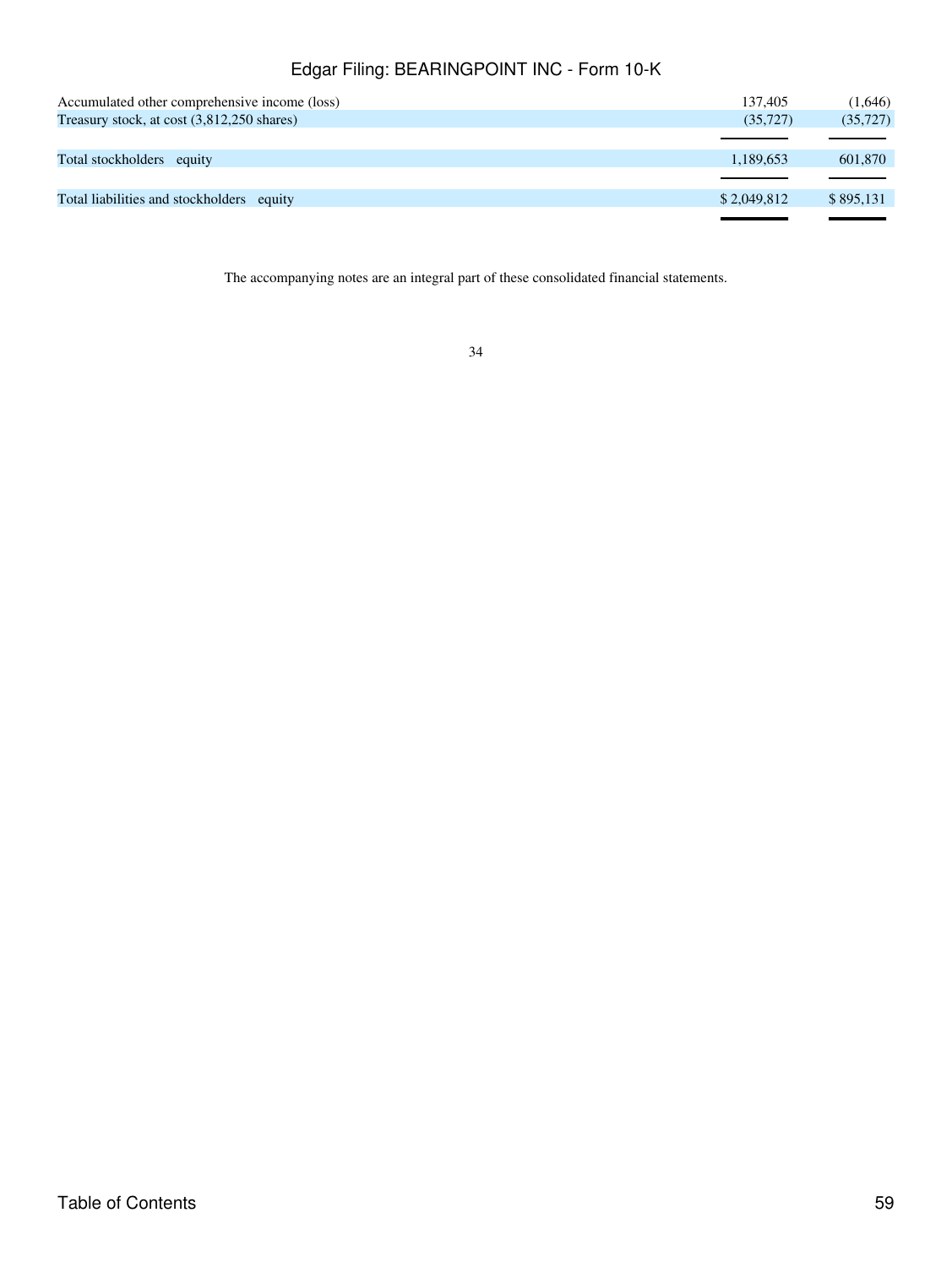## **BEARINGPOINT, INC.**

## **CONSOLIDATED STATEMENTS OF OPERATIONS**

## **(in thousands, except share and per share amounts)**

|                                                                                                                                      | Years Ended June 30, |           |    |                    |    |            |  |
|--------------------------------------------------------------------------------------------------------------------------------------|----------------------|-----------|----|--------------------|----|------------|--|
|                                                                                                                                      |                      | 2003      |    | 2002               |    | 2001       |  |
| Revenue                                                                                                                              | $\mathbb{S}$         | 3,139,277 | \$ | 2,367,627          | \$ | 2,855,824  |  |
|                                                                                                                                      |                      |           |    |                    |    |            |  |
| Costs of service:                                                                                                                    |                      |           |    |                    |    |            |  |
| Professional compensation                                                                                                            |                      | 1,422,691 |    | 940,829            |    | 1,084,751  |  |
| Other direct contract expenses                                                                                                       |                      | 721,217   |    | 592,634            |    | 751,951    |  |
| Other costs of service                                                                                                               |                      | 280,098   |    | 209,398            |    | 296,548    |  |
| Impairment charge                                                                                                                    |                      |           |    | 23,914             |    | 7,827      |  |
| Total costs of service                                                                                                               |                      | 2,424,006 |    | 1,766,775          |    | 2,141,077  |  |
| Gross profit                                                                                                                         |                      | 715,271   |    | 600,852            |    | 714,747    |  |
| Amortization of purchased intangible assets                                                                                          |                      | 44,702    |    | 3,014              |    |            |  |
| Amortization of goodwill                                                                                                             |                      |           |    |                    |    | 18,176     |  |
| Selling, general and administrative expenses                                                                                         |                      | 556,097   |    | 464,806            |    | 475,090    |  |
| Operating income                                                                                                                     |                      | 114,472   |    | 133,032            |    | 221,481    |  |
| Interest income                                                                                                                      |                      | 2,346     |    | 3,144              |    | 2,386      |  |
| Interest expense                                                                                                                     |                      | (15,075)  |    | (2, 248)           |    | (17, 175)  |  |
| Gain on sale of assets                                                                                                               |                      |           |    |                    |    | 6,867      |  |
| Equity in losses of affiliate and loss on redemption of equity interest in<br>affiliate                                              |                      |           |    |                    |    | (76, 019)  |  |
| Other income (expense), net                                                                                                          |                      | (2,677)   |    | 658                |    | (692)      |  |
| Income before taxes                                                                                                                  |                      | 99,066    |    | 134,586            |    | 136,848    |  |
| Income tax expense                                                                                                                   |                      | 57,759    |    | 81,524             |    | 101,897    |  |
| Income before cumulative effect of change in accounting principle<br>Cumulative effect of change in accounting principle, net of tax |                      | 41,307    |    | 53,062<br>(79,960) |    | 34,951     |  |
| Net income (loss)                                                                                                                    |                      | 41,307    |    | (26,898)           |    | 34,951     |  |
| Dividend on Series A Preferred Stock                                                                                                 |                      |           |    |                    |    | (31,672)   |  |
| Preferred stock conversion discount                                                                                                  |                      |           |    |                    |    | (131,250)  |  |
| Net income (loss) applicable to common stockholders                                                                                  | \$                   | 41,307    | \$ | (26, 898)          | \$ | (127, 971) |  |
|                                                                                                                                      |                      |           |    |                    |    |            |  |
| Earnings (loss) per share basic and diluted:                                                                                         |                      |           |    |                    |    |            |  |
| Income (loss) before cumulative effect of change in accounting principle                                                             |                      |           |    |                    |    |            |  |
| applicable to common stockholders                                                                                                    | \$                   | 0.22      | \$ | 0.34               | \$ | (1.19)     |  |
| Cumulative effect of change in accounting principle                                                                                  |                      |           |    | (0.51)             |    |            |  |
| Net income (loss) applicable to common stockholders                                                                                  | \$                   | 0.22      | \$ | (0.17)             | \$ | (1.19)     |  |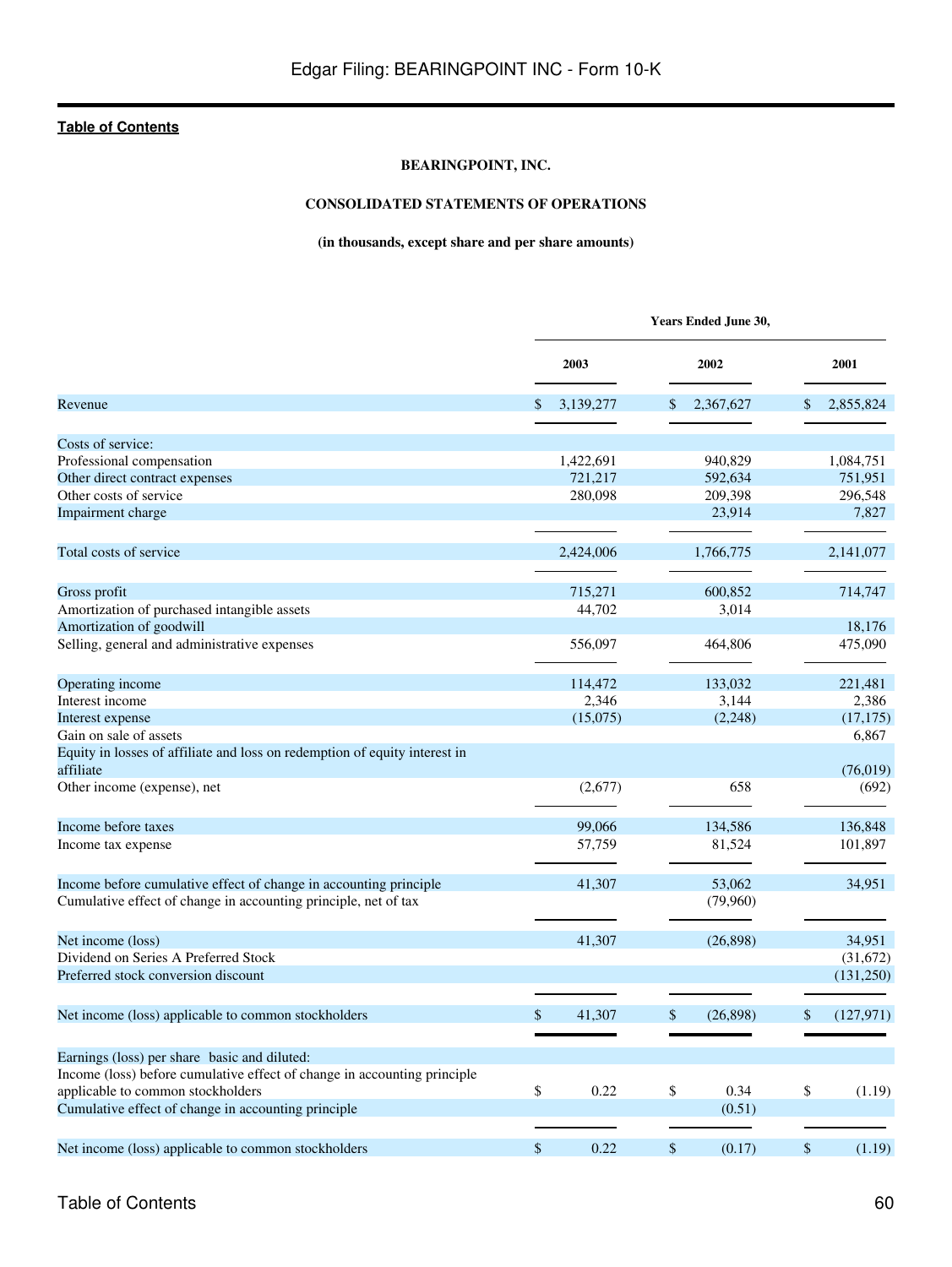| Weighted average shares basic   | 185,461,995 | 157.559.989 | 107,884,143 |
|---------------------------------|-------------|-------------|-------------|
|                                 |             |             |             |
| Weighted average shares diluted | 185,637,693 | 158,715,730 | 107,884,143 |
|                                 |             |             |             |

The accompanying notes are an integral part of these consolidated financial statements.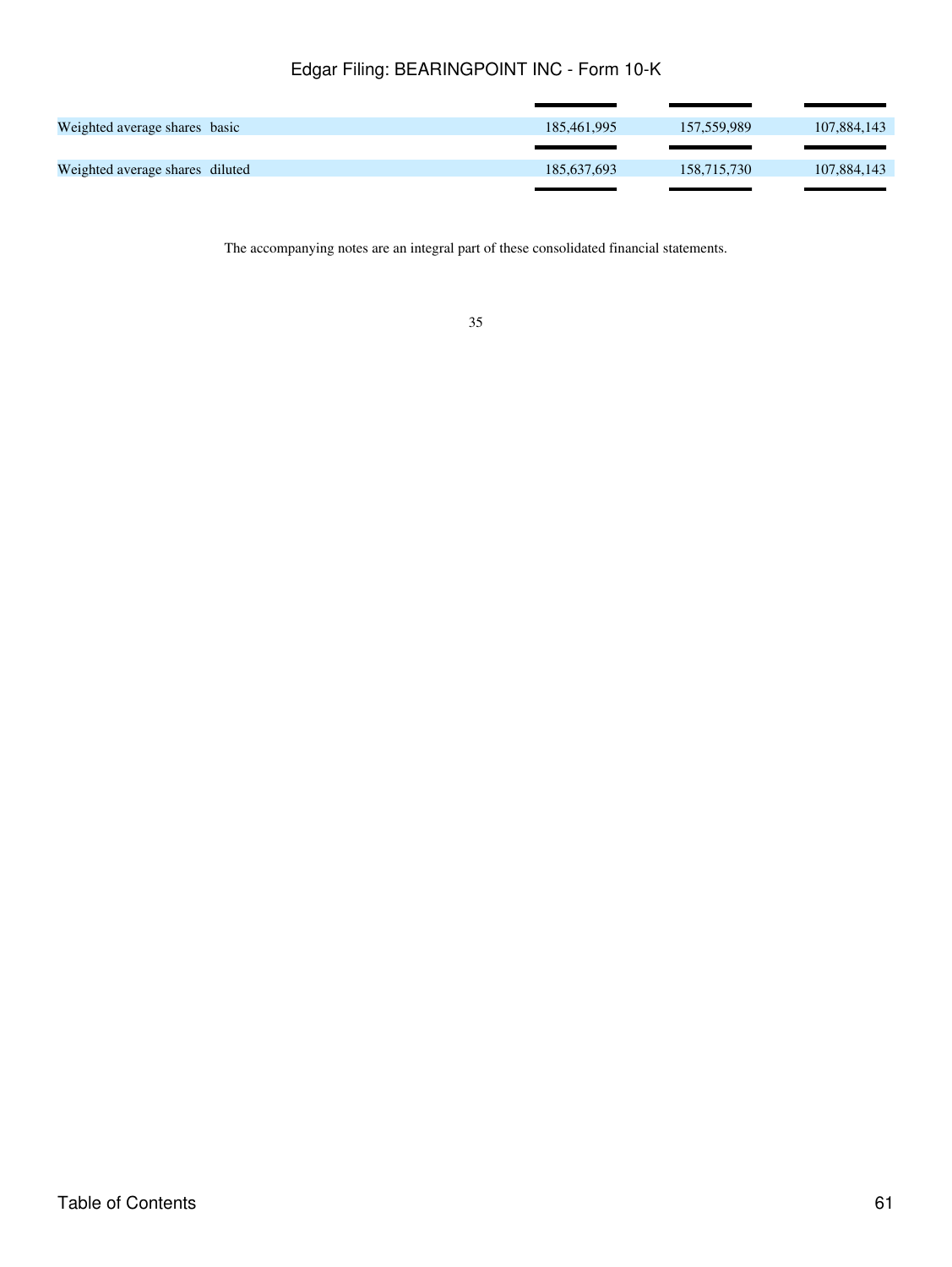## **BEARINGPOINT, INC.**

## **CONSOLIDATED STATEMENTS OF CHANGES IN STOCKHOLDERS EQUITY**

## **(in thousands)**

|                                                                       |                                | <b>Common Stock</b> | <b>Additional</b>               | <b>Retained</b>                             |                                                           | Accumulated                                       | <b>Treasury Stock</b> |           |              |
|-----------------------------------------------------------------------|--------------------------------|---------------------|---------------------------------|---------------------------------------------|-----------------------------------------------------------|---------------------------------------------------|-----------------------|-----------|--------------|
|                                                                       | <b>Shares</b><br><b>Issued</b> | Amount              | Paid-in<br>Capital<br>(Deficit) | <b>Earnings</b><br>(Accumulated<br>Deficit) | <b>Notes</b><br>Receivable<br>from<br><b>Stockholders</b> | Other<br>Comprehensive<br><b>Income</b><br>(Loss) | <b>Shares</b>         | Amount    | <b>Total</b> |
| <b>Balance at June 30, 2000</b>                                       | 76,880                         | 759<br>\$           | (643, 415)<br>\$                | (17, 802)<br>\$                             | (5,845)<br>\$                                             | \$<br>(1,272)                                     |                       | \$        | \$ (667,575) |
| Cash dividend on Series A<br><b>Preferred Stock</b>                   |                                |                     |                                 | (31,672)                                    |                                                           |                                                   |                       |           | (31,672)     |
| Issuance of stock in exchange<br>for KPMG LLP $\,$ s 0.5% interest    |                                |                     |                                 |                                             |                                                           |                                                   |                       |           |              |
| in our operating subsidiary                                           | 433                            | $\overline{4}$      | (4)                             |                                             |                                                           |                                                   |                       |           |              |
| Initial public offering<br>proceeds, net of transaction               |                                |                     |                                 |                                             |                                                           |                                                   |                       |           |              |
| costs                                                                 | 34,244                         | 342                 | 563,150                         |                                             |                                                           |                                                   |                       |           | 563,492      |
| Conversion of preferred stock                                         |                                |                     |                                 |                                             |                                                           |                                                   |                       |           |              |
| to common stock                                                       | 44,607                         | 446                 | 802,475                         |                                             |                                                           |                                                   |                       |           | 802,921      |
| Preferred stock conversion                                            |                                |                     |                                 |                                             |                                                           |                                                   |                       |           |              |
| discount                                                              |                                |                     | (131,250)                       |                                             |                                                           |                                                   |                       |           | (131,250)    |
| Conversion of acquisition                                             |                                |                     |                                 |                                             |                                                           |                                                   |                       |           |              |
| obligations                                                           | 2,455                          | 25                  | 65,337                          |                                             |                                                           |                                                   |                       |           | 65,362       |
| Shares retired                                                        | (50)                           |                     |                                 |                                             |                                                           |                                                   |                       |           |              |
| Notes receivable from                                                 |                                |                     |                                 |                                             |                                                           |                                                   |                       |           |              |
| stockholders, including \$517 in<br>interest                          |                                |                     |                                 |                                             | (2,105)                                                   |                                                   |                       |           | (2,105)      |
| Comprehensive income:                                                 |                                |                     |                                 |                                             |                                                           |                                                   |                       |           |              |
| Net income                                                            |                                |                     |                                 | 34,951                                      |                                                           |                                                   |                       |           | 34,951       |
| Foreign currency translation<br>adjustment, net of tax                |                                |                     |                                 |                                             |                                                           | (2,012)                                           |                       |           | (2,012)      |
| Total comprehensive income                                            |                                |                     |                                 |                                             |                                                           |                                                   |                       |           | 32,939       |
|                                                                       |                                |                     |                                 |                                             |                                                           |                                                   |                       |           |              |
| <b>Balance at June 30, 2001</b>                                       | 158,569                        | 1,576               | 656,293                         | (14, 523)                                   | (7,950)                                                   | (3,284)                                           |                       |           | 632,112      |
| Exercise of stock options under                                       |                                |                     |                                 |                                             |                                                           |                                                   |                       |           |              |
| Long-Term Incentive Plan,                                             |                                |                     |                                 |                                             |                                                           |                                                   |                       |           |              |
| including tax benefit of \$181                                        | 209                            | 2                   | 3,782                           |                                             |                                                           |                                                   |                       |           | 3,784        |
| Transfer of shares in trust to                                        |                                |                     |                                 |                                             |                                                           |                                                   |                       |           |              |
| treasury                                                              |                                |                     |                                 |                                             |                                                           |                                                   | (999)                 |           |              |
| Common stock repurchased                                              |                                |                     |                                 |                                             |                                                           |                                                   | (2,813)               | (35, 727) | (35, 727)    |
| Sale of common stock under                                            |                                |                     |                                 |                                             |                                                           |                                                   |                       |           |              |
| <b>Employee Stock Purchase</b>                                        |                                |                     |                                 |                                             |                                                           |                                                   |                       |           |              |
| Plan, including tax benefit of<br>\$995                               | 2,280                          | 23                  | 27,273                          |                                             |                                                           |                                                   |                       |           | 27,296       |
| Compensation recognized<br>under Long-                                |                                |                     |                                 |                                             |                                                           |                                                   |                       |           |              |
| Term Incentive Plan for                                               |                                |                     |                                 |                                             |                                                           |                                                   |                       |           |              |
| restricted stock                                                      | 420                            | $\overline{4}$      | 1,862                           |                                             |                                                           |                                                   |                       |           | 1,866        |
| Notes receivable from<br>stockholders, including \$529 in<br>interest |                                |                     |                                 |                                             | (2,201)                                                   |                                                   |                       |           | (2,201)      |
| Comprehensive income:                                                 |                                |                     |                                 |                                             |                                                           |                                                   |                       |           |              |
| Net loss                                                              |                                |                     |                                 | (26,898)                                    |                                                           |                                                   |                       |           | (26,898)     |
|                                                                       |                                |                     |                                 |                                             |                                                           | 1,638                                             |                       |           | 1,638        |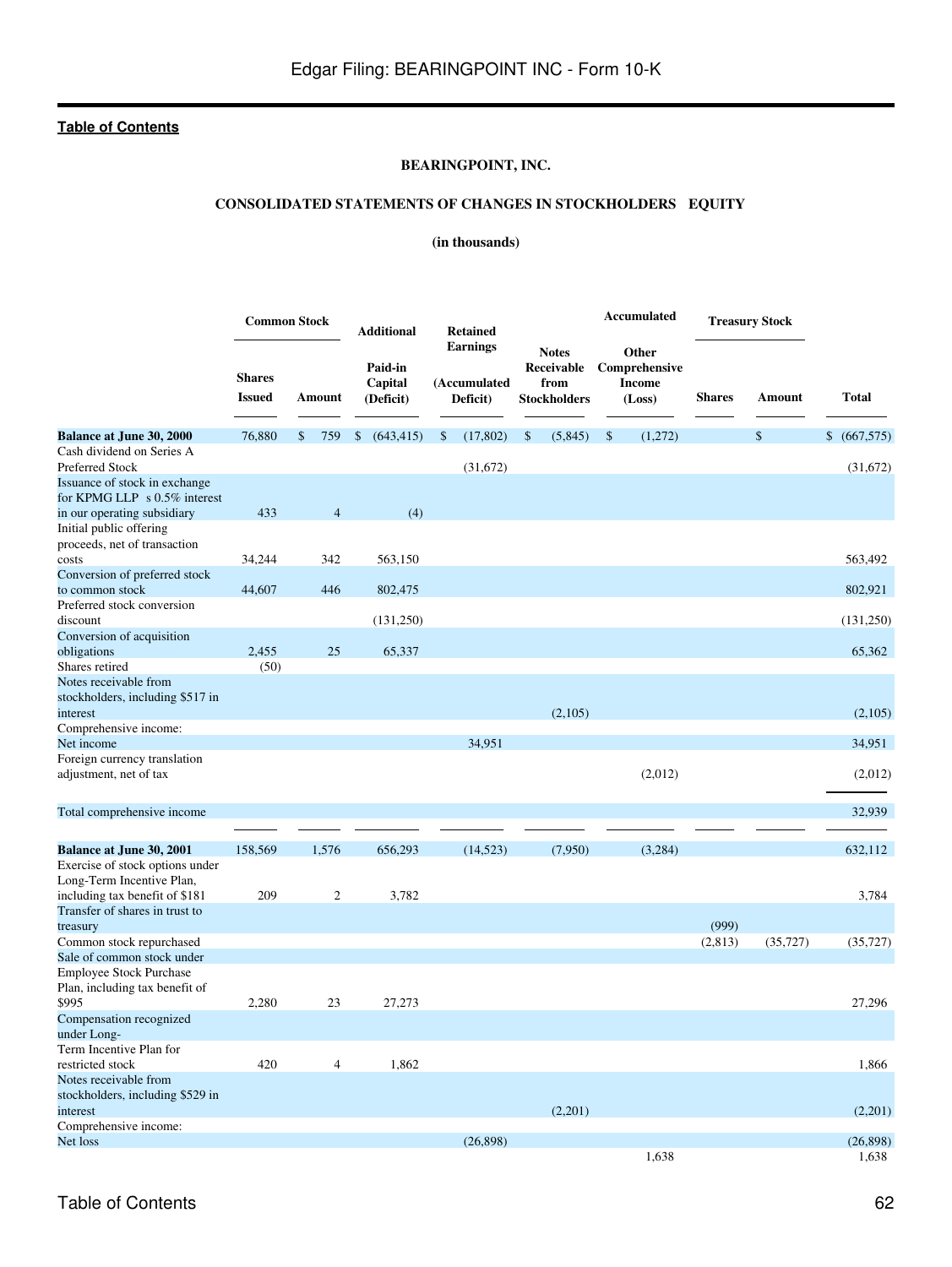Foreign currency translation adjustment, net of tax

| Total comprehensive income                                                                |         |         |             |             |   |           |               |         |         |             | (25,260)    |
|-------------------------------------------------------------------------------------------|---------|---------|-------------|-------------|---|-----------|---------------|---------|---------|-------------|-------------|
| <b>Balance at June 30, 2002</b>                                                           | 161,478 | 1,605   | 689,210     | (41, 421)   |   | (10, 151) |               | (1,646) | (3,812) | (35, 727)   | 601,870     |
| Reclassification relating to<br>notes receivable from                                     |         |         |             |             |   |           |               |         |         |             |             |
| stockholders                                                                              |         |         | (9,068)     | 8,077       |   | 991       |               |         |         |             |             |
| Sale of common stock under<br><b>Employee Stock Purchase</b>                              |         |         |             |             |   |           |               |         |         |             |             |
| Plan, including tax benefit of<br>\$804                                                   | 3,548   | 35      | 27,695      |             |   |           |               |         |         |             | 27,730      |
| Notes receivable from<br>stockholders, including \$72 in                                  |         |         |             |             |   |           |               |         |         |             |             |
| interest and repayment of loan<br>Issuance of common stock in                             |         |         |             |             |   | 24        |               |         |         |             | 24          |
| connection with acquisition of<br><b>KPMG Consulting AG (BE</b>                           |         |         |             |             |   |           |               |         |         |             |             |
| Germany)                                                                                  | 30,471  | 305     | 364,132     |             |   |           |               |         |         |             | 364,437     |
| Restricted stock awards to                                                                |         |         |             |             |   |           |               |         |         |             |             |
| non-employee board of                                                                     |         |         |             |             |   |           |               |         |         |             |             |
| directors                                                                                 | 20      |         | 157         |             |   |           |               |         |         |             | 157         |
| Compensation recognized<br>under Long-Term Incentive<br>Plan for restricted stock, net of |         |         |             |             |   |           |               |         |         |             |             |
| tax benefit of \$16                                                                       |         |         | 1,546       |             |   |           |               |         |         |             | 1,546       |
| Compensation recognized for<br>stock awards related to<br>transactions involving          |         |         |             |             |   |           |               |         |         |             |             |
| <b>Andersen Business Consulting</b>                                                       | 8       |         | 13,531      |             |   |           |               |         |         |             | 13,531      |
| Forfeiture of restricted stock                                                            | (50)    |         |             |             |   |           |               |         |         |             |             |
| Comprehensive income:                                                                     |         |         |             |             |   |           |               |         |         |             |             |
| Net income                                                                                |         |         |             | 41,307      |   |           |               |         |         |             | 41,307      |
| Derivative instruments, net of                                                            |         |         |             |             |   |           |               |         |         |             |             |
| tax                                                                                       |         |         |             |             |   |           |               | 411     |         |             | 411         |
| Foreign currency translation                                                              |         |         |             |             |   |           |               |         |         |             |             |
| adjustment, net of tax                                                                    |         |         |             |             |   |           |               | 138,640 |         |             | 138,640     |
| Total comprehensive income                                                                |         |         |             |             |   |           |               |         |         |             | 180,358     |
|                                                                                           |         |         |             |             |   |           |               |         |         |             |             |
| <b>Balance at June 30, 2003</b>                                                           | 195,475 | \$1,945 | \$1,087,203 | \$<br>7,963 | S | (9,136)   | <sup>\$</sup> | 137,405 | (3,812) | \$ (35,727) | \$1,189,653 |

The accompanying notes are an integral part of these consolidated financial statements.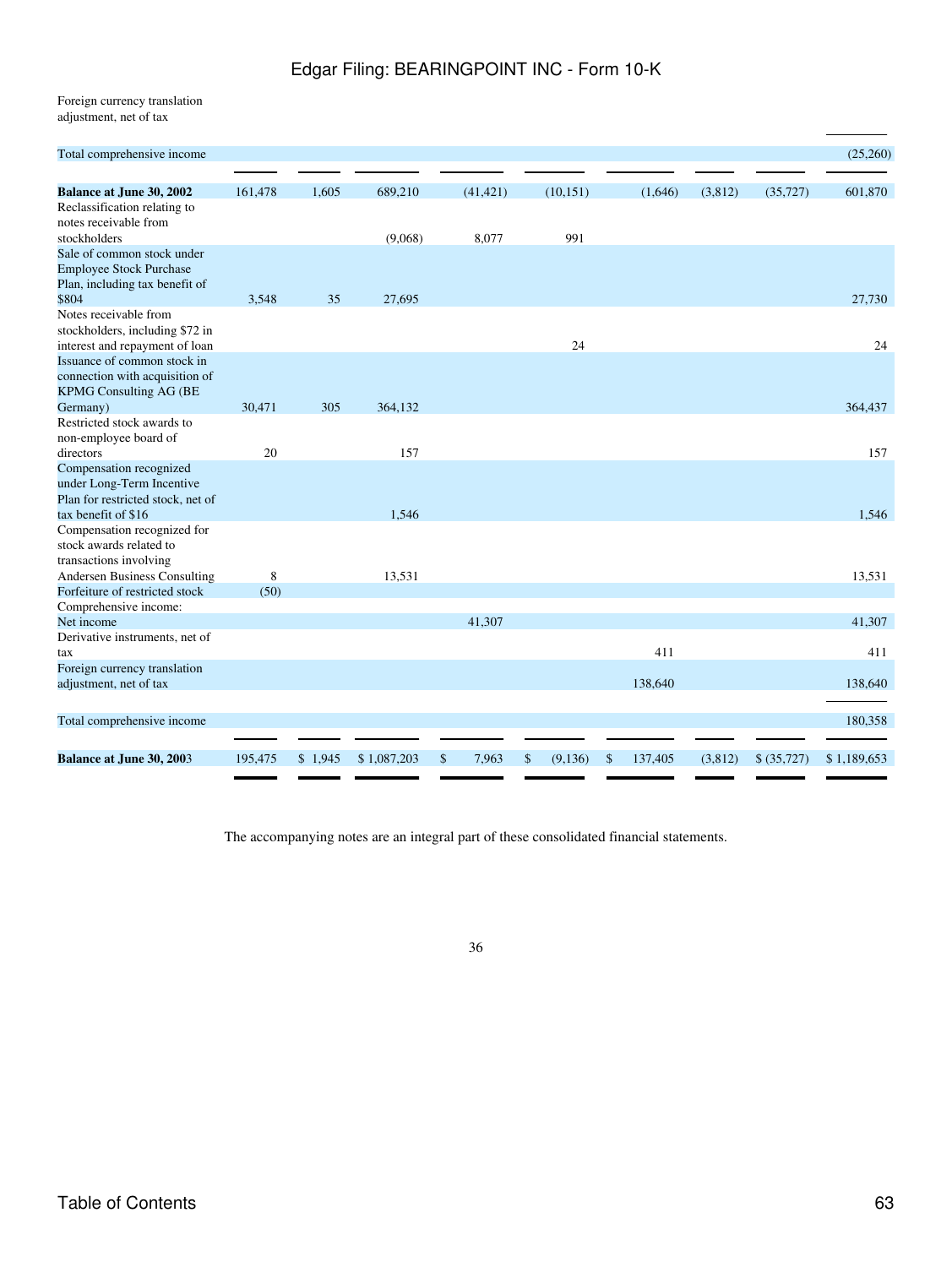## **BEARINGPOINT, INC.**

## **CONSOLIDATED STATEMENTS OF CASH FLOWS**

## **(in thousands)**

|                                                                                      |                    | Year Ended June 30, |              |  |  |  |  |
|--------------------------------------------------------------------------------------|--------------------|---------------------|--------------|--|--|--|--|
|                                                                                      | 2003               | 2002                | 2001         |  |  |  |  |
| <b>Cash flows from operating activities:</b>                                         |                    |                     |              |  |  |  |  |
| Net income (loss)                                                                    | \$<br>41,307       | \$ (26,898)         | 34.951<br>\$ |  |  |  |  |
| Adjustments to reconcile to net cash provided by operating activities:               |                    |                     |              |  |  |  |  |
| Cumulative effect of change in accounting principle, net of tax                      |                    | 79,960              |              |  |  |  |  |
| Equity in losses of affiliate and loss on redemption of equity interest in affiliate |                    |                     | 76.019       |  |  |  |  |
| Deferred income taxes                                                                | (22, 461)          | (7,286)             | (13,213)     |  |  |  |  |
| Gain on sale of assets                                                               |                    |                     | (6, 867)     |  |  |  |  |
| Debt conversion discount                                                             |                    |                     | 1,698        |  |  |  |  |
| <b>Stock awards</b>                                                                  | 15,217             | 1,862               |              |  |  |  |  |
| Depreciation                                                                         | 71,501             | 46,306              | 42,846       |  |  |  |  |
| Amortization of purchased intangible assets                                          | 44,284             | 3,014               |              |  |  |  |  |
| Amortization of goodwill.                                                            |                    |                     | 18,176       |  |  |  |  |
| Impairment charge                                                                    |                    | 23,914              | 7,827        |  |  |  |  |
| Minority interests                                                                   |                    |                     | 140          |  |  |  |  |
| Changes in assets and liabilities:                                                   |                    |                     |              |  |  |  |  |
| Accounts receivable                                                                  | 1,195              | 132,054             | (51, 864)    |  |  |  |  |
| Unbilled revenues                                                                    | (26, 384)          | 52,990              | 59,180       |  |  |  |  |
| Prepaid expenses and other current assets                                            | 4,198              | 35,795              | (1,190)      |  |  |  |  |
| Other assets                                                                         | 509                | 2,999               | 1,321        |  |  |  |  |
|                                                                                      |                    |                     |              |  |  |  |  |
| Accrued payroll and employee benefits                                                | (42,205)<br>50.311 | (47, 561)           | 27,519       |  |  |  |  |
| Accounts payable and other current liabilities                                       |                    | (29, 914)           | (38, 945)    |  |  |  |  |
| Distribution payable to managing directors<br>Other liabilities                      | 16.510             | (416)               | (73, 230)    |  |  |  |  |
|                                                                                      |                    |                     |              |  |  |  |  |
| Net cash provided by operating activities:                                           | 153,982            | 266,819             | 84,368       |  |  |  |  |
| <b>Cash flows from investing activities:</b>                                         |                    |                     |              |  |  |  |  |
| Purchases of property and equipment                                                  | (126,070)          | (50,603)            | (74, 888)    |  |  |  |  |
| Businesses acquired, net of cash acquired                                            | (422, 247)         | (33,203)            | (13,599)     |  |  |  |  |
| Investment in affiliate                                                              |                    |                     | (9, 945)     |  |  |  |  |
| Purchases of equity investments                                                      |                    | (2,234)             | (7,500)      |  |  |  |  |
| Net cash used in investing activities                                                | (548, 317)         | (86,040)            | (105, 932)   |  |  |  |  |
|                                                                                      |                    |                     |              |  |  |  |  |
| <b>Cash flows from financing activities:</b>                                         |                    |                     |              |  |  |  |  |
| Proceeds from issuance of common stock                                               | 26,927             | 29.908              | 563,492      |  |  |  |  |
| Repurchases of common stock                                                          |                    | (35, 727)           |              |  |  |  |  |
| Proceeds from notes payable                                                          | 1,647,045          |                     | 283          |  |  |  |  |
| Repayment of notes payable                                                           | (1,380,595)        | (13,512)            | (54,670)     |  |  |  |  |
| Repayment of acquisition obligations                                                 |                    |                     | (42, 033)    |  |  |  |  |
| Repayment of Series A Preferred Stock                                                |                    |                     | (378, 329)   |  |  |  |  |
| Repurchase of minority interest in subsidiary                                        |                    | (2,093)             | (1,914)      |  |  |  |  |
| Notes receivable from stockholders                                                   | 95                 | (1,672)             | (1,588)      |  |  |  |  |
| Dividends paid on Series A Preferred Stock                                           |                    |                     | (44, 754)    |  |  |  |  |
| Net cash provided by (used in) financing activities                                  | 293.472            | (23,096)            | 40.487       |  |  |  |  |
|                                                                                      |                    |                     |              |  |  |  |  |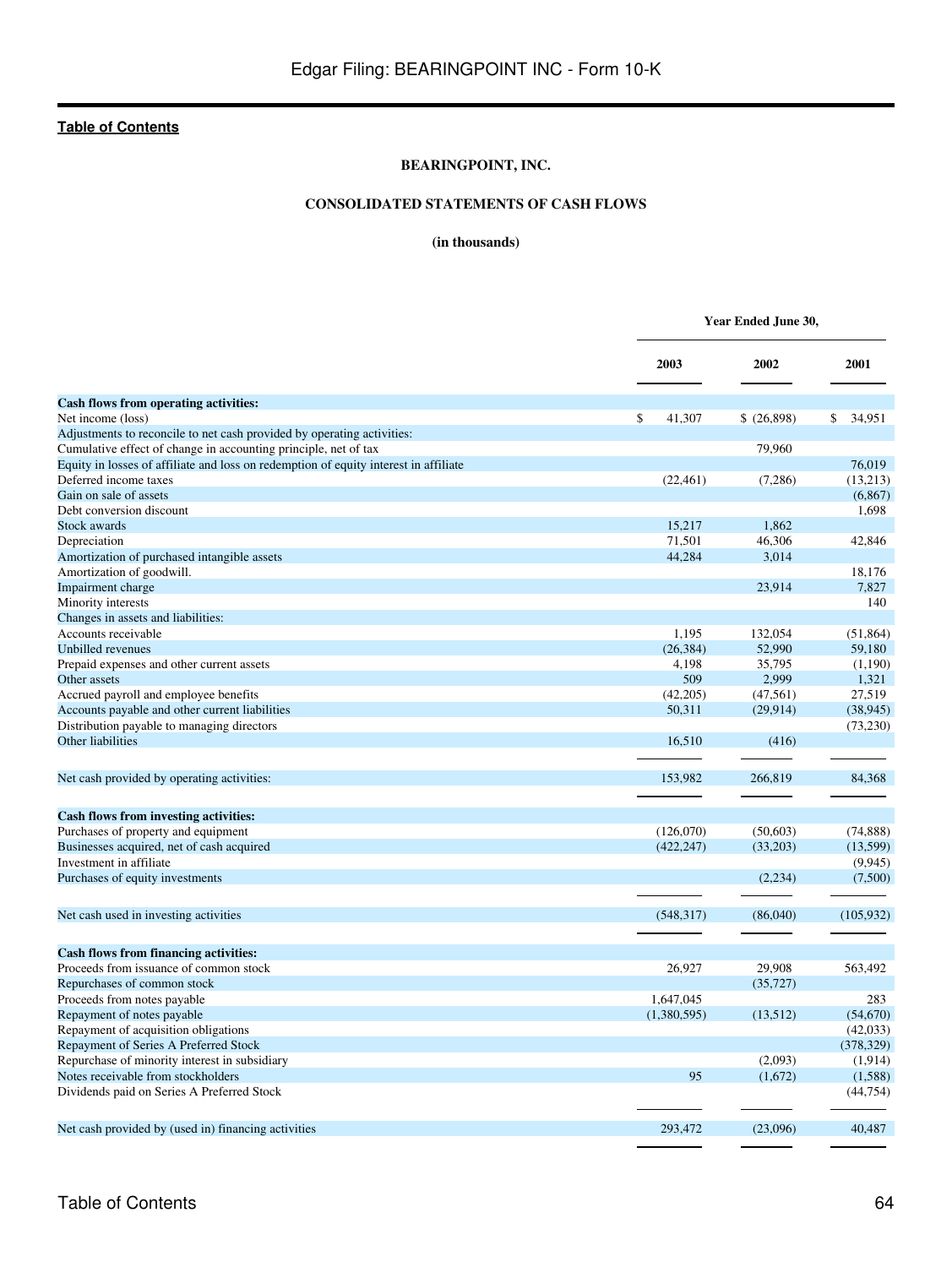| Effect of exchange rate changes on cash and cash equivalents | 2,464                        |              |
|--------------------------------------------------------------|------------------------------|--------------|
|                                                              |                              |              |
| Net (decrease) increase in cash and cash equivalents         | (98, 399)<br>157,683         | 18,923       |
| Cash and cash equivalents beginning of period                | 203,597<br>45,914            | 26,991       |
| Cash and cash equivalents end of period                      | \$203,597<br>105,198         | 45,914<br>\$ |
|                                                              |                              |              |
| Supplementary cash flow information:                         |                              |              |
| Interest paid                                                | \$.<br>\$<br>15,355<br>1,351 | \$<br>20,900 |
| Taxes paid                                                   | 42,255<br>\$62,975           | \$149,585    |
|                                                              |                              |              |
| Supplemental non-cash investing and financing activities:    |                              |              |
| Issuance of common stock for business acquisition            | \$<br>364,437                |              |
| Acquisition obligations from business acquisition            |                              | 42,880<br>\$ |
| Conversion of acquisition obligations to common stock        |                              | 65,362<br>\$ |
| Conversion of Series A Preferred Stock to common stock       |                              | \$802,921    |
| Series A Preferred Stock conversion discount                 |                              | \$(131,250)  |

The accompanying notes are an integral part of these consolidated financial statements.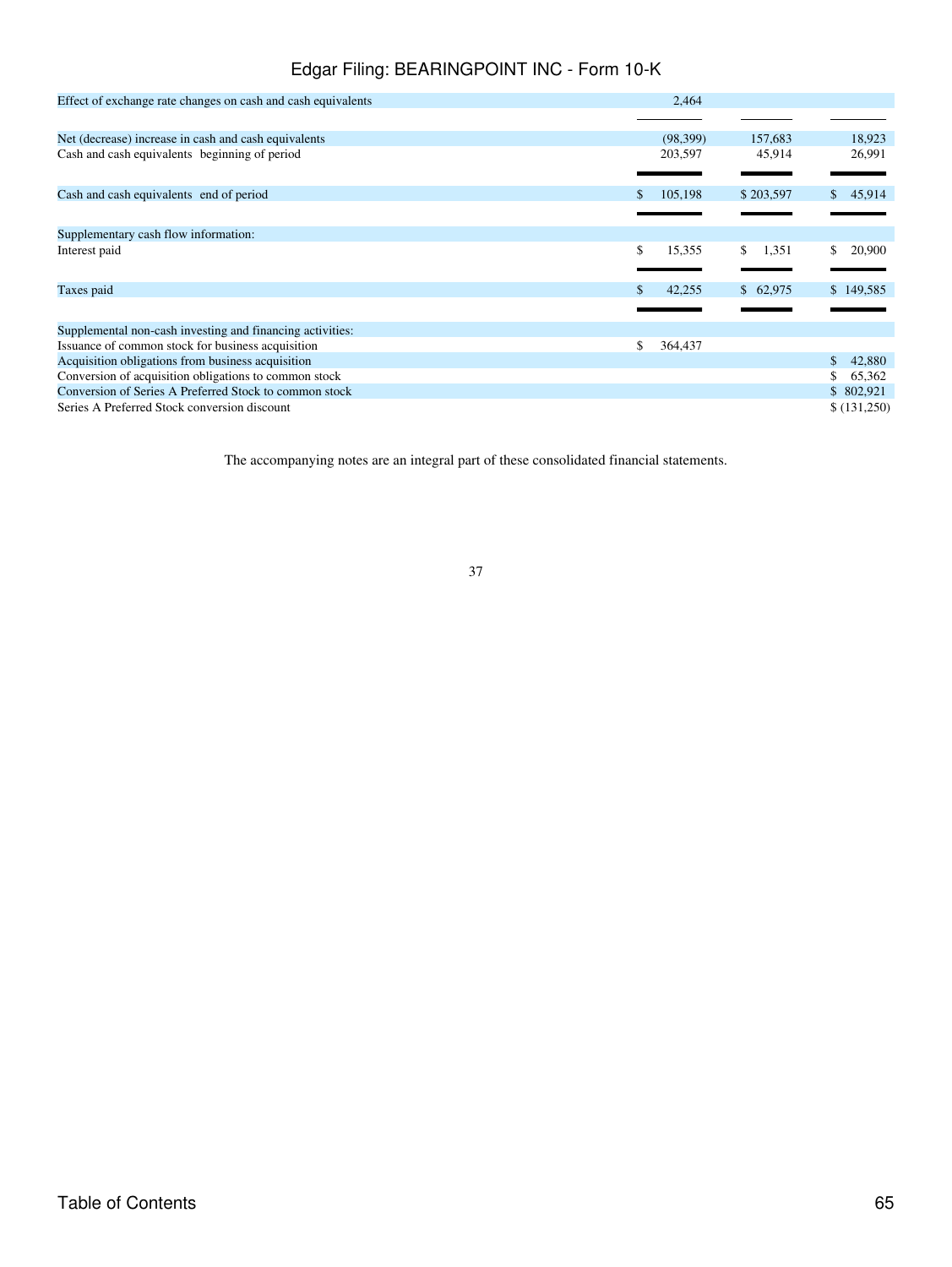#### **BEARINGPOINT, INC.**

#### **NOTES TO CONSOLIDATED FINANCIAL STATEMENTS**

(in thousands, except share and per share amounts)

#### **1. Description of the Business and Basis of Presentation**

Bearing Point, Inc. (the Company) is a large business consulting, systems integration and managed services firm with approximately 15,300 employees at June 30, 2003 serving Global 2000 companies, medium-sized businesses, government agencies and other organizations. The Company provides business and technology strategy, systems design, architecture, applications implementation, network, systems integration and managed services. Our service offerings are designed to help our clients generate revenue, reduce costs and access the information necessary to operate their business on a timely basis. We deliver consulting and systems integration services through industry groups in which we possess significant industry-specific knowledge. These industry groups consist of Public Services, Communications & Content, Financial Services, Consumer and Industrial Markets and High Technology. In addition, we have existing multinational operations in North America, Latin America, the Asia Pacific region, and Europe, Middle East and Africa (EMEA). Beginning in fiscal year 2004, we combined our Consumer and Industrial Markets and High Technology industry groups to form the Consumer, Industrial and Technology industry group.

On January 17, 2001, the Companys board of directors and stockholders approved a reverse stock split of approximately one for 5.045 effective immediately prior to its initial public offering. All share and per share amounts reflect this reverse stock split.

During February 2001, the Company sold 34.2 million shares of common stock in an initial public offering, and a selling stockholder (KPMG LLP) sold an additional 95.1 million shares of common stock (including 29.2 million shares of common stock that were issued in connection with the conversion of the Series A Preferred Stock that was purchased by KPMG LLP), for a total offering of 129.3 million shares. In connection with the initial public offering, the Company also repurchased 1.4 million shares of the Series A Preferred Stock for \$378,329 in cash, and the remaining shares of Series A Preferred Stock were converted into 15.4 million shares of common stock. The Companys proceeds from the initial public offering, net of underwriting discount of \$24,655 and our pro rata portion of other expenses of the offering of \$28,239, were \$563,492. Of the net proceeds, \$378,329 was used to repurchase 1.4 million shares of Series A Preferred Stock, \$112,000 was used to repay all the Company s outstanding indebtedness to KPMG LLP, and \$70,000 was used to repay bank loans.

#### **2. Summary of Significant Accounting Policies**

Accounting policies and estimates that management believes are most critical to the Company s financial condition and operating results pertain to revenue recognition and valuation of unbilled revenue (including estimates of costs to complete engagements); valuation of accounts receivable; valuation of goodwill, and effective income tax rates.

*Principles of Consolidation*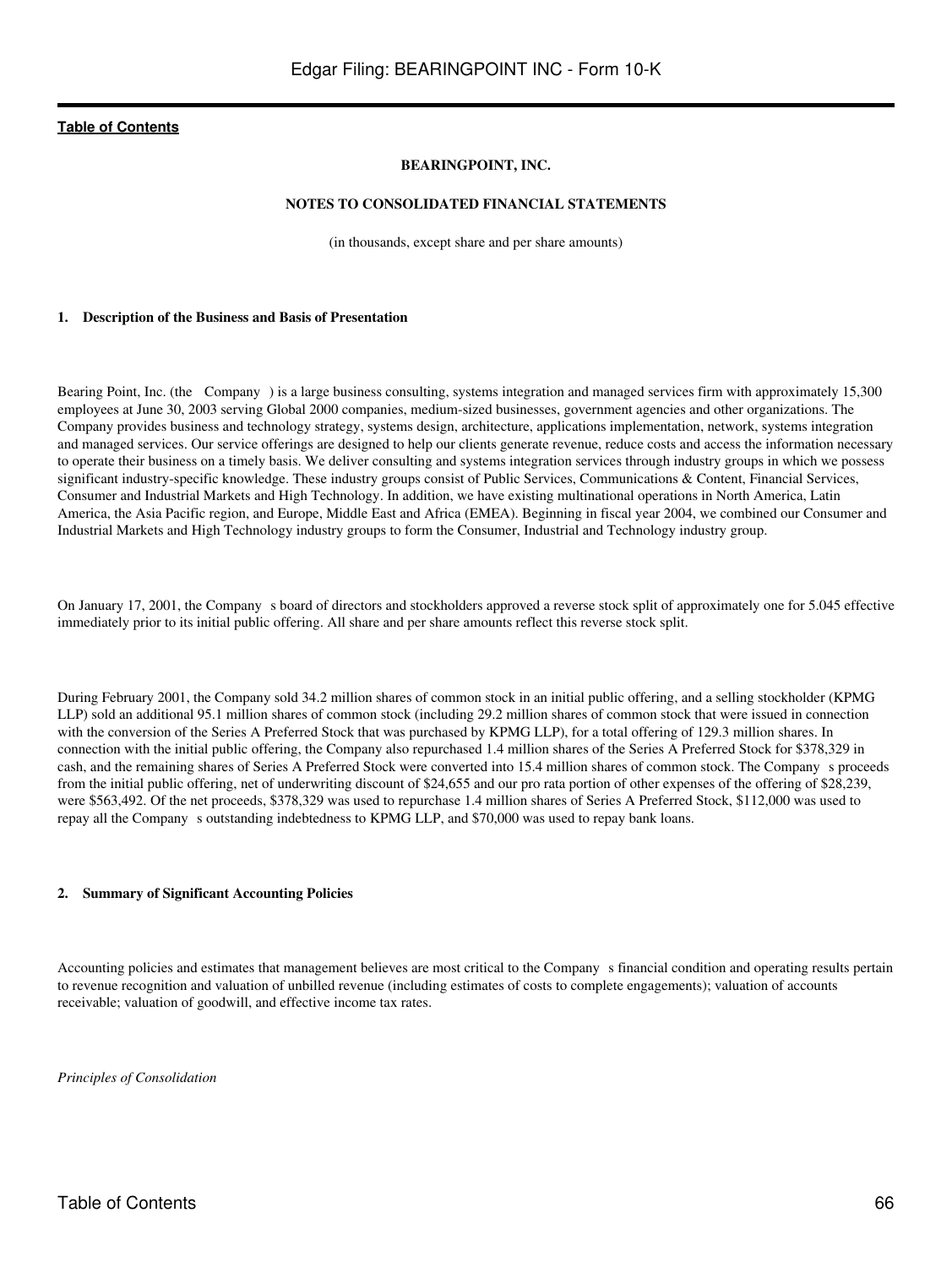The consolidated financial statements reflect the operations of the Company and all of its majority-owned subsidiaries. Upon consolidation, all significant intercompany accounts and transactions are eliminated. Certain of the Company s consolidated foreign subsidiaries within EMEA and the Asia Pacific region report their results of operations on a one-month lag.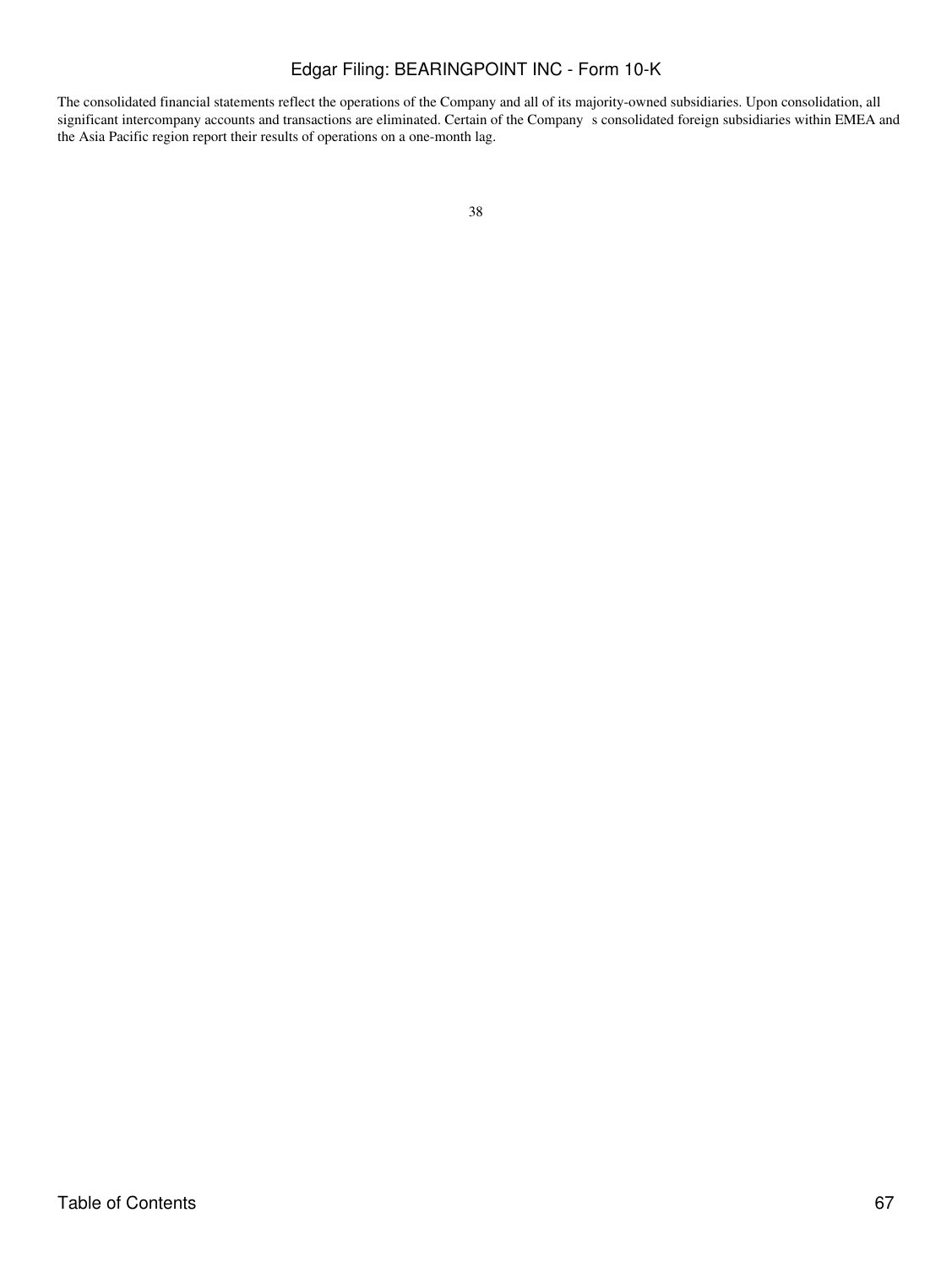#### **BEARINGPOINT, INC.**

#### **NOTES TO CONSOLIDATED FINANCIAL STATEMENTS (Continued)**

(in thousands, except share and per share amounts)

Certain prior period amounts have been reclassified to conform to current period presentation, such reclassifications were immaterial.

*Segments*

Operating segments are defined as components of an enterprise engaging in business activities about which separate financial information is available that is evaluated regularly by the Company s chief operating decision-maker, the Chairman and Chief Executive Officer, in deciding how to allocate resources and assess performance. The Company has eight reportable segments in addition to the Corporate/Other category. Upon consolidation all intercompany accounts and transactions are eliminated. Inter-segment revenue is not included in the measure of profit or loss and total assets for each reportable segment.

*Use of Estimates*

The preparation of financial statements in conformity with accounting principles generally accepted in the United States requires management to make estimates and assumptions that affect the reported amounts of assets and liabilities, the disclosure of contingent assets and liabilities, and the reported amounts of revenue and expenses. Management s estimates and assumptions are derived from and continually evaluated based upon available information, judgment and experience. Management s estimates and assumptions include, but are not limited to, estimates of collectibility of accounts receivable and unbilled revenue, costs to complete engagements, the realizability of goodwill and other intangible assets, accrued liabilities and other reserves, income taxes and other factors. Management has exercised reasonableness in deriving these estimates. However, actual results could differ from these estimates.

*Revenue Recognition*

We earn revenue from a range of consulting services, including, but not limited to, business and technology strategy, systems design, architecture, applications implementation, network, systems integration and managed services. Revenue includes all amounts that are billed or billable to clients, including out-of-pocket costs such as travel and subsistence for client service professional staff, costs of hardware and software and costs of subcontractors (collectively referred to as other direct contract expenses). Unbilled revenues consist of recognized recoverable costs and accrued profits on contracts for which billings had not been presented to the clients as of the balance sheet date. Management anticipates that the collection of these amounts will occur within one year of the balance sheet date, with the exception of approximately \$8,000 related to various long-term government agencies contracts. Billings in excess of revenue recognized are recorded as deferred revenue until the applicable revenue recognition criteria are met.

*Services:* We enter into long-term, fixed-price, time-and-materials, and cost-plus contracts to design, develop or modify multifaceted client-specific information technology systems. Such arrangements represent a significant portion of our business and are accounted for in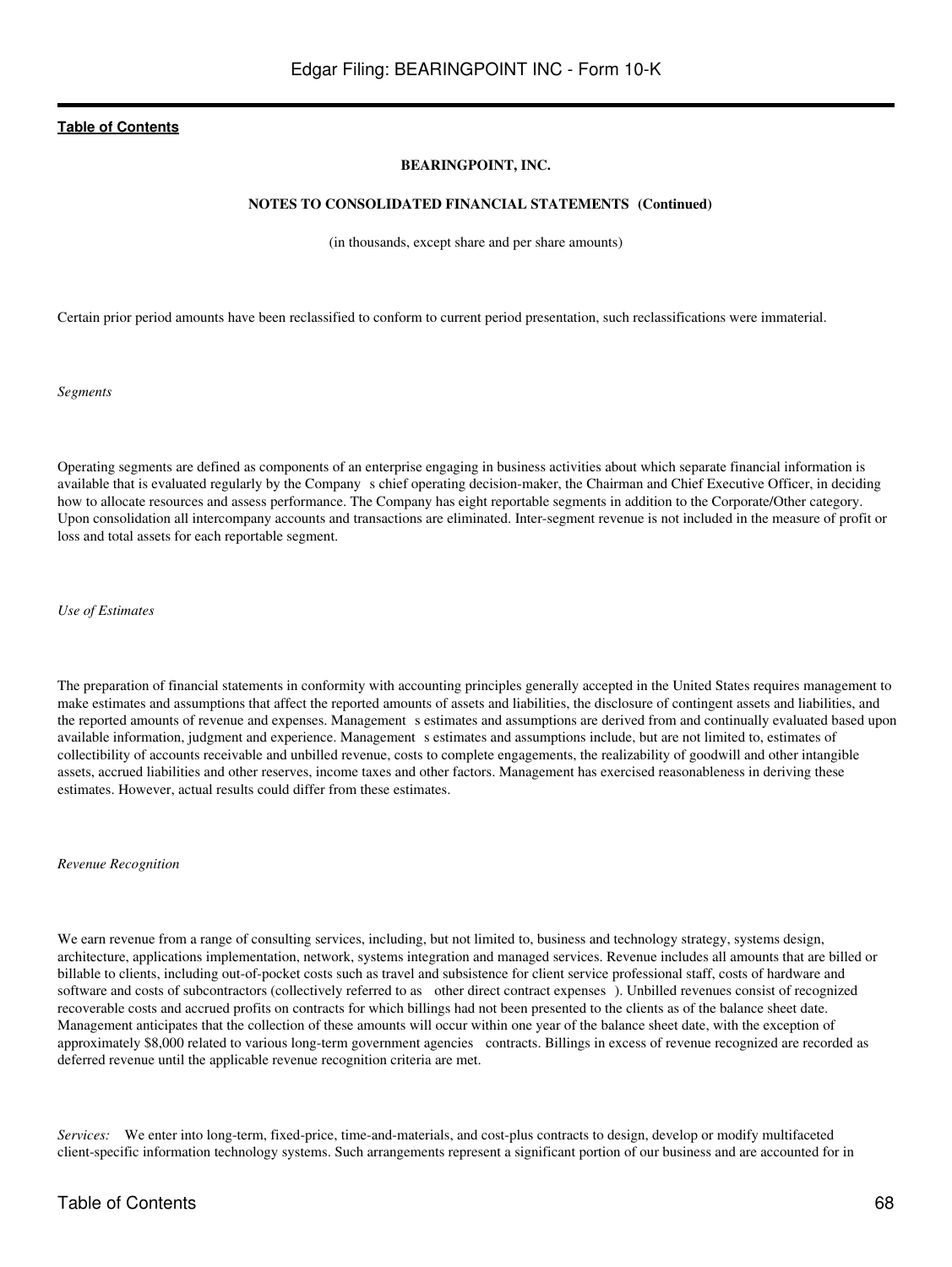accordance with AICPA Statement of Position (SOP) 81-1, Accounting for Performance of Construction-Type and Certain Production-Type Contracts. Arrangements accounted for under SOP 81-1 must have a binding, legally enforceable contract in place before revenue can be recognized. Revenue under fixed-price contracts is generally recognized using the percentage-of-completion method based upon costs to the client incurred as a percentage of the total estimated costs to the client. Revenue under time-and-materials contracts is based on fixed billable rates for hours delivered plus reimbursable costs. Revenue under cost-plus contracts is recognized based upon reimbursable costs incurred plus estimated fees earned thereon.

We also enter into fixed-price and time-and-materials contracts to provide general business consulting services, including, but not limited to, systems selection or assessment, feasibility studies, and business valuation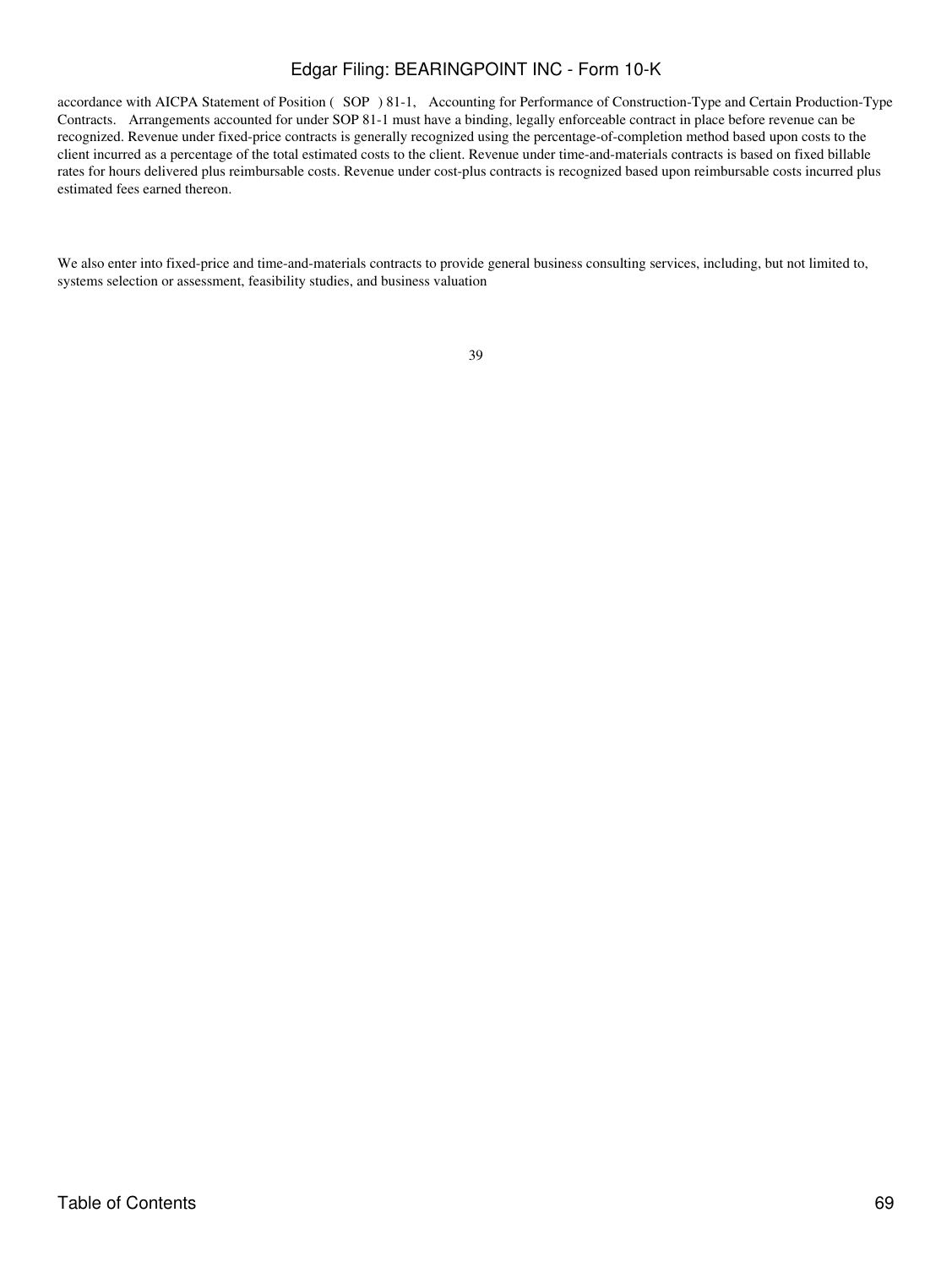#### **BEARINGPOINT, INC.**

#### **NOTES TO CONSOLIDATED FINANCIAL STATEMENTS (Continued)**

(in thousands, except share and per share amounts)

and corporate strategy services. Such arrangements are accounted for in accordance with Staff Accounting Bulletin No. 101, Revenue Recognition in Financial Statements. Revenue from such arrangements is recognized when: i) there is persuasive evidence of an arrangement, ii) the fee is fixed or determinable, iii) services have been rendered and payment has been contractually earned, and iv) collectibility of the related receivable or unbilled revenue is reasonably assured.

We periodically perform reviews of estimated revenue and costs on all of our contracts at an individual engagement level to assess if they are consistent with initial assumptions. Any changes to estimates are recognized on a cumulative catch-up basis in the period in which the change is identified. Losses on contracts are recognized when identified. Additionally, we enter into arrangements in which we manage, staff, maintain, host or otherwise run solutions and systems provided to the client. Revenue from these types of arrangements is typically recognized on a ratable basis as earned over the term of the service period.

*Software:* We enter into a limited number of software licensing arrangements. We recognize software license fee revenues in accordance with the provisions of SOP 97-2, Software Revenue Recognition and its related interpretations. Our software licensing arrangements typically include multiple elements, such as software products, post-contract customer support, and consulting and training services. The aggregate arrangement fee is allocated to each of the undelivered elements based upon vendor-specific evidence of fair value (VSOE), with the residual of the arrangement fee allocated to the delivered elements. VSOE for each individual element is determined based upon prices charged to customers when these elements are sold separately. Fees allocated to each software element of the arrangement are recognized as revenue when the following criteria have been met: i) persuasive evidence of an arrangement exists, ii) delivery of the product has occurred, iii) the license fee is fixed or determinable, and iv) collectibility of the related receivable is reasonably assured. If evidence of fair value of the undelivered elements of the arrangement does not exist, all revenue from the arrangement is deferred until such time evidence of fair value does exist, or until all elements of the arrangement are delivered. Fees allocated to post-contract customer support are recognized as revenue ratably over the term of the support period. Fees allocated to other services are recognized as revenue as the services are performed. Revenue from monthly license charge or hosting arrangements is recognized on a subscription basis over the period in which the client uses the product.

*Multiple-Element Arrangements for Service Offerings:* In certain arrangements, we enter into contracts that include the delivery of a combination of two or more of our service offerings. Typically, such multiple-element arrangements incorporate the design, development or modification of systems and an ongoing obligation to manage, staff, maintain, host or otherwise run solutions and systems provided to the client. Such contracts are divided into separate units of accounting and the total arrangement fee is allocated to each unit based on its relative fair value. Revenue is recognized separately, and in accordance with our revenue recognition policy, for each element.

#### *Costs of Service*

Professional compensation consists of payroll costs and related benefits associated with client service professional staff (including costs associated with reductions in workforce). Other direct contract expenses include costs directly attributable to client engagements. These costs include out-of-pocket costs such as travel and subsistence for client service professional staff, costs of hardware and software and costs of subcontractors. Other costs of service include expenses attributable to the support of client service professional staff, depreciation and amortization costs related to assets used in revenue generating activities, bad debt expense relating to accounts receivable, impairment charges associated with long-lived assets, as well as other indirect costs attributable to serving our client base. Most of our research and development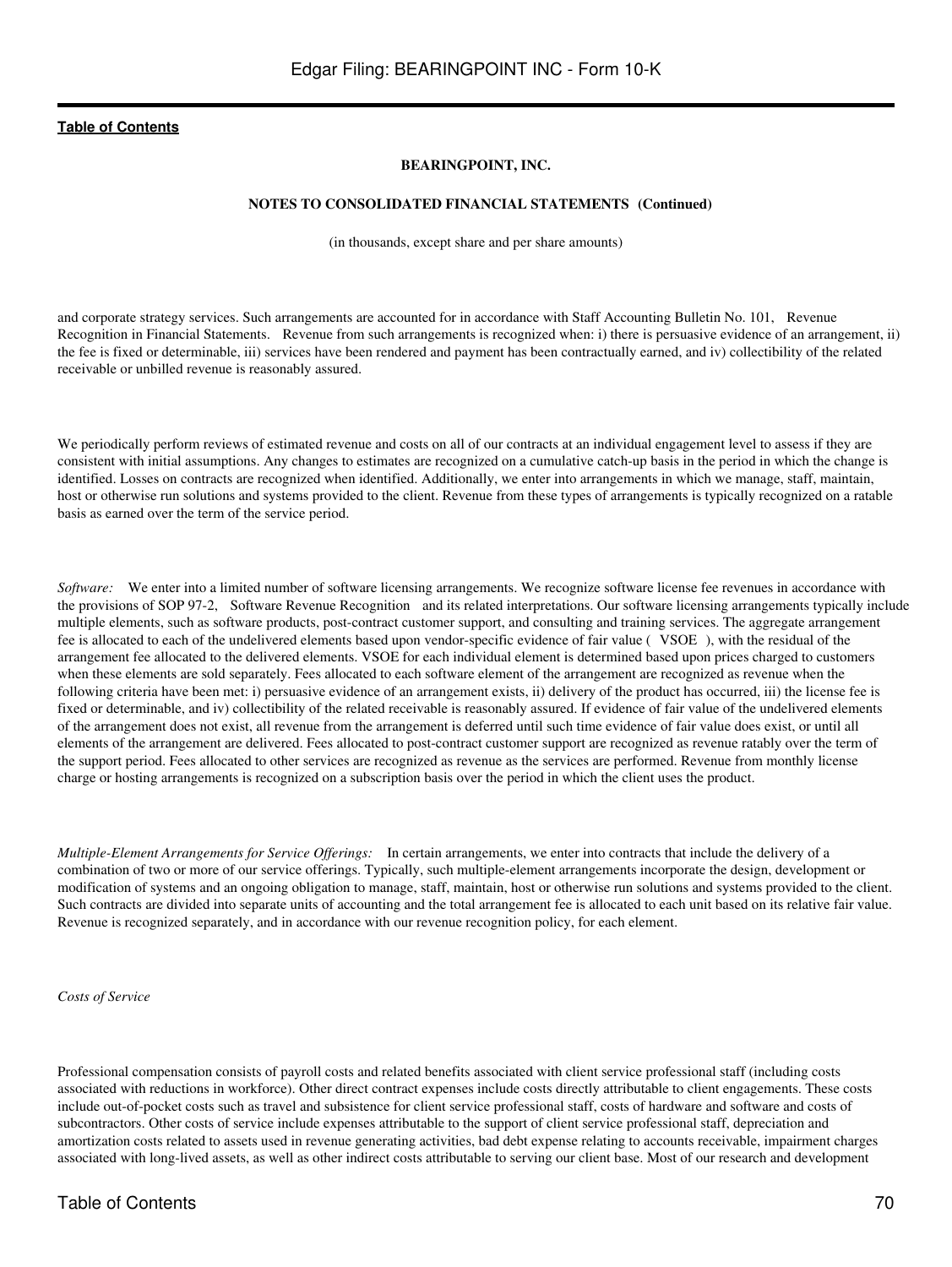activities have been incurred pursuant to specific client contracts and, accordingly, have been expensed as costs of service as incurred.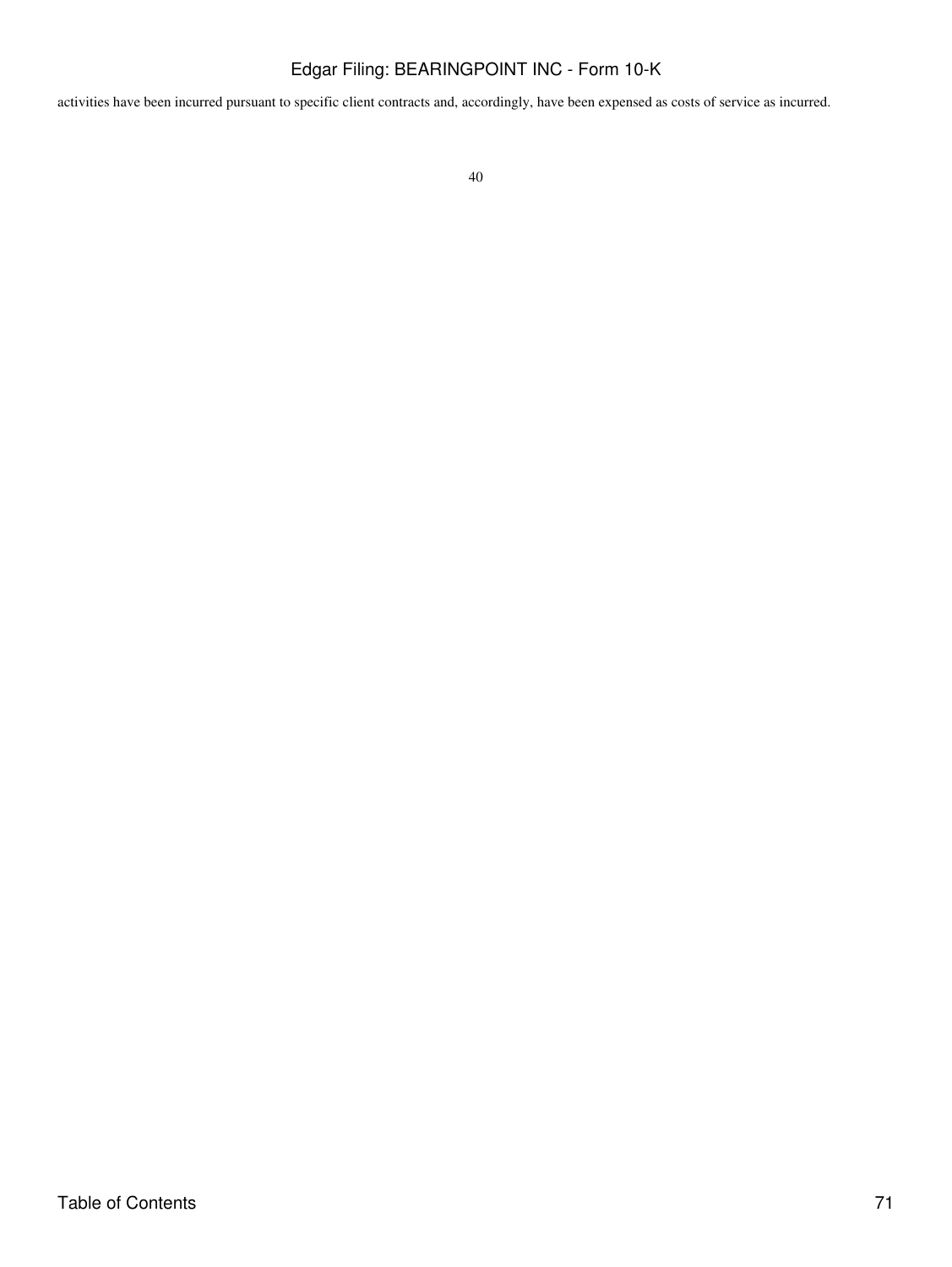### **BEARINGPOINT, INC.**

#### **NOTES TO CONSOLIDATED FINANCIAL STATEMENTS (Continued)**

(in thousands, except share and per share amounts)

*Selling, General and Administrative Expenses*

Selling, general and administrative expenses include expenses related to marketing, information systems, depreciation and amortization, finance and accounting, human resources, sales force, and other functions related to managing and growing our business. Advertising costs are expensed when advertisements are first placed or run. Advertising expense totaled \$38,944 for the year ended June 30, 2003, \$12,215 for the year ended June 30, 2002, and \$8,979 for the year ended June 30, 2001. Included in advertising expense for the year ended June 30, 2003 are \$28,211 in costs associated with the Company s rebranding initiative.

*Cash Equivalents*

Cash equivalents consist of demand deposits and highly liquid investments with insignificant interest rate risks and original maturities of three months or less at the time of acquisition.

*Property and Equipment*

Equipment, furniture and leasehold improvements are recorded at cost less allowances for depreciation and amortization. The cost of software purchased or developed for internal use is capitalized in accordance with SOP 98-1, Accounting for the Costs of Computer Software Developed or Obtained for Internal Use. Depreciation is provided for all classes of assets for financial statement purposes using the straight-line method over the estimated useful lives of the assets, and both the straight-line and accelerated methods for income tax purposes. Equipment and furniture are depreciated over three to seven years. Leasehold improvements are amortized over the lesser of the remaining term of the respective lease or the expected life of the asset. Software purchased or developed for internal use is amortized over an estimated useful life ranging to five years. When assets are sold or retired, the Company removes the asset cost and related accumulated depreciation from the balance sheet, and records any associated gain or loss in the consolidated statement of operations.

*Goodwill and Other Intangible Assets*

Goodwill represents the cost of acquired companies in excess of the fair value of the net assets acquired. Goodwill is not amortized but instead tested for impairment at least annually. The Company has elected to perform this review annually on April 1 or whenever events or significant changes in circumstances indicate that the carrying value may not be recoverable. Events or circumstances that might require the need for more frequent tests include, but are not limited to: the loss of a number of significant clients, the identification of other impaired assets within a reporting unit, the disposition of a significant portion of a reporting unit, or a significant adverse change in business climate or regulations. The first step of the impairment test is a comparison of the fair value of a reporting unit to its carrying value. Reporting units are the Companys North American industry groups and the international geographic segments. The fair value of a reporting unit is estimated using the Companys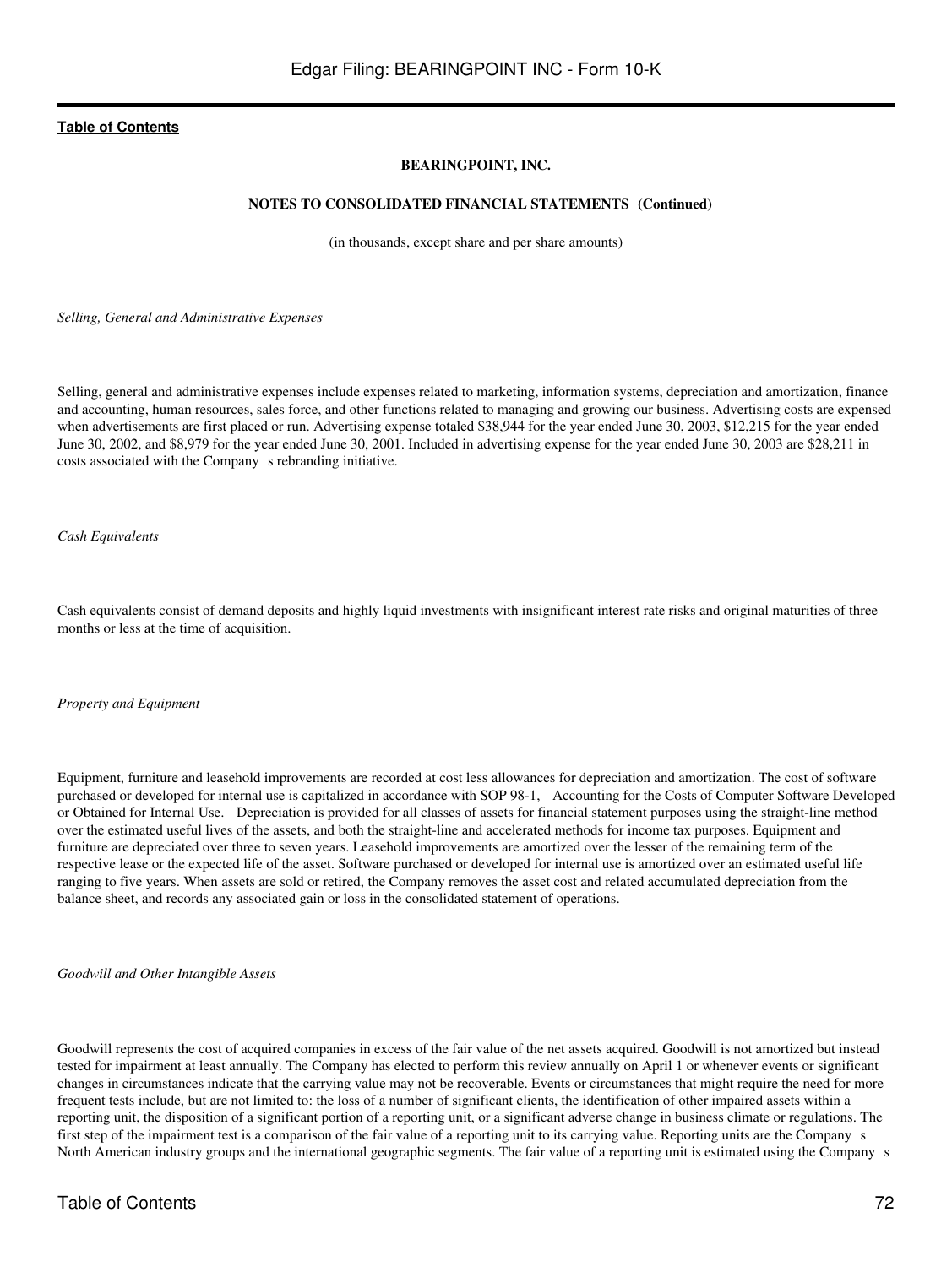projections of discounted future operating cash flows of the unit. Goodwill allocated to a reporting unit whose fair value is equal to or greater than its carrying value is not impaired and no further testing is required. A reporting unit whose fair value is less than its carrying value requires a second step to determine whether the goodwill allocated to the unit is impaired. The second step of the goodwill impairment test is a comparison of the implied fair value of a reporting unit s goodwill to its carrying value. The implied fair value of a reporting unit s goodwill is determined by allocating the fair value of the entire reporting unit to the assets and liabilities of that unit, including any unrecognized intangible assets, based on fair value. The excess of the fair value of the entire reporting unit over the amounts allocated to the identifiable assets and liabilities of the unit is the implied fair value of the reporting unit s goodwill. Goodwill of a reporting unit is impaired when its carrying value exceeds its implied fair value. Impaired goodwill is written down to its implied fair value with a charge to expense in the period the impairment is identified.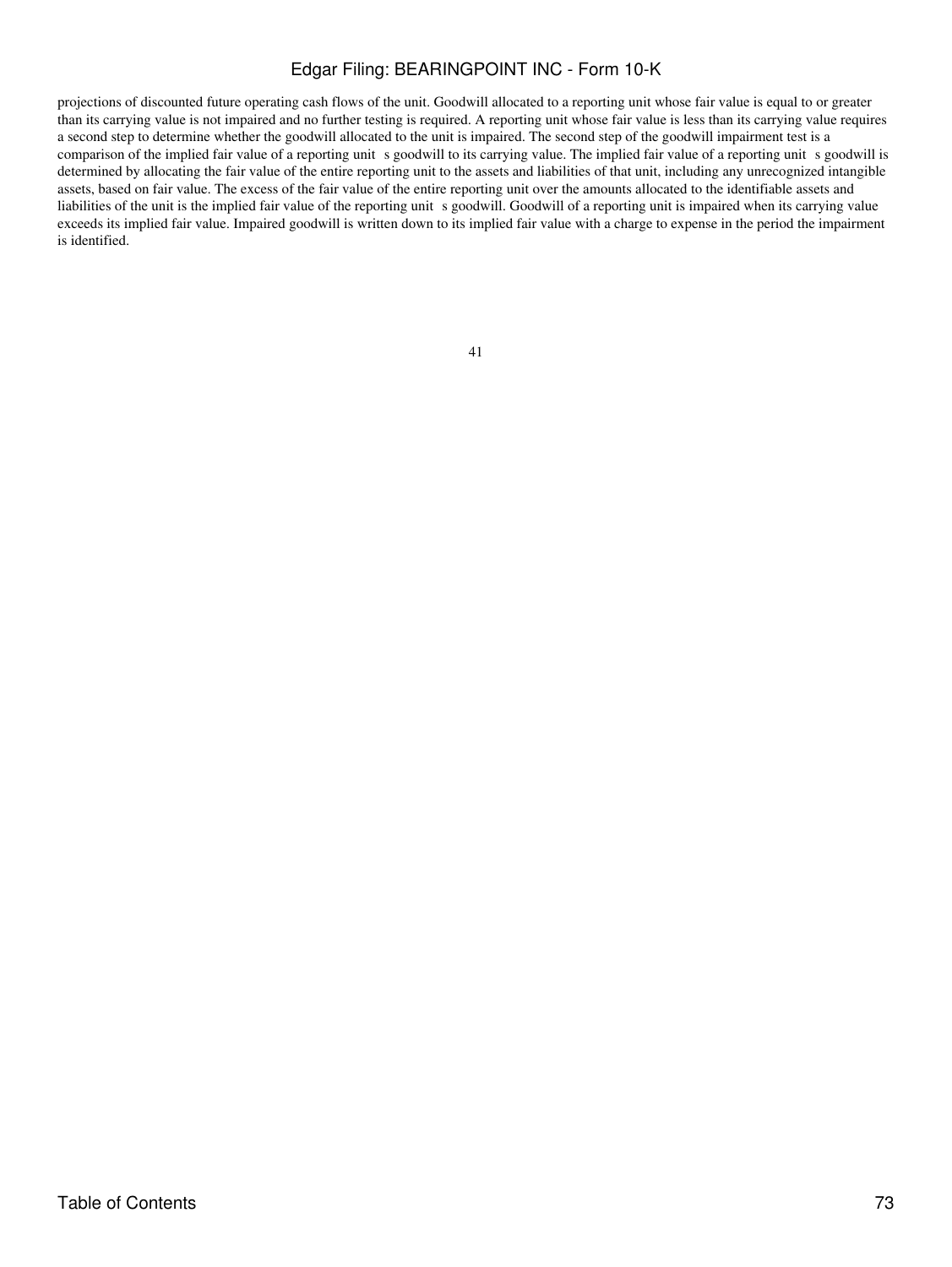### **BEARINGPOINT, INC.**

#### **NOTES TO CONSOLIDATED FINANCIAL STATEMENTS (Continued)**

(in thousands, except share and per share amounts)

Other identifiable intangible assets include finite-lived purchased intangible assets, which primarily consist of market rights, order backlog, customer contracts and related customer relationships, and trade name. Finite-lived purchased intangible assets are amortized using the straight-line method over their expected period of benefit, which generally ranges from one to five years.

*Impairment of Long-Lived Assets*

Long-lived assets and intangible assets subject to amortization are reviewed for impairment whenever changes in circumstances indicate that the carrying amount of such assets may not be fully recoverable. For property and equipment and finite-lived intangible assets to be held and used, impairment is determined by a comparison of the carrying amount of the asset to the estimated future undiscounted net cash flows expected to be generated by the asset. If such assets are determined to be impaired, the impairment recognized is the amount by which the carrying value of the assets exceeds the fair value of the assets. Property and equipment to be disposed of by sale is carried at the lower of its current carrying value or fair value less cost to sell.

*Foreign Currency*

Assets and liabilities of consolidated foreign subsidiaries, whose functional currency is the local currency, are translated to U.S. dollars at fiscal year end exchange rates. Revenue and expense items are translated to U.S. dollars at the average rates of exchange prevailing during the fiscal year. The adjustment resulting from translating the financial statements of such foreign subsidiaries to U.S. dollars is reflected as a cumulative translation adjustment and reported as a component of accumulated other comprehensive income (loss) in consolidated stockholders equity.

Transactions denominated in currencies other than the functional currency are recorded based on exchange rates at the time such transactions arise. Subsequent changes in exchange rates result in transaction gains or losses, which are reflected within other income (expense) in the consolidated statement of operations.

*Fair Value of Financial Instruments*

The Company has calculated the fair value of its financial instruments using a variety of factors and assumptions. Accordingly, the fair value may not represent actual values of the financial instruments that could have been realized at June 30, 2003 or 2002, or that will be realized in the future and do not include expenses that could be incurred in an actual sale or settlement.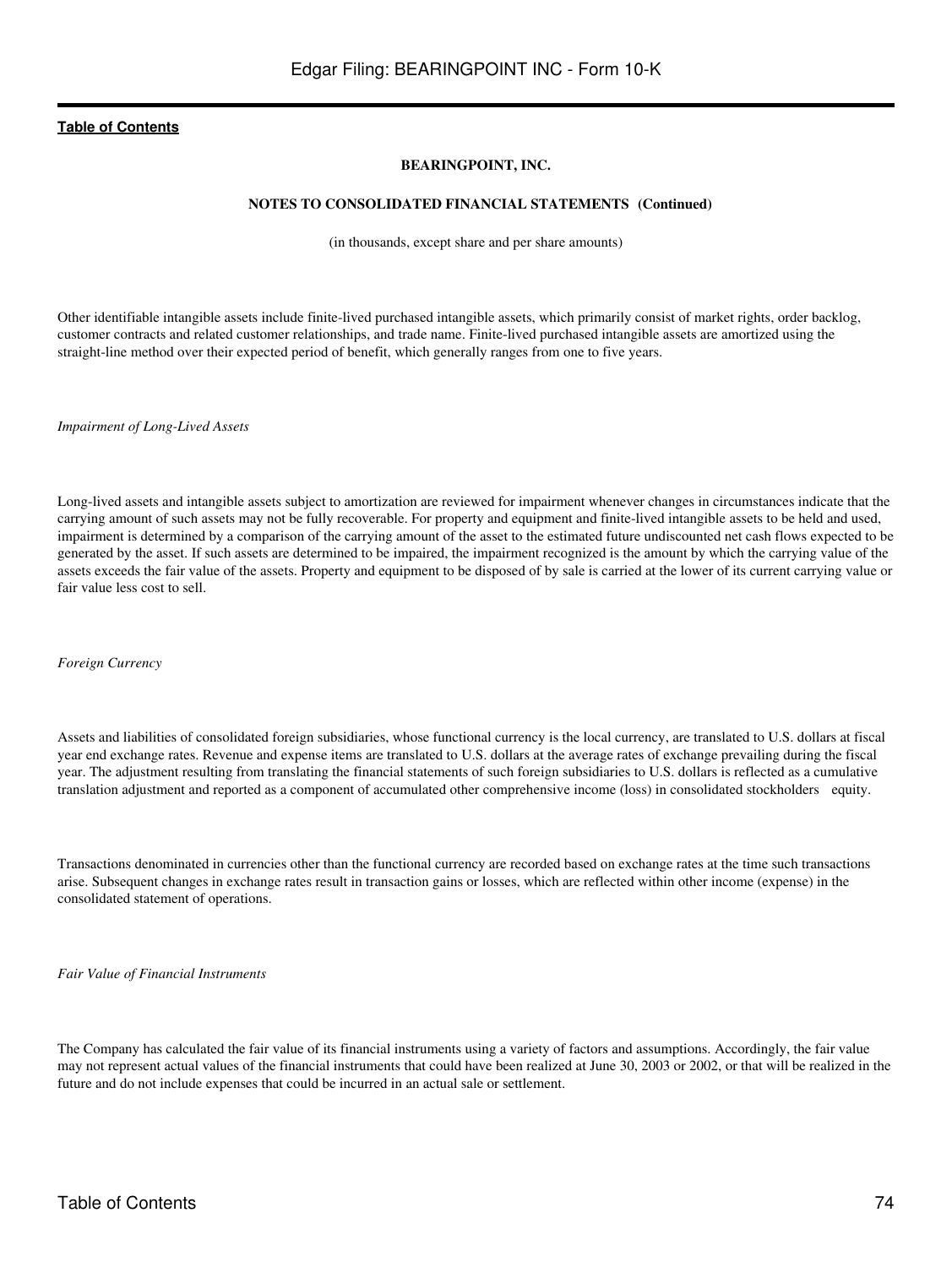The calculated fair value of the Company s notes payable (including current portion) at June 30, 2003 was \$296,675, as compared with its carrying value of \$277,176. The calculated fair value of the Company s notes payable (including current portion) at June 30, 2002 was \$1,846, as compared with its carrying value of \$1,846.

The carrying amounts of cash and cash equivalents and acquisition obligations (see Note 11) approximate their fair values due to the short maturity term related to these instruments.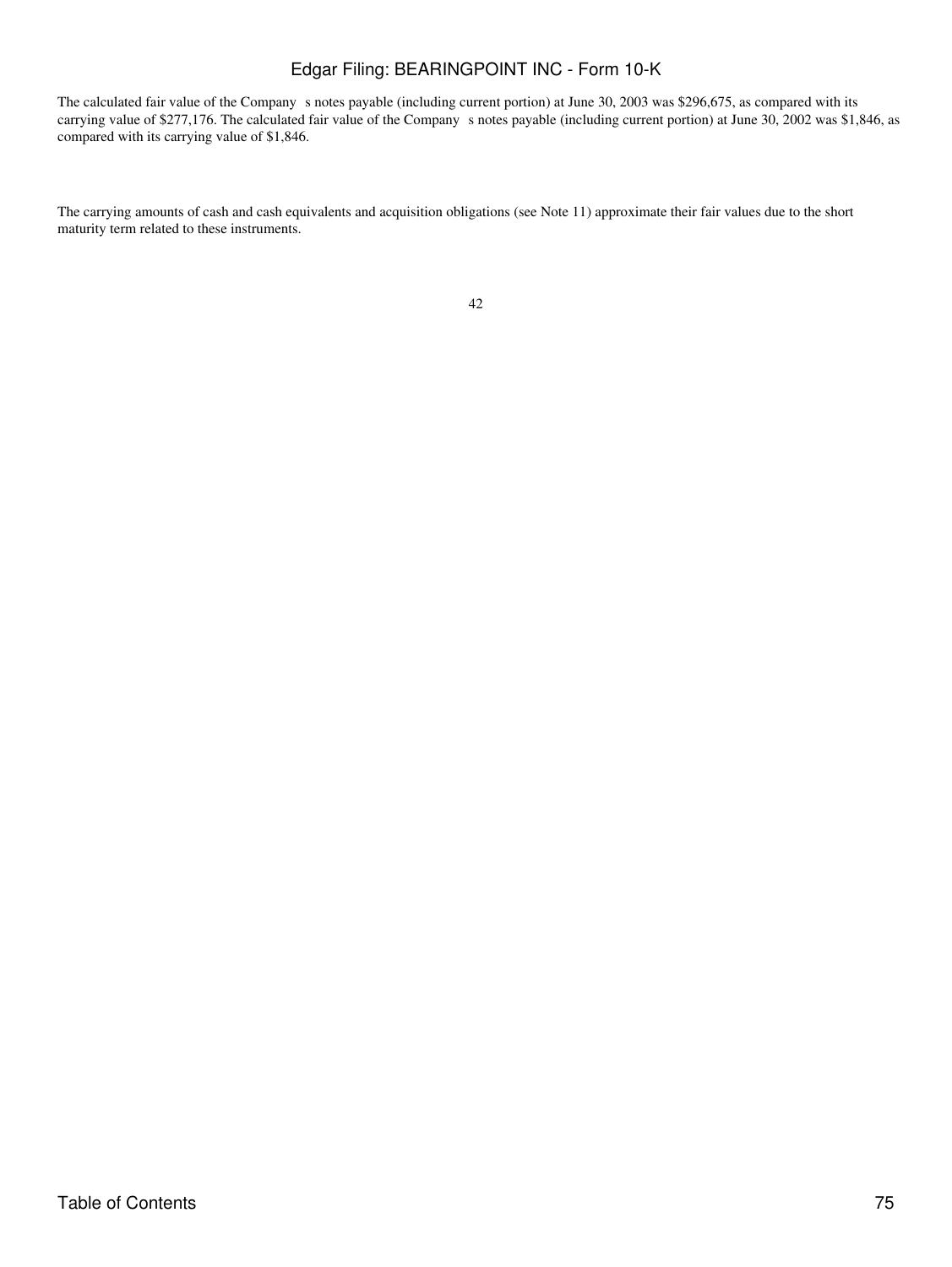## **BEARINGPOINT, INC.**

### **NOTES TO CONSOLIDATED FINANCIAL STATEMENTS (Continued)**

(in thousands, except share and per share amounts)

*Concentrations of Credit Risk*

Financial instruments, which potentially subject the Company to concentrations of credit risk, consist principally of cash and cash equivalents and accounts receivable and unbilled revenue. The Company places its temporary cash and cash equivalents with high credit qualified financial institutions, and, by policy, limits the amount of credit exposure to any one financial institution.

Periodically, we review accounts receivable to reassess our estimates of collectibility. We provide valuation reserves for bad debts based on specific identification of likely and probable losses. In addition, we provide valuation reserves for estimates of aged receivables that may be written off, based upon historical experience. These valuation reserves are periodically re-evaluated and adjusted as more information about the ultimate collectibility of accounts receivable becomes available. Circumstances that could cause our valuation reserves to increase include changes in our clients liquidity and credit quality, other factors negatively impacting our clients ability to pay their obligations as they come due, and the quality of our collection efforts.

The Company s public services industry group has a significant portion of their engagements performed on a fixed-price or fixed-time basis and derives revenue from departments and agencies of the U.S. government. While most of our government agency clients have the ability to unilaterally terminate their contracts, the Company s relationships are generally not with political appointees; and the Company has not typically experienced a loss of federal government projects with a change of administration. U.S. government revenue accounted for 22.9%, 25.6% and 16.9% of the Companys revenue for fiscal year 2003, 2002 and 2001, respectively. Receivables due from the U.S. Government were \$56,689 and \$69,339 at June 30, 2003 and 2002, respectively. Unbilled revenue due from the U.S. Government were \$21,772 and \$23,283 at June 30, 2003 and 2002, respectively.

#### *Income Taxes*

The Company accounts for corporate income taxes under the asset and liability method. Deferred income tax assets and liabilities are recognized for the future tax consequences attributable to temporary differences between the financial statement carrying amounts of existing assets and liabilities and their respective tax basis, and to operating loss and tax credit carryforwards. Deferred tax assets and liabilities are separated into current and noncurrent amounts based on the classification of the related assets and liabilities for financial reporting purposes. A valuation allowance is provided to reduce deferred tax assets to the amount of future tax benefit when it is more likely than not that some portion of the deferred tax assets will not be realized. Projected future taxable income and ongoing tax planning strategies are considered and evaluated when assessing the need for a valuation allowance. Any increase or decrease in a valuation allowance could have a material adverse or beneficial impact on the Company s income tax provision and net income in the period in which the determination is made. The Company s tax provision is comprised of current taxes payable plus the change in deferred income taxes.

*Stock-Based Compensation*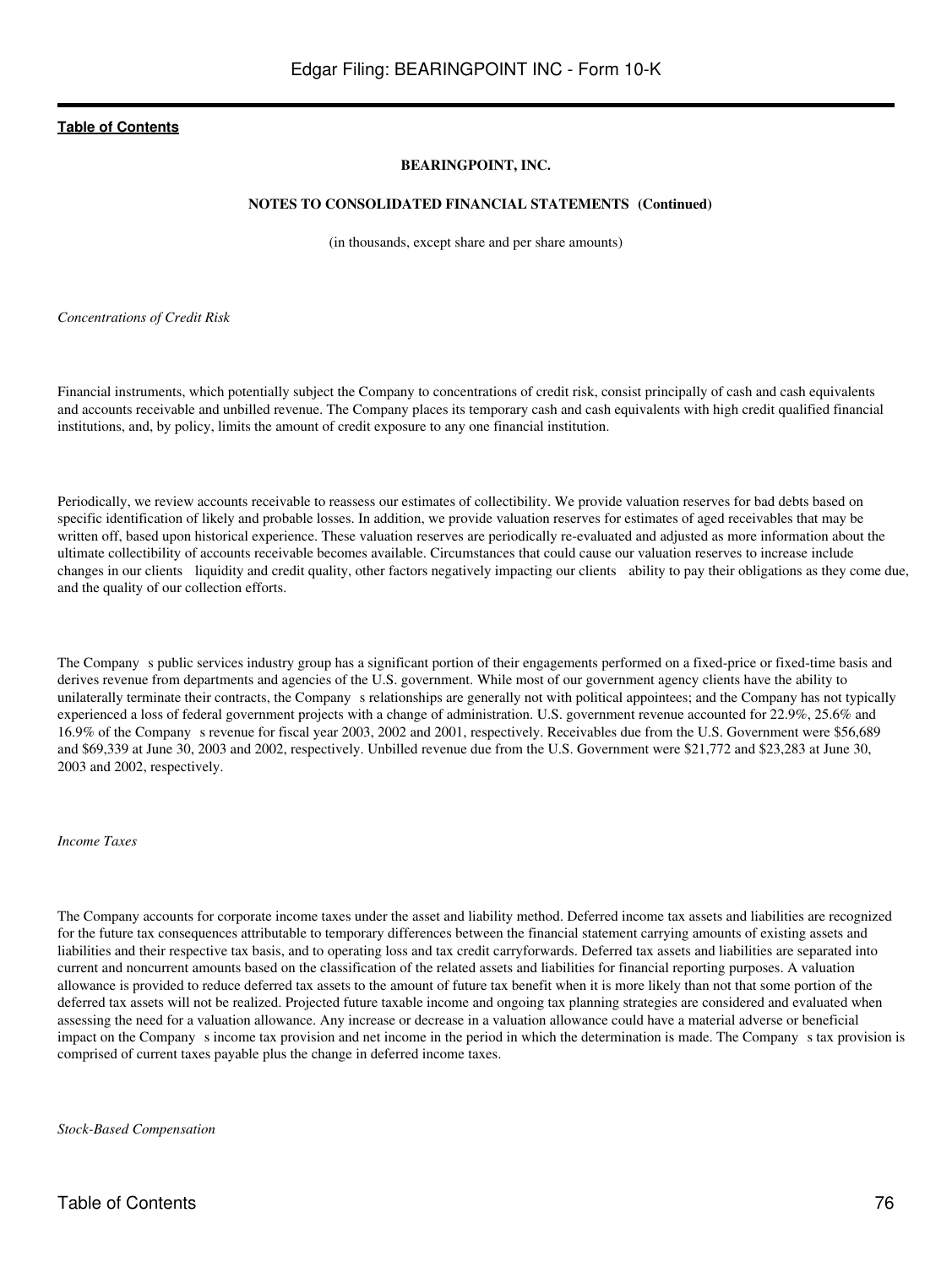The Company has several stock-based employee compensation plans as described in Note 16. The Company accounts for stock-based compensation awards issued to employees by applying the intrinsic value method, whereby the difference between the quoted market price as of the date of grant and the contractual purchase price of shares is charged to operations over the vesting period. The Company generally recognizes no compensation expense with respect to stock-based awards issued to employees, as all options granted under the Company s stock-based compensation plans have exercise prices equal to the market value of the Company s common stock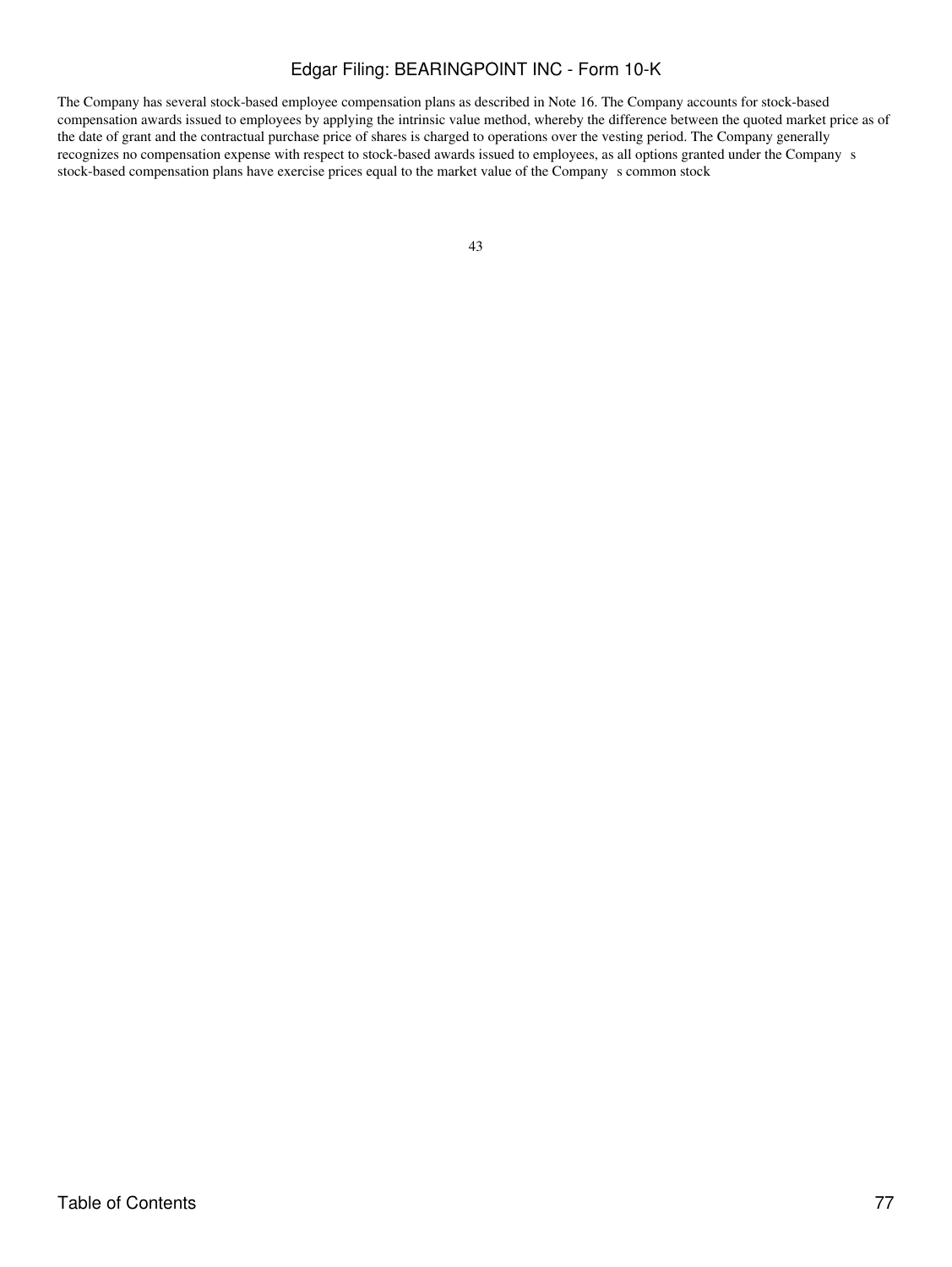## **BEARINGPOINT, INC.**

### **NOTES TO CONSOLIDATED FINANCIAL STATEMENTS (Continued)**

(in thousands, except share and per share amounts)

on the date of grant. With respect to restricted stock and other awards, compensation expense is measured based on the fair value of such awards as of the grant date and charged to expense using the straight-line method over the period of restriction or vesting period.

Pro forma information regarding net income and earnings per share is required assuming the Company had accounted for its stock-based awards to employees under the fair value method and amortized as a charge to earnings the estimated fair value of options and other stock awards over the awards vesting period. The weighted average fair value of stock options granted during the years ended June 30, 2003, 2002 and 2001 were \$6.20, \$8.64 and \$12.45, respectively. The fair value of options granted was estimated using the Black-Scholes option-pricing model with the following weighted average assumptions:

|                          | <b>Stock Price</b><br><b>Expected</b><br><b>Volatility</b> | <b>Risk-Free</b><br><b>Interest</b><br>Rate | <b>Expected</b><br>Life | <b>Expected</b><br><b>Dividend</b><br>Yield |
|--------------------------|------------------------------------------------------------|---------------------------------------------|-------------------------|---------------------------------------------|
| Year ended June 30, 2003 | 70.76%                                                     | 2.96%                                       | 6                       |                                             |
| Year ended June 30, 2002 | 69.00%                                                     | 4.37%                                       | 6                       |                                             |
| Year ended June 30, 2001 | 81.25%                                                     | 5.31\%                                      |                         |                                             |

The following table illustrates the effect on net income and earnings per share if the Company had applied the fair value method for the fiscal years ended June 30, 2003, 2002, and 2001. The information presented for June 30, 2002 and 2001 has been restated from prior year financial statements primarily to reflect adjustments for option forfeitures and cancellations:

|                                                                                            | Year<br><b>Ended</b><br><b>June 30,</b> | <b>June 30,</b> | Year<br><b>Ended</b><br><b>June 30,</b> |  |
|--------------------------------------------------------------------------------------------|-----------------------------------------|-----------------|-----------------------------------------|--|
|                                                                                            | 2003                                    | 2002            | 2001                                    |  |
|                                                                                            |                                         | (as restated)   |                                         |  |
| Net income (loss)                                                                          | \$41,307                                | $$^{(26,898)}$  | 34,951<br>S.                            |  |
| Dividend on Series A Preferred Stock                                                       |                                         |                 | (31,672)                                |  |
| Preferred stock conversion discount                                                        |                                         |                 | (131,250)                               |  |
|                                                                                            |                                         |                 |                                         |  |
| Net income (loss) applicable to common stockholders                                        | \$41,307                                | $$^{(26,898)}$$ | \$(127,971)                             |  |
| Add back:                                                                                  |                                         |                 |                                         |  |
| Total stock based compensation expense recorded under intrinsic value method for all stock |                                         |                 |                                         |  |
| awards, net of tax effects                                                                 | 9,001                                   | 1,101           |                                         |  |
| Deduct:                                                                                    |                                         |                 |                                         |  |
| Total stock based compensation expense recorded under fair value method for all stock      |                                         |                 |                                         |  |
| awards, net of tax effects                                                                 | (94,292)                                | (98, 551)       | (79,016)                                |  |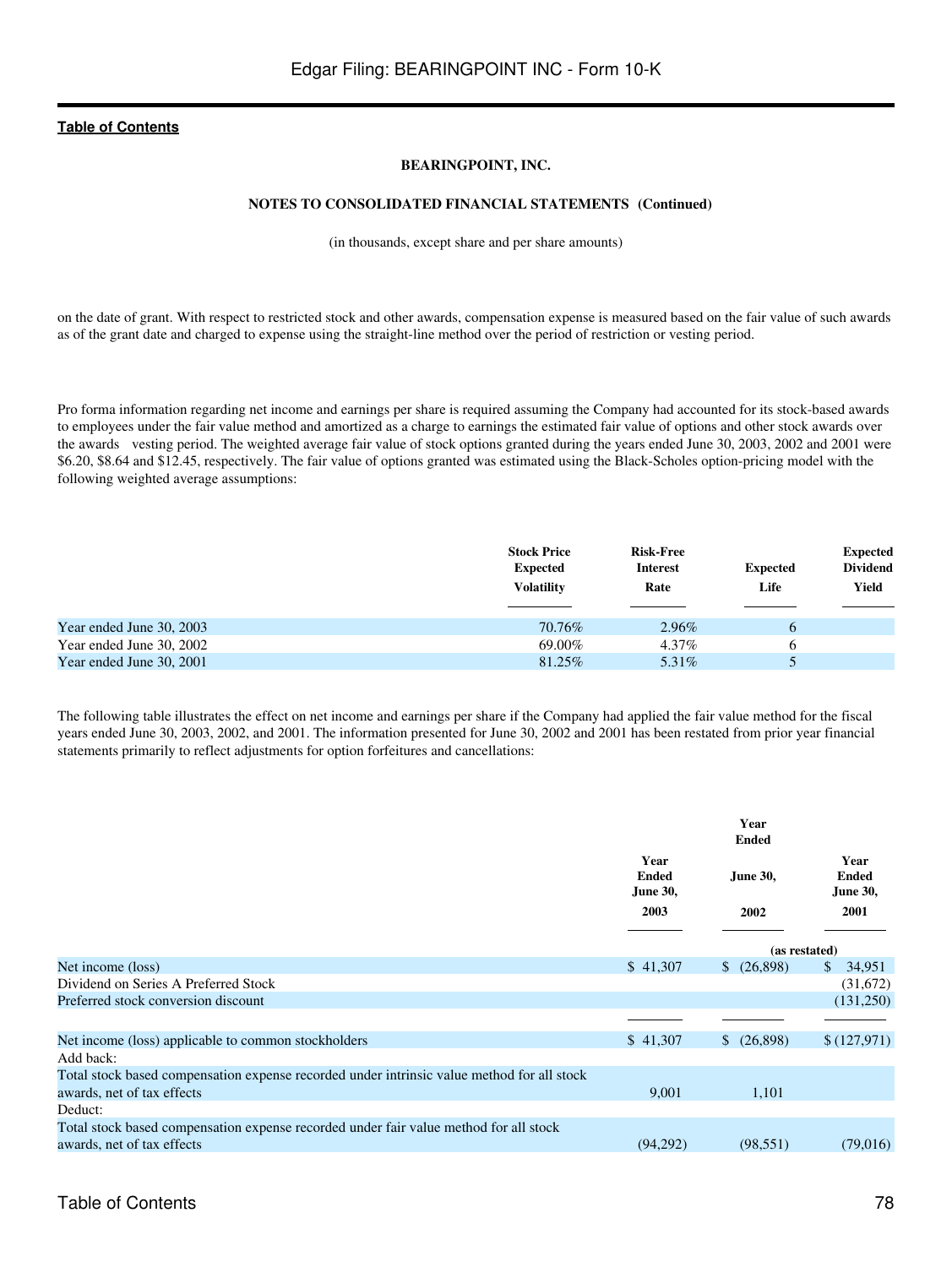| Pro forma net loss         | \$(43,984)               | \$(124,348)            | \$ (206,987)           |
|----------------------------|--------------------------|------------------------|------------------------|
|                            |                          |                        |                        |
| Earnings (loss) per share: |                          |                        |                        |
| Basic as reported          | 0.22<br>\$               | (0.17)<br>\$           | (1.19)<br>\$           |
|                            |                          |                        |                        |
| Basic pro forma            | (0.24)<br>$\mathbb{S}^-$ | (0.79)<br>$\mathbb{S}$ | (1.92)<br>$\mathbb{S}$ |
|                            |                          |                        |                        |
| Diluted as reported        | 0.22<br>$\mathbb{S}^-$   | (0.17)<br>\$.          | (1.19)<br>\$           |
|                            |                          |                        |                        |
| Diluted pro forma          | (0.24)<br>S.             | (0.79)<br>\$           | (1.92)<br>\$           |
|                            |                          |                        |                        |

*Earnings (Loss) per Share of Common Stock*

Basic earnings (loss) per share is computed based on the weighted average number of common shares outstanding during the period. Diluted earnings (loss) per share is computed using the weighted average number of common shares outstanding during the period plus the dilutive effect of potential future issues of common stock relating to the Company s stock option program and other potentially dilutive securities. In calculating diluted earnings (loss) per share, the dilutive effect of stock options is computed using the average market price for the period.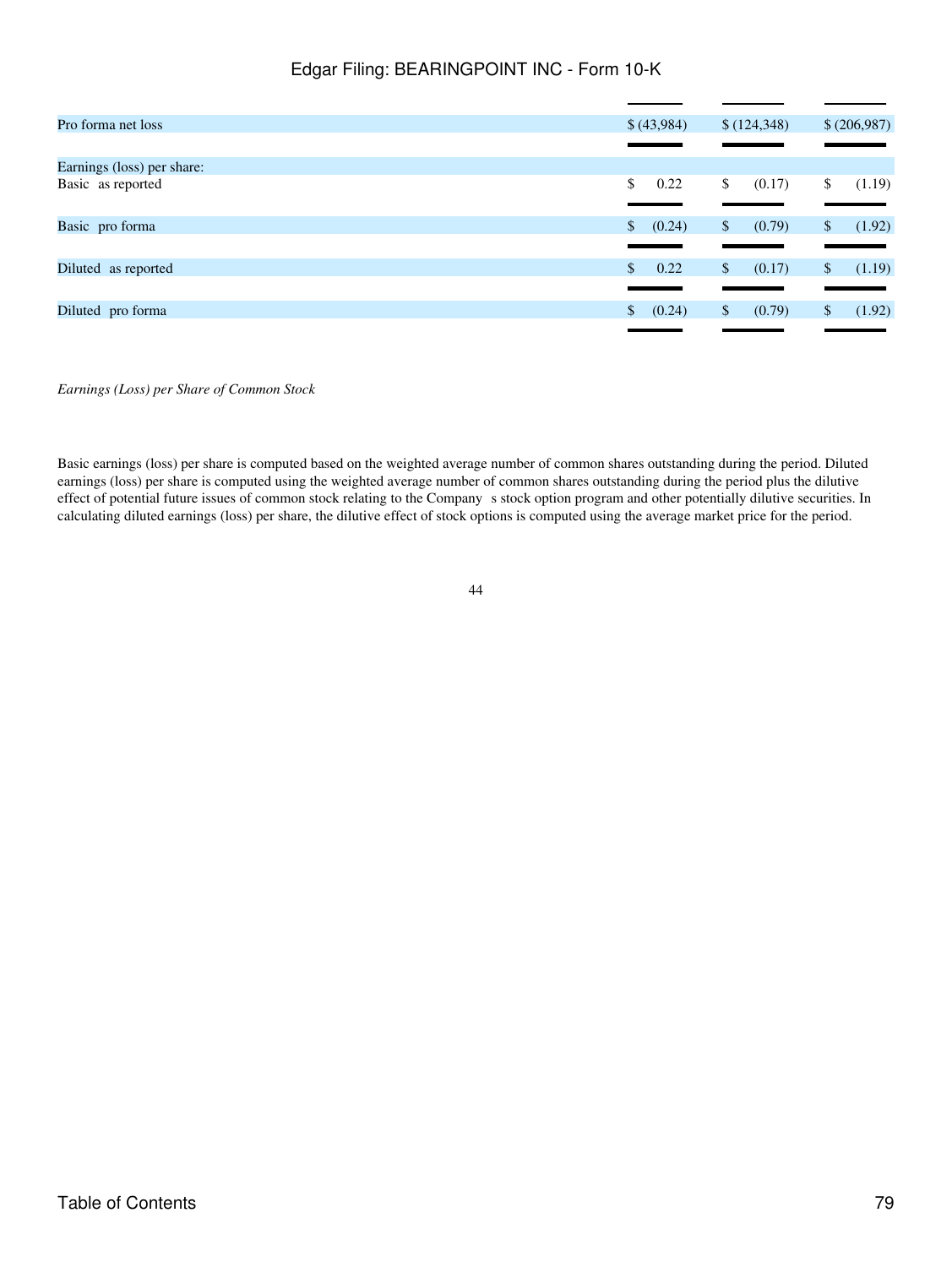## **BEARINGPOINT, INC.**

### **NOTES TO CONSOLIDATED FINANCIAL STATEMENTS (Continued)**

(in thousands, except share and per share amounts)

*Recently Issued Accounting Standards*

In November 2002, the Emerging Issues Task Force (EITF) issued a final consensus on Issue 00-21, Accounting for Revenue Arrangements with Multiple Deliverables which addresses how to account for arrangements that may involve the delivery or performance of multiple products, services, and/or rights to use assets. Issue 00-21 is effective prospectively for arrangements entered into in fiscal periods beginning after June 15, 2003. Companies may also elect to apply the provisions of Issue 00-21 to existing arrangements and record the income statement impact as the cumulative effect of a change in accounting principle. The Company currently intends to adopt Issue 00-21 prospectively for contracts beginning after June 30, 2003. The Company does not believe Issue 00-21 will have a significant impact on its results of operations and financial position.

In April 2003, the FASB issued SFAS No. 149, Amendment of Statement 133 on Derivative Instruments and Hedging Activities. SFAS No. 149 is effective for contracts entered into or modified after June 30, 2003. The adoption of SFAS No. 149 will not have a material impact on its results of operations and financial position.

In May 2003, the FASB issued SFAS No. 150, Accounting for Certain Financial Instruments with Characteristics of both Liabilities and Equity. SFAS No. 150 is effective for instruments entered into or modified after May 31, 2003 and is otherwise effective for our first quarter of fiscal year 2004. The adoption of SFAS No. 150 will not have a significant impact on its results of operations and financial position.

In January 2003, the FASB issued FASB Interpretation No. 46, Consolidation of Variable Interest Entities (FIN 46). FIN 46 requires certain variable interest entities to be consolidated by the primary beneficiary if the entity does not effectively disperse risk among the parties involved. The provisions of FIN 46 are effective immediately for those variable interest entities created after January 31, 2003. The provisions are effective for our first quarter of fiscal year 2004 for those variable interests held prior to February 1, 2003. The Company does not currently have any variable interest entities as defined in FIN 46. Consequently, the adoption of FIN 46 had no material impact on the Companys results of operations and financial position.

## **3. Earnings (Loss) per Share**

The following table sets forth the computation of basic and diluted earnings per share:

| Year     | Year         | Year         |
|----------|--------------|--------------|
| Ended    | <b>Ended</b> | <b>Ended</b> |
| June 30, | June 30,     | June 30,     |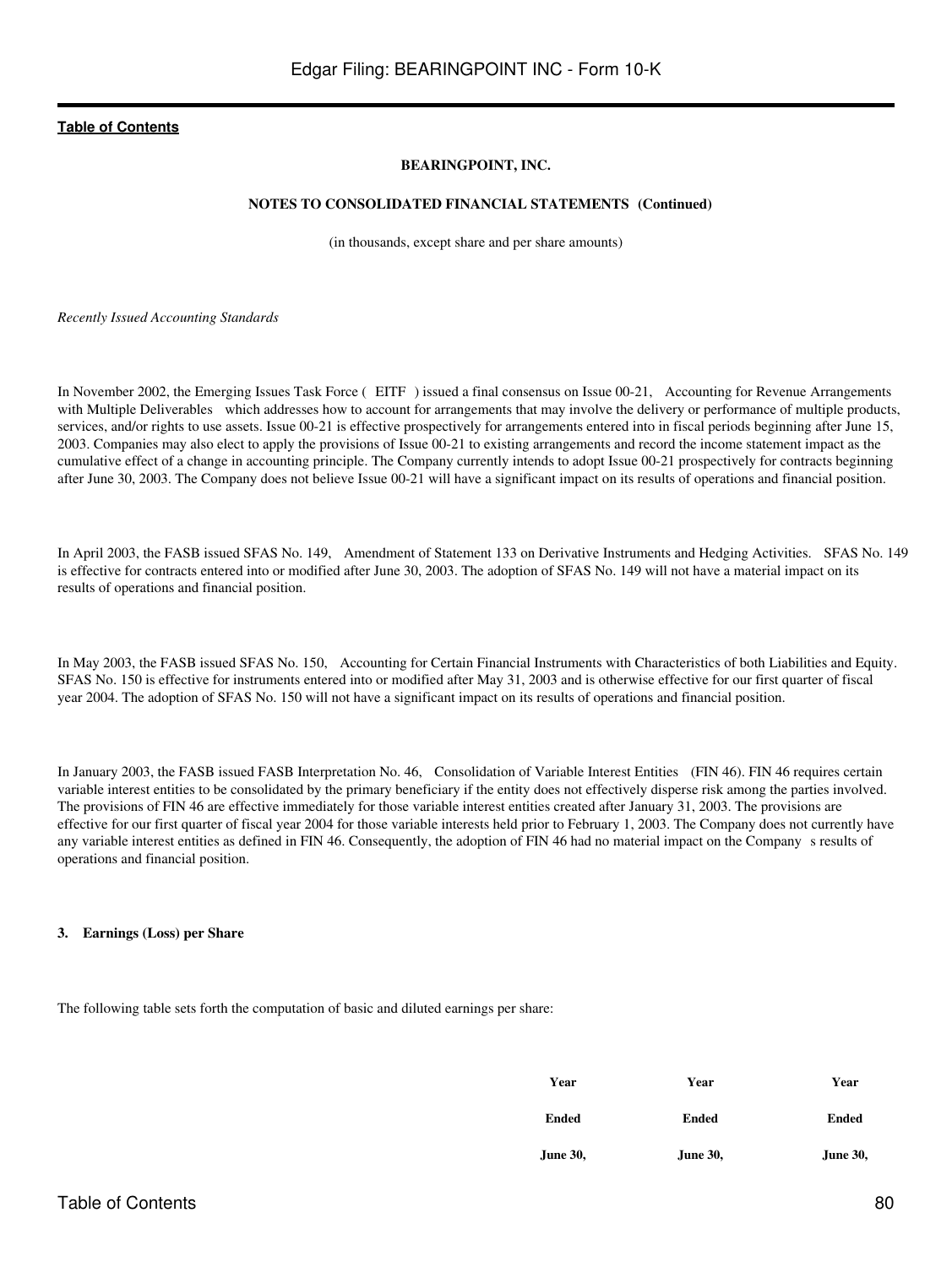|                                                                 | 2003                  | 2002                      | 2001          |
|-----------------------------------------------------------------|-----------------------|---------------------------|---------------|
| Net income (loss) applicable to common shareholders before      |                       |                           |               |
| cumulative effect of change in accounting principle             | 41,307<br>\$.         | $\mathbb{S}$<br>53,062    | (127.971)     |
| Cumulative effect of change in accounting principle, net of tax |                       | (79,960)                  |               |
| Adjusted net income (loss) applicable to common stockholders    | 41,307<br>S.          | (26,898)<br><sup>\$</sup> | (127, 971)    |
|                                                                 |                       |                           |               |
| Weighted average shares outstanding basic                       | 185,461,995           | 157,559,989               | 107,884,143   |
| Assumed exercise of stock options                               | 175,698               | 1,155,741                 |               |
|                                                                 |                       |                           |               |
| Weighted average shares outstanding diluted                     | 185,637,693           | 158,715,730               | 107,884,143   |
|                                                                 |                       |                           |               |
| Earnings (loss) per share basic and diluted                     | $\mathcal{S}$<br>0.22 | \$<br>(0.17)              | \$.<br>(1.19) |
|                                                                 |                       |                           |               |

Common shares related to outstanding stock options and other potentially dilutive securities that were excluded from the computation of diluted earnings per share as the effect would have been anti-dilutive were 45,733,510, 18,814,559 and 27,351,257 for the year ended June 30, 2003, 2002 and 2001, respectively.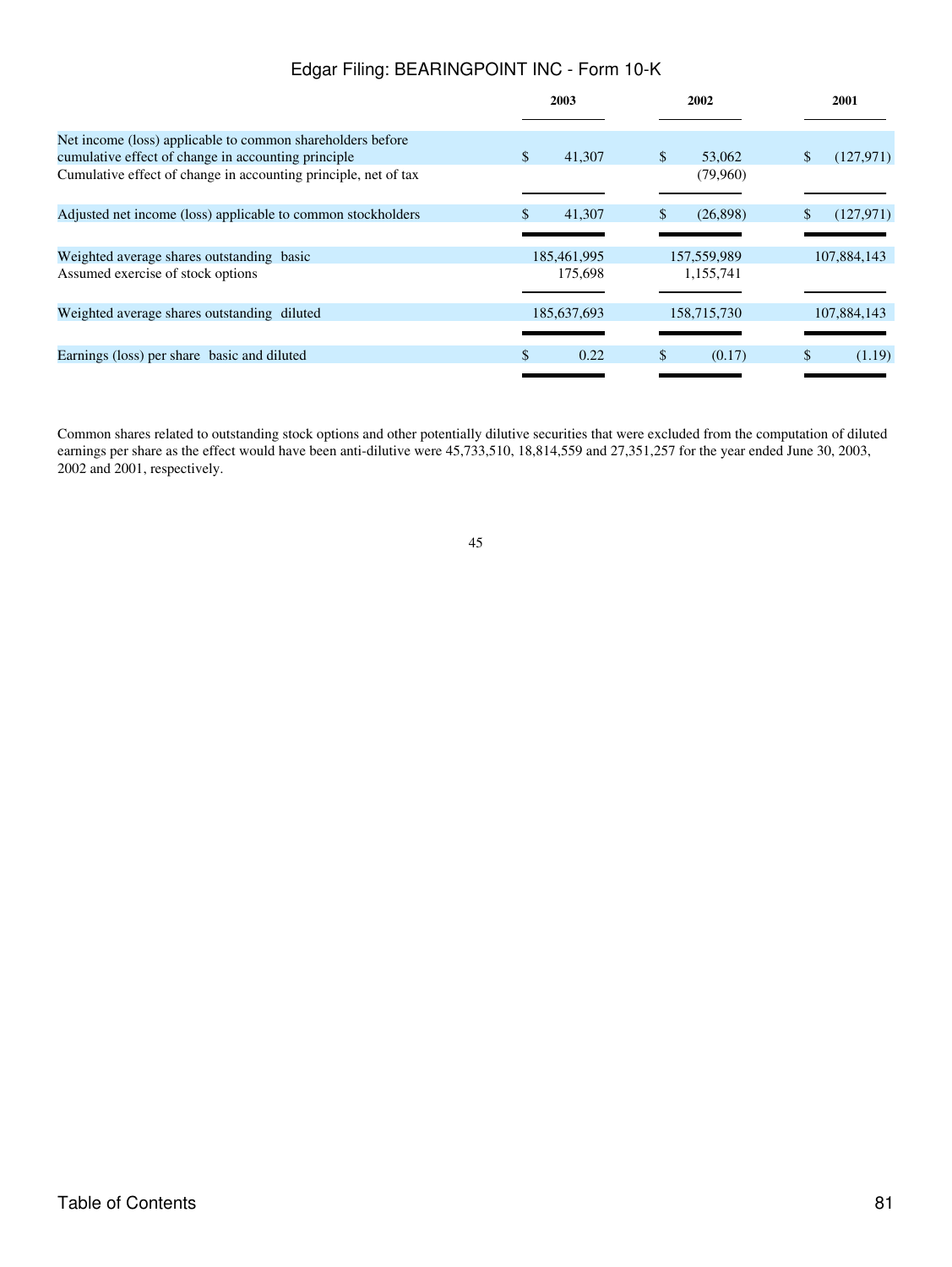## **BEARINGPOINT, INC.**

## **NOTES TO CONSOLIDATED FINANCIAL STATEMENTS (Continued)**

(in thousands, except share and per share amounts)

#### **4. Property and Equipment**

Property and equipment, net consists of the following at June 30:

|                                                 | 2003       | 2002       |
|-------------------------------------------------|------------|------------|
|                                                 |            |            |
| Property and equipment:                         |            |            |
| Equipment                                       | \$185,664  | \$154,452  |
| Internal-use software                           | 161,809    | 93,948     |
| Leasehold improvements                          | 61,493     | 29,516     |
| Furniture                                       | 37,783     | 12,743     |
|                                                 |            |            |
| Total property and equipment                    | 446,749    | 290,659    |
| Accumulated depreciation and amortization:      |            |            |
| Equipment                                       | (154, 835) | (125,049)  |
| Internal-use software                           | (58, 377)  | (28,507)   |
| Leasehold improvements                          | (20,714)   | (6,996)    |
| Furniture                                       | (4,038)    | (4,179)    |
|                                                 |            |            |
| Total accumulated depreciation and amortization | (237,964)  | (164, 731) |
|                                                 |            |            |
| Property and equipment, net                     | \$208,785  | \$125,928  |
|                                                 |            |            |

Depreciation and amortization expense related to property and equipment recorded in other costs of service and selling, general and administrative expenses was \$41,077, \$26,483 and \$37,637, respectively, and \$30,588, \$19,997 and \$2,109, respectively, for the years ended June 30, 2003, 2002 and 2001.

During the second quarter of fiscal year 2003, the Company recorded a change in estimate that decreased the expected remaining useful life of certain systems applications used as part of its infrastructure operations. The change in estimate was a result of the Company s continued build-out of certain infrastructure functions scheduled to be completed in the last quarter of calendar year 2003, which upon completion will replace the existing applications. This change in estimate resulted in a charge to net income of \$4,732 (net of tax) or \$0.03 per share for the year ended June 30, 2003.

### **5. Goodwill and Other Intangible Assets**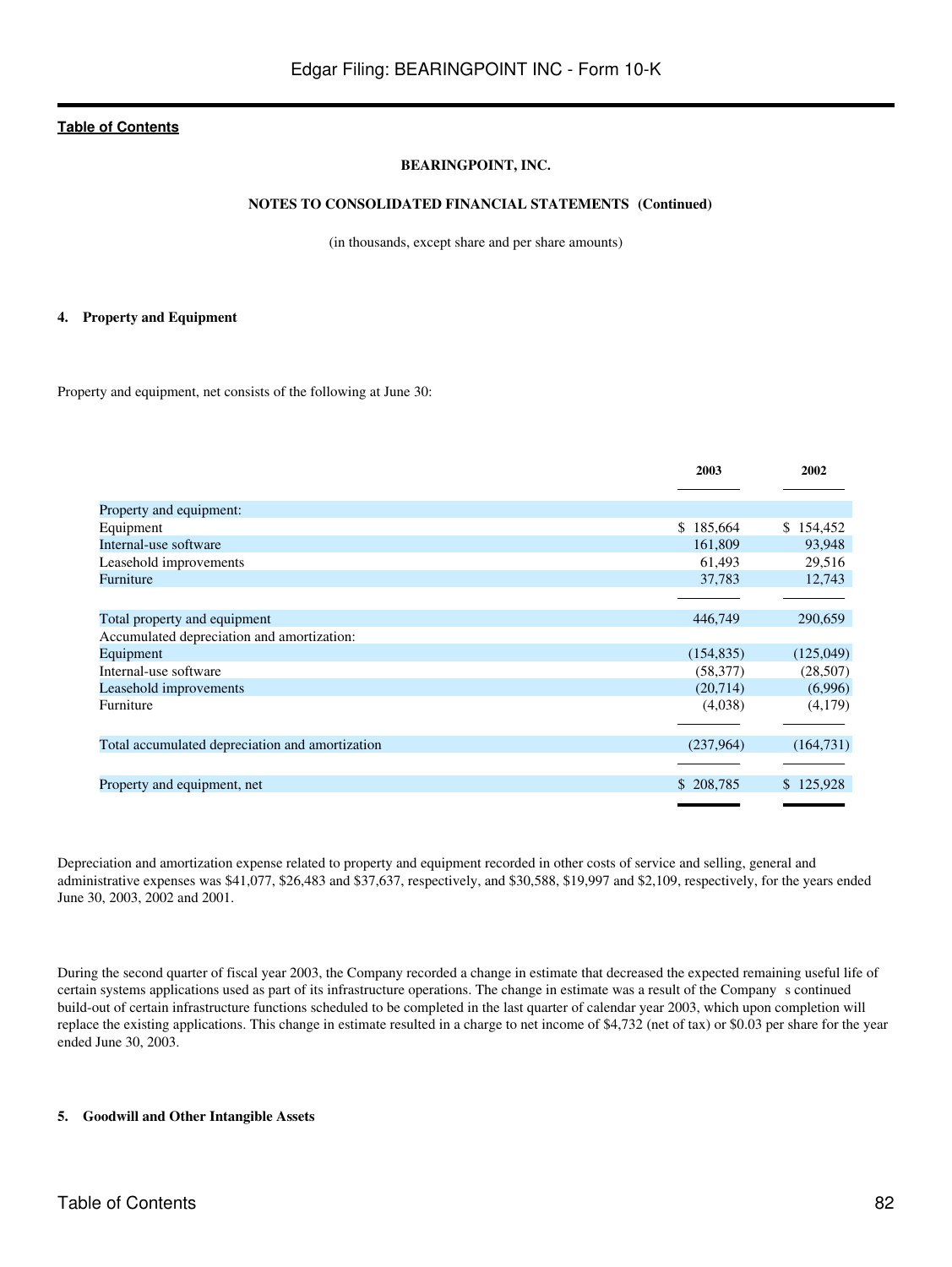In connection with adopting SFAS No. 142, Goodwill and Other Intangible Assets, as of July 1, 2001, the Company completed the required test for and measurement of transitional impairment. Based on that analysis, the Company recognized a transitional impairment loss of \$79,960, or \$0.51 per basic and diluted earnings per share, as the cumulative effect of a change in accounting principle. There was no tax benefit recorded in connection with this charge. The transitional impairment charge resulted from a change in the criteria for the measurement of the impairment loss.

Net income (loss), and basic and diluted net earnings (loss) per share for the years ended June 30, 2003, 2002 and 2001, respectively, are set forth below as if accounting for goodwill and other intangible assets had been accounted for in the same manner for all periods presented. The adjustment of previously reported net income (loss) and earnings (loss) per share represents the recorded amortization of goodwill and indefinite-lived purchased intangibles.

| ۰. |                   |
|----|-------------------|
|    | ×<br>i<br>M.<br>٧ |
|    |                   |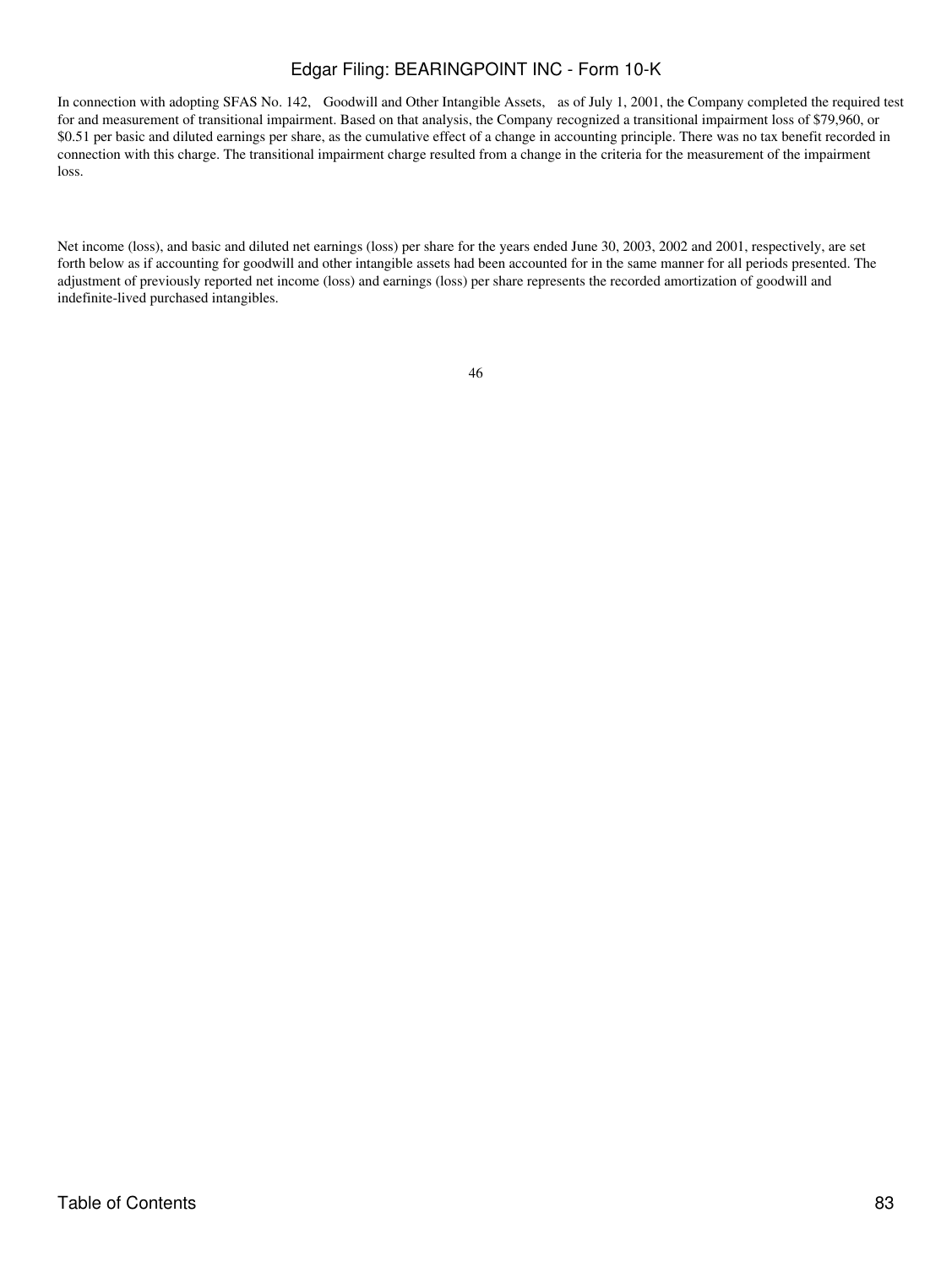## **BEARINGPOINT, INC.**

## **NOTES TO CONSOLIDATED FINANCIAL STATEMENTS (Continued)**

(in thousands, except share and per share amounts)

**Reconciliation of Net Income (Loss) and Earnings (Loss) Per Share**

|                                                                  | Year<br><b>Ended</b> |                 |              | Year        |              | Year            |  |
|------------------------------------------------------------------|----------------------|-----------------|--------------|-------------|--------------|-----------------|--|
|                                                                  |                      |                 | <b>Ended</b> |             | <b>Ended</b> |                 |  |
|                                                                  |                      | <b>June 30,</b> | June 30,     |             |              | <b>June 30,</b> |  |
|                                                                  |                      | 2003            |              | 2002        |              | 2001            |  |
| Reported income before cumulative effect of change in accounting |                      |                 |              |             |              |                 |  |
| principle                                                        | \$                   | 41,307          | \$           | 53,062      | $\mathbb{S}$ | 34.951          |  |
| Add back goodwill amortization, net of tax                       |                      |                 |              |             |              | 14,759          |  |
| Adjusted income before cumulative effect of change in accounting |                      |                 |              |             |              |                 |  |
| principle                                                        |                      | 41,307          |              | 53,062      |              | 49,710          |  |
| Cumulative effect of change in accounting principle, net of tax  |                      |                 |              | 79,960      |              |                 |  |
| Adjusted net income (loss)                                       |                      | 41,307          |              | (26,898)    |              | 49,710          |  |
| Dividend on Series A Preferred Stock                             |                      |                 |              |             |              | (31,672)        |  |
| Preferred stock conversion discount                              |                      |                 |              |             |              | (131, 250)      |  |
|                                                                  |                      |                 |              |             |              |                 |  |
| Adjusted net income (loss) applicable to common shareholders     | \$                   | 41,307          | \$           | (26, 898)   | \$           | (113,212)       |  |
|                                                                  |                      |                 |              |             |              |                 |  |
| Earnings (loss) per share basic and diluted:                     |                      |                 |              |             |              |                 |  |
| Reported income (loss) before cumulative effect of change in     |                      |                 |              |             |              |                 |  |
| accounting principle applicable to common shareholders           | \$                   | 0.22            | \$           | 0.34        | \$           | (1.19)          |  |
| Add back goodwill amortization, net of tax                       |                      |                 |              |             |              | 0.14            |  |
|                                                                  |                      |                 |              |             |              |                 |  |
| Adjusted income (loss) before cumulative effect of change in     |                      |                 |              |             |              |                 |  |
| accounting principle applicable to common shareholders           |                      | 0.22            |              | 0.34        |              | (1.05)          |  |
| Cumulative effect of change in accounting principle, net of tax  |                      |                 |              | (0.51)      |              |                 |  |
| Adjusted net income (loss) applicable to common stockholders     | \$                   | 0.22            | \$           | (0.17)      | \$           | (1.05)          |  |
|                                                                  |                      |                 |              |             |              |                 |  |
| Weighted average shares basic                                    |                      | 185,461,995     |              | 157,559,989 |              | 107,884,143     |  |
|                                                                  |                      |                 |              |             |              |                 |  |
| Weighted average shares diluted                                  |                      | 185,637,693     |              | 158,715,730 |              | 107,884,143     |  |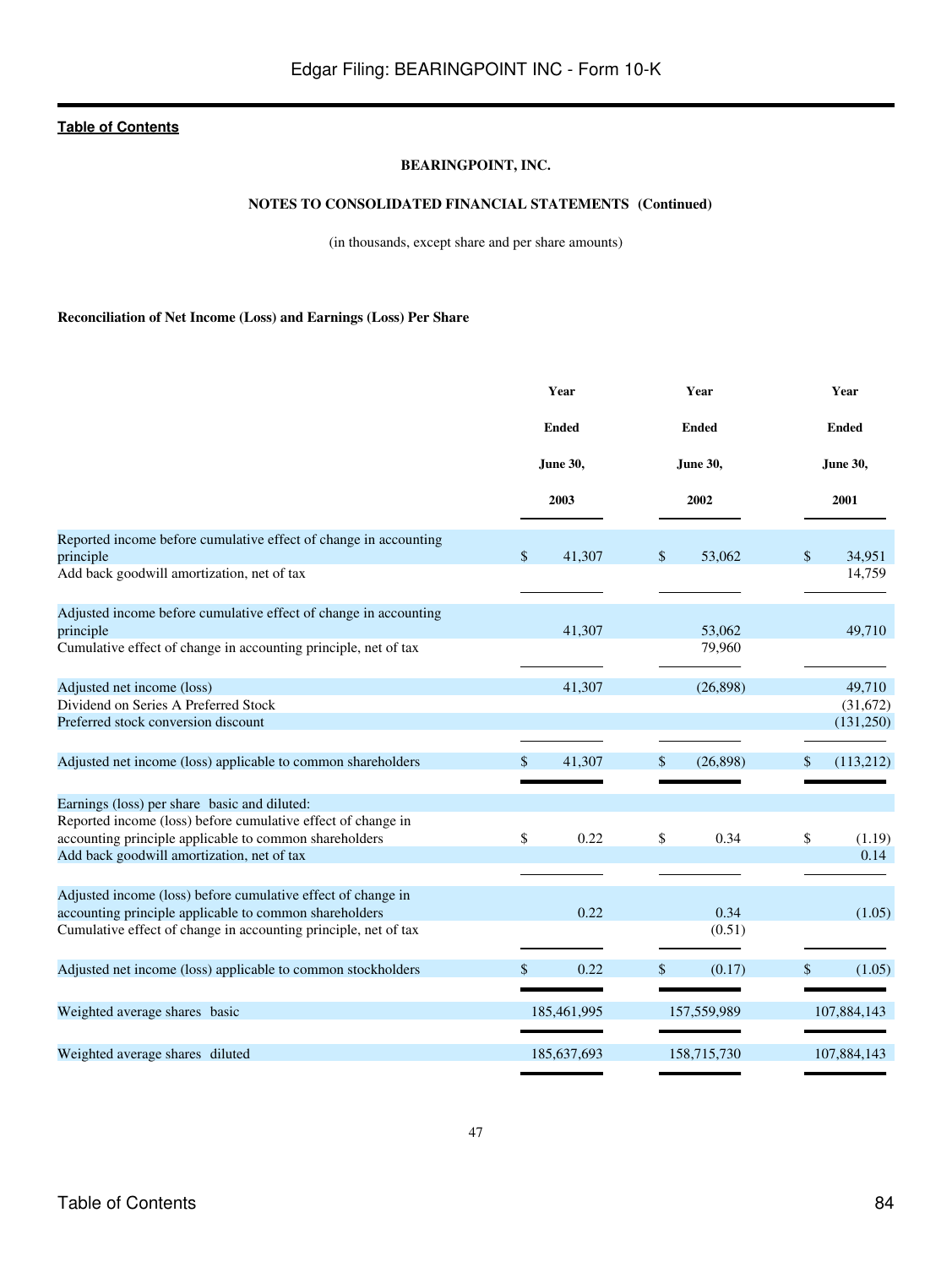## **BEARINGPOINT, INC.**

## **NOTES TO CONSOLIDATED FINANCIAL STATEMENTS (Continued)**

(in thousands, except share and per share amounts)

Additions to goodwill and identifiable intangible assets during fiscal year 2003 resulted primarily from the acquisition of KPMG Consulting AG and acquisitions of various global Andersen Business Consulting practices (See Note 6). Other changes to goodwill consist primarily of foreign currency translation adjustments.

The changes in the carrying amount of goodwill, at the reporting unit level, for the years ended June 30, 2003 and 2002 are as follows:

|                               | <b>Balance</b>  |                  |              | <b>Balance</b>  |
|-------------------------------|-----------------|------------------|--------------|-----------------|
|                               | <b>June 30,</b> |                  |              | <b>June 30,</b> |
|                               | 2002            | <b>Additions</b> | Other $(a)$  | 2003            |
| <b>Public Services</b>        | \$11,537        | \$12,044         | $\mathbb{S}$ | \$<br>23,581    |
| Communications & Content      | 8,509           | 15,848           |              | 24,357          |
| <b>Financial Services</b>     | 2,871           | 6,339            |              | 9,210           |
| Consumer & Industrial Markets | 8,283           | 24,089           |              | 32,372          |
| <b>High Technology</b>        | 2,388           | 5,071            |              | 7,459           |
| <b>EMEA</b>                   | 10,750          | 730,706          | 122,354      | 863,810         |
| Asia Pacific                  | 43,123          | 17,642           | 2,269        | 63,034          |
| Latin America                 |                 | 746              | 59           | 805             |
| Corporate/Other               | 202             |                  |              | 202             |
|                               |                 |                  |              |                 |
| Total                         | \$87,663        | \$812,485        | \$124,682    | \$1,024,830     |
|                               |                 |                  |              |                 |

(a) Other changes in goodwill consist primarily of foreign currency translation adjustments primarily related to fluctuation in the Euro.

|                               | <b>Balance</b> |                  |               | <b>Transitional</b>   |                 |
|-------------------------------|----------------|------------------|---------------|-----------------------|-----------------|
|                               | June 30,       |                  | Impairment    |                       | <b>June 30,</b> |
|                               | 2001           | <b>Additions</b> | <b>Charge</b> | Other $(a)$           | 2002            |
| <b>Public Services</b>        | \$12,218       | $\mathcal{S}$    | $\mathbb{S}$  | $\mathbb{S}$<br>(681) | \$11,537        |
| Communications & Content      | 9,616          |                  |               | (1,107)               | 8,509           |
| <b>Financial Services</b>     | 3,013          |                  |               | (142)                 | 2,871           |
| Consumer & Industrial Markets | 9,191          |                  |               | (908)                 | 8,283           |
| <b>High Technology</b>        | 2,950          |                  |               | (562)                 | 2,388           |
| <b>EMEA</b>                   | 31,222         |                  | (20, 563)     | 91                    | 10,750          |
| Asia Pacific                  | 22,925         | 37,339           | (14,940)      | (2,201)               | 43,123          |
| Latin America                 | 44,457         |                  | (44, 457)     |                       |                 |
| Corporate/Other               | 185            |                  |               | 17                    | 202             |

# Table of Contents 85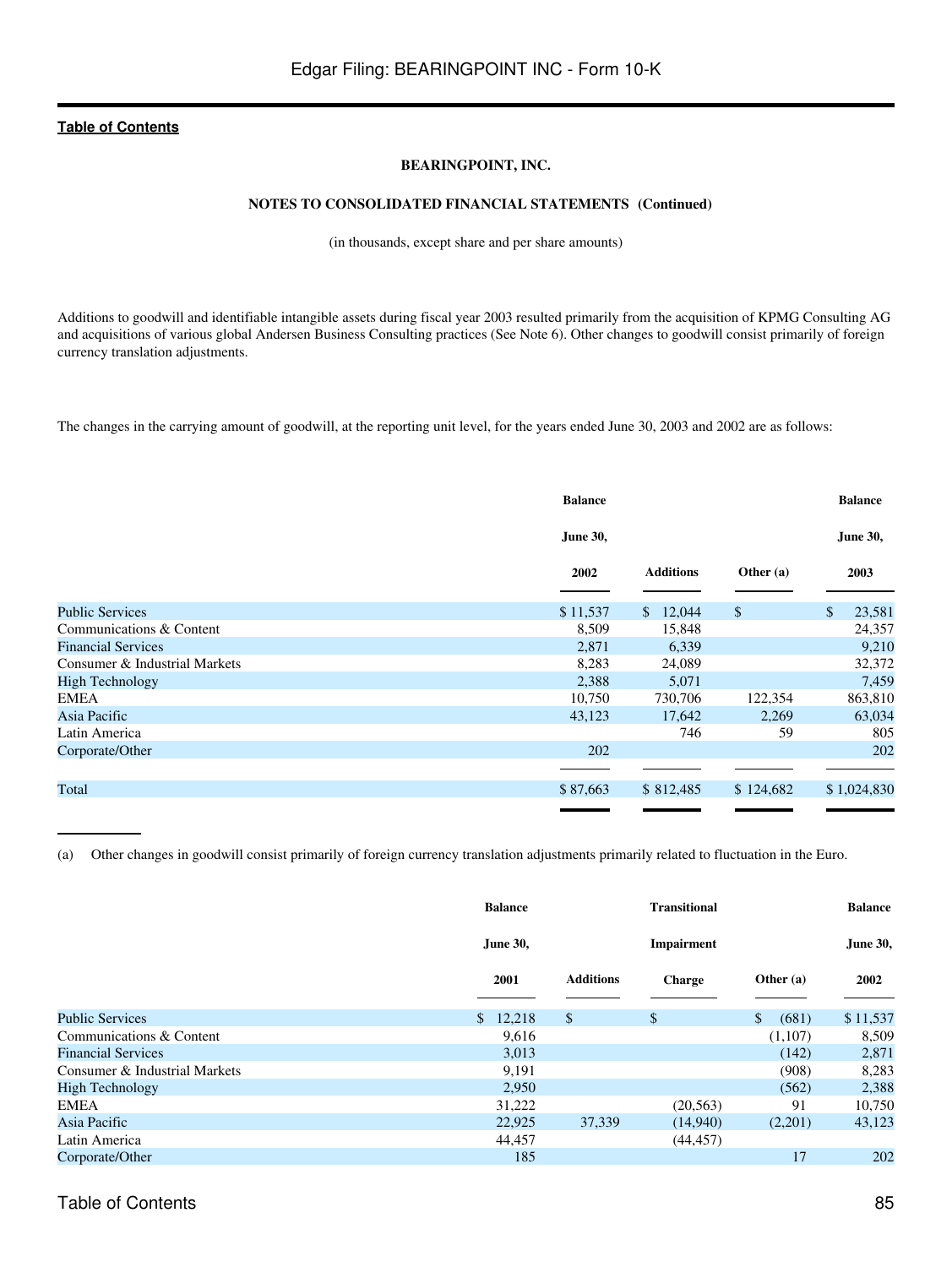| Total |  | $$135,777$ $$37,339$ $$$ $(79,960)$ $$ (5,493)$ $$87,663$ |  |
|-------|--|-----------------------------------------------------------|--|
|       |  |                                                           |  |

<sup>(</sup>a) Other relates primarily to the reversal of deferred taxes on assembled workforce no longer required due to the adoption of SFAS No. 142.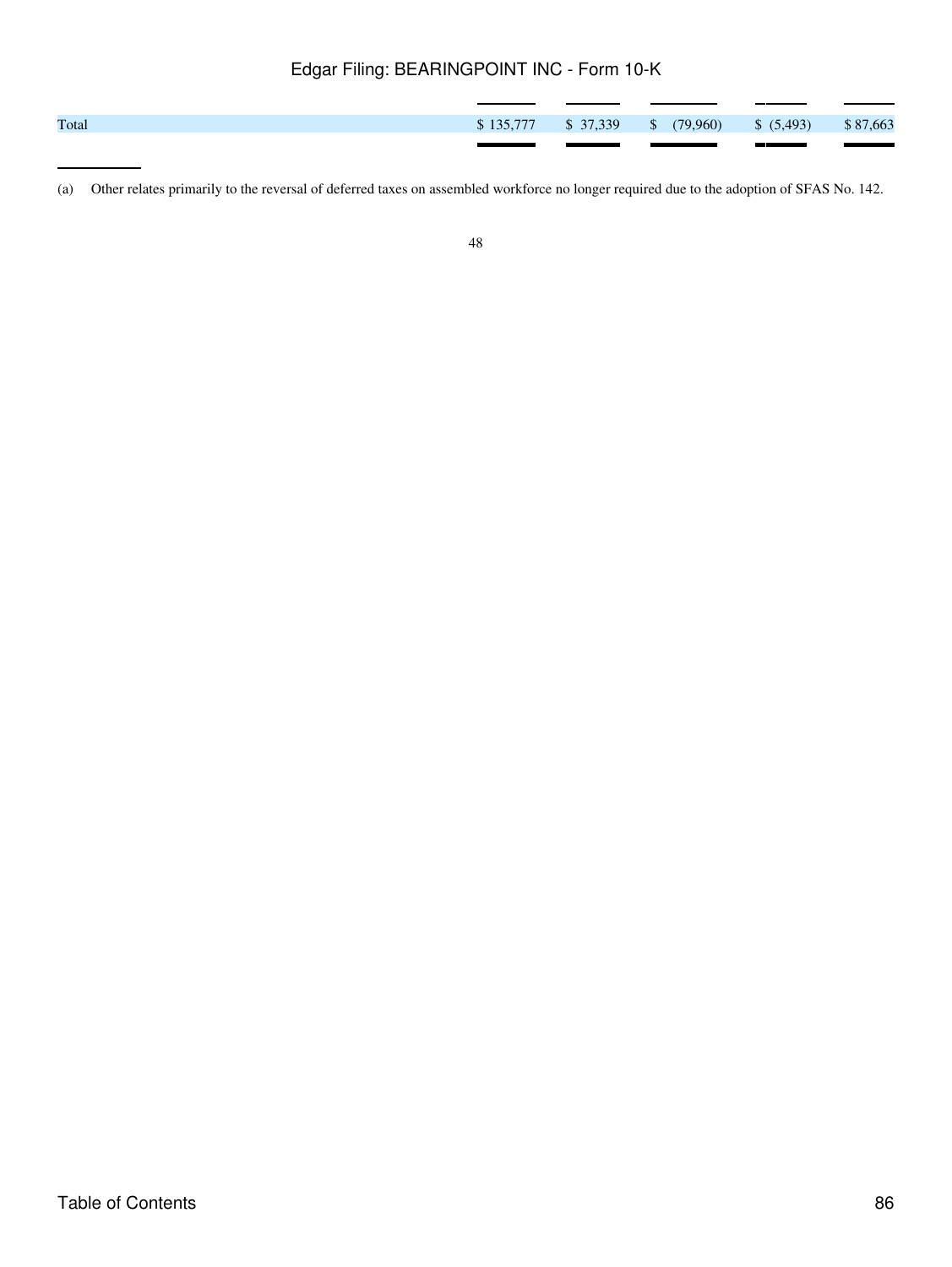## **BEARINGPOINT, INC.**

## **NOTES TO CONSOLIDATED FINANCIAL STATEMENTS (Continued)**

(in thousands, except share and per share amounts)

Identifiable intangible assets include finite-lived intangible assets, which primarily consist of market rights, order backlog, customer contracts and related customer relationships. Identifiable intangible assets are amortized using the straight-line method over their expected period of benefit, which generally ranges from one to five years. Identifiable intangible assets consist of the following at June 30:

|                                                                | 2003      | 2002     |
|----------------------------------------------------------------|-----------|----------|
| Identifiable intangible assets:                                |           |          |
| Customer-related intangibles:                                  |           |          |
| Backlog, customer contracts and related customer relationships | \$56,030  | \$1,208  |
| Market-related intangibles:                                    |           |          |
| Market rights                                                  | 12,017    | 12,017   |
| Trade name                                                     | 1,654     |          |
|                                                                |           |          |
| Total market-related intangibles                               | 13,671    | 12,017   |
|                                                                |           |          |
| Total other intangibles                                        | 69,701    | 13,225   |
| Accumulated amortization:                                      |           |          |
| Customer-related intangibles:                                  |           |          |
| Backlog, customer contracts and related customer relationships | (45,320)  | (1,039)  |
| Market-related intangibles:                                    |           |          |
| Market rights                                                  | (4,607)   | (1,975)  |
| Trade name                                                     | (891)     |          |
|                                                                |           |          |
| Total market-related accumulated amortization                  | (5,498)   | (1,975)  |
|                                                                |           |          |
| Total accumulated amortization                                 | (50, 818) | (3,014)  |
|                                                                |           |          |
| Other intangible assets, net                                   | \$18,883  | \$10,211 |
|                                                                |           |          |

Amortization expense related to identifiable intangible assets was \$44,702, \$3,014, and \$0 for the years ended June 30, 2003, 2002 and 2001, respectively. Amortization expense related to identifiable intangible assets for each of the next four years is estimated to be \$12,896 in 2004, \$2,810 in 2005, \$2,537 in 2006 and \$640 in 2007.

### **6. Acquisitions**

*KPMG Consulting AG*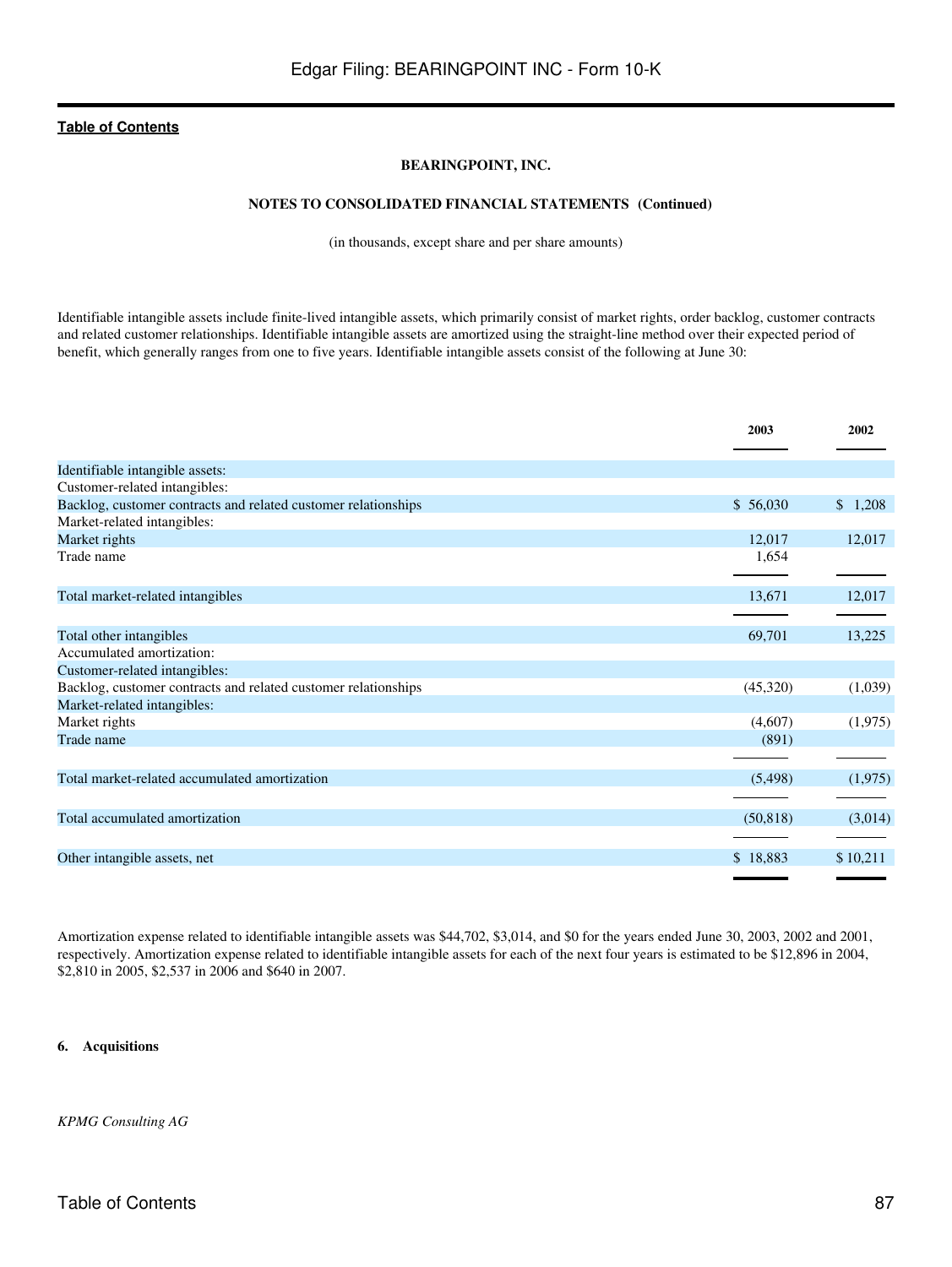On August 22, 2002, as part of the significant expansion in our international presence, the Company acquired 100% of the outstanding shares of BE Germany pursuant to a share purchase agreement, for approximately \$651,906. The purchase of BE Germany was paid for through the issuance of 30,471,309 shares of common stock to the sellers at \$11.96 per share, \$273,583 in cash to the sellers, and approximately \$13,780 in acquisition related transaction costs. BE Germanys operations consist primarily of consulting practices in Germany, Switzerland and Austria. The allocation of the purchase price to assets acquired and liabilities assumed was as follows:

|                            | <b>Allocation of</b><br><b>Purchase Price</b> |            |
|----------------------------|-----------------------------------------------|------------|
|                            |                                               |            |
|                            |                                               |            |
| Current assets             | \$                                            | 138,332    |
| Goodwill                   |                                               | 648,021    |
| Purchased intangibles      |                                               | 41,019     |
| Acquired software          |                                               | 8,015      |
| Other long-lived assets    |                                               | 15,750     |
|                            |                                               |            |
| Total assets               | \$                                            | 851,137    |
| <b>Current liabilities</b> |                                               | (154, 149) |
| Long-term liabilities      |                                               | (45,082)   |
|                            |                                               |            |
| Total purchase price       | \$                                            | 651,906    |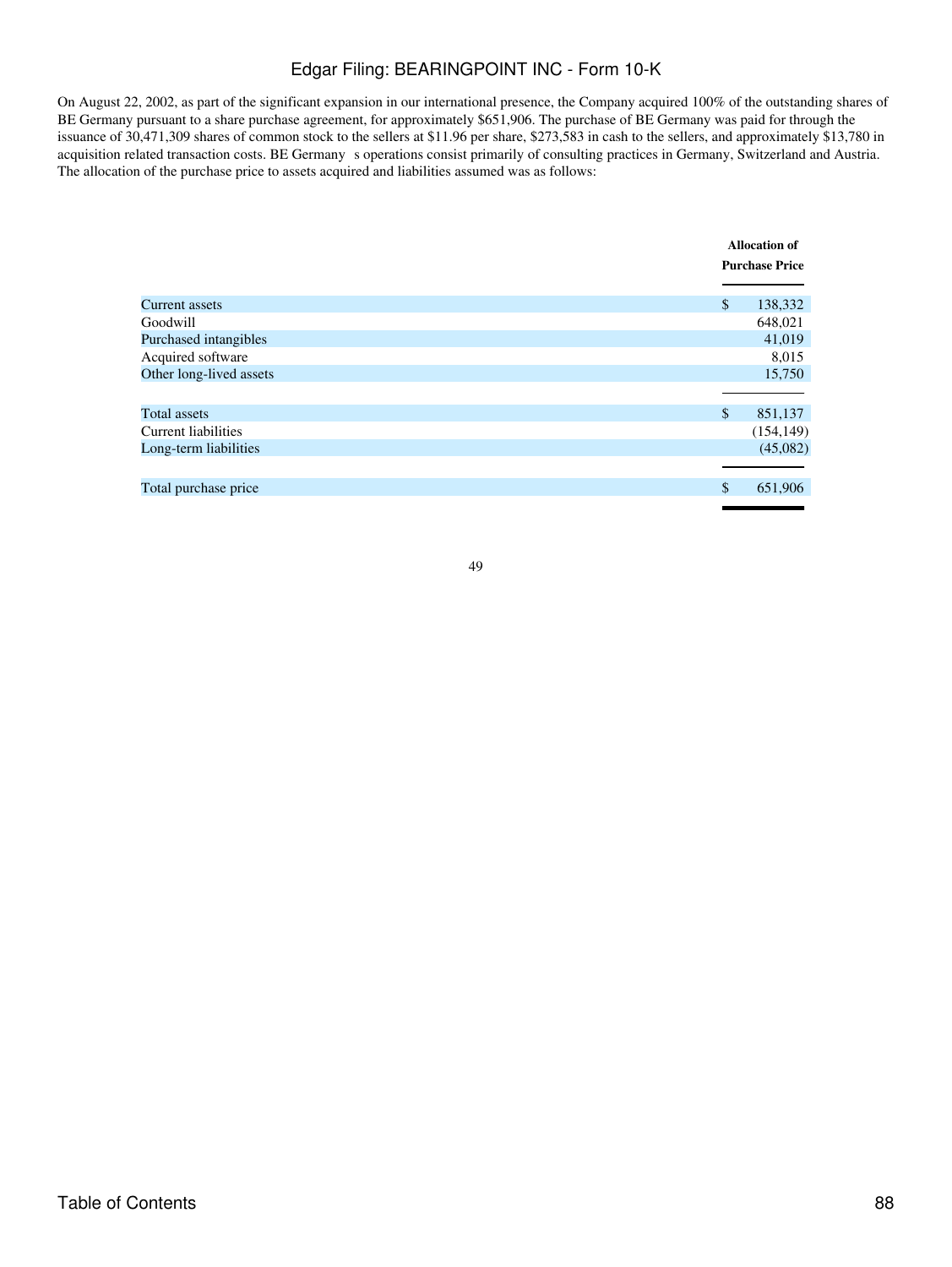## **BEARINGPOINT, INC.**

### **NOTES TO CONSOLIDATED FINANCIAL STATEMENTS (Continued)**

(in thousands, except share and per share amounts)

The significance of the goodwill balance is primarily due to the value related to the acquired workforce. Purchased intangibles acquired include customer-related intangible assets for order backlog, customer contracts and related customer relationships of \$39,615 (13-month weighted average useful life) and trade name of \$1,404 (2 year weighted average useful life). Goodwill is not deductible for German tax purposes.

In December 2002, in connection with the acquisition of the BE Germany business, the Company announced a reduction of its workforce by approximately 700 employees, in order to balance workforce capacity with market demand for services. Severance and termination benefits related to this workforce reduction totaled \$27,445 and has been accounted for as part of the acquisition of BE Germany. As of June 30, 2003, approximately \$25,133 of the total liability has been paid. The remaining balance is expected to be paid during fiscal year 2004.

Effective August 1, 2002, the results of BE Germanys operations have been included in the consolidated financial results of the Company. The following unaudited pro forma financial information presents the combined results of operations of the Company and BE Germany as if the acquisition had occurred as of the beginning of the periods presented. The pro forma financial information has been prepared using information derived from the Company and BE Germany s historical consolidated financial statements. The unaudited pro forma financial information is presented for informational purposes only and does not purport to be indicative of the Companys future results of operations or financial position of what the Company s results of operations or financial position would have been had the Company completed the acquisition of BE Germany at an earlier date. The pro forma adjustments are based on available information and upon assumptions that the Company believes are reasonable.

|                                                                                                                                      | Year Ended June 30, |                            |  |
|--------------------------------------------------------------------------------------------------------------------------------------|---------------------|----------------------------|--|
|                                                                                                                                      | 2003                | 2002                       |  |
| Revenue                                                                                                                              | 3,180,131<br>\$.    | 2,875,578                  |  |
| Income before cumulative effect of change in accounting principle<br>Cumulative effect of change in accounting principle, net of tax | 38,765              | 41,061<br>(79,960)         |  |
|                                                                                                                                      |                     |                            |  |
| Net income (loss)                                                                                                                    | \$.<br>38,765       | $\mathcal{S}$<br>(38, 899) |  |
| Earnings (loss) per share basic and diluted:                                                                                         |                     |                            |  |
| Income before cumulative effect of change in accounting principle<br>Cumulative effect of change in accounting principle, net of tax | \$<br>0.20          | \$<br>0.22<br>(0.42)       |  |
| Net income (loss)                                                                                                                    | \$.<br>0.20         | \$<br>(0.20)               |  |
|                                                                                                                                      |                     |                            |  |
| Weighted average shares basic                                                                                                        | 189,719,630         | 188,031,298                |  |
| Weighted average shares diluted                                                                                                      | 189,895,328         | 190,055,095                |  |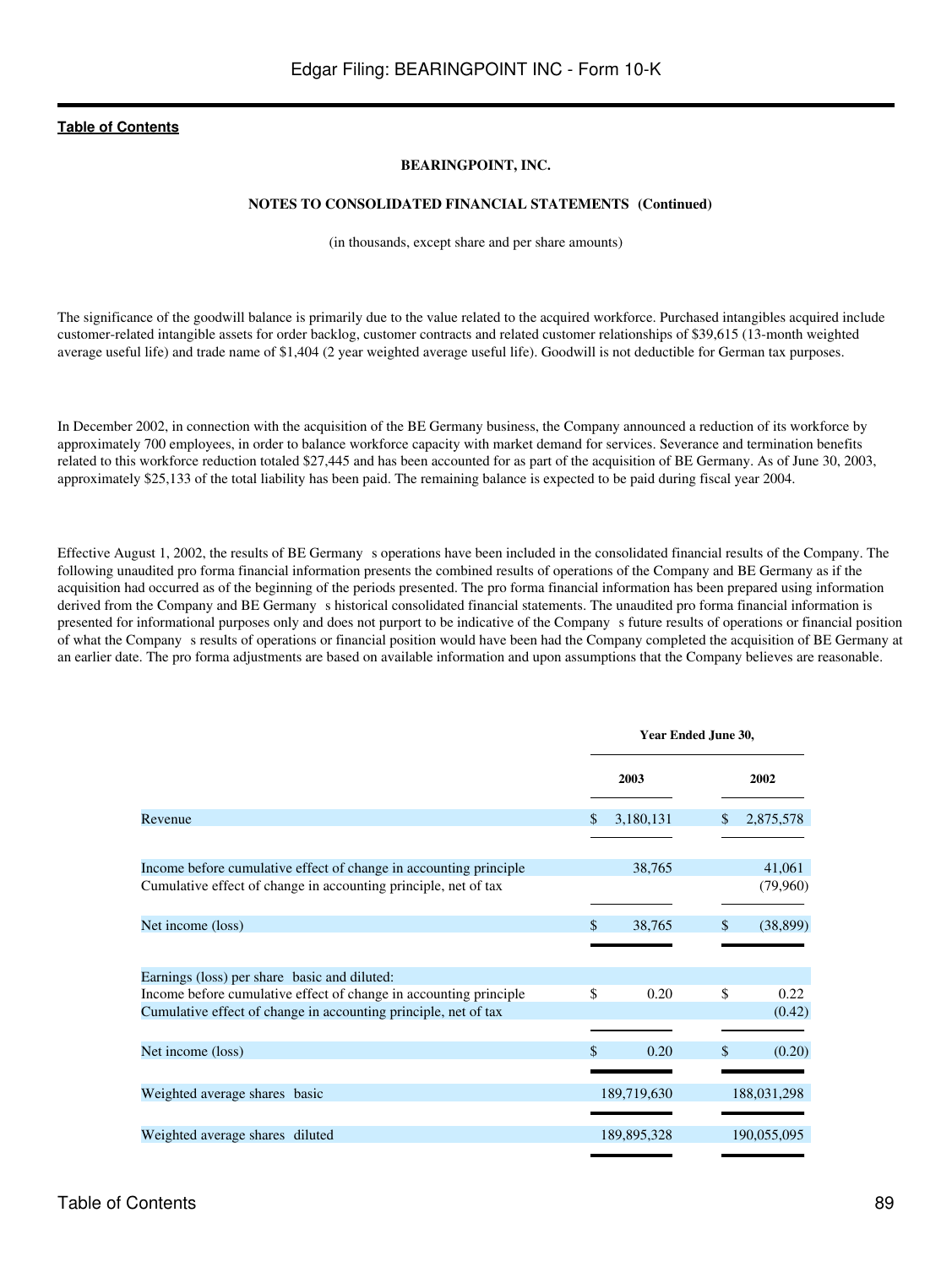The unaudited pro forma financial information above reflects the following adjustments to the historical consolidated financial statements for the years ended June 30, 2003 and 2002: amortization expense on purchased intangible assets consisting of backlog and trade name in the amount of \$1,678 (net of tax) and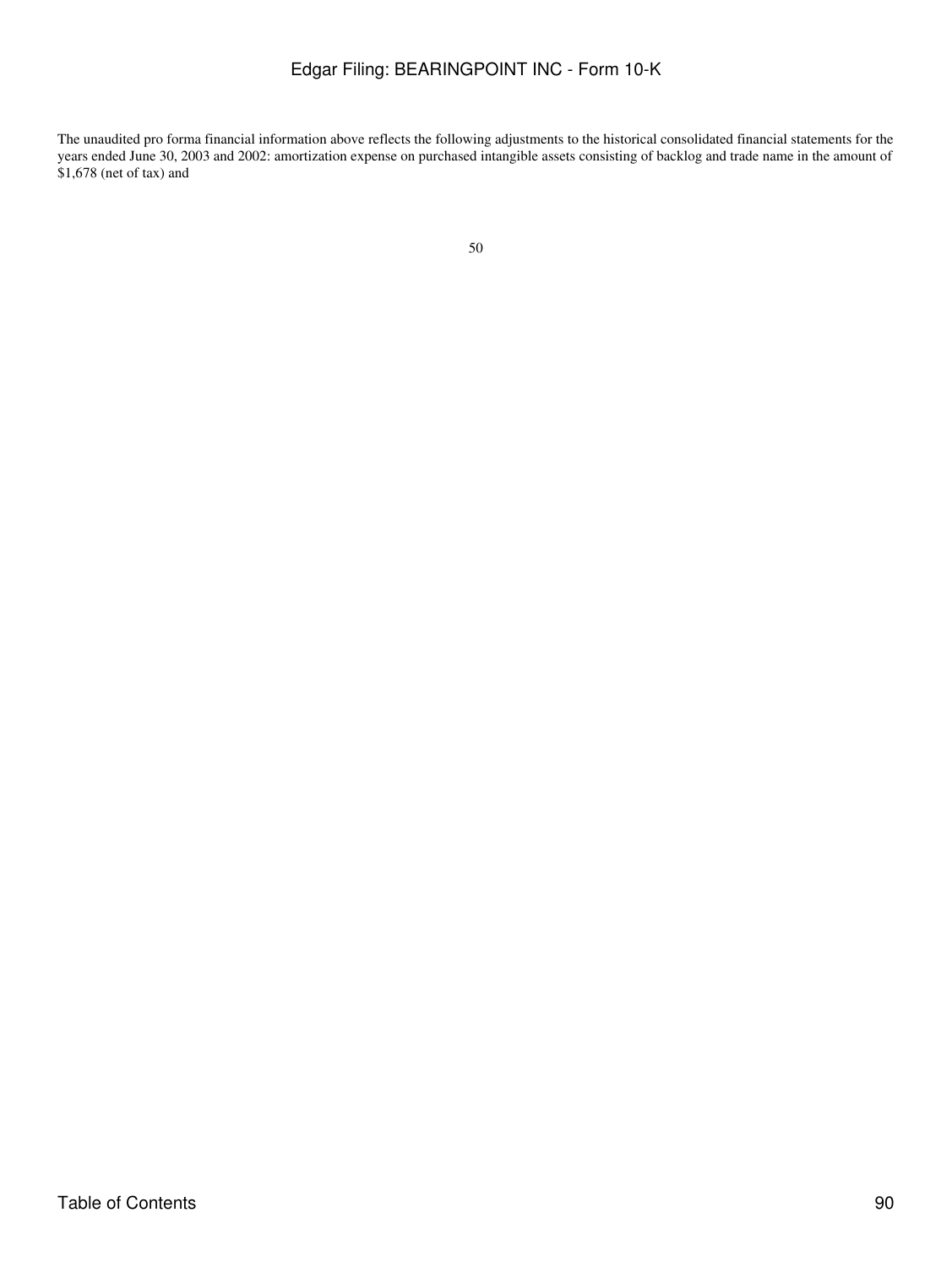### **BEARINGPOINT, INC.**

#### **NOTES TO CONSOLIDATED FINANCIAL STATEMENTS (Continued)**

(in thousands, except share and per share amounts)

\$20,136 (net of tax), respectively; interest expense associated with the debt financing of the Company s acquisition of BE Germany of \$360 (net of tax) and \$4,530 (net of tax), respectively; and an increase in the number of weighted average common shares outstanding of 4,257,635 and 30,471,309, respectively, as a result of including shares issued as consideration for the equity portion of the purchase price.

*Andersen Business Consulting Practices*

During the first quarter of fiscal 2003, the Company entered into a series of acquisitions of Andersen Business Consulting practices around the world, in order to expand the Company s global presence. The acquisitions included practices from the United States, Spain, Japan, France, Brazil, Switzerland, Norway, Finland, Sweden, Singapore, South Korea and Peru. The Company also acquired the business consulting practice of Ernst & Young in Brazil and, in the second quarter of fiscal 2003, the consulting unit of the KPMG International member firm in Finland. The aggregate purchase price of the acquisitions, paid in cash, totaled \$137,522, including \$8,911 related to transaction costs. The allocation of the aggregate purchase price was \$149,135 to goodwill, \$6,127 to purchased intangibles and approximately \$17,700 of net liabilities assumed, primarily employee related.

The significance of the goodwill balance is primarily due to the value related to the acquired workforce. Purchased intangibles acquired include customer related intangible assets for order backlog, customer contracts and related customer relationships of \$6,127 (12-month weighted average useful life). Goodwill of \$63,391 relating to the acquisition of the Andersen Business Consulting practice in the United States is expected to be deductible for tax purposes. Goodwill is not deductible for tax purpose.

The results of the operations for each of the acquisitions in the European region have been included in the consolidated financial results beginning on the consummation date of each acquisition. The results of the operations for each of the acquisitions in the Asia Pacific and Latin America regions have been included in the consolidated financial results beginning in the month following the consummation date of each acquisition and in certain locations reported on a one month lag.

In connection with the acquisitions of certain European Andersen Business Consulting practices (primarily within France, Spain and Switzerland), the Company reduced its workforce by approximately 240 employees, in order to balance workforce capacity with market demand for services. Severance and termination benefits related to these workforce reductions totaling \$11,705 have been accounted for as part of the acquisitions. As of June 30, 2003, \$6,183 of the total liability has been paid. The remaining balance is expected to be paid in full during fiscal year 2004.

During the year ended June 30, 2002, the Company acquired numerous businesses for an aggregate purchase price of approximately \$47,609. The allocation of the purchase price to acquired assets and liabilities resulted in the allocation of \$37,339 to goodwill, \$13,225 to purchased intangibles and \$1,609 to unbilled revenue. The businesses acquired were the Australian, Hong Kong, Malaysian, Singapore, Taiwan, and Chinese consulting practices of the respective KPMG International member firms and the Andersen Business Consulting units in Hong Kong, China and Australia.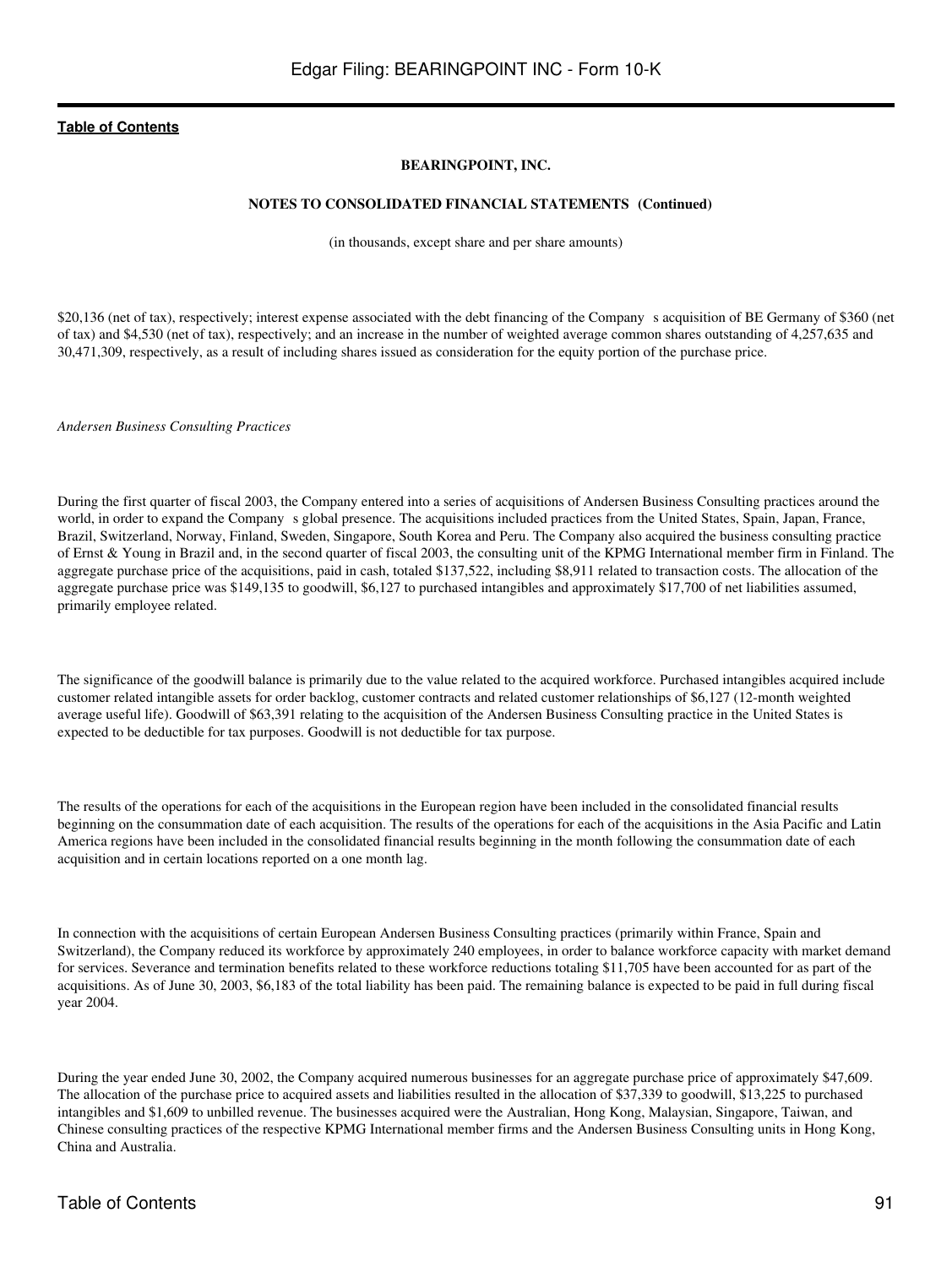During the year ended June 30, 2001, the Company acquired numerous businesses for an aggregate purchase price of \$56,971, which resulted in \$2,600 and \$60,400 being allocated to assembled workforce and goodwill, respectively. The businesses acquired were the Colombian, Irish, Peruvian, Brazilian and Netherlands Antilles consulting practices of the respective KPMG International member firms.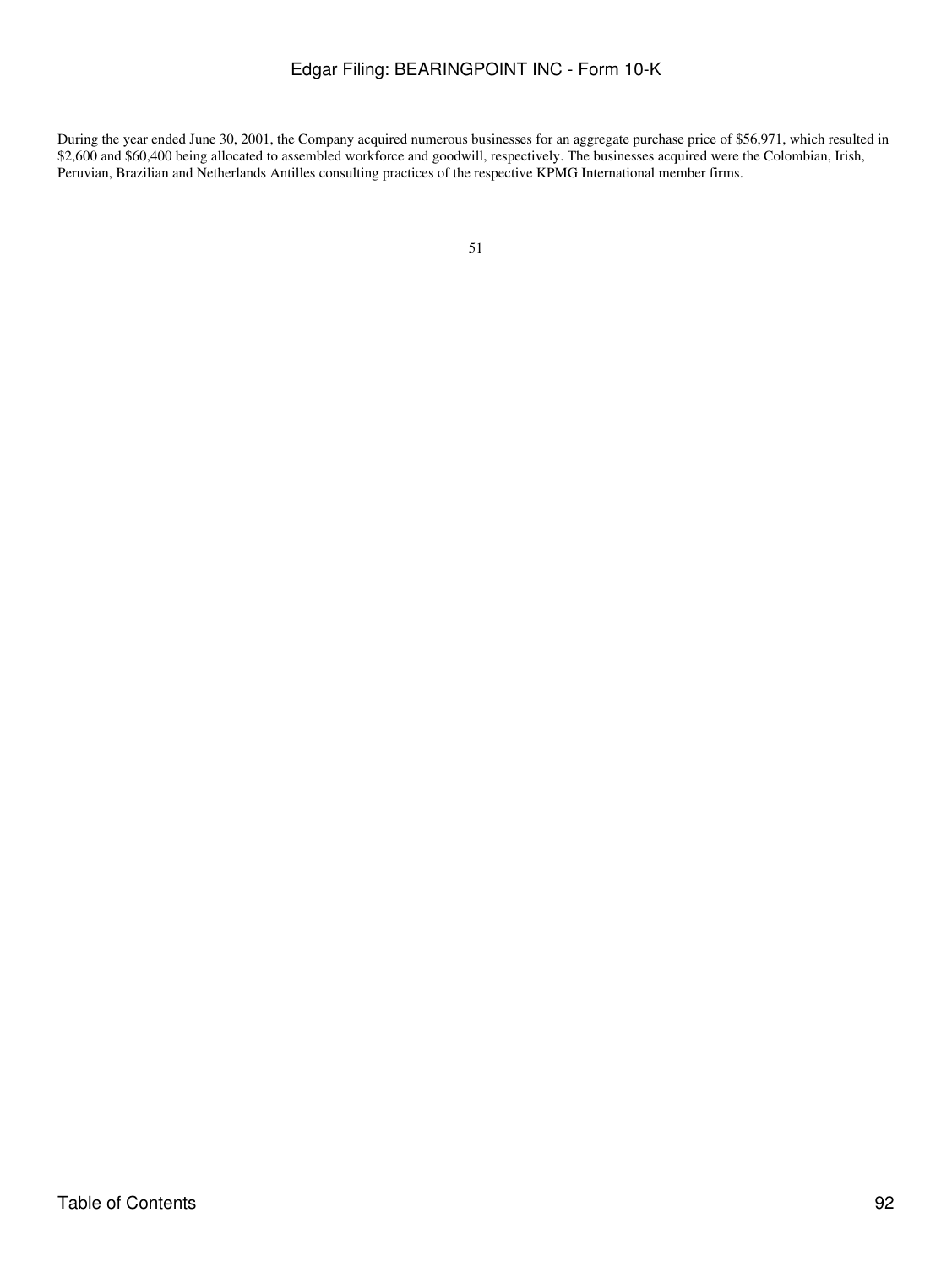## **BEARINGPOINT, INC.**

### **NOTES TO CONSOLIDATED FINANCIAL STATEMENTS (Continued)**

(in thousands, except share and per share amounts)

#### **7. Notes Payable**

Notes payable consists of the following at June 30:

|                                              | 2003        | 2002    |
|----------------------------------------------|-------------|---------|
| Current portion (a):                         |             |         |
| Yen-denominated term loan (January 31, 2003) | \$<br>5,576 | \$      |
| Yen-denominated term loan (June 30, 2003)    | 2,788       |         |
| Trade notes payable                          |             | 1,846   |
|                                              |             |         |
| Total current portion                        | 8,364       | 1,846   |
| Long-term portion:                           |             |         |
| Yen-denominated term loan (January 31, 2003) | 11,119      |         |
| Yen-denominated term loan (June 30, 2003)    | 5,559       |         |
| Line of credit                               | 31,511      |         |
| Senior notes                                 | 220,000     |         |
| Other                                        | 623         |         |
|                                              |             |         |
| Total long-term portion                      | 268,812     |         |
|                                              |             |         |
| Total notes payable                          | \$277,176   | \$1,846 |
|                                              |             |         |

(a) The weighted average interest rates on the current portion of notes payable as of June 30, 2003 and 2002 were 1.50% and 9.41%, respectively.

On May 29, 2002, the Company entered into a new credit agreement with a commercial lender, which provides the Company with a revolving credit facility in an aggregate principle balance not to exceed \$250,000. This credit agreement replaced the Companys prior revolving credit agreements, which had totaled \$200,000. The funds available under the credit arrangement may be used for general corporate purposes, for working capital, and for acquisitions subject to certain restrictions. The revolving credit facility expires on May 29, 2005. As of June 30, 2003, the outstanding balance under the credit facility was \$31,511. There were no outstanding balances under the respective revolving credit facilities at June 30, 2002. The credit agreement provides for the issuance of letters of credit, in the aggregate amount not to exceed \$30,000, with a maximum maturity of twelve months from the date of issuance. The Company had outstanding letters of credit under the respective credit agreements of \$0 at June 30, 2003 and \$108 at June 30, 2002.

The credit agreement restricts the Company s ability to pay dividends and incur additional indebtedness. The credit agreement also requires the Company to maintain certain levels of fixed charge coverage and net worth, while limiting our leverage ratio to certain levels.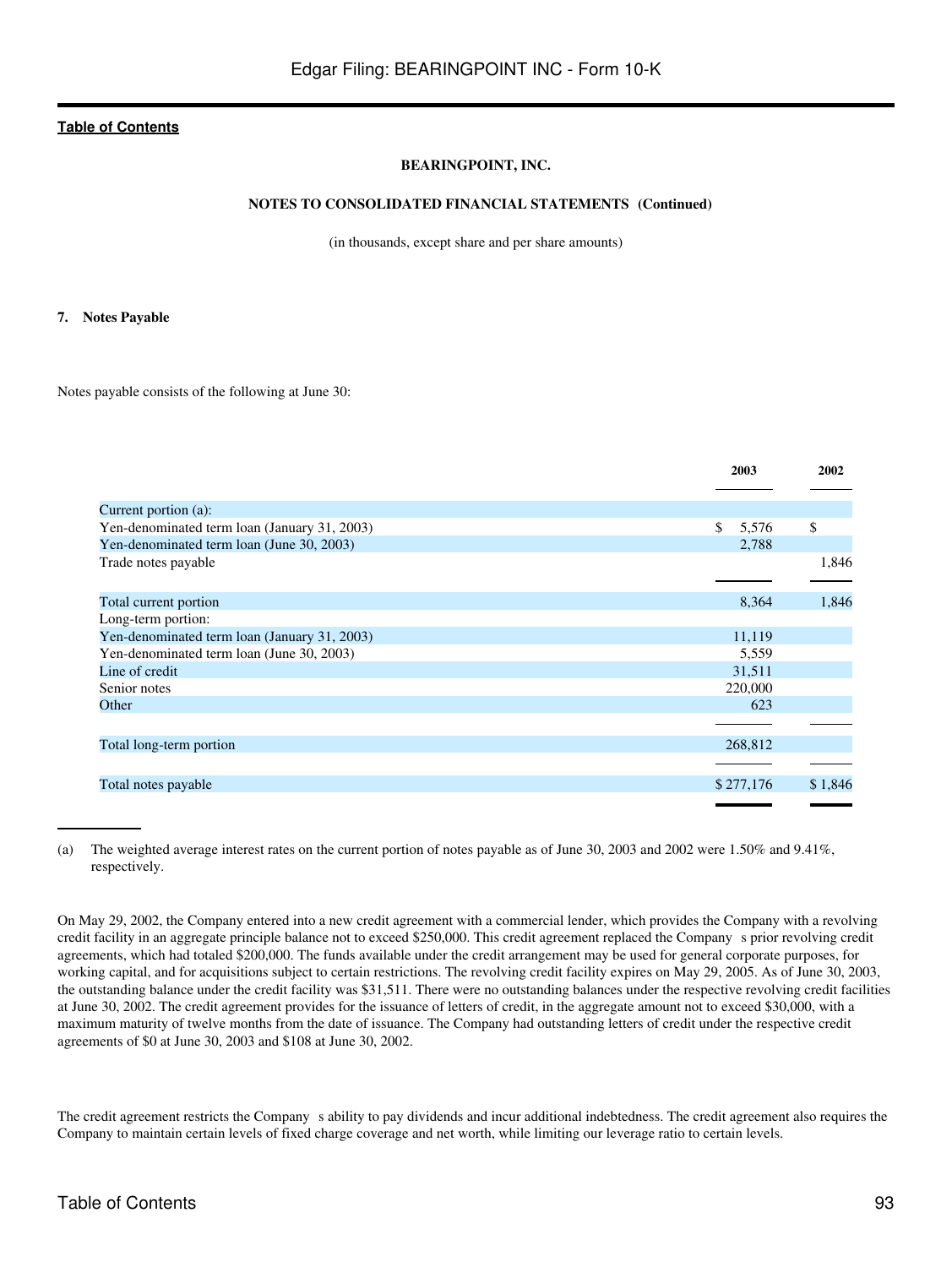Interest on borrowings under the credit agreement are determined, at the Companys option, based on the prime rate, the LIBOR rate plus a margin ranging from 0.875% to 1.625% or the Libo (as defined therein) plus a margin ranging from 0.875% to 1.625%. There are commitment fees ranging from 0.20% to 0.275% for the revolving credit. The interest rate margins and the commitment fees vary based on the Companys leverage ratio at quarter-end.

On May 23, 2003, the Company amended the May 22, 2000 receivables purchase agreement (previously amended on May 29, 2002) with an issuer of receivables-backed commercial paper in an amount not to exceed \$150,000. The Company has the option to sell, on an ongoing basis and without recourse, an undivided percentage interest in designated pools of accounts receivable. In connection with the receivables purchase agreement, the Company has granted a security interest in certain accounts receivable. To maintain the balance in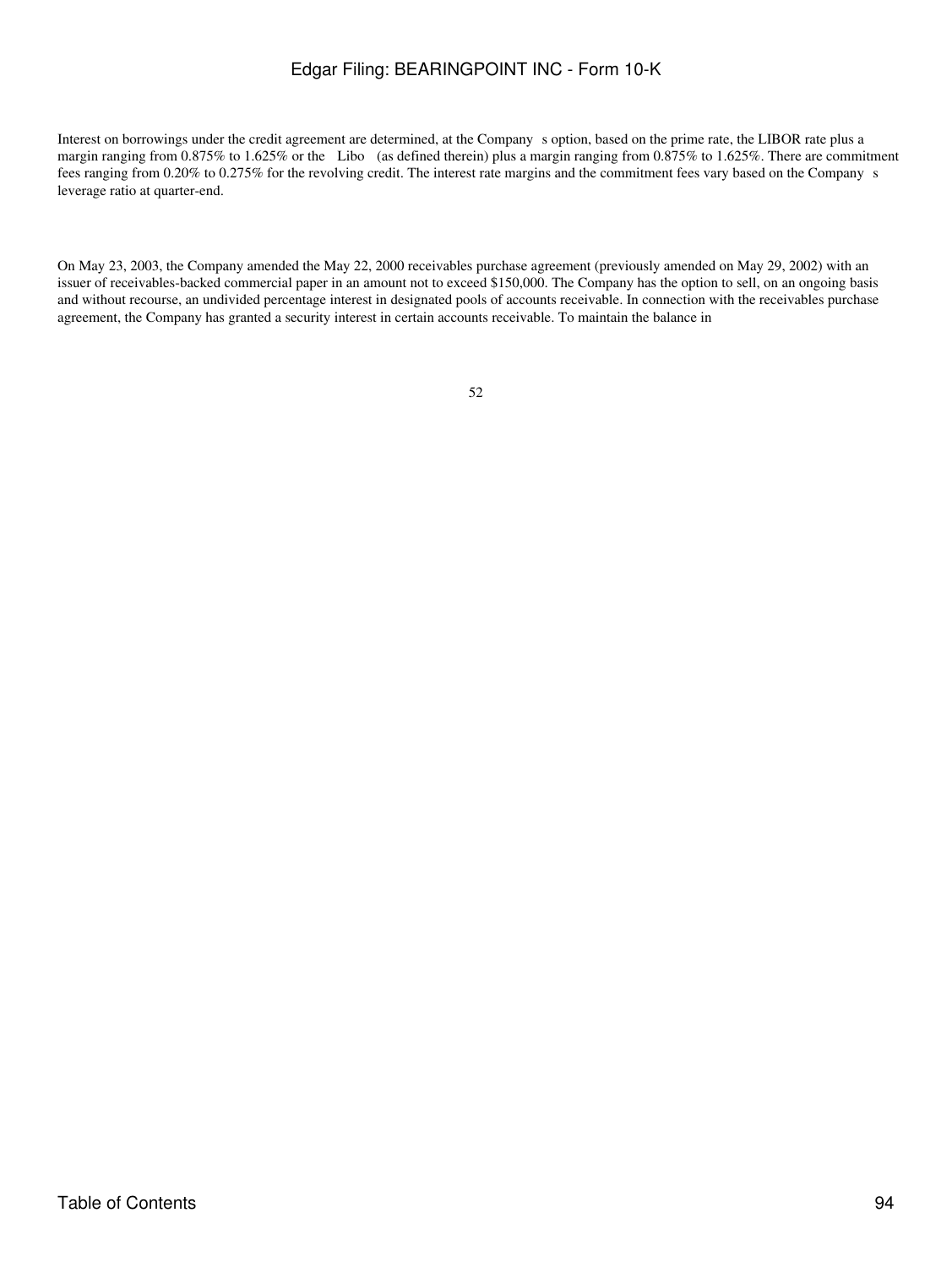## **BEARINGPOINT, INC.**

#### **NOTES TO CONSOLIDATED FINANCIAL STATEMENTS (Continued)**

(in thousands, except share and per share amounts)

the designated pools of accounts receivable sold, the Company is obligated to sell undivided interests in new receivables as existing receivables are collected. The agreement permits the sale of up to \$150,000 of an undivided interest in accounts receivable through May 21, 2004, subject to an annual renewal. There was no outstanding balance on the accounts receivable financing at June 30, 2003 and 2002. Interest on borrowings under the receivables purchase agreement is based on a variable commercial paper rate plus 0.4%. There is a commitment fee of 0.225% on the unused balance.

On August 21, 2002, the Company entered into a \$220,000 revolving credit facility for the purpose of funding a portion of the acquisition cost of BE Germany. This credit facility was scheduled to mature on December 15, 2002 and was in addition to the Company s other credit facilities. Borrowings under the facility bore interest at either the prime rate, the LIBOR rate plus a margin ranging from 0.875% to 1.625% or money market rates, the option of which was determinable by the Company. On August 22, 2002, in connection with the closing of the BE Germany acquisition, the Company borrowed \$220,000 under the new facility. This credit facility was retired on November 26, 2002, in connection with the issuance of Senior Notes.

On November 26, 2002, the Company completed a private placement of \$220,000 in aggregate principal of Senior Notes. The offering consisted of \$29,000 of 5.95% Series A Notes due November 2005, \$46,000 of 6.43% Series B Senior Notes due November 2006 and \$145,000 of 6.71% Series C Senior Notes due November 2007. The Senior Notes restrict the Company s ability to incur additional indebtedness and require the Company to maintain certain levels of fixed charge coverage and net worth, while limiting its leverage ratio to certain levels. The proceeds from the sale of these Senior Notes were used to repay the \$220,000 short-term revolving credit facility described above.

On December 16, 2002, a subsidiary of the Company expanded its yen-denominated line of credit facility to include a revolving line of credit facility to an aggregate principal balance not to exceed 1.85 billion yen (approximately \$15,442 as of June 30, 2003) and an overdraft line of credit facility to an aggregate principal balance not to exceed 0.5 billion yen (approximately \$4,174 as of June 30, 2003). Borrowings under the revolving line of credit facility accrue interest of TIBOR plus 0.90% and are used to finance working capital for the Companys Japanese operations. Borrowings under the overdraft line of credit facility accrue interest of TIBOR plus 1.30%. There are no covenants under the facilities, and they matured on August 30, 2003. At June 30, 2003, there were no borrowings outstanding under the revolving line of credit facility and the overdraft line of credit facility.

On January 31, 2003, a subsidiary of the Company entered into a new 2 billion yen-denominated term loan (approximately \$16,694 as of June 30, 2003). This term loan is in addition to the 1.85 billion yen-denominated line of credit and 0.5 billion yen-denominated overdraft line of credit facilities described above. Borrowings under the term loan accrue interest at six month TIBOR plus 1.4% (1.50% as of June 30, 2003). Scheduled principal payments are every six months beginning July 31, 2003 through July 31, 2005 in the amount of 334 million yen and include a final payment of 330 million yen on January 31, 2006. The term loan is unsecured, does not contain financial covenants, and is not guaranteed by the Company.

On June 30, 2003, a subsidiary of the Company entered into a new 1 billion yen-denominated term loan (approximately \$8,347 as of June 30, 2003). This term loan is in addition to the 2 billion yen-denominated term loan, the 1.85 billion yen-denominated line of credit and the 0.5 billion yen-denominated overdraft line of credit facilities described above. Borrowings under the term loan accrue interest at six month TIBOR plus 1.4% (1.49% as of June 30, 2003). Scheduled principal payments are every six months beginning December 31, 2003 through December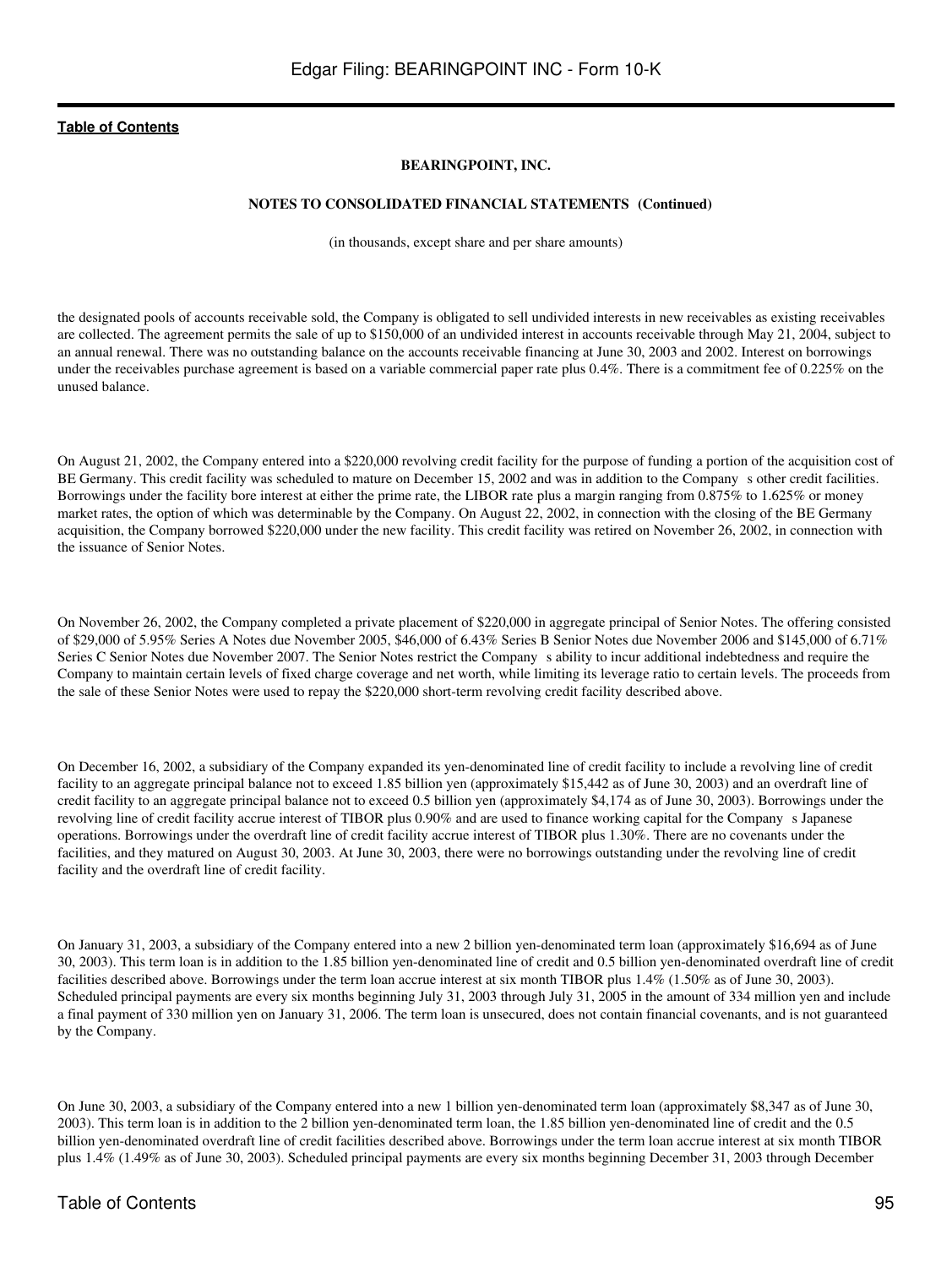31, 2005 in the amount of 167 million yen and include a final payment of 165 million yen on June 30, 2006. The term loan is unsecured, does not contain financial covenants, and is not guaranteed by the Company.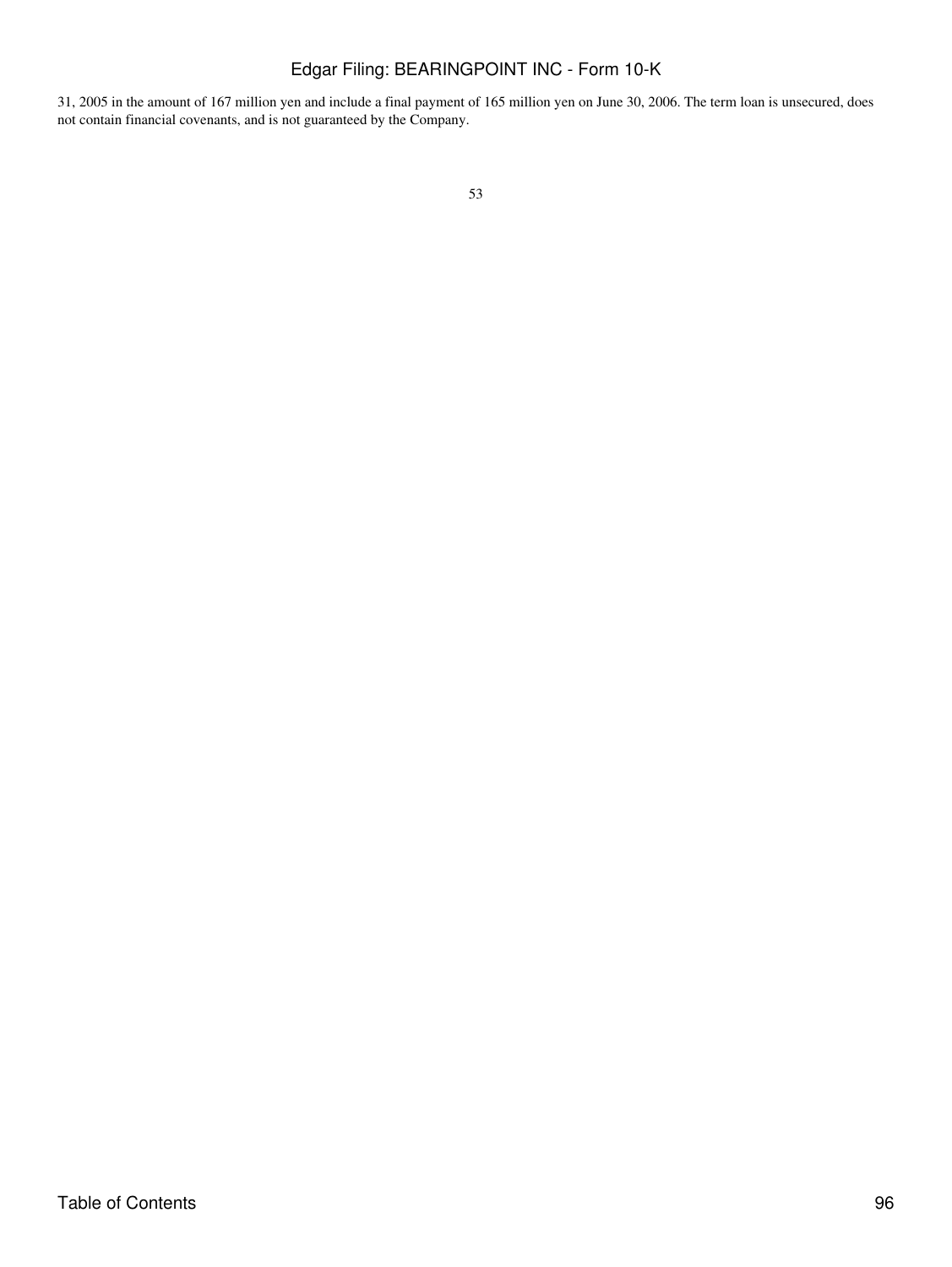## **BEARINGPOINT, INC.**

### **NOTES TO CONSOLIDATED FINANCIAL STATEMENTS (Continued)**

(in thousands, except share and per share amounts)

The following is a schedule of annual maturities on notes payable as of June 30, 2003 for each of the next five fiscal years:

| Year         | Amount      |
|--------------|-------------|
|              |             |
| 2004         | 8,364<br>\$ |
|              | 40,129      |
| 2005<br>2006 | 37,683      |
| 2007         | 46,000      |
| 2008         | 145,000     |

#### **8. Derivative Instruments and Hedging Activities**

The Company has borrowings outstanding under bank credit facilities, which carry variable interest rates (See Note 7). These debt obligations expose the Company to variability in interest payments due to changes in interest rates. If interest rates increase, interest expense increases. Conversely, if interest rates decrease, interest expense decreases.

During the second quarter of fiscal year 2003, the Company replaced its \$220,000 short-term revolving credit facility used to finance recent acquisitions with fixed rate debt. In anticipation of this refinancing, the Company entered into treasury rate locks on \$125,000 of five-year debt. The treasury locks are derivative instruments as defined by SFAS No. 133, Accounting for Derivative Instruments and Hedging Activities, and have been designated as highly effective cash flow hedges. On November 6, 2002, the treasury locks were settled resulting in a gain of \$787, which will be amortized into interest expense over the term of the debt. The gain on the treasury locks converts fixed rate cash flows from 6.71% to approximately 6.56% on \$125,000 of the new debt.

The accumulated gain related to the treasury locks included in other comprehensive income as of June 30, 2003 was approximately \$695, of which approximately \$157 will be reclassified into interest expense over the next twelve months.

## **9. Accrued Payroll and Employee Benefits**

Accrued payroll and employee benefits consist of the following at June 30: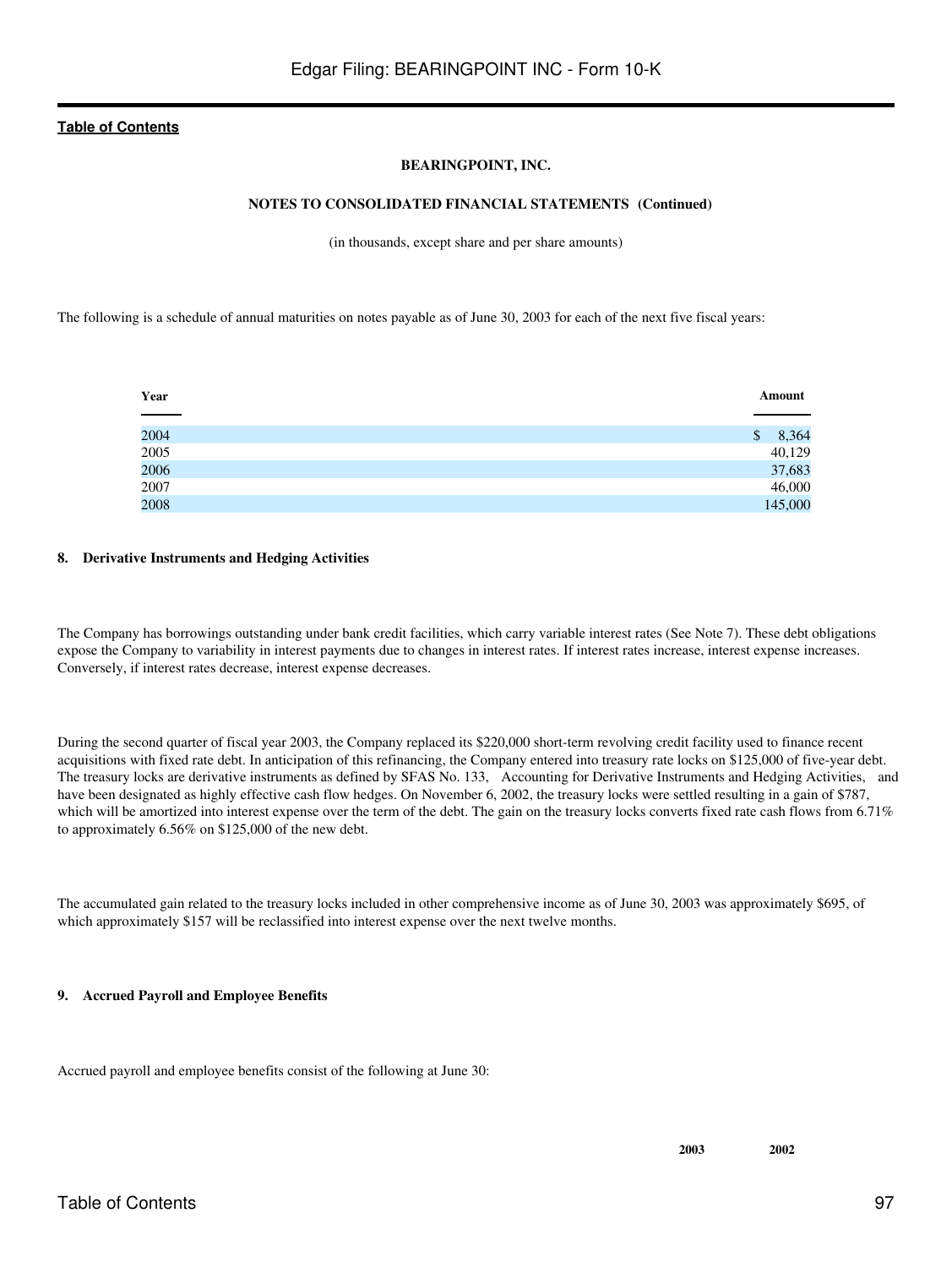| Accrued compensated absences | \$109,582 | 76,102    |
|------------------------------|-----------|-----------|
| Payroll related taxes        | 29.188    | 10,110    |
| Other                        | 74.276    | 44.342    |
|                              |           |           |
| Total                        | \$213,046 | \$130,554 |
|                              |           |           |

## **10. Other Current Liabilities**

Other current liabilities consist of the following at June 30:

|                                      | 2003      | 2002                   |
|--------------------------------------|-----------|------------------------|
| Acquisition obligation (see Note 11) | \$17,566  | 16,653<br>$\mathbb{S}$ |
| Due to KPMG LLP (see Note 18)        | 3,990     | 15,220                 |
| Other                                | 83,440    | 37,140                 |
|                                      |           |                        |
| Total                                | \$104,996 | 69,013<br>$\mathbb{S}$ |
|                                      |           |                        |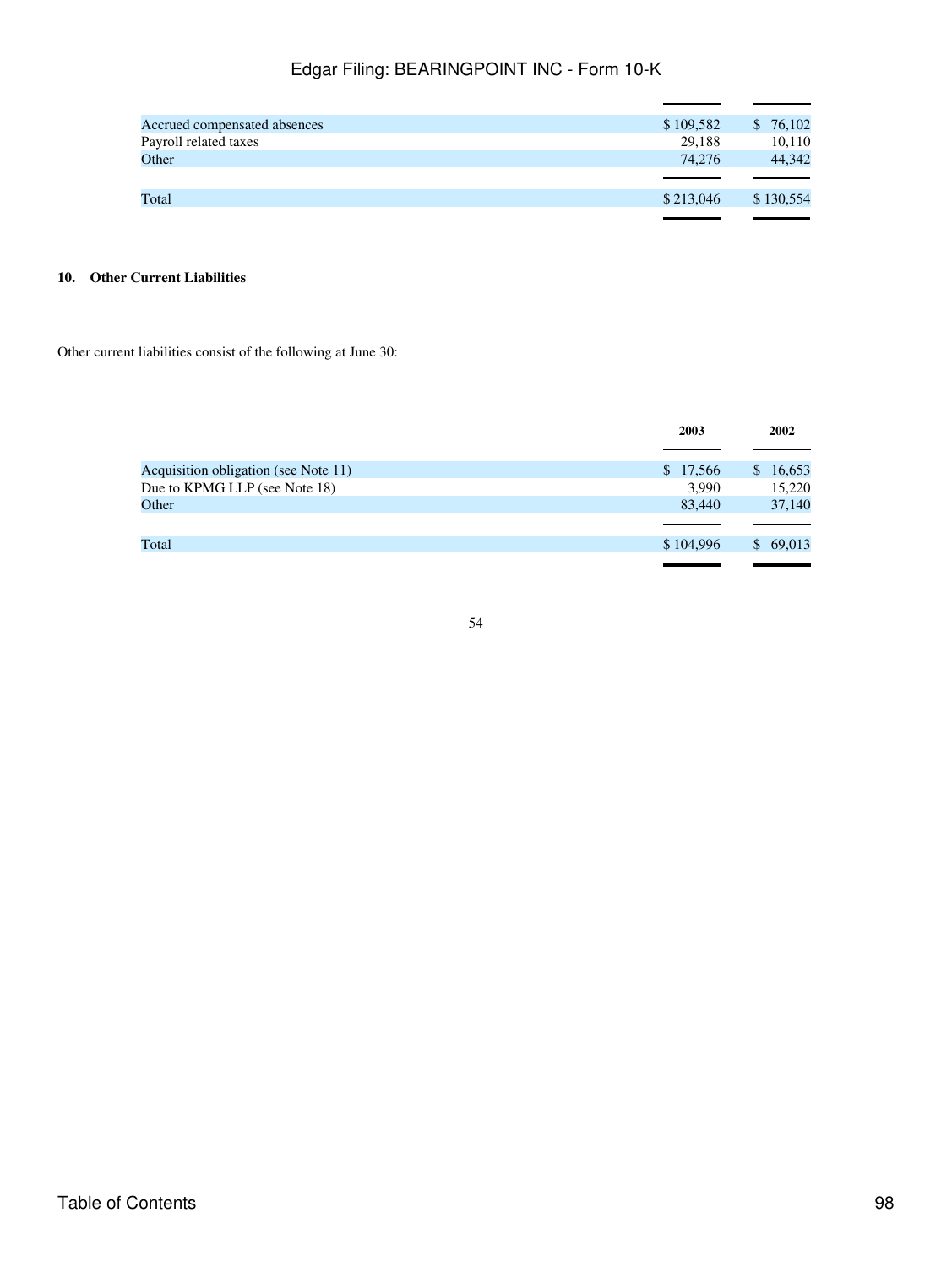### **BEARINGPOINT, INC.**

#### **NOTES TO CONSOLIDATED FINANCIAL STATEMENTS (Continued)**

(in thousands, except share and per share amounts)

#### **11. Acquisition Obligations**

On May 27, 1999, KPMG LLP acquired all of the voting common stock of Softline Consulting & Integrators, Inc., a systems integration company, and entered into an agreement to acquire all of the Softline nonvoting common stock for not less than \$65,000. The \$65,000 acquisition obligation for the nonvoting common stock of Softline accrues interest at 6% per annum, and was due by its terms at the earlier of a demand by a majority vote of the nonvoting shareholders, or May 8, 2000. In the event the Company had provided notice of an IPO on or before May 8, 2000, the nonvoting shareholders would have had the right to convert the acquisition obligation of \$65,000, plus accrued interest, into the Company s common shares at a conversion price equal to the IPO price less the underwriter s per share discount. This obligation was not retired at its maturity. The Company and the counterparties to this agreement entered into an agreement in August 2000, pursuant to which \$33,980 of this obligation was repaid in cash, \$7,020 was retired through the cancellation of short-term notes due from the counterparties and \$9,000 was settled in November 2000 (\$3,000 in cash and 326,024 shares of the Companys common stock). The remaining obligation of \$15,000 plus interest at 6% per annum, included in other current liabilities, is payable upon the ultimate resolution of specific contingencies relating to the Softline acquisition and will be paid through the issuance of shares of the Companys common stock, valued for such settlement purposes at the IPO price less the underwriting discount or, at the election of the counterparties, through the issuance of cash equal to the current market price of the Company s common stock for up to 30% of the shares otherwise issuable, with the remainder payable in shares valued at the IPO price.

#### **12. Collaboration Agreement**

In August 1997, the Company entered into a collaboration agreement with Microsoft Corporation. Under this agreement, the Company developed a broad portfolio of services and solutions to enable the rapid deployment of Microsoft products. Microsoft paid the Company \$15,000. The agreement requires the Company to train a specified number of consultants to be proficient in Microsoft products, and to participate in joint marketing efforts with Microsoft. Revenue of \$5,000 was recognized as training and other costs associated with the agreement were incurred. Revenue was not recognized for the remaining \$10,000 due to a minimum royalty liability of \$10,000 associated with the agreement. The agreement requires the Company to pay Microsoft royalties on certain net revenue for business relating to Microsoft products. The royalty period commenced in August 2000 and ends on the earlier of the date on which the Company makes the minimum aggregate royalty payment of \$10,000 or June 30, 2006. If aggregate payments on June 30, 2006 are less than \$10,000, the Company is obligated to make a final payment for the difference. The royalty for the years ended June 30, 2003, 2002 and 2001 are \$0, \$0 and \$623, respectively. The remaining liability of \$9,377 is included in other liabilities

(non current).

#### **13. Commitments and Contingencies**

The Company is involved in legal proceedings, claims and litigation arising in the ordinary course of business. Additionally, under its contracts with the U.S. Government, the Company is subject to audit by the Defense Contract Audit Agency, which could result in adjustments of amounts previously billed. Currently, all years subsequent to fiscal year ended June 30, 1999 remain subject to audit. Based on its current assessment, management believes that the Company s financial statements include adequate provision for estimated costs and losses that may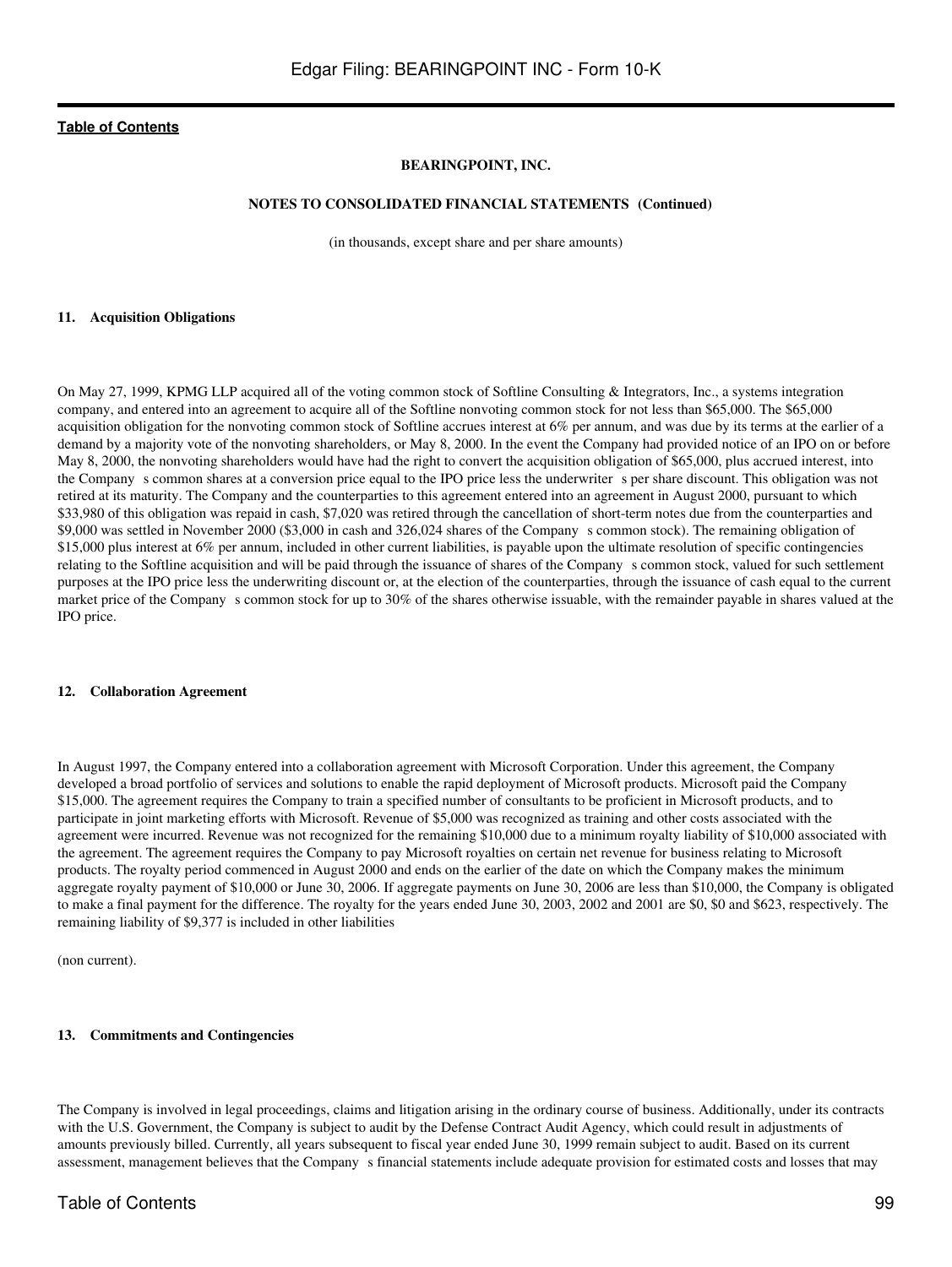ultimately be incurred with regard to such matters. In connection with the Separation, the Company indemnified KPMG LLP and its partners for any liabilities or losses relating to the Company or otherwise assigned to the Company. Similarly, KPMG LLP and its partners have indemnified the Company for any liabilities or losses relating to or otherwise assigned to KPMG LLP s assurance and tax businesses.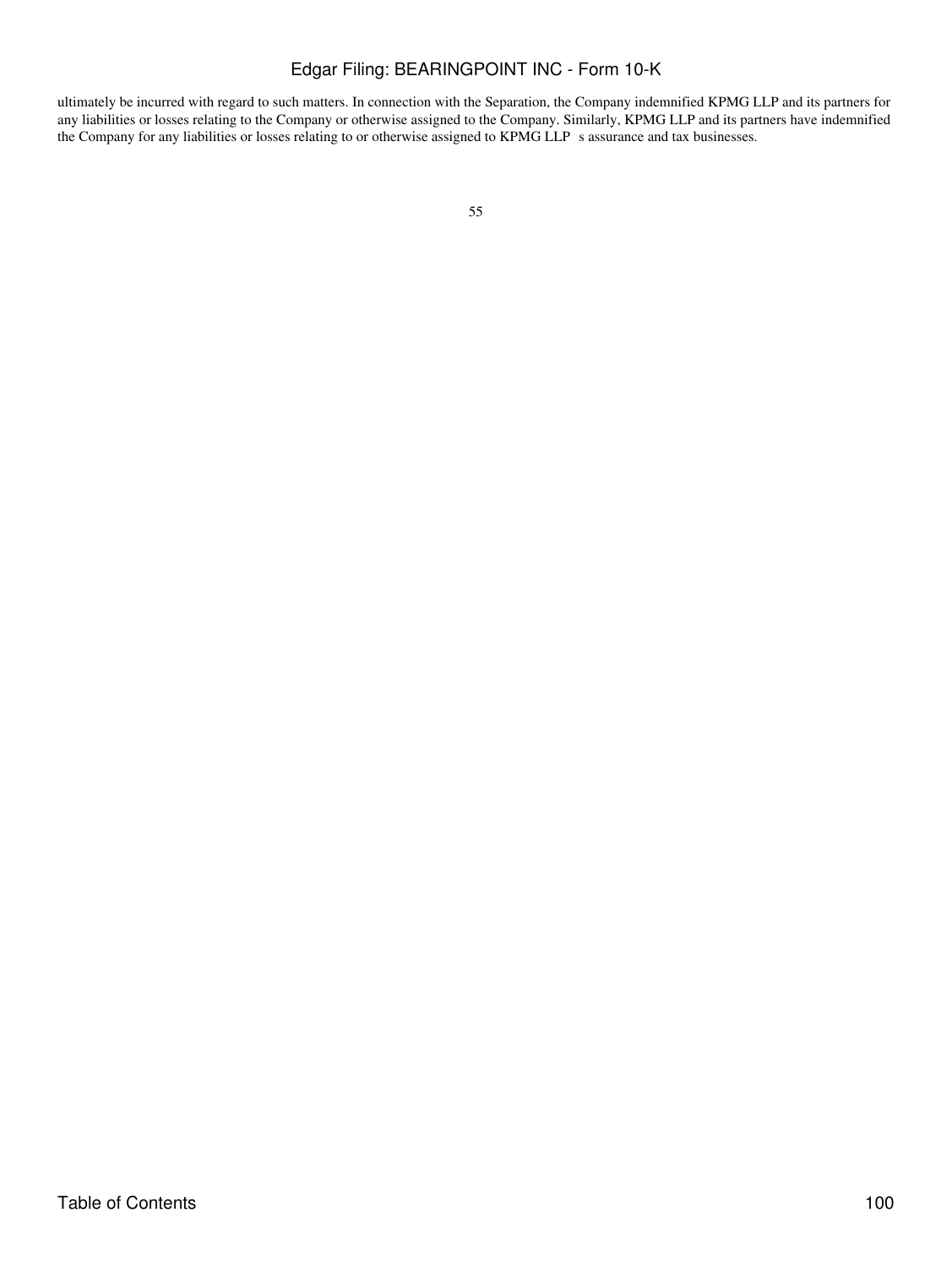## **BEARINGPOINT, INC.**

#### **NOTES TO CONSOLIDATED FINANCIAL STATEMENTS (Continued)**

(in thousands, except share and per share amounts)

*Transition Services Provided By KPMG LLP*: As described in Note 18, Transactions with Related Parties, when our Company terminates infrastructure services provided by KPMG LLP under the transition services agreement, we are potentially liable for the payment of termination costs, as defined in the agreement, incurred by KPMG LLP in connection with winding down and terminating such services. KPMG LLP and the Company have agreed that during the term of the transition services agreement (which terminates no later than February 8, 2004 for most non-technology services and February 8, 2005 for technology-related services and limited non-technology services), the parties will work together to minimize any termination costs (including transitioning personnel and contracts from KPMG LLP to our Company), and our Company will wind down its receipt of services from KPMG LLP and develop its own internal infrastructure and support capabilities or seek third party providers of such services. In fiscal year 2002, the Company terminated certain human resources, knowledge management, office support services, purchasing and training services for which \$1,000 in termination costs was paid to KPMG LLP. Under the transition services agreement and separate agreements, the Company continues to receive from KPMG LLP services relating to information technology (such as telecommunications and user services), financial systems, human resources systems, occupancy and office support services in facilities used by both the Company and KPMG LLP, and financing of capital assets used in the provisioning of transition services. During fiscal year 2003, the Company purchased from KPMG LLP \$32,429 of leasehold improvements. Based on information currently available, the Company anticipates paying KPMG LLP approximately \$40,000 to \$60,000 for the sale and transfer of additional capital assets (such as computer equipment, furniture and leasehold improvements) currently used by the Company through the transition services agreement (for which usage charges are included in the monthly costs under the agreement). In August 2002, the Company and KPMG LLP reached a settlement relating to a dispute about the determination of costs under the transition services agreement, resulting in KPMG LLP paying the Company \$8,444. During fiscal year 2003, the Company terminated certain human resources services provided by KPMG LLP under the transition services agreement for which the Company paid \$1,050 in termination costs to KPMG LLP. During fiscal year 2003, the Company also recovered \$2,133 as a result of its audit of KPMG LLP s charges for fiscal year 2002 and related adjustments of the charges for fiscal year 2003. The amount of termination costs that the Company will pay to KPMG LLP depends upon the timing of service terminations, the ability of the parties to work together to minimize the costs, and the amount of payments required under existing contracts with third parties for services provided to the Company by KPMG LLP and which can continue to be obtained directly by the Company thereafter. Accordingly, the amount of termination costs that the Company will pay to KPMG LLP in the future cannot be reasonably estimated at this time. The Company believes that the amount of termination costs yet to be assessed will not have a material adverse effect on the Companys consolidated financial position, cash flows, or liquidity. Whether such amounts could have a material effect on the results of operations in a particular quarter or fiscal year cannot be determined at this time.

*Operating Leases*: The Company leases certain of its office facilities under various operating leases, some of which contain escalation clauses. Additionally, the Company leases certain of its office facilities under subleases with KPMG LLP. Subleases with KPMG LLP are for periods that coincide with the KPMG LLP lease periods, which run through 2014. The rental cost is based on square footage utilized by the Company. Future aggregate minimum lease payments under operating leases for the years ending June 30 are as follows: 2004-\$69,998, 2005-\$64,090, 2006-\$52,945, 2007-\$45,366, 2008-\$43,240, thereafter-\$140,456. Total rent expense related to the operating leases was approximately \$87,498, \$53,700 and \$48,000 for the year ended June 30, 2003, 2002 and 2001, respectively.

In the normal course of business, the Company has indemnified third parties and has commitments and guarantees under which it may be required to make payments in certain circumstances. The Company accounts for these indemnities, commitments, and guarantees in accordance with FIN No. 45 Guarantor s Accounting and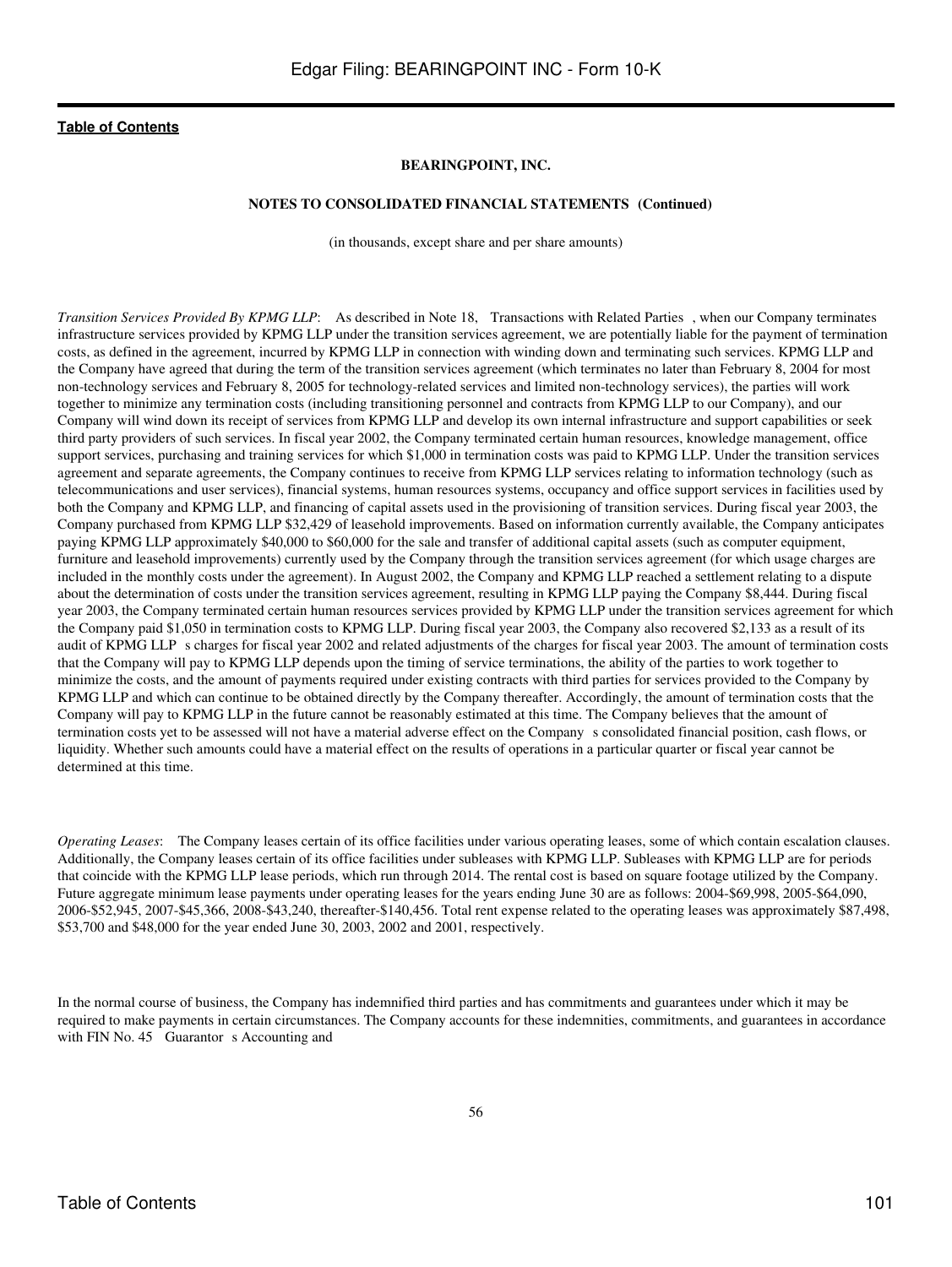## **BEARINGPOINT, INC.**

### **NOTES TO CONSOLIDATED FINANCIAL STATEMENTS (Continued)**

(in thousands, except share and per share amounts)

Disclosure Requirements for Guarantees, Including Indirect Guarantees of Indebtedness of Others an interpretation of FASB Statements No. 5, 57, and 107 and rescission of FASB Interpretation No. 34 requiring recognition of a liability for the fair value of such indemnities. These indemnities, commitments and guarantees include: indemnities of KPMG LLP with respect to the consulting business that was transferred to the Company in January 2000; indemnities to third parties in connection with performance bonds; its indemnities to various lessors in connection with facility leases; indemnities to customers related to intellectual property and performance of services subcontracted to other providers; and indemnities to directors and officers under the organizational documents of the Company. The duration of these indemnities, committments and guarantees varies, and in certain cases, is indefinite. Certain of these indemnities, commitments and guarantees do not provide for any limitation of the maximum potential future payments the Company could be obligated to make. The Company has never incurred material costs to settle claims or defend lawsuits related to these indemnities, commitments and guarantees. As a result, the estimated fair value of these agreements is minimal. Accordingly, no liabilities have been recorded for these agreements as of June 30, 2003.

### **14. Series A Mandatorily Redeemable Convertible Preferred Stock**

On January 31, 2000, Cisco Systems, Inc. (Cisco) purchased 5.0 million shares of the Companys Series A Mandatorily Redeemable Convertible Preferred Stock (Series A Preferred Stock) for \$1,050,000. The Series A Preferred Stock had no voting rights except for the election of two directors and in connection with certain fundamental events such as mergers, sale of substantially all assets and charter amendments; carried a 6% annual dividend, payable quarterly; and was convertible at the holder s option, upon the consummation of the initial public offering, into the Company s common stock at a beneficial conversion rate of 80% of the IPO price. The Company agreed not to enter into an agreement relating to a merger, consolidation or other business combination involving any of four specified companies during the five-year period following the issuance of the Series A Preferred Stock to Cisco. If the Company were to enter into any such transaction, the Company could be obligated to repurchase any outstanding securities of the Company held by Cisco and to make an additional cash payment to Cisco equal to the Companys consolidated revenue for the twelve months preceding the transaction.

On September 15, 2000, Cisco and KPMG LLP agreed that, immediately prior to the closing of an IPO, KPMG LLP would purchase 2.5 million shares of Series A Preferred Stock (half of such shares then outstanding and held by Cisco) from Cisco for \$525,000. Under this agreement, the Company agreed to repurchase that number of shares of our Series A Preferred Stock resulting in Cisco owning 9.9% of our common stock as of the date of our initial public offering. On November 29, 2000, KPMG LLP agreed to convert all of the preferred stock it acquired at the initial public offering price without any conversion discount.

In February 2001, in connection with our IPO, the Company repurchased approximately 1.4 million shares of Series A Preferred Stock from Cisco for \$378,329 in cash; Cisco and KPMG LLP converted the remaining 3.6 million shares into 44.6 million shares of our common stock. The net amount of the beneficial conversion feature, after deducting the \$131,250 conversion discount foregone by KPMG LLP, was \$131,250 and reflected as a non-cash charge to net income (loss) available to common stockholders in the fiscal year 2001 Consolidated Statement of Operations.

## **15. Investment in Affiliate**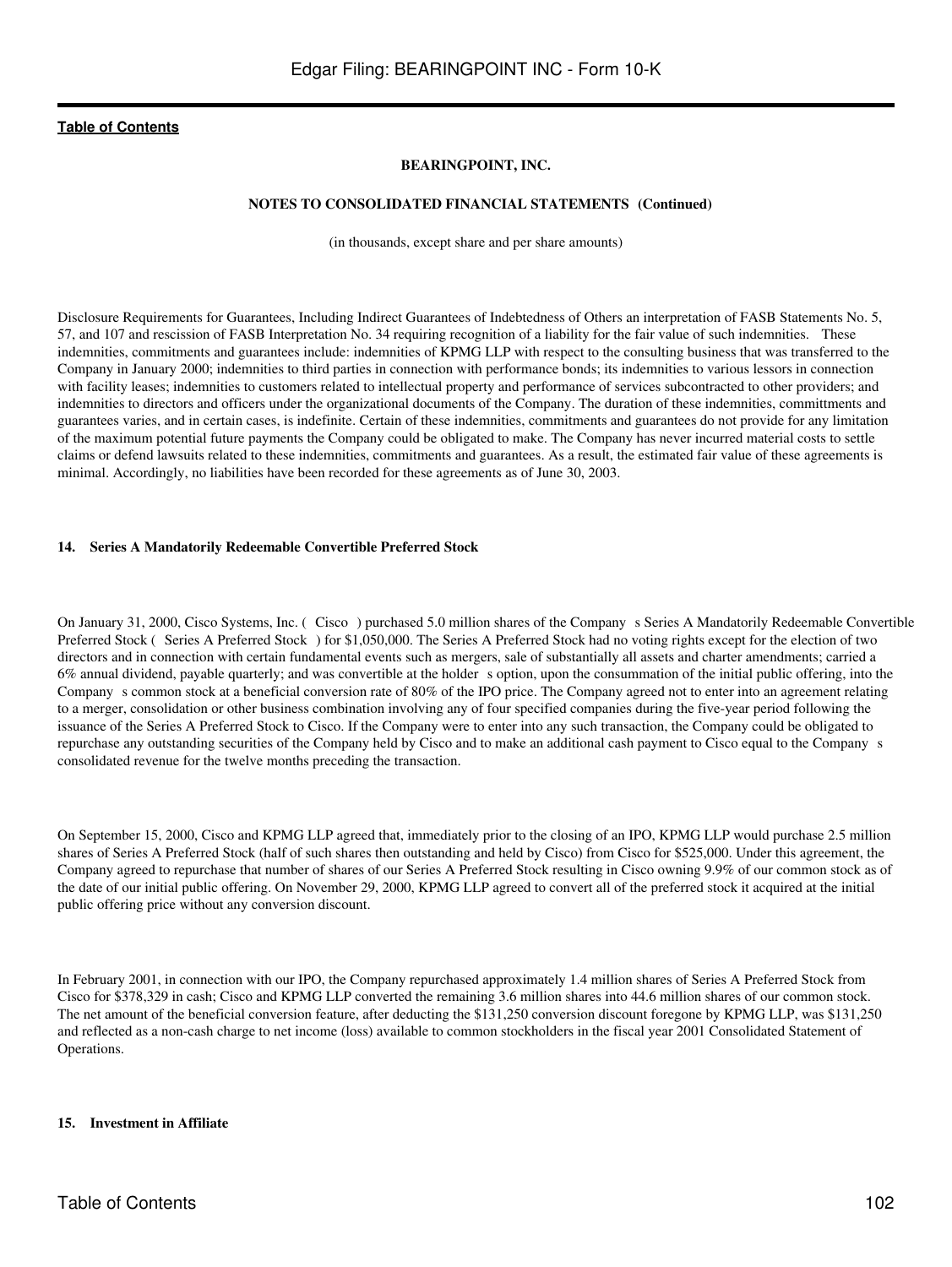On June 3, 1999, the Company and Qwest Communications International, Inc. (Qwest) formed Qwest Cyber.Solutions, LLC (QCS), a company involved in applications outsourcing. Through the contribution of net assets of Softline, the Company acquired a 49% interest in QCS, with the remaining 51% interest being held by Qwest. The Company s cost basis of its investment in QCS exceeded its proportionate share of QCS s net assets by \$39,244.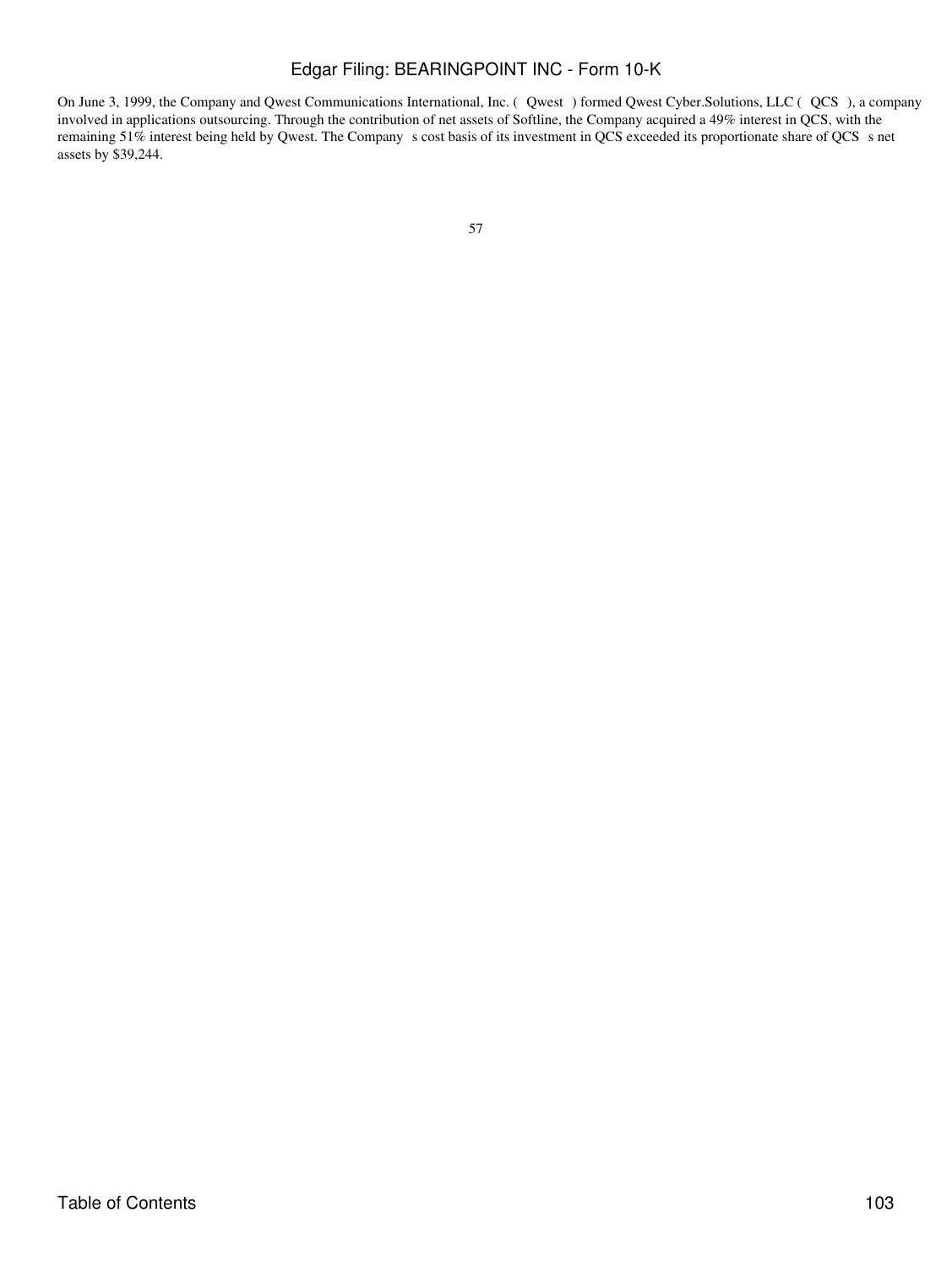## **BEARINGPOINT, INC.**

#### **NOTES TO CONSOLIDATED FINANCIAL STATEMENTS (Continued)**

(in thousands, except share and per share amounts)

QCS periodically required additional capital to fund its operations and acquire equipment to support the expansion of its business and the Company decided not to make any additional capital contributions to QCS. On December 27, 2000, QCS redeemed the Company s 49% ownership interest in the joint venture in exchange for a nominal amount. Accordingly, the Companys investment in QCS of \$63,330 (\$58,482 on an after-tax basis) was written off through a non-cash charge to earnings in December 2000. Concurrent with the disposition of the Companys equity investment in QCS, the Company entered into an agreement pursuant to which the Company continues to have a marketing relationship with QCS. The Company s marketing relationship with QCS extends through June 2, 2009 or through the date of an initial public offering by QCS, if earlier.

The following is a summary of equity losses of affiliate and loss on redemption of equity interest in affiliate:

|                                                                               | Year            |
|-------------------------------------------------------------------------------|-----------------|
|                                                                               | <b>Ended</b>    |
|                                                                               | <b>June 30,</b> |
|                                                                               | 2001            |
| Interest in QCS s losses $(49\%)$                                             | \$(10,728)      |
| Amortization of excess investment in QCS                                      | (1,961)         |
| Loss on redemption of equity interest in QCS (\$58,482 on an after-tax basis) | (63,330)        |
|                                                                               |                 |
| Total                                                                         | \$(76,019)      |
|                                                                               |                 |

#### **16. Capital Stock and Option Awards**

*Long-Term Incentive Plan*

On January 31, 2000, the Company adopted the 2000 Long-Term Incentive Plan (the Plan), pursuant to which the Company is authorized to grant stock options and other awards to its employees and directors. The number of shares of common stock that are authorized for grants or awards under the Plan (the Authorized Shares) is equal to the greater of (i) 35,084,158 shares of common stock and (ii) 25% of the sum of (x) the number of issued and outstanding shares of common stock of the Company and (y) the Authorized Shares. Stock options are granted with an exercise price equal to the common stock s fair market value at the date of grant. Generally, stock options granted have 10-year terms and generally vest over four years from the date of grant.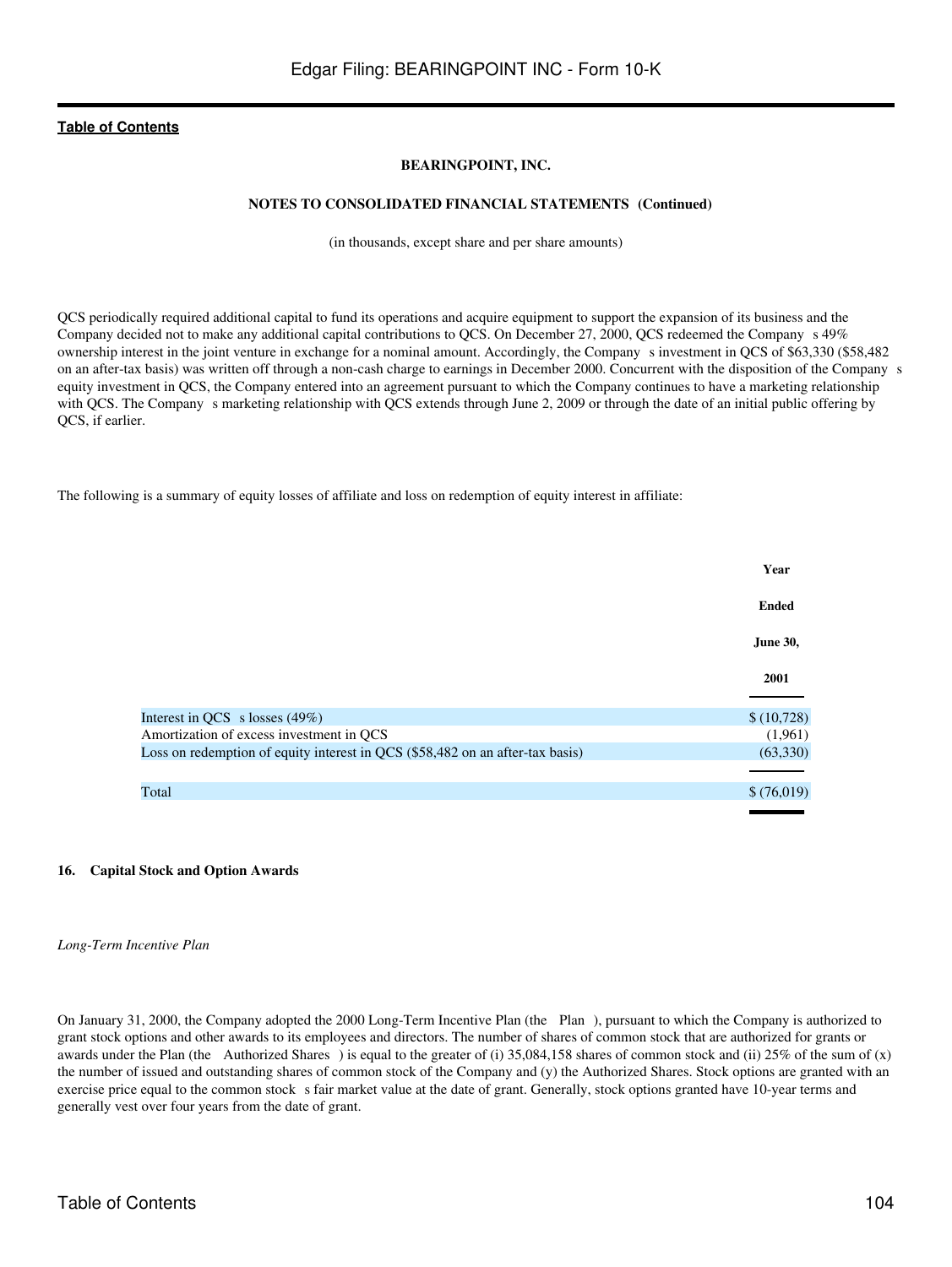In connection with our initial public offering, the Company granted 16.1 million stock options with an exercise price of \$18 per share to employees. These options vest over three and one-half years with 25% vesting on August 8, 2001 and an additional 25% vesting on August 8 in each of the years 2002 through 2004.

On February 1, 2002, the Company filed with the Securities and Exchange Commission a tender offer relating to all stock options with an exercise price of \$55.50. Under the offering, holders of such options (other than executive officers and directors of the Company) had the opportunity to surrender their options as of March 1, 2002 and, in exchange, receive an equal number of options issued in September 2002 with an exercise price equal to 110% of the then fair market value of the Company s common stock. On September 3, 2002, the Company issued 4,397,775 replacement options at an exercise price of \$11.01. The replacement options vest ratably over three years.

| n sa              |                    |
|-------------------|--------------------|
| I<br>I<br>v<br>۰. | I<br>۰.<br>×<br>۰. |
|                   |                    |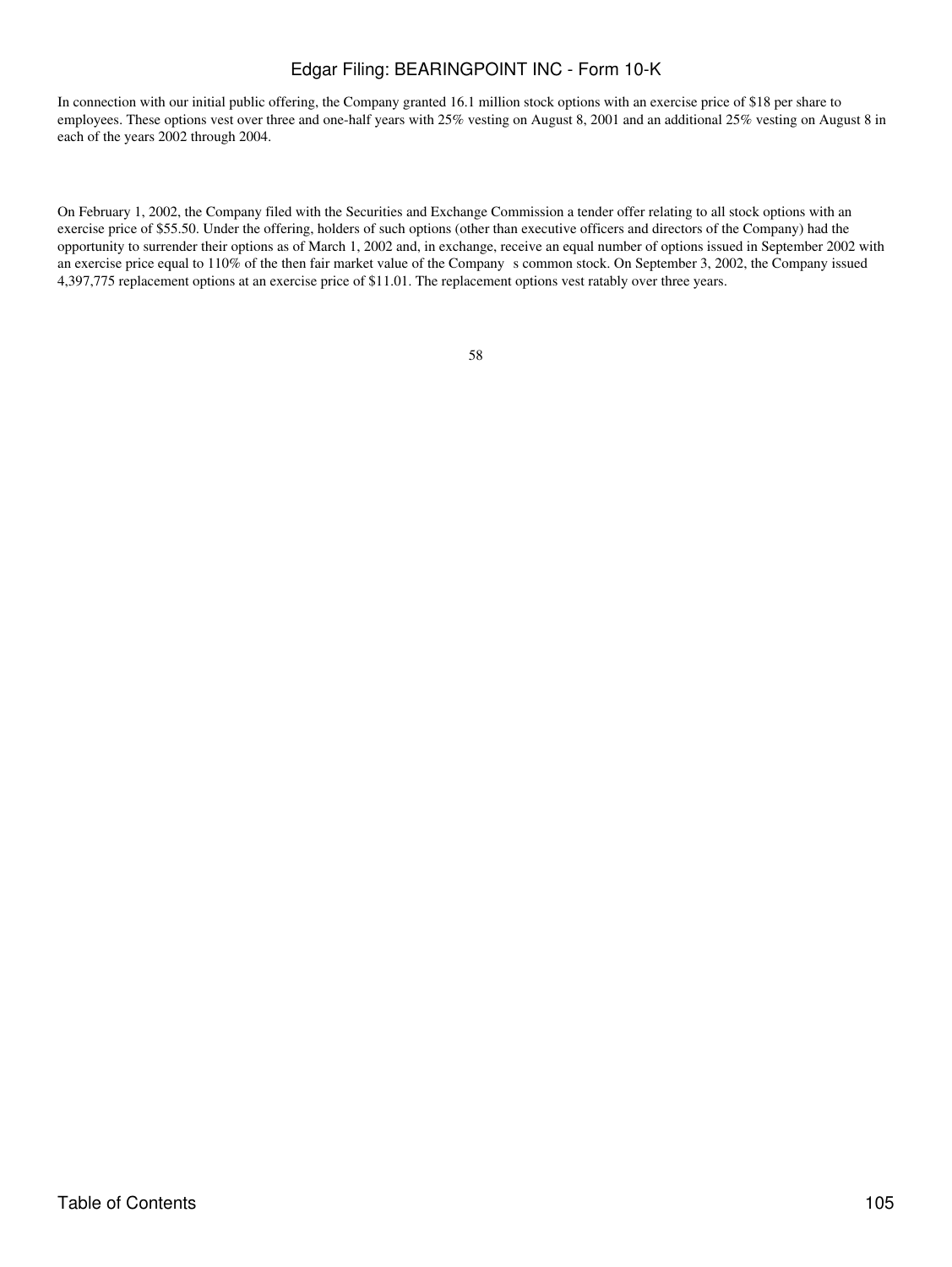### **BEARINGPOINT, INC.**

## **NOTES TO CONSOLIDATED FINANCIAL STATEMENTS (Continued)**

(in thousands, except share and per share amounts)

Stock award and option activity during the periods indicated was as follows:

|                                     |                  | <b>Options Outstanding</b> |               |                         |
|-------------------------------------|------------------|----------------------------|---------------|-------------------------|
|                                     | <b>Options</b>   |                            |               |                         |
|                                     | <b>Available</b> |                            |               | <b>Weighted Average</b> |
|                                     | for Grant        | <b>Number</b>              |               | <b>Price per Share</b>  |
| Balance at June 30, 2000            | 27,035,975       | 8,048,183                  | $\mathbb{S}$  | 55.50                   |
| Options granted                     | (22, 842, 745)   | 22,842,745                 | \$            | 18.07                   |
| Options forfeited/canceled          | 3,539,671        | (3,539,671)                | \$            | 36.62                   |
|                                     |                  |                            |               |                         |
| Balance at June 30, 2001            | 7,732,901        | 27,351,257                 | $\mathbb{S}$  | 27.31                   |
| Additional shares authorized        | 17,471,228       |                            |               |                         |
| Options granted                     | (14,270,171)     | 14,270,171                 | <sup>\$</sup> | 13.63                   |
| Options exercised                   |                  | (209, 146)                 | \$            | 17.23                   |
| Options forfeited/canceled/tendered | 10,620,348       | (10,620,348)               | \$            | 38.49                   |
| Restricted stock awards             | (420,000)        |                            |               |                         |
|                                     |                  |                            |               |                         |
| Balance at June 30, 2002            | 21,134,306       | 30,791,934                 | $\sqrt{\ }$   | 17.17                   |
| Additional shares authorized        | 11,541,474       |                            |               |                         |
| Options granted                     | (23,987,908)     | 23,987,908                 | \$            | 9.71                    |
| Options forfeited/canceled          | 6,776,989        | (6,776,989)                | $\mathbb{S}$  | 15.90                   |
| Restricted stock awards             | 22,000           |                            |               |                         |
|                                     |                  |                            |               |                         |
| Balance at June 30, 2003            | 15,486,861       | 48,002,853                 | \$            | 13.78                   |
|                                     |                  |                            |               |                         |

Information about stock options outstanding at June 30, 2003 is as follows:

|                                | <b>Outstanding Options</b>   |                         |                          | <b>Options Exercisable</b>          |                          |
|--------------------------------|------------------------------|-------------------------|--------------------------|-------------------------------------|--------------------------|
| <b>Range of Exercise Price</b> | <b>Number</b><br>Outstanding | <b>Weighted Average</b> | Weighted<br>Average      | <b>Number</b><br><b>Exercisable</b> | Weighted<br>Average      |
|                                | June 30, 2003                | Remaining               | <b>Exercise</b><br>Price | June 30, 2003                       | <b>Exercise</b><br>Price |
|                                |                              | Contractual             |                          |                                     | <b>Contract Contract</b> |
|                                |                              | Life (Years)            |                          |                                     |                          |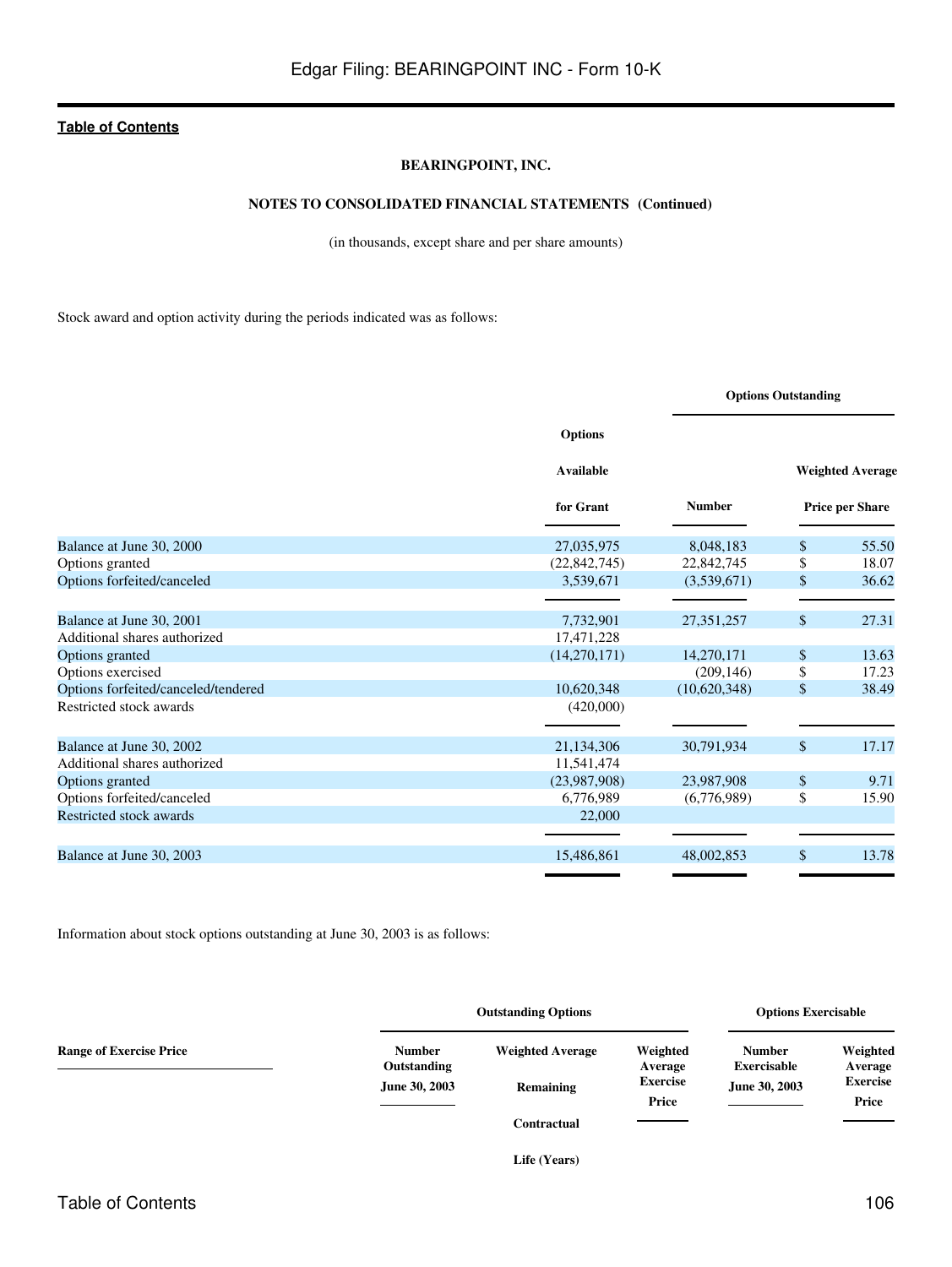| $$5.32 - $5.54$   | 2,200      | 5.2 | 5.44<br>S. |            |         |
|-------------------|------------|-----|------------|------------|---------|
| $$5.55-S11.09$    | 19,477,180 | 9.0 | 9.57<br>\$ | 24,084     | \$11.05 |
| \$11.10-\$16.64   | 13,164,216 | 7.9 | \$13.32    | 2,898,997  | \$13.40 |
| $$16.65 - $22.19$ | 14,677,072 | 7.2 | \$18.04    | 7,326,565  | \$18.02 |
| \$22.20-\$27.74   | 92,456     | 7.2 | \$22.62    | 47,472     | \$22.62 |
| \$55.50           | 589,729    | 6.3 | \$55.50    | 442,778    | \$55.50 |
|                   |            |     |            |            |         |
|                   | 48,002,853 | 8.1 | \$13.78    | 10.739.896 | \$18.32 |
|                   |            |     |            |            |         |

Under the provisions of the 2000 Long-Term Incentive Plan, the Company may, at its discretion, grant restricted stock awards to certain of its officers and employees. During fiscal year 2002, the Company granted 420,000 shares of restricted common stock, of which 50,000 shares were forfeited during fiscal year 2003. Holders of restricted stock have all the rights of other stockholders, subject to certain restrictions and forfeiture provisions; such restricted stock is considered to be issued and outstanding. Restrictions on the shares will expire over three years. The market value of shares awarded during fiscal year 2002 was \$5,586, and was recorded as unearned compensation. Unearned compensation is being amortized to expense over the three-year vesting period and amounted to \$1,703 and \$1,862 in fiscal year 2003 and 2002, respectively.

In connection with the various Andersen Business Consulting acquisitions, the Company committed to the issuance of approximately 3,500,000 shares of common stock to former partners of those practices as a retentive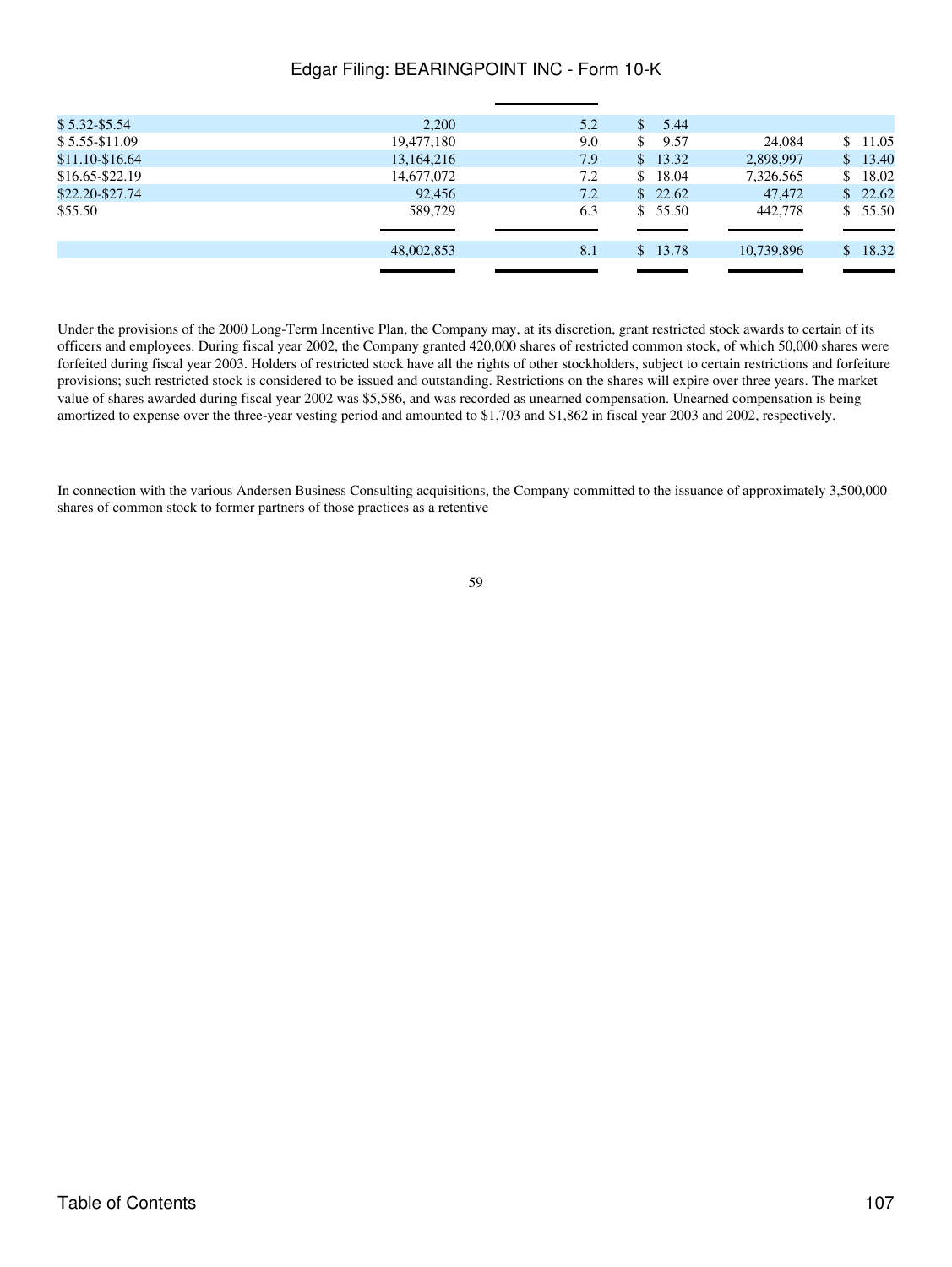## **BEARINGPOINT, INC.**

#### **NOTES TO CONSOLIDATED FINANCIAL STATEMENTS (Continued)**

(in thousands, except share and per share amounts)

measure. The stock awards have no purchase price and are subject to a three year vesting period, so long as the recipient remains employed by the Company. Compensation expense is being recorded ratably over the three-year service period beginning in July 2002. Compensation expense for the year ended June 30, 2003 was \$13,531. As of June 30, 2003, 8,000 shares of common stock have been issued.

On October 12, 2000, the Company adopted the Employee Stock Purchase Plan (ESPP) that allows eligible employees to purchase shares of the Company s common stock at a discount, through accumulated payroll deductions of 1% to 15% of their compensation, up to a maximum of \$25. Under the ESPP, shares of the Company s common stock are purchased at 85% of the lesser of the fair market value at the beginning of the twenty-four month offering period or the fair market value at the end of each six-month purchase period ending on July 31 and January 31, respectively. The ESPP became effective on February 1, 2001. During the years ended June 30, 2003 and 2002, employees purchased a total of 3,547,675 and 2,280,341 shares for \$26,927 and \$26,674, respectively. As of June 30, 2003, 7,395,171 common shares remained available for issue under the ESPP.

*Notes Receivable from Stockholders*

On February 16, 2000, the Company issued stock awards of 297,324 shares to certain employees as part of the separation of KPMG LLPs consulting businesses. In connection with these awards, the Company also provided loans of \$7,433 to the grantees for personal income taxes attributed to the awards. The loans are secured by the shares of common stock issued to the employees, and prior to August 7, 2003 bore interest at 6.2% per annum with respect to \$5,845 of the principal amount and at 4.63% per annum with respect to \$1,588 of the principal amount. Principal and accrued interest on the loans are due no later than August 7, 2004. In the event the value of the Company s common stock is less than the aggregate principal and interest of the loans upon maturity in August 2004, the employees may elect to surrender their shares relating to the stock award.

The Company also provided loans to executive officers of \$1,672 at an interest rate of 4.5% in October 2001. These loans are full recourse loans. As of June 30, 2003, the balance of these loans were \$1,703, including \$121 of accrued interest.

*Common Stock Repurchase*

In August 2001, the Board of Directors authorized the Company to repurchase up to \$100,000 of its common stock. As of June 30, 2003, the Company had repurchased 3.8 million shares of its common stock at an aggregated purchase price of \$35,727. The repurchased shares are held in treasury.

*Preferred Stock*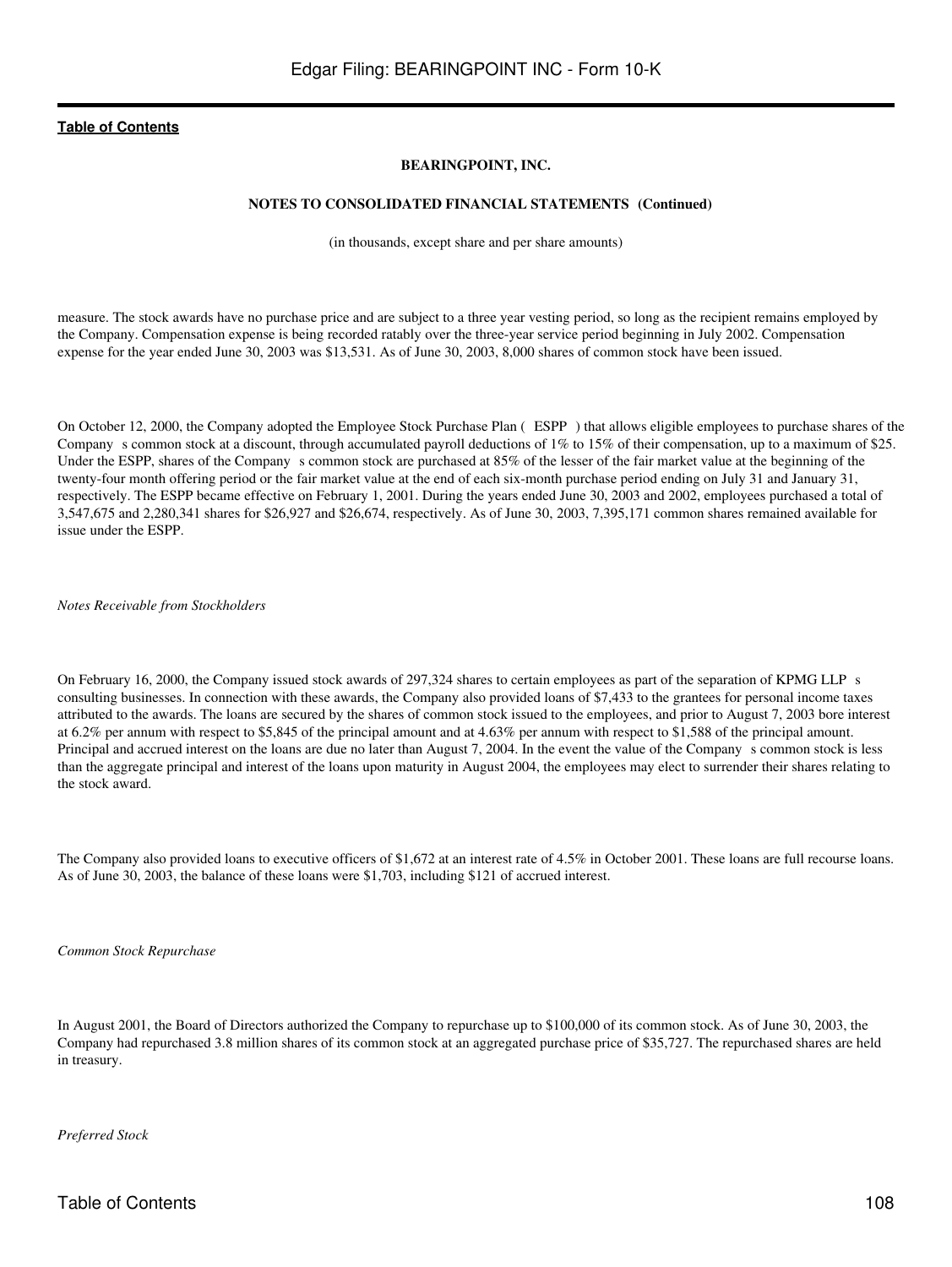The Company has 10,000,000 authorized shares of \$0.01 par value Preferred Stock. An aggregate of 1,000,000 shares of Preferred Stock have been designated as Series A Junior Participating Preferred Stock for issuance in connection with the Company s Shareholder Rights Plan.

*Shareholder Rights Plan*

On August 29, 2001, the Board of Directors of the Company adopted a Shareholder Rights Plan. Under the plan, a dividend of one preferred share purchase right (a Right) was declared for each share of common stock of the Company that was outstanding on October 2, 2001. Each right entitles the holder to purchase from the Company one one-thousandth of a share of a new series of Series A Junior Participating Preferred Stock at a purchase price of \$90, subject to adjustment.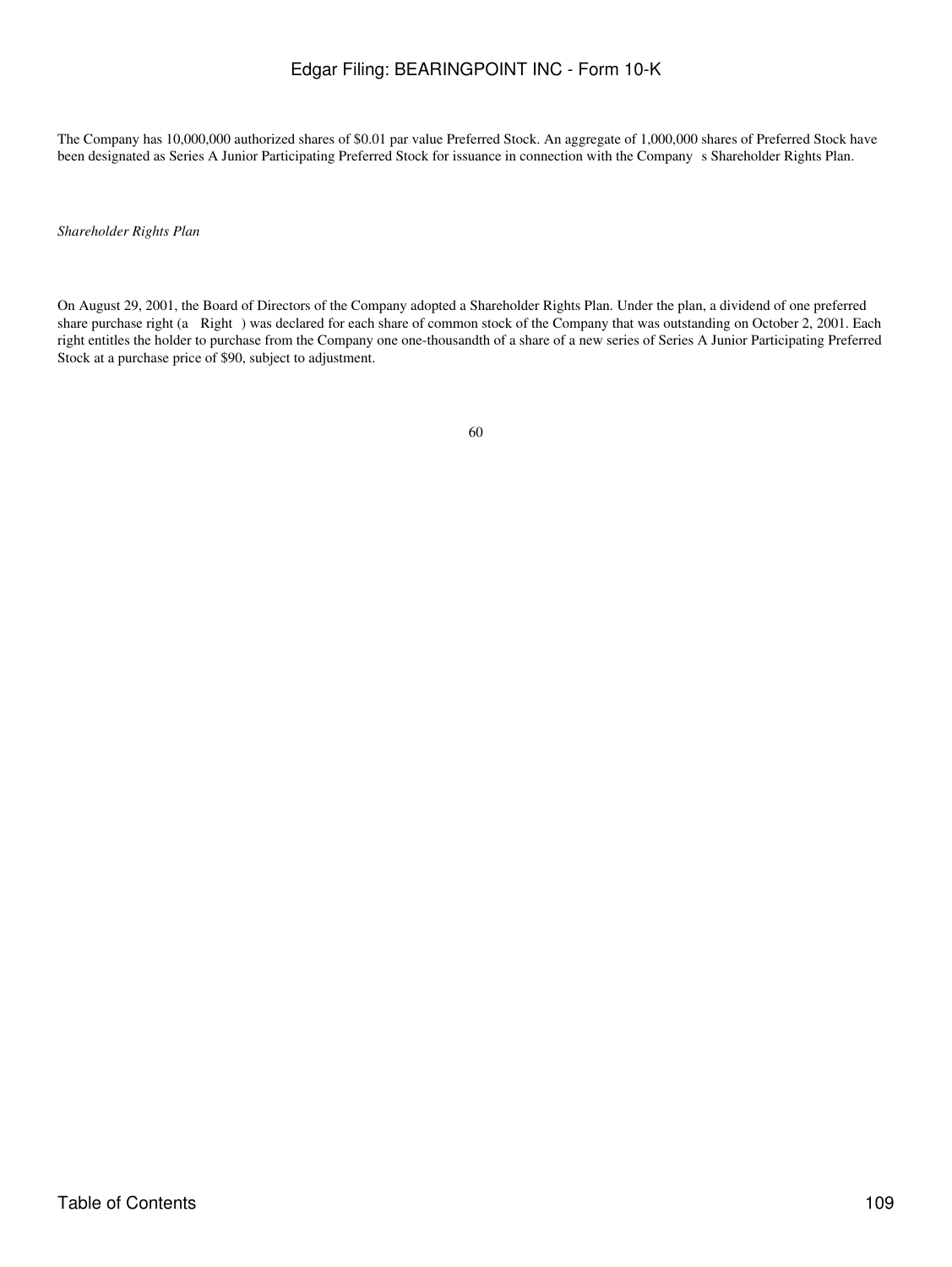### **BEARINGPOINT, INC.**

### **NOTES TO CONSOLIDATED FINANCIAL STATEMENTS (Continued)**

(in thousands, except share and per share amounts)

The Rights will trade automatically with the common stock and will not be exercisable until a person or group has become an acquiring person by acquiring 15% or more of the Company s outstanding common stock, or a person or group commences a tender offer that will result in such a person or group owning 15% or more of the Companys outstanding common stock. Upon announcement that any person or group has become an acquiring person, each Right will entitle all rightholders (other than the acquiring person) to purchase, for the exercise price of \$90, a number of shares of the Companys common stock having a market value equal to twice the exercise price. Rightholders would also be entitled to purchase common stock of the acquiring person having a value of twice the exercise price if, after a person had become an acquiring person, the Company were to enter into certain mergers or other transactions. If any person becomes an acquiring person, the Board of Directors may, at its option and subject to certain limitations, exchange one share of common stock for each right.

The rights have certain anti-takeover effects, in that they would cause substantial dilution to a person or group that attempts to acquire a significant interest in the Company on terms not approved by the Board of Directors. In the event that the Board of Directors determines a transaction to be in the best interests of the Company and its stockholders, the Board of Directors may redeem the Rights for \$0.01 per share at any time prior to a person or group becoming an acquiring person. The Rights will expire on October 2, 2011.

*Registration Statement*

On September 30, 2002, the Company filed with the SEC a registration statement on Form S-3 relating to the resale of 30,471,309 shares of the Companys common stock issued in connection with the closing of the BE Germany acquisition. The registration statement indicates that the Company will not be selling any of the shares covered by the registration statement and will not receive any of the proceeds from the sale of shares to the extent that any of the shares are sold by the selling shareholders. This registration statement became effective October 18, 2002.

#### **17. Income Taxes**

The Company reported income before taxes and cumulative effect of change in accounting principle of \$99,066, \$134,586 and \$136,848, including net foreign losses of approximately \$37,024, \$10,365 and \$14,600, for the years ended June 30, 2003, 2002 and 2001, respectively.

The components of income tax expense are as follows:

| Year     | Year     | Year            |  |
|----------|----------|-----------------|--|
| Ended    | Ended    | Ended           |  |
| June 30, | June 30, | <b>June 30,</b> |  |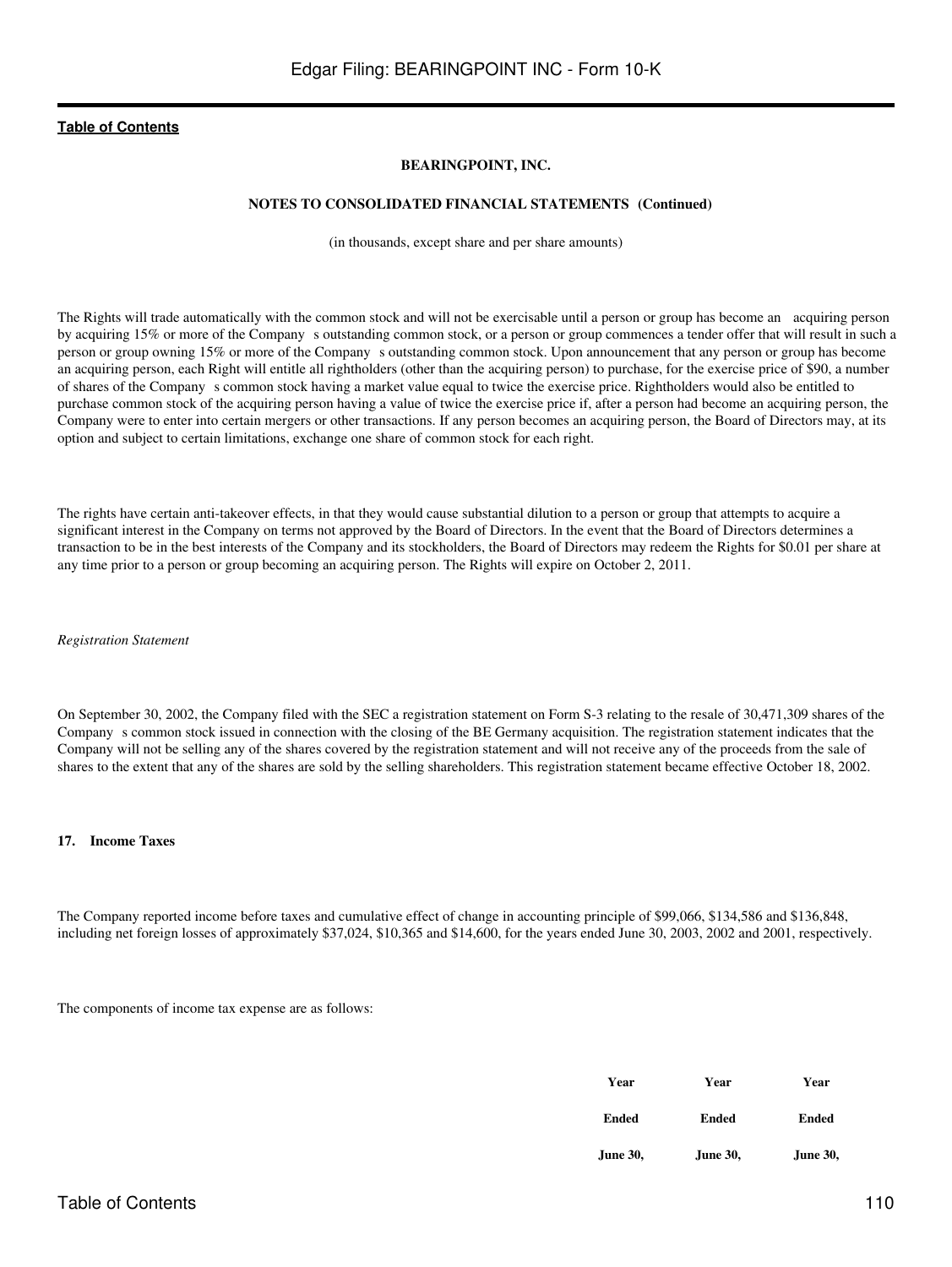|                 | 2003      | 2002     | 2001                     |
|-----------------|-----------|----------|--------------------------|
|                 |           |          |                          |
| Current:        |           |          |                          |
| Federal         | \$40,622  | \$65,175 | $\mathbb{S}^-$<br>86,487 |
| State and local | 11,059    | 18,584   | 24,446                   |
| Foreign         | 28,539    | 7,783    | 2,780                    |
|                 |           |          |                          |
| Total current   | 80,220    | 91,542   | 113,713                  |
|                 |           |          |                          |
| Deferred:       |           |          |                          |
| Federal         | 2,595     | (8,281)  | (8,635)                  |
| State and local | 665       | (1,456)  | (2,440)                  |
| Foreign         | (25,721)  | (281)    | (741)                    |
|                 |           |          |                          |
| Total deferred  | (22, 461) | (10,018) | (11, 816)                |
|                 |           |          |                          |
| Total           | \$57,759  | \$81,524 | \$101,897                |
|                 |           |          |                          |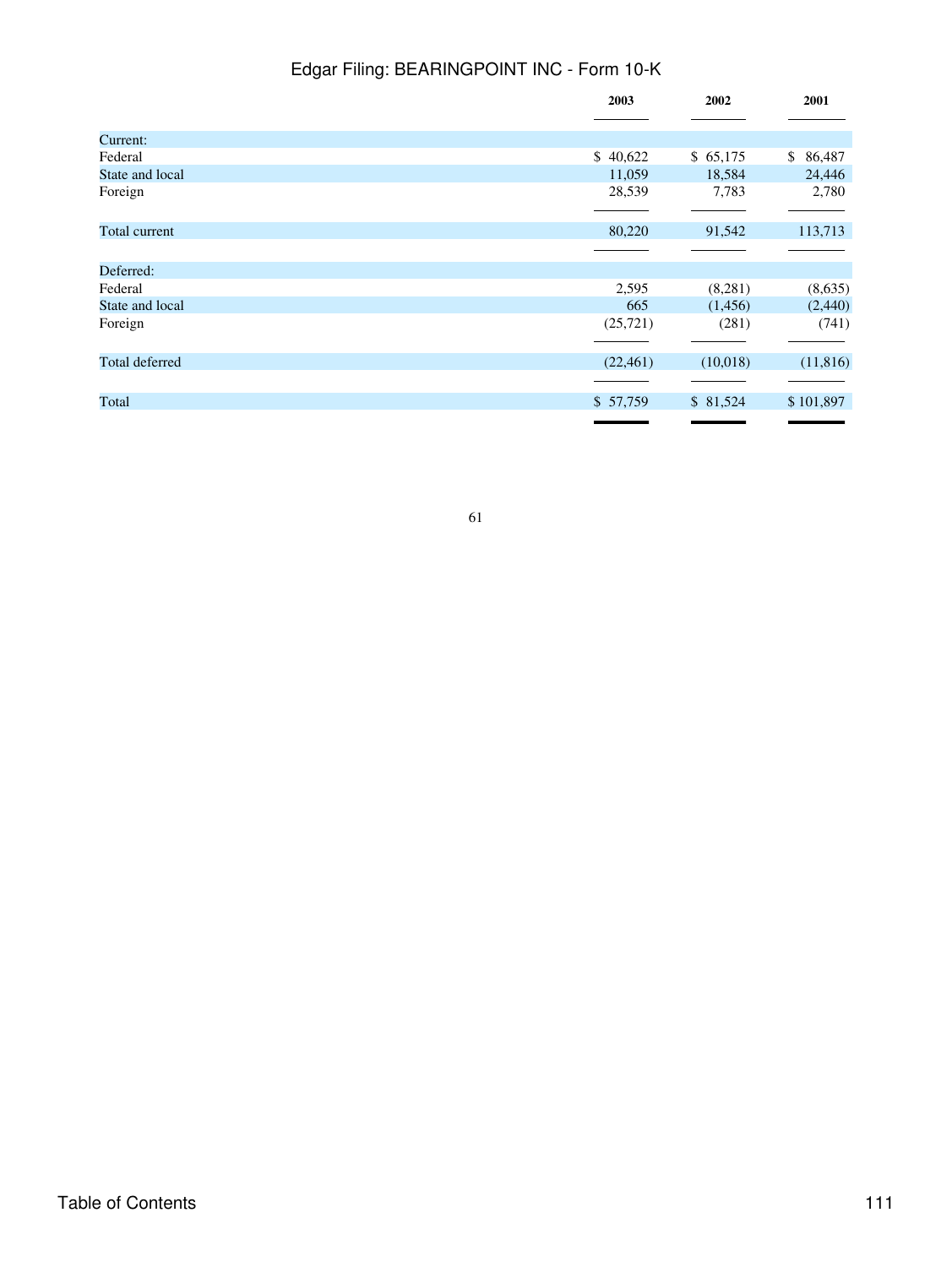### **BEARINGPOINT, INC.**

## **NOTES TO CONSOLIDATED FINANCIAL STATEMENTS (Continued)**

(in thousands, except share and per share amounts)

The following table presents the principal reasons for the difference between the effective income tax rate from the continuing operations and the U.S. federal statutory income tax rate:

|                                                      | <b>Year Ended</b> | Year Ended      | <b>Year Ended</b> |
|------------------------------------------------------|-------------------|-----------------|-------------------|
|                                                      | <b>June 30,</b>   | <b>June 30,</b> | June 30,          |
|                                                      | 2003              | 2002            | 2001              |
| U.S. federal statutory income tax rate               | 35.0%             | 35.0%           | 35.0%             |
| Change in valuation allowance                        | 15.1              | 10.0            | 4.6               |
| State taxes, net of federal benefit                  | 8.5               | 8.3             | 10.5              |
| Nondeductible meals and entertainment expense        | 5.4               | 4.3             | 5.4               |
| Nondeductible goodwill amortization                  | 0.2               |                 | 0.6               |
| Foreign taxes                                        | (5.8)             | 1.0             | $1.1\,$           |
| Other, net                                           | (0.1)             | 2.0             | 2.0               |
| Nondeductible equity losses of affiliate and loss on |                   |                 |                   |
| redemption of equity interest in affiliate           |                   |                 | 15.3              |
|                                                      |                   |                 |                   |
| Effective income tax rate                            | 58.3%             | $60.6\%$        | 74.5%             |
|                                                      |                   |                 |                   |

The temporary differences that give rise to a significant portion of deferred income tax assets and liabilities are as follows:

|                                  | <b>Year Ended</b>       |                                              |
|----------------------------------|-------------------------|----------------------------------------------|
|                                  | <b>June 30,</b><br>2003 | <b>Year Ended</b><br><b>June 30,</b><br>2002 |
|                                  |                         |                                              |
| Deferred income tax assets:      |                         |                                              |
| Net operating loss carryforwards | \$<br>67,100            | \$<br>30,400                                 |
| Accrued compensation             | 26,400                  | 19,600                                       |
| <b>Accrued liabilities</b>       | 9,921                   | 7,900                                        |
| Equity based compensation        | 8,700                   |                                              |
| Restructuring charges            | 8,000                   |                                              |
| Capital loss carryforward        | 7,000                   | 10,500                                       |
| Reserve for claims               | 5,800                   | 800                                          |
| Intangible assets                | 4,500                   |                                              |
| Revenue recognition              | 1,100                   |                                              |
| Allowance for doubtful accounts  | 600                     | 10,900                                       |
| Depreciation and amortization    |                         | 9,700                                        |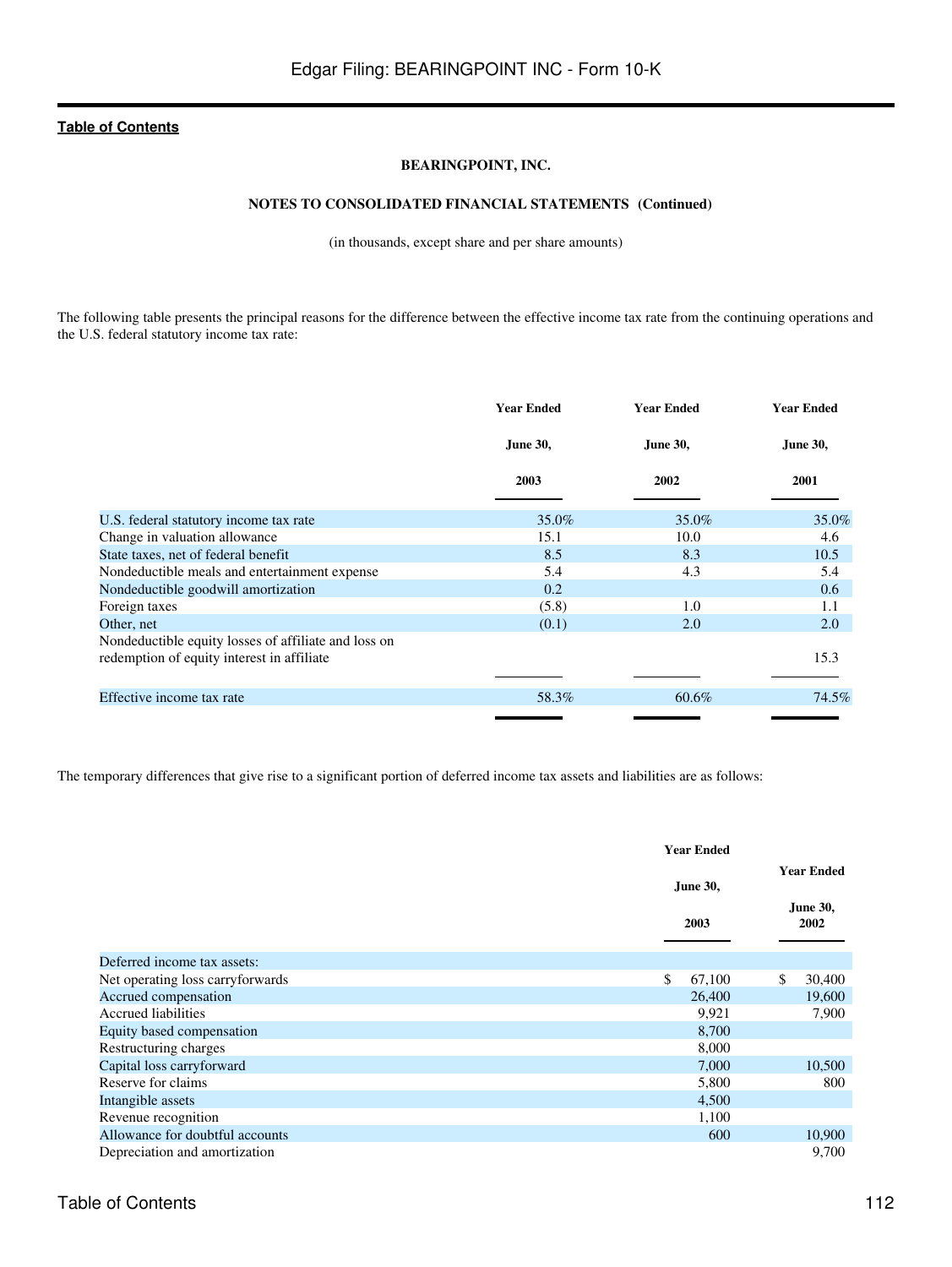| Goodwill                              |              | 4,800    |
|---------------------------------------|--------------|----------|
| Foreign currency translation          |              | 1,100    |
|                                       |              |          |
| Total gross deferred income taxes     | 139,121      | 95,700   |
| Less valuation allowance              | (56,700)     | (41,000) |
|                                       |              |          |
| Total net deferred income tax assets  | 82,421       | 54,700   |
|                                       |              |          |
| Deferred income tax liabilities:      |              |          |
| Depreciation and amortization         | 11,300       |          |
| Other assets, net                     | 6,800        |          |
| $401(k)$ plan                         | 6,400        | 8,500    |
| Cash flow hedge                       | 300          |          |
| Foreign currency translation          | 100          |          |
| Intangible assets                     |              | 3,406    |
| Equity based compensation             |              | 800      |
|                                       |              |          |
| Total deferred income tax liabilities | 24,900       | 12,706   |
|                                       |              |          |
| Net deferred income tax asset         | \$<br>57,521 | 41,994   |
|                                       |              |          |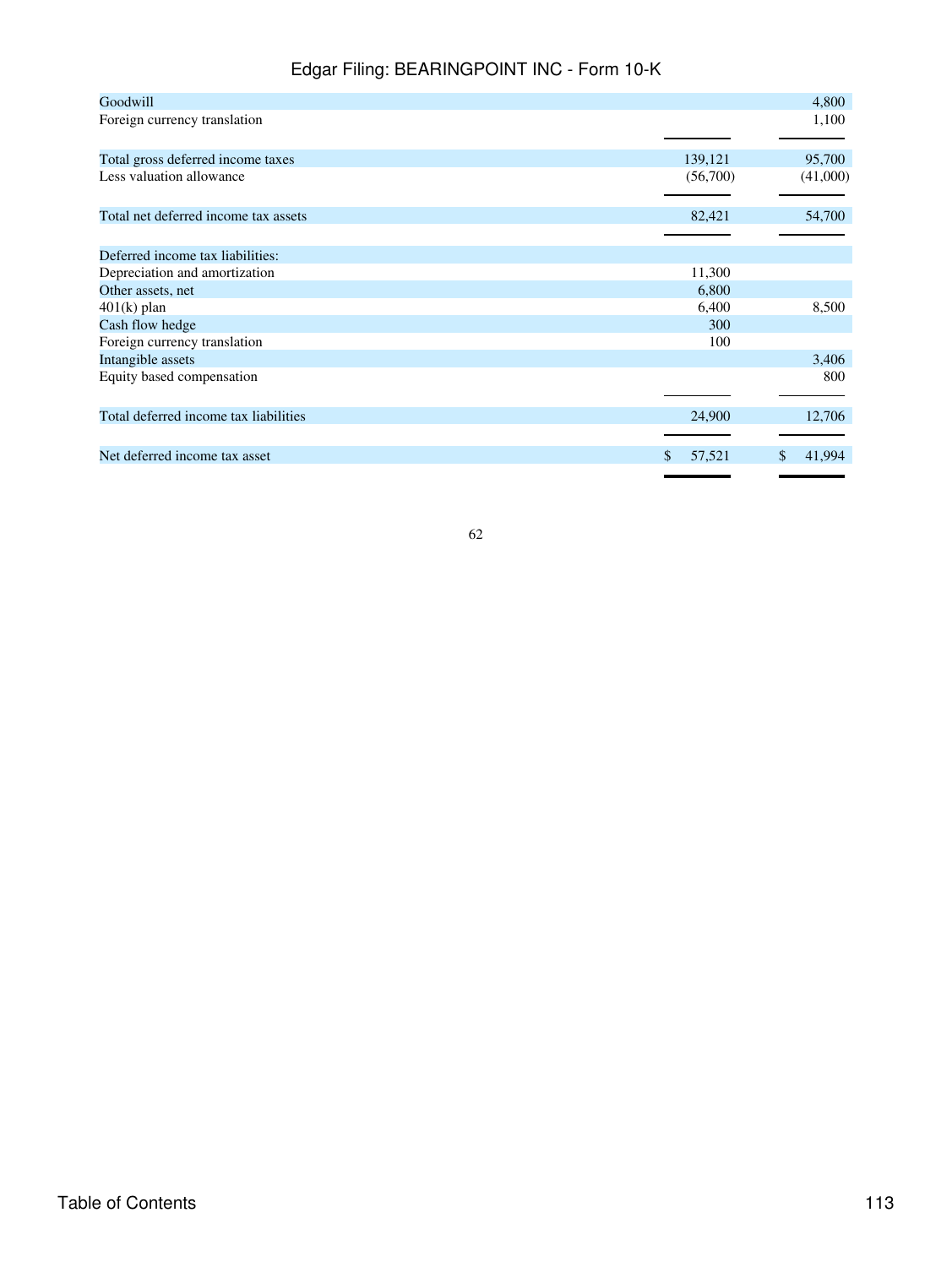### **BEARINGPOINT, INC.**

### **NOTES TO CONSOLIDATED FINANCIAL STATEMENTS (Continued)**

(in thousands, except share and per share amounts)

Pursuant to the requirements of Statement of Financial Accounting Standards No. 109, Accounting for Income Taxes, these assets and liabilities are presented on the balance sheet as follows:

|                                      | <b>Year Ended</b><br><b>June 30,</b><br>2003 | <b>Year Ended</b><br><b>June 30,</b><br>2002 |
|--------------------------------------|----------------------------------------------|----------------------------------------------|
|                                      |                                              |                                              |
| Current deferred tax assets          | <sup>\$</sup><br>36,195                      | 27,390<br>$\mathbb{S}$                       |
| Non-current deferred tax assets      | 24,606                                       | 14,604                                       |
| Non-current deferred tax liabilities | (3,280)                                      |                                              |
|                                      |                                              |                                              |
|                                      | 57,521<br><sup>\$</sup>                      | 41.994<br>S                                  |
|                                      |                                              |                                              |

The Company has U.S. net operating loss carryforwards at June 30, 2003 of approximately \$45,900, which expire at various dates through 2020. The Company also has foreign net operating loss carryforwards at June 30, 2003 of approximately \$153,000, which expire at various dates prescribed in foreign law. A valuation allowance has been recorded due to the uncertainty of the recognition of certain deferred income tax assets, primarily the net operating loss carryforwards of certain U.S. and foreign subsidiaries, and the capital loss carryforwards of certain U.S. entities. The net changes in the valuation allowance for the years ended June 30, 2003, 2002 and 2001 were \$15,700, \$11,900 and \$6,200, respectively. At June 30, 2003, \$2,600 of the Company s valuation allowance relates to deferred tax assets for which any subsequently recognized tax benefits will reduce goodwill of an acquired entity.

The Company has not provided for U.S. income taxes on the unremitted earnings of certain foreign subsidiaries as these earnings are considered to be permanently reinvested. These earnings amounted to approximately \$85,000, \$20,000 and \$10,000 as of June 30, 2003, 2002 and 2001, respectively. It is not practicable to compute the estimated deferred tax liability on these earnings.

#### **18. Transactions with Related Parties**

*Cisco*

We entered into an alliance agreement with Cisco Systems, Inc. on December 29, 1999. At the same time we executed this alliance agreement, we also entered into an agreement with Cisco pursuant to which Cisco purchased 5,000,000 shares of our Series A Mandatorily Redeemable Convertible Preferred Stock (see Note 14). The term of the alliance agreement is five years, and may be extended as mutually agreed by the Company and Cisco.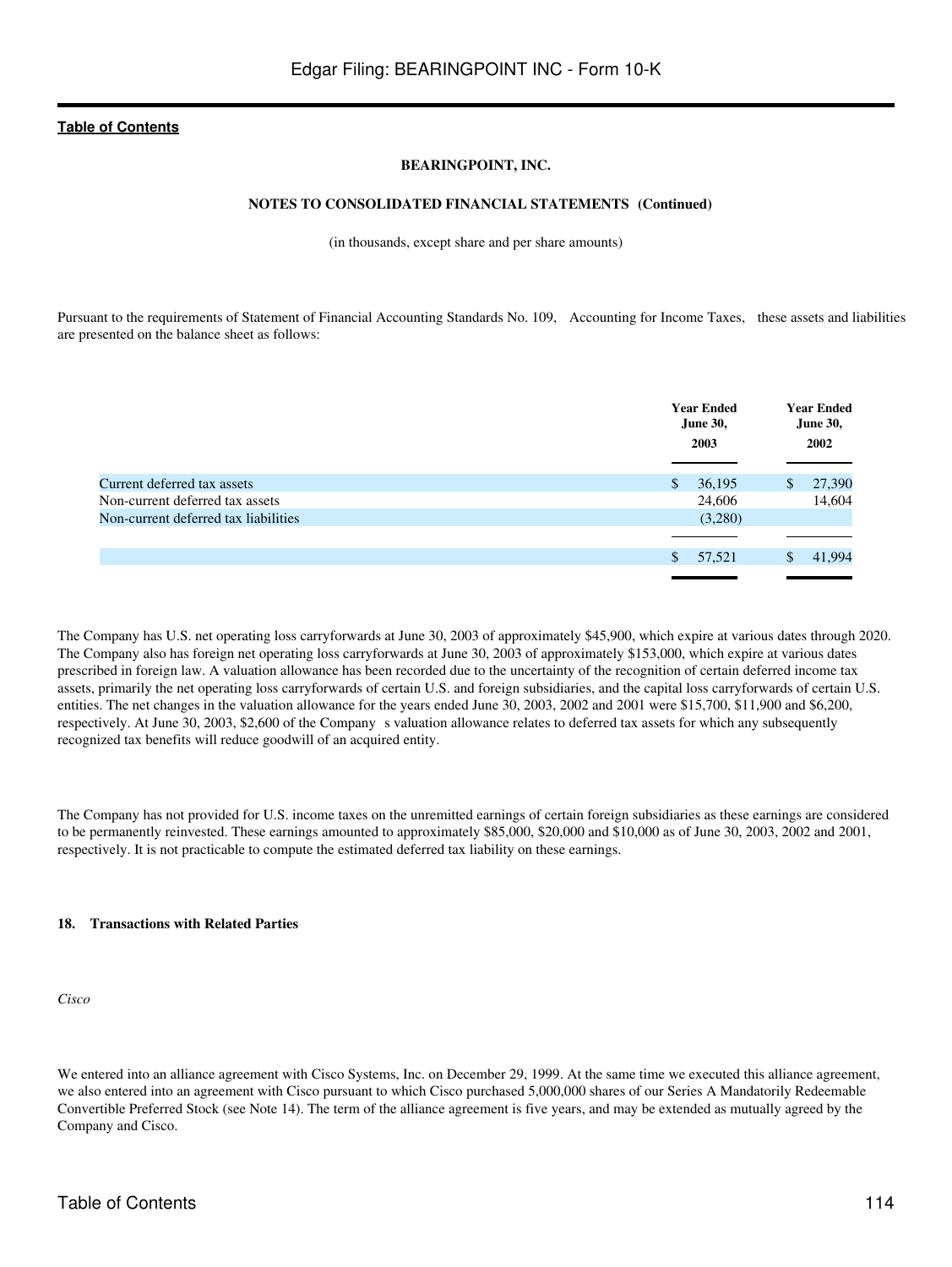### *KPMG LLP*

*Infrastructure Services*. The Company and KPMG LLP entered into an outsourcing agreement effective January 31, 2000, whereby the Company received and was charged for services performed by KPMG LLP. Certain services provided to us pursuant to this original outsourcing agreement were not necessary for us to operate our business as an independent Company since they were duplicative or were performed by us internally. In recognition of this fact and in anticipation of consummation of our IPO, the Company and KPMG LLP entered into and amended and restated outsourcing agreement effective July 1, 2000, eliminating the services related costs that we did not require. Thereafter, on February 13, 2001, the Company and KPMG LLP entered into a transition services agreement whereby we receive and are charged for infrastructure services on substantially the same basis as the amended and restated outsourcing agreement. The allocation of costs to the Company for such services is based on actual costs incurred by KPMG LLP and are allocated among KPMG LLP s assurance and tax businesses and the Company primarily on the basis of full-time equivalent personnel and actual usage (specific identification).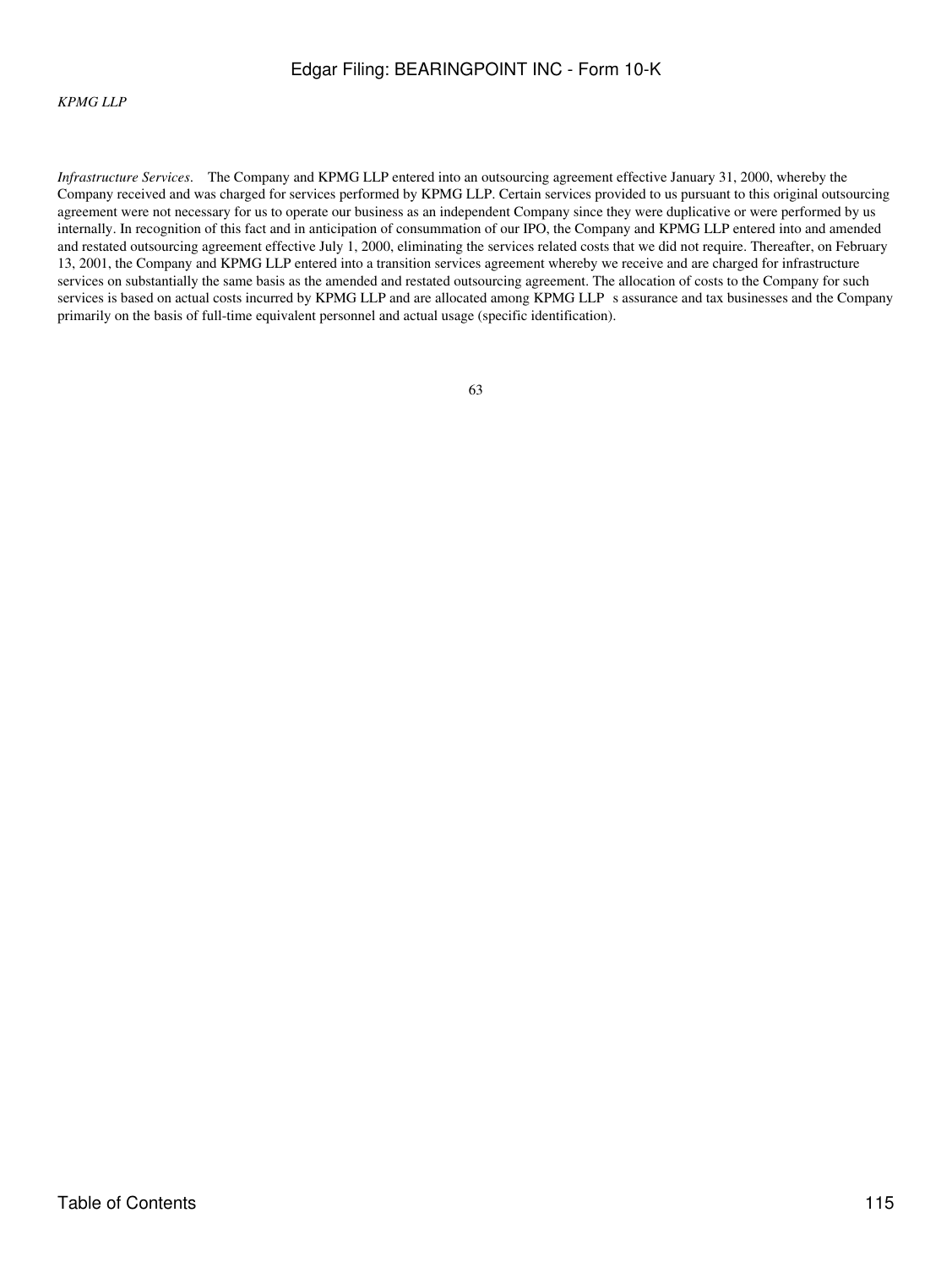### **BEARINGPOINT, INC.**

### **NOTES TO CONSOLIDATED FINANCIAL STATEMENTS (Continued)**

(in thousands, except share and per share amounts)

The transition services agreement expires on the fourth anniversary of our February 8, 2001 initial public offering with regard to the technology infrastructure costs, and on the third anniversary of the IPO with regard to all other costs except for those relating to facilities costs. With regard to facilities costs, the Company and KPMG LLP have entered into arrangements pursuant to which our Company subleases from KPMG LLP office space that was formally allocated to the Company under the outsourcing agreement. The terms of the arrangements are substantially equivalent to those under the original outsourcing agreement, and will extend over the remaining period covered by the lease agreement between KPMG LLP and the lessor. If the Company terminates any services under the transition services agreement prior to the end of the term for such services, the Company is obligated to pay to KPMG LLP any termination costs incurred as a result of KPMG LLP having made investments in systems, personnel and other assets that were used in KPMG LLP s shared infrastructure and national support capabilities. It is the intent of the parties that, during the term of the transition services agreement, the Company will work with KPMG LLP to minimize any termination costs arising at the end of the term of the agreement, and the Company will wind down its receipt of services from KPMG LLP by developing its own infrastructure and support capabilities or by engaging third party providers of such services (see Note 13).

During fiscal year 2002, the Company began to wind down the services provided by KPMG LLP. In July 2001, the Company and KPMG LLP agreed that the Company would terminate certain services relating to human resources, training, purchasing, facilities management and knowledge management. Termination costs associated with these services paid by the Company to KPMG LLP in fiscal year 2002 was \$1,000.

Effective October 1, 2002, the Company and KPMG LLP entered into an Outsourcing Services Agreement under which KPMG LLP provides the Company certain services relating to office space. These services covered by the Outsourcing Services Agreement had previously been provided under the transition services agreement. The services will be provided for three years at a cost that is less than the cost for comparable services under the transition services agreement. Additionally, KPMG LLP agreed that for all services terminated as of December 31, 2002 under the transition services agreement, the Company will not be charged any termination costs in addition to the \$1,000 paid in fiscal year 2002, and that there will be no termination costs with respect to the office-related services at the end of the three year term of the Outsourcing Services Agreement.

During fiscal year 2003, the Company terminated certain human resources services provided by KPMG LLP under the transition services agreement for which the Company paid \$1,050 in termination costs to KPMG LLP. In August 2002, the Company and KPMG LLP reached a settlement relating to a dispute about the determination of costs under the transition services agreement, resulting in KPMG LLP paying the Company \$8,444. During fiscal year 2003, the Company also recovered \$2,133 as a result of its audit of KPMG LLPs charges for fiscal year 2002 and related adjustments of the charges for fiscal year 2003. During fiscal year 2003, the Company purchased \$32,429 of leasehold improvements from KPMG LLP at their net book value. These assets had been used by the Company under the transition services agreement (for which usage charges had been included in the monthly costs under the agreement) and will continue to be used in the business.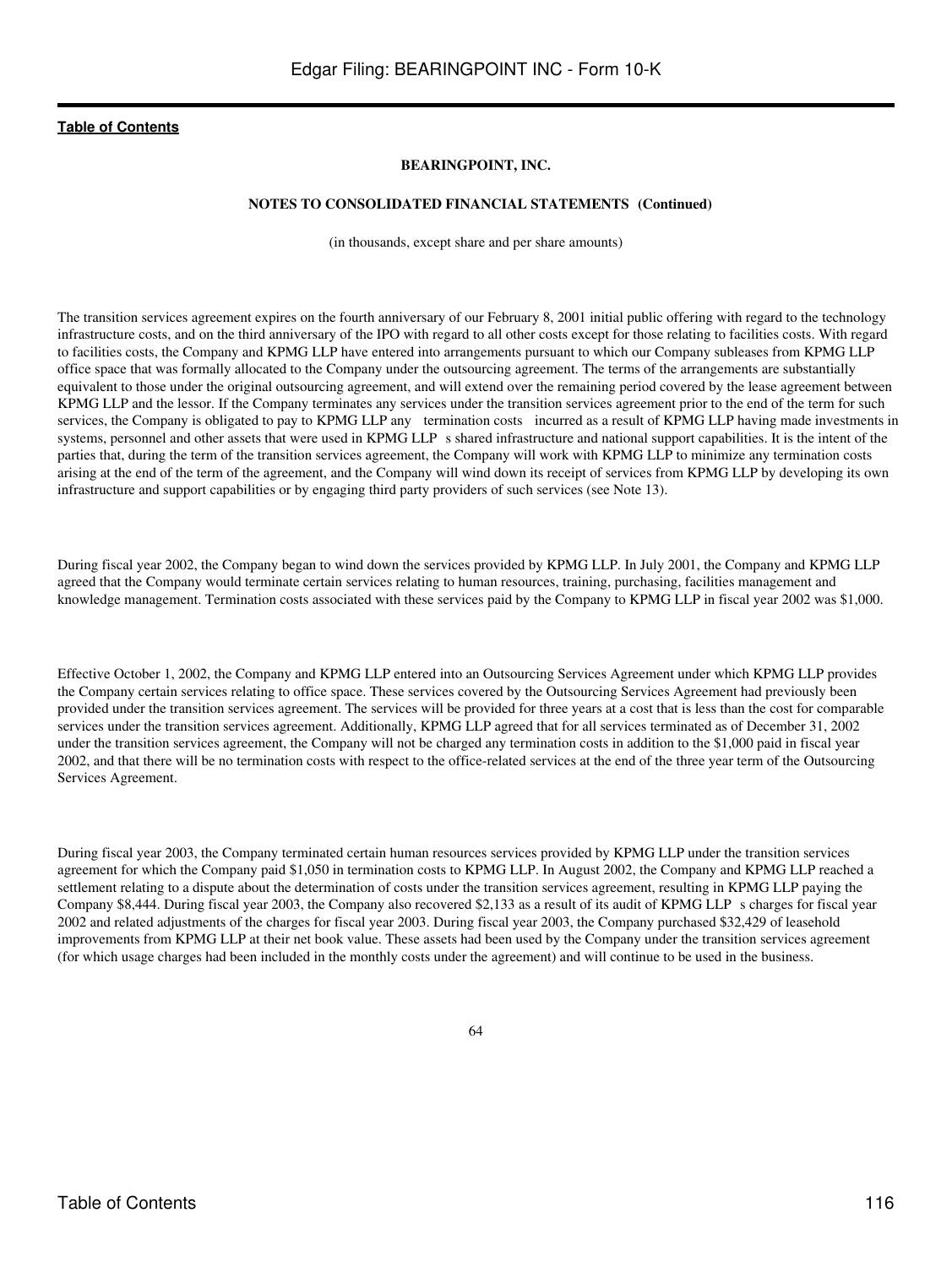### **BEARINGPOINT, INC.**

### **NOTES TO CONSOLIDATED FINANCIAL STATEMENTS (Continued)**

(in thousands, except share and per share amounts)

Total expenses allocated to the Company with regard to occupancy costs and other infrastructure services are as follows:

|                                              | <b>Year Ended</b><br><b>Year Ended</b><br><b>June 30,</b><br>June 30,<br>2003<br>2002 |                         | <b>Year Ended</b><br><b>June 30,</b><br>2001 |
|----------------------------------------------|---------------------------------------------------------------------------------------|-------------------------|----------------------------------------------|
| Occupancy costs                              | \$<br>25,855                                                                          | \$<br>29,325            | 55,502<br>\$                                 |
| Other infrastructure service costs           | 96,544                                                                                | 138,282                 | 179,393                                      |
| Total                                        | 122,399<br>\$                                                                         | \$167,607               | 234,895<br>\$.                               |
| Amounts included in:                         |                                                                                       |                         |                                              |
| Other costs of service                       | \$<br>25,855                                                                          | \$<br>29,325            | \$<br>64,944                                 |
| Selling, general and administrative expenses | 96,544                                                                                | 138,282                 | 169,951                                      |
|                                              | 122,399<br>$\mathbb{S}$                                                               | $\mathbb{S}$<br>167,607 | 234,895                                      |
|                                              |                                                                                       |                         |                                              |

*Internal Use Software Costs.* During the fiscal years ended June 30, 2002 and 2001, the Company purchased \$1,194, and \$47,098, respectively, of internal-use software from KPMG LLP at its net book value.

*IPO Transaction Costs.* In October 2000, KPMG LLP and the Company agreed to pool all IPO transaction costs (such as legal, accounting and printing costs) and apportion them to the companies based on the relative number of shares sold in the initial public offering. Accordingly, the Company incurred transaction costs of approximately \$28,237, which were accounted for as a reduction in proceeds from the transaction.

*Related Party Revenue and Costs of Service.* The Company has periodically provided consulting services directly to KPMG LLP and other affiliates. Additionally, KPMG LLP s assurance and tax businesses sometimes utilized the Company s consultants in servicing their assurance and tax clients. Correspondingly, the Company sometimes utilized KPMG LLP assurance and tax professionals in servicing their consulting clients. Management believes that the revenue earned and fees paid between KPMG LLP s assurance and tax businesses, other affiliates and the Company were determined on a basis substantially equivalent to what would have been earned and paid in similar transactions with unrelated parties. The revenue earned from, and costs paid to, KPMG LLP as a result of these services are summarized as follows:

|               | <b>Year Ended</b>      | <b>Year Ended</b> | Year Ended      |
|---------------|------------------------|-------------------|-----------------|
|               | <b>June 30,</b>        | <b>June 30,</b>   | <b>June 30,</b> |
|               | 2003                   | 2002              | 2001            |
| Total revenue | 28,029<br>$\mathbb{S}$ | 11.962            | 53,554          |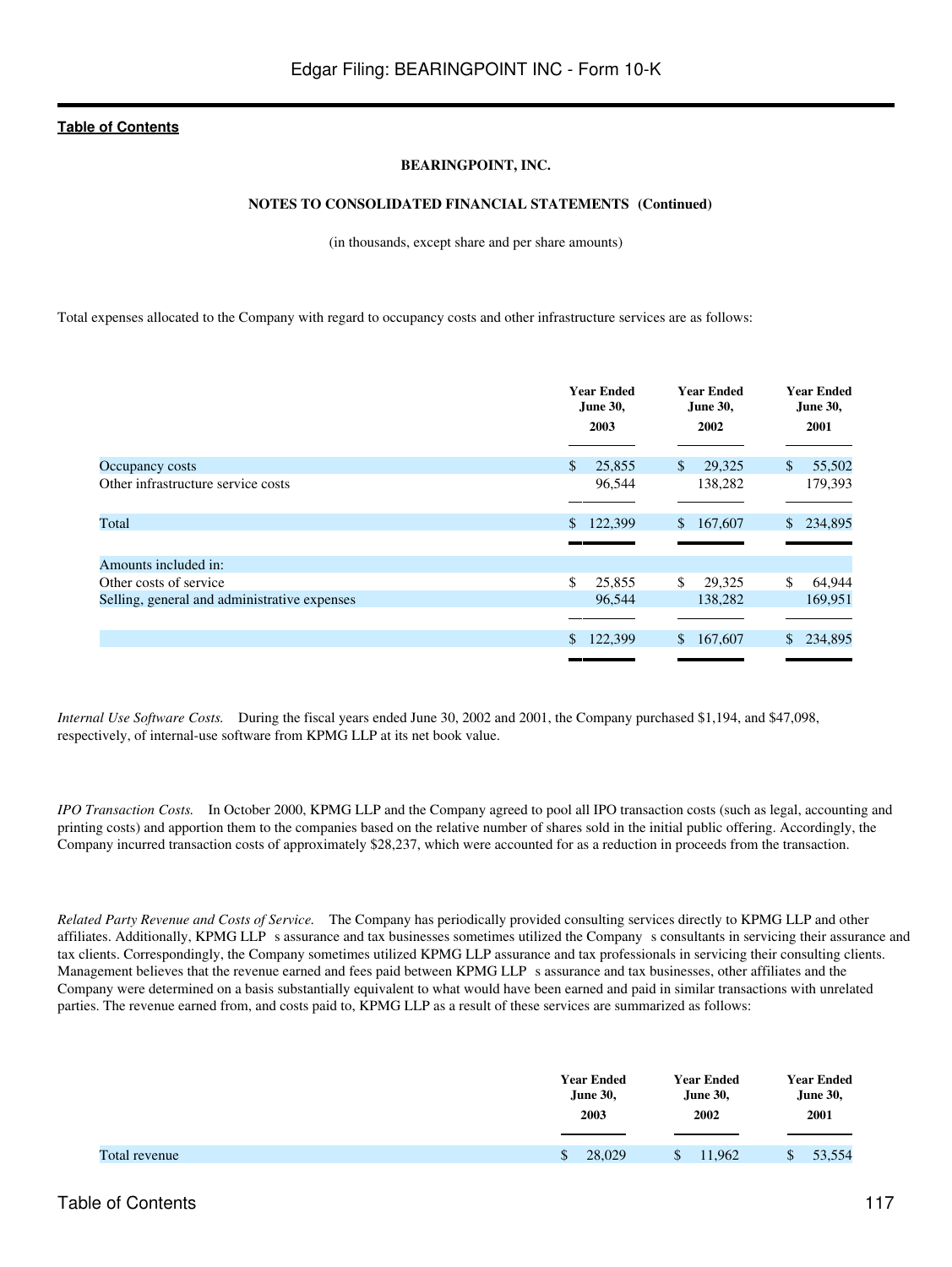| Total costs of service | $\mathbb{S}$ | 7.284 | $\sim$ $\sim$ $\sim$ |  | 6,961 \$ 35,581 |
|------------------------|--------------|-------|----------------------|--|-----------------|
|                        |              |       |                      |  |                 |

Accounts receivable from and accounts payable to KPMG LLP were \$1,253 and \$5,243, respectively, for the year ended June 30, 2003, and \$1,414 and \$16,634, respectively, for the year ended June 30, 2002.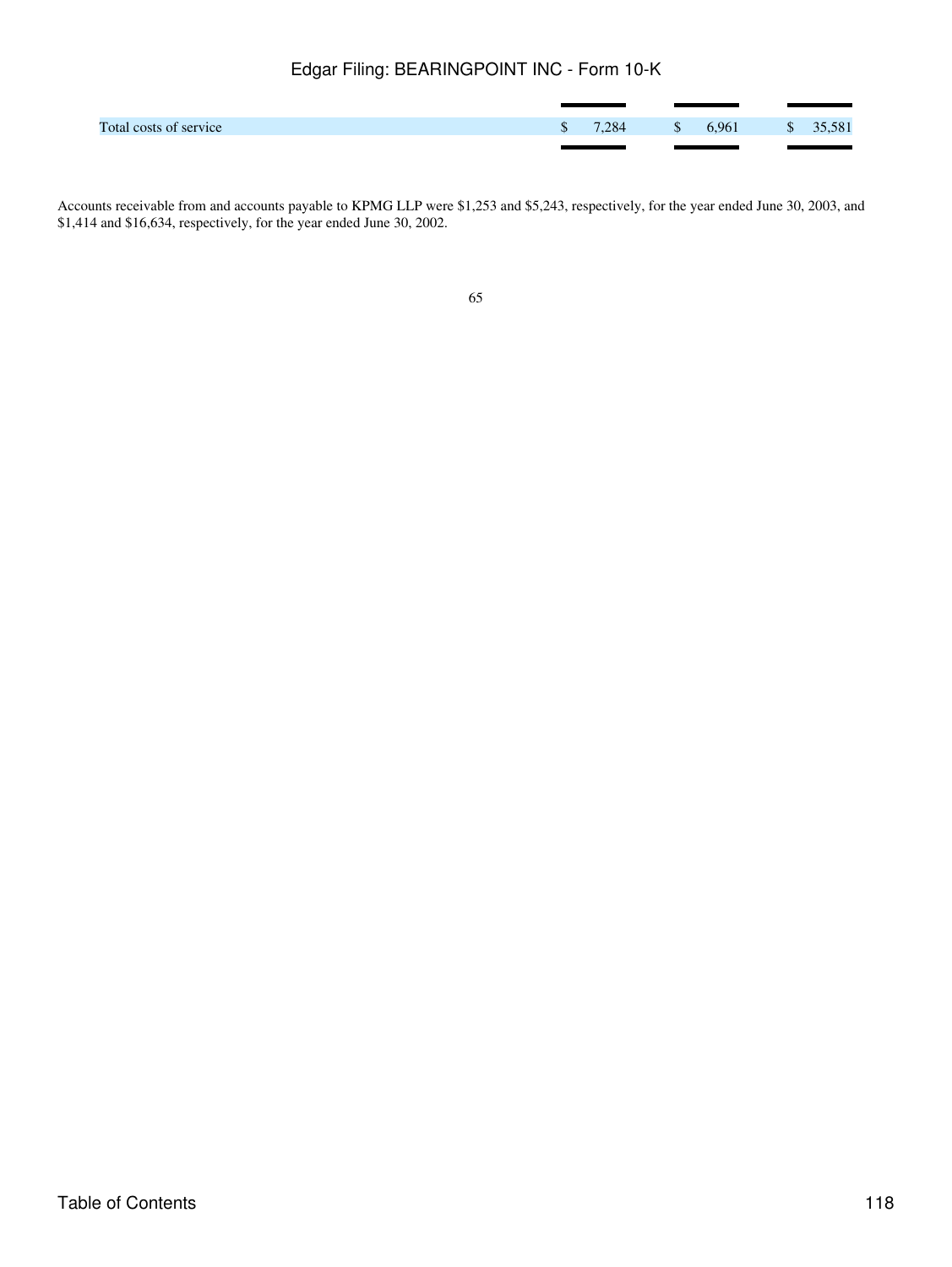### **BEARINGPOINT, INC.**

### **NOTES TO CONSOLIDATED FINANCIAL STATEMENTS (Continued)**

(in thousands, except share and per share amounts)

*Other Related Parties*

Revenue earned from other related parties were as follows:

|                     |              | <b>Year Ended</b><br><b>Year Ended</b><br><b>June 30,</b><br><b>June 30,</b><br>2003<br>2002 |    |       | <b>Year Ended</b><br><b>June 30,</b><br>2001 |           |
|---------------------|--------------|----------------------------------------------------------------------------------------------|----|-------|----------------------------------------------|-----------|
| Cisco               | $\mathbb{S}$ | 4,992                                                                                        | \$ | 6,770 | $\mathbb{S}$                                 | 18,087    |
| Qwest (see Note 15) |              |                                                                                              |    |       |                                              | 15,635(a) |
|                     | \$           | 4,992                                                                                        | \$ | 6,770 | \$                                           | 33,722    |
|                     |              |                                                                                              |    |       |                                              |           |

(a) Includes revenues through December 27, 2000, as Qwest ceased to be a related party as of that date (See Note 15).

Accounts receivable and unbilled revenue from other related parties were \$730 and \$692 from Cisco at June 30, 2003 and 2002, respectively.

#### **19. Employee Benefit Plans**

*401(k) Plan*

The Company sponsors a qualified 401(k) defined contribution plan (the Plan) covering substantially all of its employees. Participants are permitted (subject to a maximum permissible contribution under the Internal Revenue Code for calendar year 2002 of \$11) to contribute up to 50% of their earnings to the Plan. Matching contributions by the Company are discretionary and range between 0%-50% of the first 6% of employees earnings contributions. Employees may elect to invest their retirement funds in the Company s common stock, but no provisions of the plan require them to do so. In addition, the Plan does not restrict the ability of employees to dispose of any of the Company s common stock that they hold in their retirement funds. Company contributions, net of forfeitures, for the years ended June 30, 2003, 2002 and 2001 were \$2,176, \$1,159 and \$13,640, respectively, and were made in cash.

*Pension Plans*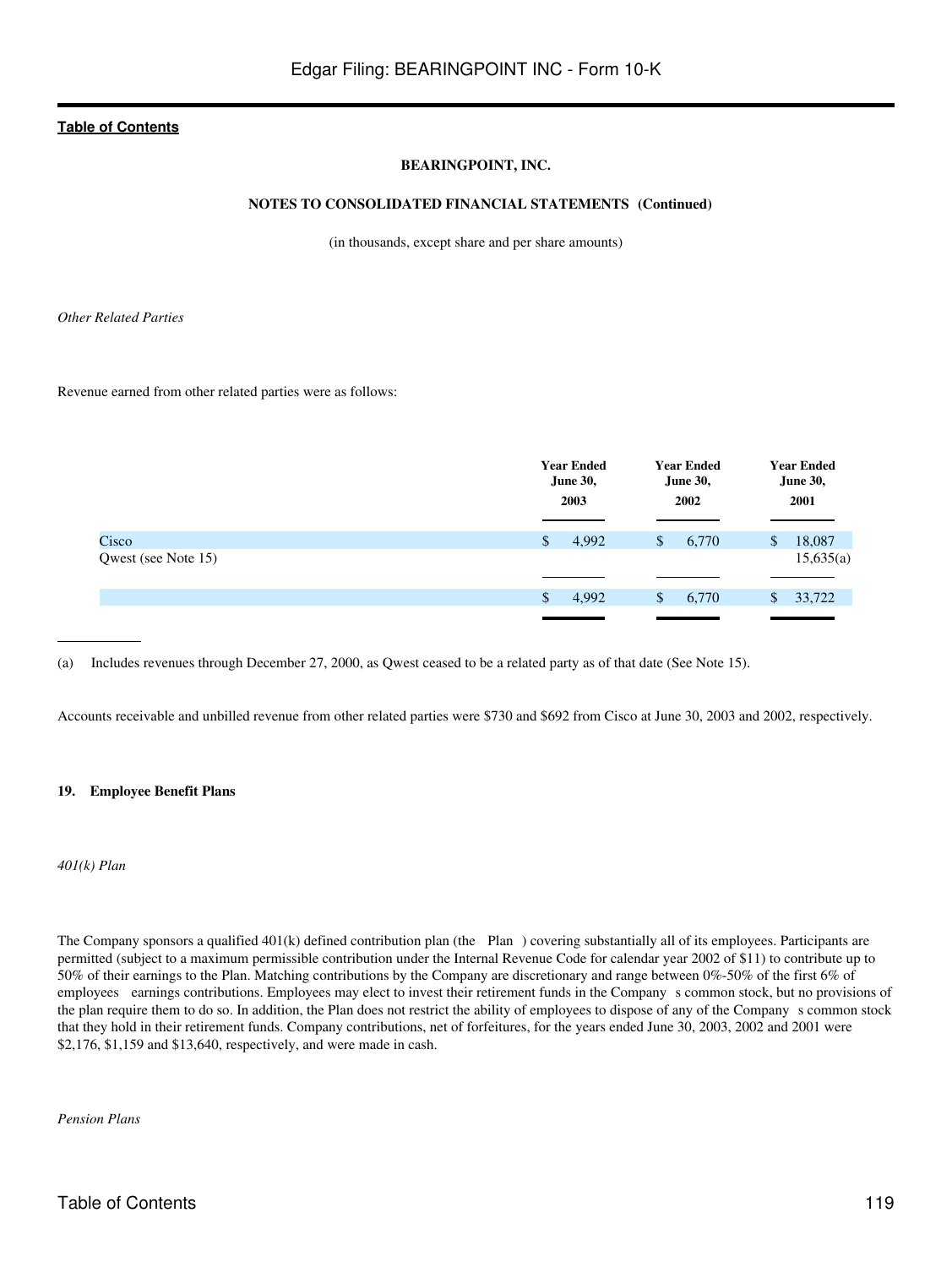During the first half of fiscal year 2003, the Company significantly expanded its international operations through acquisitions. Some of the acquired operations had pre-existing defined benefit pension plans, and as such the Company has become the sponsor of these plans. Pension coverage, which is often governed by local statutory requirements, is provided under the various plans. The Company accounts for those defined benefit pension plans under SFAS No. 87, Employers Accounting for Pensions.

Net pension (income) cost consisted of the following for the fiscal year ended June 30, 2003:

|                           | 2003    |
|---------------------------|---------|
|                           |         |
| Service cost              | \$2,372 |
| Interest cost             | 2,197   |
| Curtailment               | (1,285) |
| <b>Actuarial losses</b>   | 21      |
|                           |         |
| Net periodic pension cost | \$3,305 |
|                           |         |

Curtailment gains are the result of the 2003 workforce reduction programs.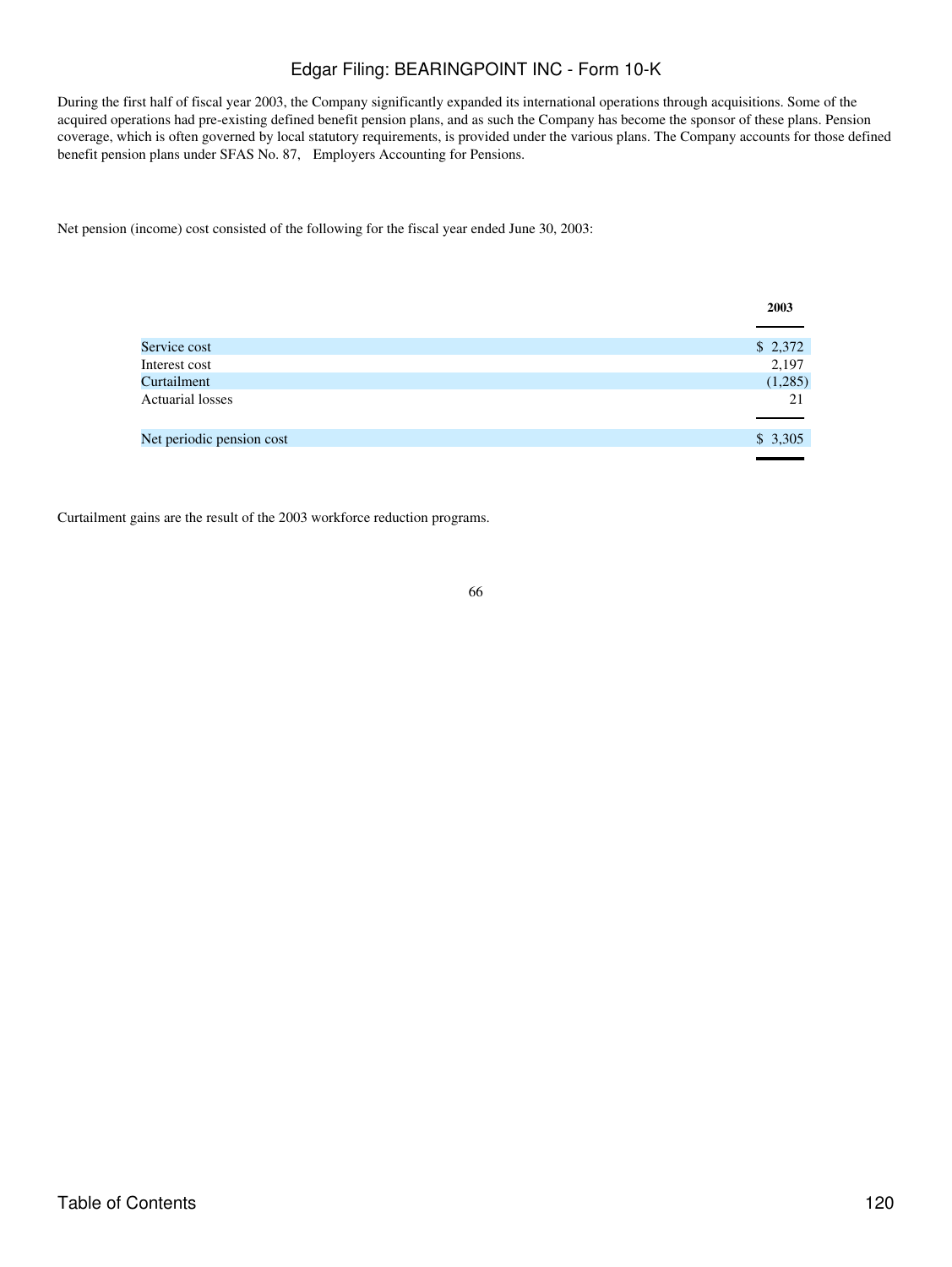### **BEARINGPOINT, INC.**

## **NOTES TO CONSOLIDATED FINANCIAL STATEMENTS (Continued)**

(in thousands, except share and per share amounts)

The changes in the benefit obligations of the Company s pension plans for the fiscal year ended June 30, 2003 were as follows:

|                                     | 2003          |
|-------------------------------------|---------------|
|                                     |               |
| Benefit obligation at July 1, 2002  | $\mathcal{S}$ |
| Acquisitions                        | 33,512        |
| Service cost                        | 2,372         |
| Interest cost                       | 2,197         |
| Curtailment                         | (1,285)       |
| Benefits paid                       | (1,003)       |
| <b>Actuarial losses</b>             | 21            |
| Currency                            | 5,750         |
|                                     |               |
| Benefit obligation at June 30, 2003 | \$41,564      |
|                                     |               |
| Unrecognized actuarial gain         | 153           |
|                                     |               |
| Net pension liability               | \$41,717      |
|                                     |               |

As of June 30, 2003, the Company has no plan assets associated with the benefit obligation.

The following weighted average assumptions were used to determine the Company s obligations under the plans:

|                               | 2003 |
|-------------------------------|------|
|                               |      |
| Discount rate                 | 5.5% |
| Rate of compensation increase | 2.5% |

The Company has other employee benefit plans for which the liability is \$5,784 as of June 30, 2003.

### **20. Reduction in Workforce and Impairment Charges**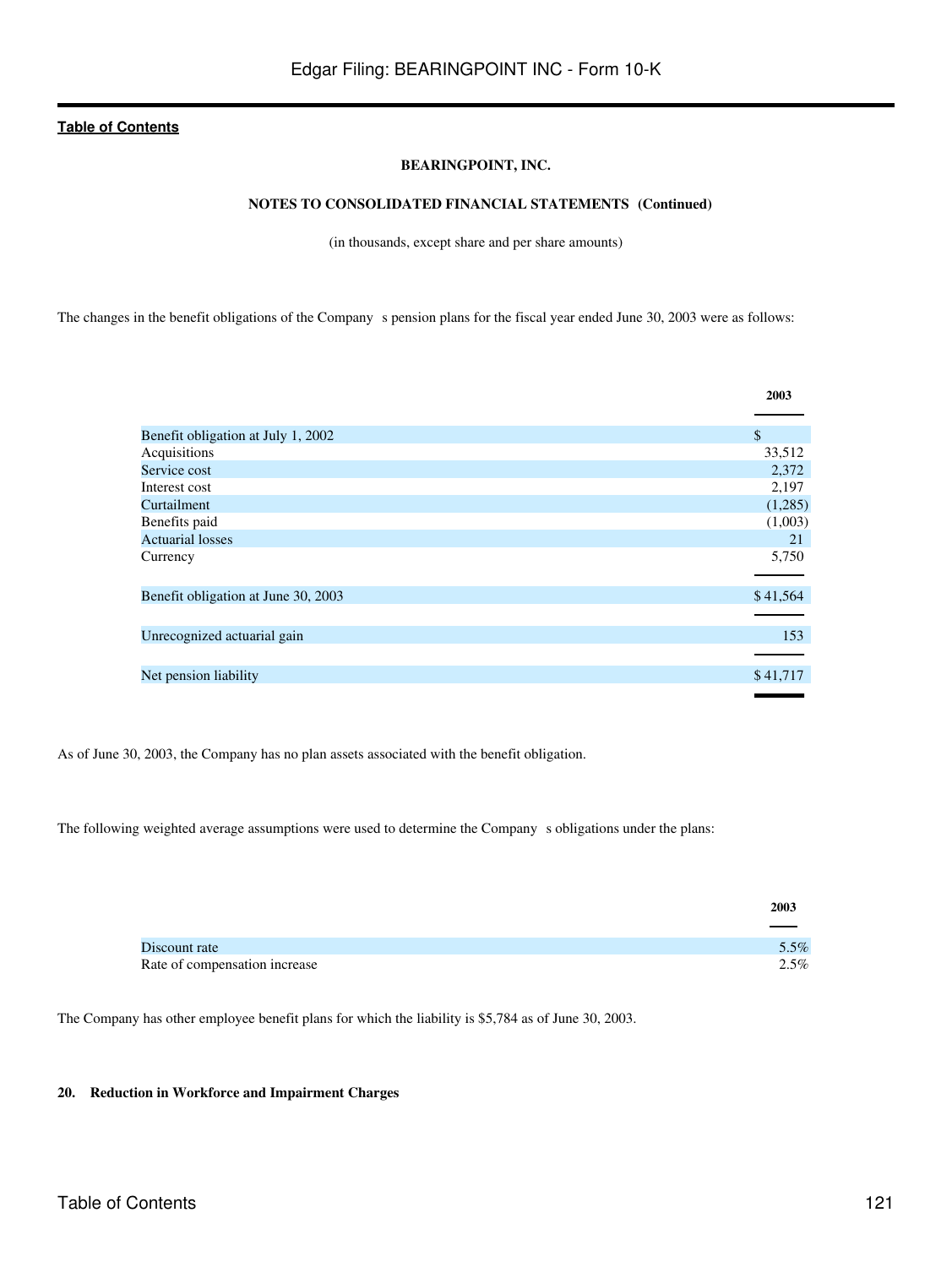*Reduction in Workforce*

During fiscal year 2003, the Company recorded, as part of other costs of service, restructuring charges totaling \$17,592 related to lease, facility and other exit activities, primarily in the United States, Germany, Switzerland and Japan.

During the third quarter of fiscal year 2003, the Company recorded, as part of professional compensation expense, \$17,824 in charges for severance and termination benefits related to a worldwide reduction in workforce, primarily in the North American and Asia Pacific regions. The reduction in workforce affected approximately 570 employees, across all lines of service, and was the result of aligning the Companys workforce with market demand for services. All of the affected employees have been notified and terminated. As of June 30, 2003, the total liability has been disbursed.

In June 2002, November 2001 and April 2001, the Company recorded \$3,594, \$17,729 and \$19,968, respectively, as charges for severance and termination benefits related to reductions in workforce. The reduction in workforce affected 188 employees in June 2002, 325 employees in November 2001, and 575 employees in April 2001. All reduction in workforce actions were the result of balancing the Companys resources with market demand for services. All of the affected employees have been terminated and are no longer employed by the Company.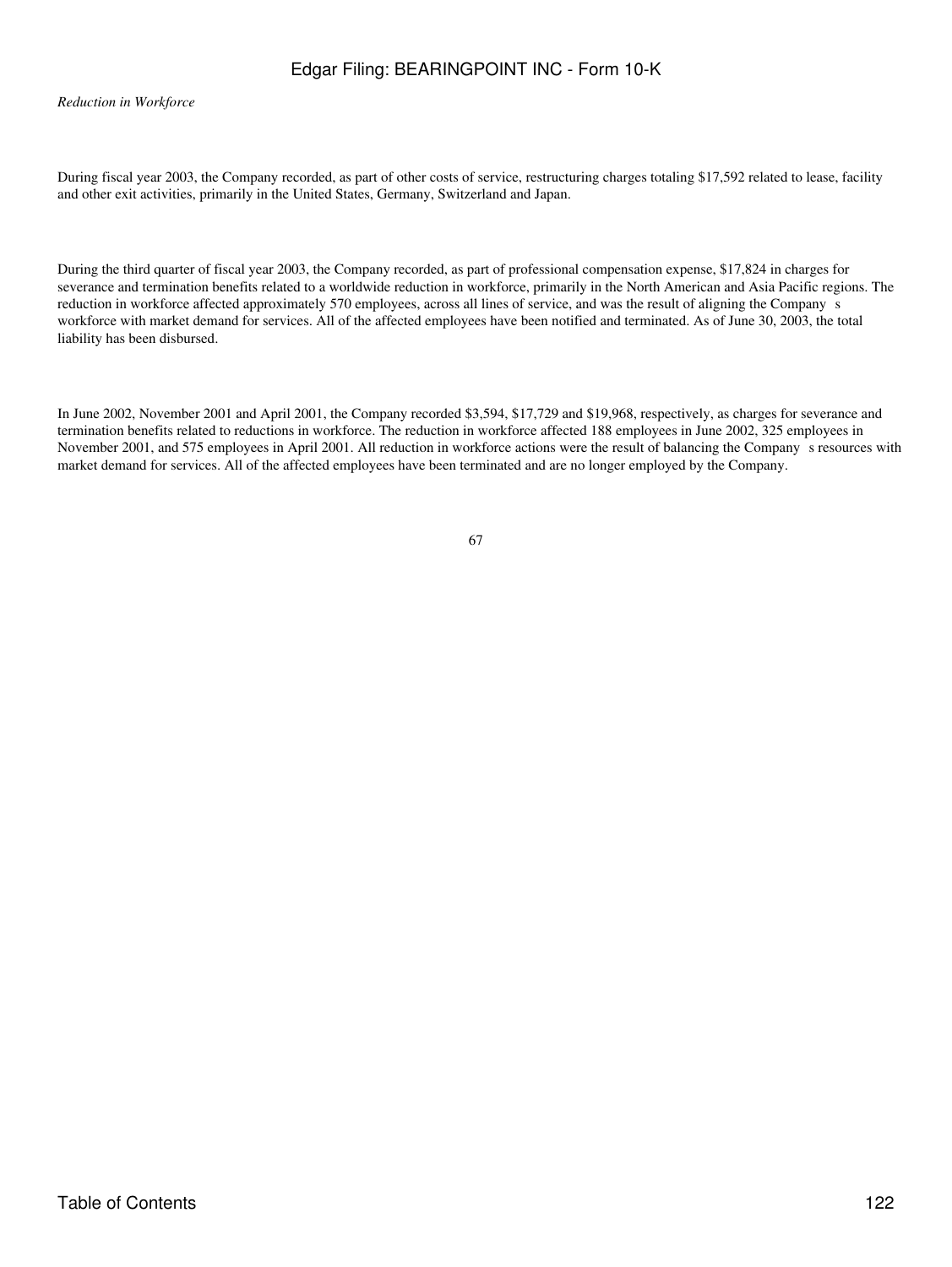### **BEARINGPOINT, INC.**

### **NOTES TO CONSOLIDATED FINANCIAL STATEMENTS (Continued)**

(in thousands, except share and per share amounts)

The following table summarizes the fiscal year 2003 restructuring activities (including those activities accounted for as part of the acquisitions (see Note 6)).

|                                   |                       | <b>Lease and</b>  |              |  |
|-----------------------------------|-----------------------|-------------------|--------------|--|
|                                   | <b>Severance</b>      | <b>Facilities</b> | <b>Total</b> |  |
| Balance at June 30, 2001          | $\mathbb{S}$<br>4,236 | \$                | 4,236<br>S.  |  |
| Charges to operations             | 21,323                |                   | 21,323       |  |
| Payments                          | (24, 397)             |                   | (24, 397)    |  |
|                                   |                       |                   |              |  |
| Balance at June 30, 2002          | 1,162                 |                   | 1,162        |  |
| Acquisition related restructuring | 39,150                |                   | 39,150       |  |
| Operating charges                 | 17,824                | 17,592            | 35,416       |  |
| Payments                          | (50, 336)             | (7,692)           | (58,028)     |  |
| Other $(a)$                       | 4,106                 | 267               | 4,373        |  |
|                                   |                       |                   |              |  |
| Balance at June 30, 2003          | \$11,906              | \$10,167          | \$22,073     |  |
|                                   |                       |                   |              |  |

(a) Other changes in restructuring accrual consist primarily of foreign currency translation adjustments.

The severance accrual is recorded within the balance sheet caption Accrued payroll and related liabilities and the lease and facilities accrual is primarily recorded within the balance sheet caption Other current liabilities. The remaining severance accrual is expected to be paid during fiscal year 2004, and the remaining lease and facilities accrual will be paid over the remaining lease term.

*Impairment Charges*

The Company recorded the following impairment charges during fiscal year 2002 and 2001:

Impairment charges related to software licenses held for resale due to lower than anticipated sales in the amount of \$7,600 and \$7,827, during fiscal year 2002 and 2001, respectively (approximately \$5,100 of the fiscal year 2002 charge was recorded during the three months ended June 30, 2002),

During the three months ended June 30, 2002, \$16,022 was recorded as an impairment charge to write-off the value of the Companys portfolio of equity investments at June 30, 2002.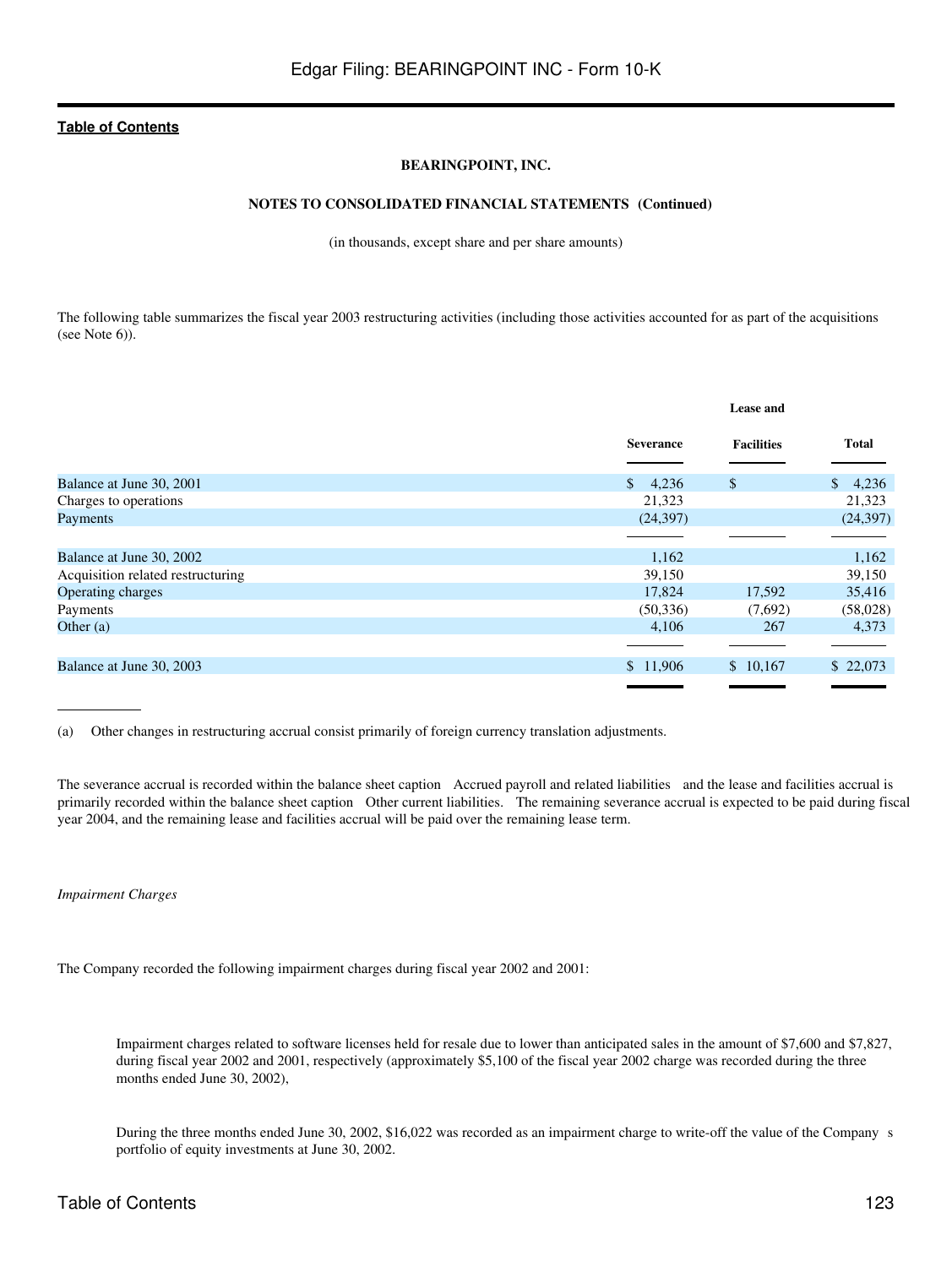#### **21. Segment Information**

The Company s segment information has been prepared in accordance with SFAS No. 131, Disclosures about Segments of an Enterprise and Related Information. Operating segments are defined as components of an enterprise engaging in business activities about which separate financial information is available that is evaluated regularly by the Companys chief operating decision-maker, the Chairman and Chief Executive Officer, in deciding how to allocate resources and assess performance. Through fiscal year 2002, the Company provided consulting services through five reportable segments, including Public Services, Communications & Content, Financial Services, Consumer and Industrial Markets and High Technology. Upon completion of a series of international acquisitions during the first quarter of fiscal year 2003, the Company established three international operating segments (EMEA, the Asia Pacific and Latin America regions). For the fiscal year 2003, the Company has eight reportable segments in addition to the Corporate/Other category. Accounting policies of the segments are the same as those described in Note 2, Summary of Significant Accounting Policies. Upon consolidation all intercompany accounts and transactions are eliminated. Inter-segment revenue is not included in the measure of profit or loss and total assets for each reportable segment. Performance of the segments is evaluated on operating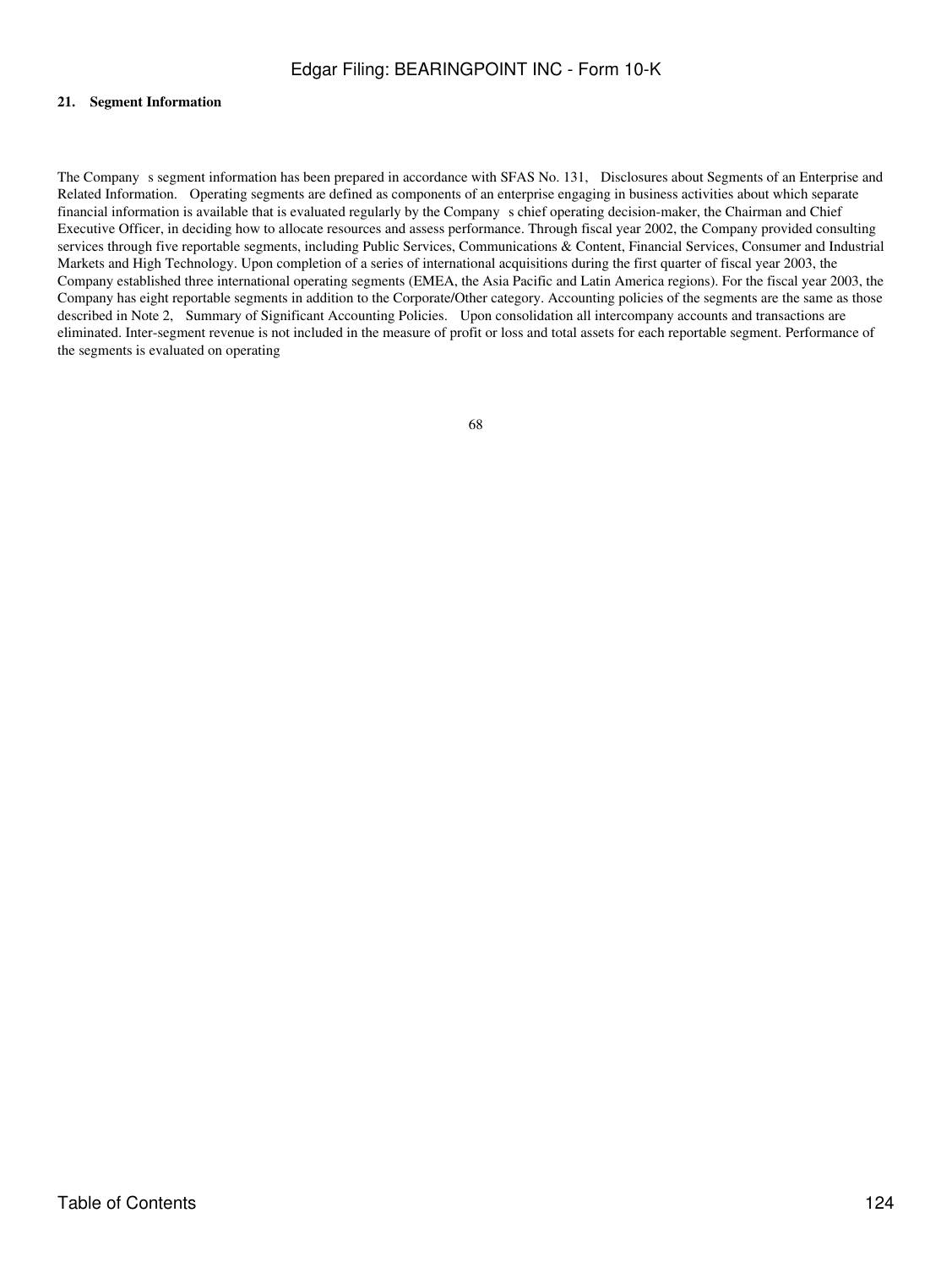### **BEARINGPOINT, INC.**

### **NOTES TO CONSOLIDATED FINANCIAL STATEMENTS (Continued)**

(in thousands, except share and per share amounts)

income excluding the costs of infrastructure functions (such as information systems, finance and accounting, human resources, legal and marketing). Prior year information has been reclassified to reflect current year changes. Beginning in fiscal year 2004, the Company combined its Consumer and Industrial Markets and High Technology industry groups to form the Consumer, Industrial and Technology industry group.

|                                        |             | Year Ended June 30,       |               |  |  |
|----------------------------------------|-------------|---------------------------|---------------|--|--|
|                                        | 2003        | 2002                      | 2001          |  |  |
| <b>Revenue</b>                         |             |                           |               |  |  |
| <b>Public Services</b>                 | \$1,094,754 | $\mathbb{S}^-$<br>966,422 | 871,597<br>S. |  |  |
| <b>Communications and Content</b>      | 350,694     | 473,269                   | 551,089       |  |  |
| <b>Financial Services</b>              | 236,773     | 229,993                   | 463,930       |  |  |
| <b>Consumer and Industrial Markets</b> | 368,692     | 311,144                   | 367,433       |  |  |
| <b>High Technology</b>                 | 155,251     | 194,751                   | 459,448       |  |  |
| <b>EMEA</b>                            | 567,581     | 16.089                    | 18,311        |  |  |
| Asia Pacific                           | 293,258     | 128,145                   | 60,620        |  |  |
| Latin America                          | 73,743      | 44,054                    | 62,800        |  |  |
| Corporate/Other (1)                    | (1,469)     | 3,760                     | 596           |  |  |
|                                        |             |                           |               |  |  |
| Total                                  | \$3,139,277 | \$2,367,627               | \$2,855,824   |  |  |
|                                        |             |                           |               |  |  |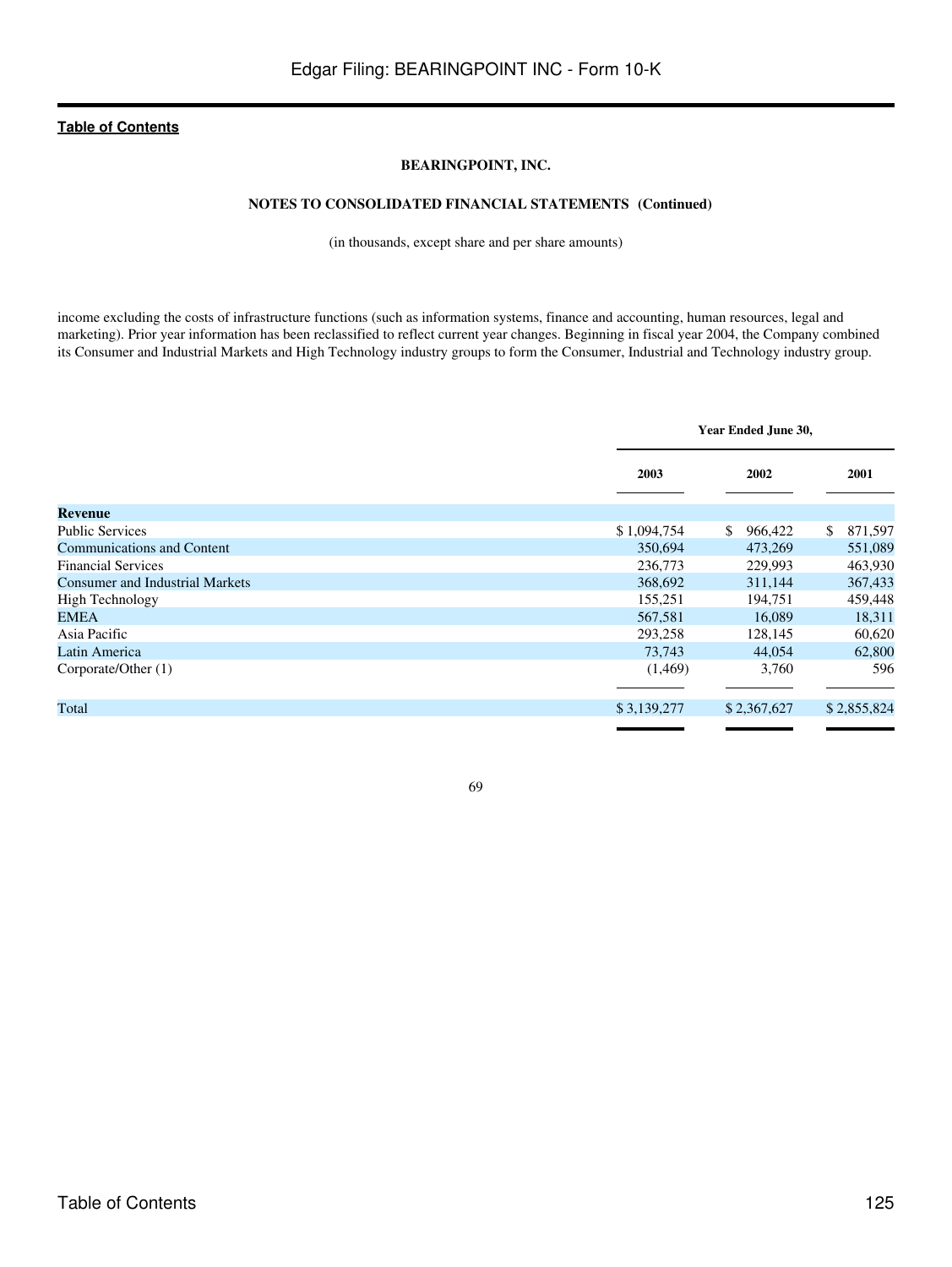## **BEARINGPOINT, INC.**

## **NOTES TO CONSOLIDATED FINANCIAL STATEMENTS (Continued)**

(in thousands, except share and per share amounts)

|                                                                |                  | Year Ended June 30, |                        |  |  |
|----------------------------------------------------------------|------------------|---------------------|------------------------|--|--|
|                                                                | 2003             | 2002                | 2001                   |  |  |
| <b>Depreciation and Amortization</b>                           |                  |                     |                        |  |  |
| <b>Public Services</b>                                         | \$<br>11,186     | 10,203<br>\$        | \$<br>8,469            |  |  |
| <b>Communications and Content</b>                              | 2,063            | 2,710               | 8,192                  |  |  |
| <b>Financial Services</b>                                      | 1,735            | 1,911               | 3,895                  |  |  |
| <b>Consumer and Industrial Markets</b>                         | 1,462            | 1,118               | 4,877                  |  |  |
| <b>High Technology</b>                                         | 926              | 1,186               | 7,916                  |  |  |
| <b>EMEA</b>                                                    | 45,971           | $\overline{4}$      | 212                    |  |  |
| Asia Pacific                                                   | 5,792            | 1,013               | 536                    |  |  |
| Latin America                                                  | 371              | 124                 | 302                    |  |  |
| Corporate/Other (1)                                            | 49,925           | 31,051              | 26,623                 |  |  |
| Total                                                          | \$<br>119,431    | 49,320<br>\$        | $\mathbb{S}$<br>61,022 |  |  |
| <b>Interest Expense (2)</b>                                    |                  |                     |                        |  |  |
| <b>Public Services</b>                                         | \$<br>18,883     | \$<br>17,596        | \$<br>17,312           |  |  |
| <b>Communications and Content</b>                              | 3,212            | 8,898               | 12,662                 |  |  |
| <b>Financial Services</b>                                      | 2,411            | 3,202               | 9,124                  |  |  |
| <b>Consumer and Industrial Markets</b>                         | 3,850            | 3,973               | 4,972                  |  |  |
| <b>High Technology</b>                                         | 2,464            | 5,851               | 7,035                  |  |  |
| <b>EMEA</b>                                                    | 1,812            | 170                 |                        |  |  |
| Asia Pacific                                                   | 1,359            | 2,410               | 1,359                  |  |  |
| Latin America                                                  | 1,370            | 1,055               | 2,043                  |  |  |
| Corporate/Other (1)                                            | (20, 286)        | (40,907)            | (37, 332)              |  |  |
| Total                                                          | \$<br>15,075     | 2,248<br>\$         | \$<br>17,175           |  |  |
|                                                                |                  |                     |                        |  |  |
| <b>Operating Income</b>                                        |                  |                     |                        |  |  |
| <b>Public Services</b>                                         | \$<br>313,573    | \$311,140           | \$243,536              |  |  |
| <b>Communications and Content</b><br><b>Financial Services</b> | 96,100           | 121,097             | 132,252<br>59,391      |  |  |
| <b>Consumer and Industrial Markets</b>                         | 55,210<br>80,270 | 31,520<br>79,838    | 85,460                 |  |  |
| <b>High Technology</b>                                         | 34,687           | 38,938              | 126,607                |  |  |
| <b>EMEA</b>                                                    | 66,819           | 1,538               | (3,562)                |  |  |
| Asia Pacific                                                   | 27,988           | 644                 | (4,738)                |  |  |
| Latin America                                                  | 19,745           | (3,965)             | (16,795)               |  |  |
| Corporate/Other (1)                                            | (579, 920)       | (447,718)           | (400, 670)             |  |  |
| Total                                                          | \$114,472        | \$133,032           | \$221,481              |  |  |
|                                                                |                  |                     |                        |  |  |
| Assets (3)<br><b>Public Services</b>                           | 293,166<br>\$    | \$189,860           | \$206,414              |  |  |
| <b>Communications and Content</b>                              | 79,532           | 75,494              | 145,152                |  |  |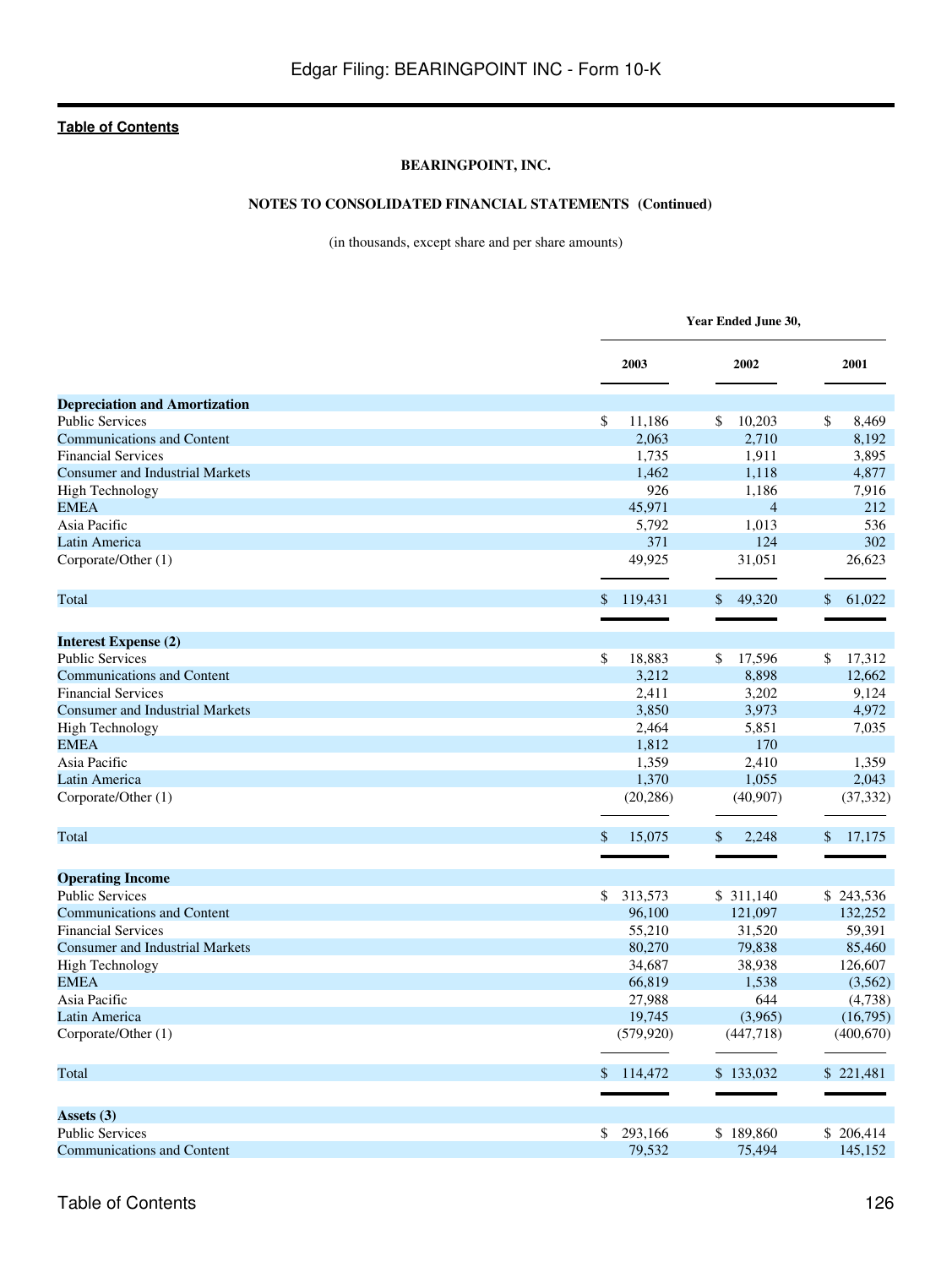| <b>Financial Services</b>              | 49.575      | 29.399    | 61,616    |
|----------------------------------------|-------------|-----------|-----------|
| <b>Consumer and Industrial Markets</b> | 88,069      | 55,979    | 61,639    |
| High Technology                        | 35,825      | 32,744    | 109,194   |
| EMEA                                   | 1,087,372   | 18,108    | 38,950    |
| Asia Pacific                           | 155,191     | 89,748    | 39,733    |
| Latin America                          | 33,578      | 23,058    | 67,506    |
| Corporate/Other (1)                    | 227,504     | 380,741   | 269,431   |
| Total                                  | \$2,049,812 | \$895,131 | \$999,635 |
|                                        |             |           |           |

(1) Corporate/Other operating loss is principally due to infrastructure and shared services costs.

(2) Interest expense is allocated to the industry segments based on accounts receivable and unbilled revenues.

(3) Industry segment assets include accounts receivable, unbilled revenues, certain software and property and equipment directly attributed to the industry segment, purchased intangible assets and goodwill. All other assets are not allocated to industry segments and are deemed to be corporate assets.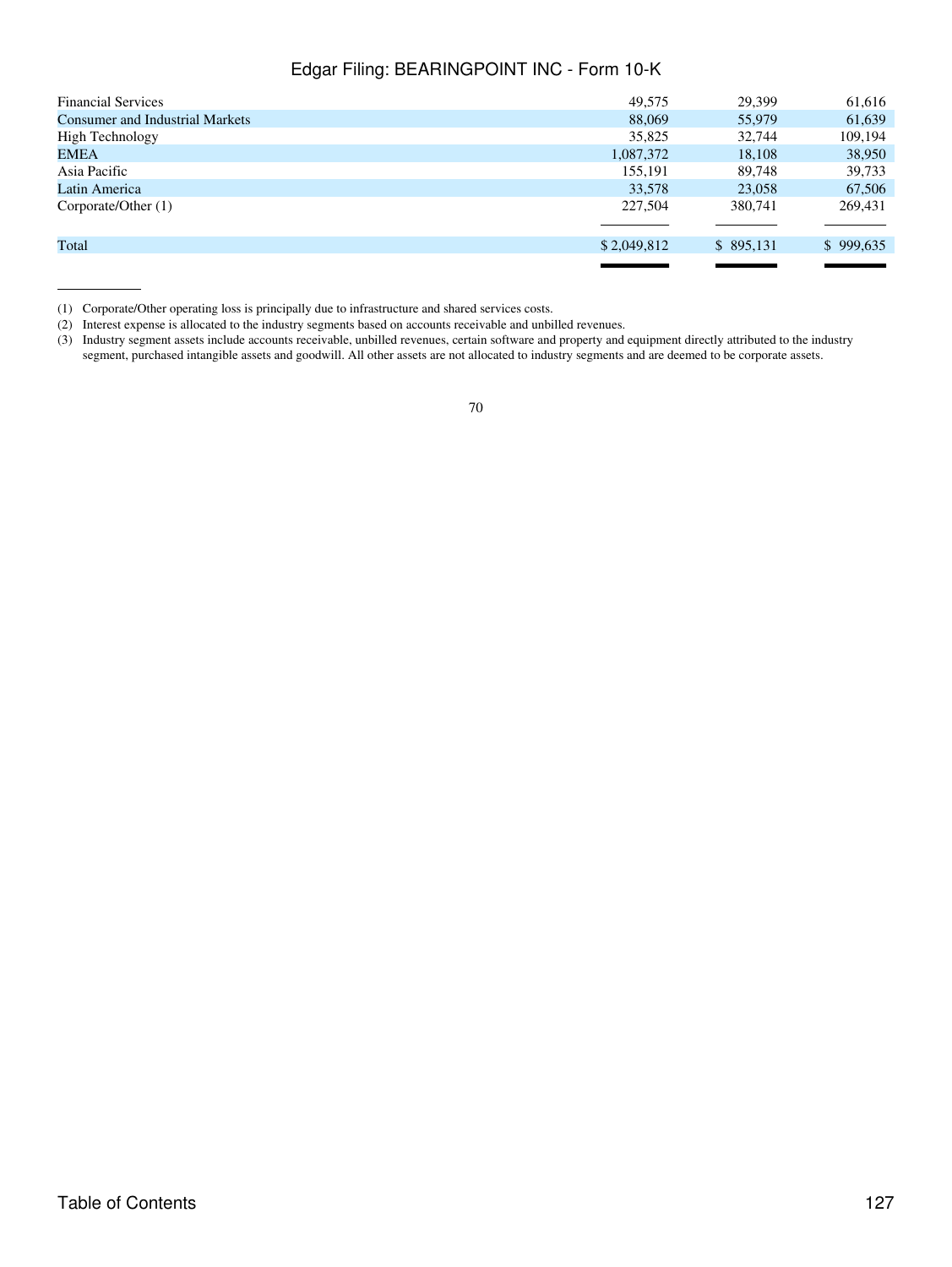### **BEARINGPOINT, INC.**

### **NOTES TO CONSOLIDATED FINANCIAL STATEMENTS (Continued)**

(in thousands, except share and per share amounts)

Included in consolidated operating income for fiscal year 2003 is a \$17,824 restructuring charge for severance and termination benefits related to a worldwide reduction in workforce which was recorded as follows: \$1,270 in Public Services, \$2,483 in Communications and Content, \$997 in Financial Services, \$2,219 in Consumer and Industrial Markets, \$830 in High Technology, \$3,995 in Asia Pacific, \$245 in Latin America, and \$5,785 in Corporate/Other. Additionally, consolidated operating income for fiscal year 2003 includes a \$17,592 restructuring charge related to lease facility and other exit activities which was recorded as follows: \$5,957 in EMEA, \$2,114 in Asia Pacific and \$9,521 in Corporate/Other.

Included in consolidated operating income for fiscal year 2002 is a \$21,323 restructuring charge for severance and termination benefits related to a worldwide reduction in workforce which was recorded as follows: \$1,338 in Public Services, \$2,440 in Communications and Content, \$2,808 in Financial Services, \$555 in Consumer and Industrial Markets, \$719 in High Technology, \$28 in EMEA, \$3,046 in Asia Pacific, \$2,282 in Latin America, and \$8,107 in Corporate/Other. Additionally, included in consolidated operating income for fiscal year 2002 is an impairment charge of \$23,914 which was recorded as follows: \$2,500 in Public Services, \$10,245 in Communications and Content, \$734 in High Technology, \$126 in Asia Pacific, \$292 in Latin America and \$10,017 in Corporate/Other.

Included in consolidated operating income for fiscal year 2001 is a \$19,968 restructuring charge for severance and termination benefits related to a reduction in workforce which was recorded as follows: \$3,807 in Public Services, \$3,455 in Communications and Content, \$7,097 in Financial Services, \$1,715 in Consumer and Industrial Markets, \$2,177 in High Technology, \$1,575 in Latin America, and \$142 in Corporate/Other. Additionally, included in consolidated operating income for fiscal year 2001 is an impairment charge of \$7,827 which was recorded in Public **Services**.

#### **22. Subsequent Events**

On August 14, 2003, the Company announced a worldwide reduction in workforce by approximately 280 to 340 employees, primarily in the North American and EMEA regions. The action impacts approximately 2% of the Company s total workforce, and is designed to balance capacity with market demand for services. A charge of approximately \$15,000 will be recorded in the first quarter of fiscal year 2004 for severance and termination benefits. Concurrently, the Company announced its intention of reducing its overall office space usage in an effort to align its office space usage with its current workforce and needs of its business and eliminate excess capacity. The Company estimates the space reduction will reduce global office space usage by approximately 23%. A restructuring charge of approximately \$70,000, representing the future lease rentals, the unamortized cost of leasehold improvements and costs associated with consolidating facilities, will be recorded during fiscal year 2004, most of which will be recorded during the first quarter.

Since August 14, 2003, various separate complaints purporting to be class actions were filed in the United States District Court for the Eastern District of Virginia alleging that we and certain of our officers violated Section 10(b) of the Securities Exchange Act of 1934 (the Exchange Act), Rule 10b-5 promulgated thereunder, and Section 20(a) of the Exchange Act. The complaints all arise out of the Company s announcement in August 2003 that we would be restating our financial results for the first three quarters of fiscal year 2003. The complaints contain varying allegations, including that we made materially misleading statements with respect to our financial results for the first three quarters of fiscal year 2003 in our SEC filings and press releases. The complaints do not specify the amount of damages sought. The Company has not filed any answers, motions to dismiss or other responsive pleadings in this litigation. The Company intends to defend these matters vigorously. At the present time, the Company cannot determine whether the resolution of this matter would have a material effect on the statement of position or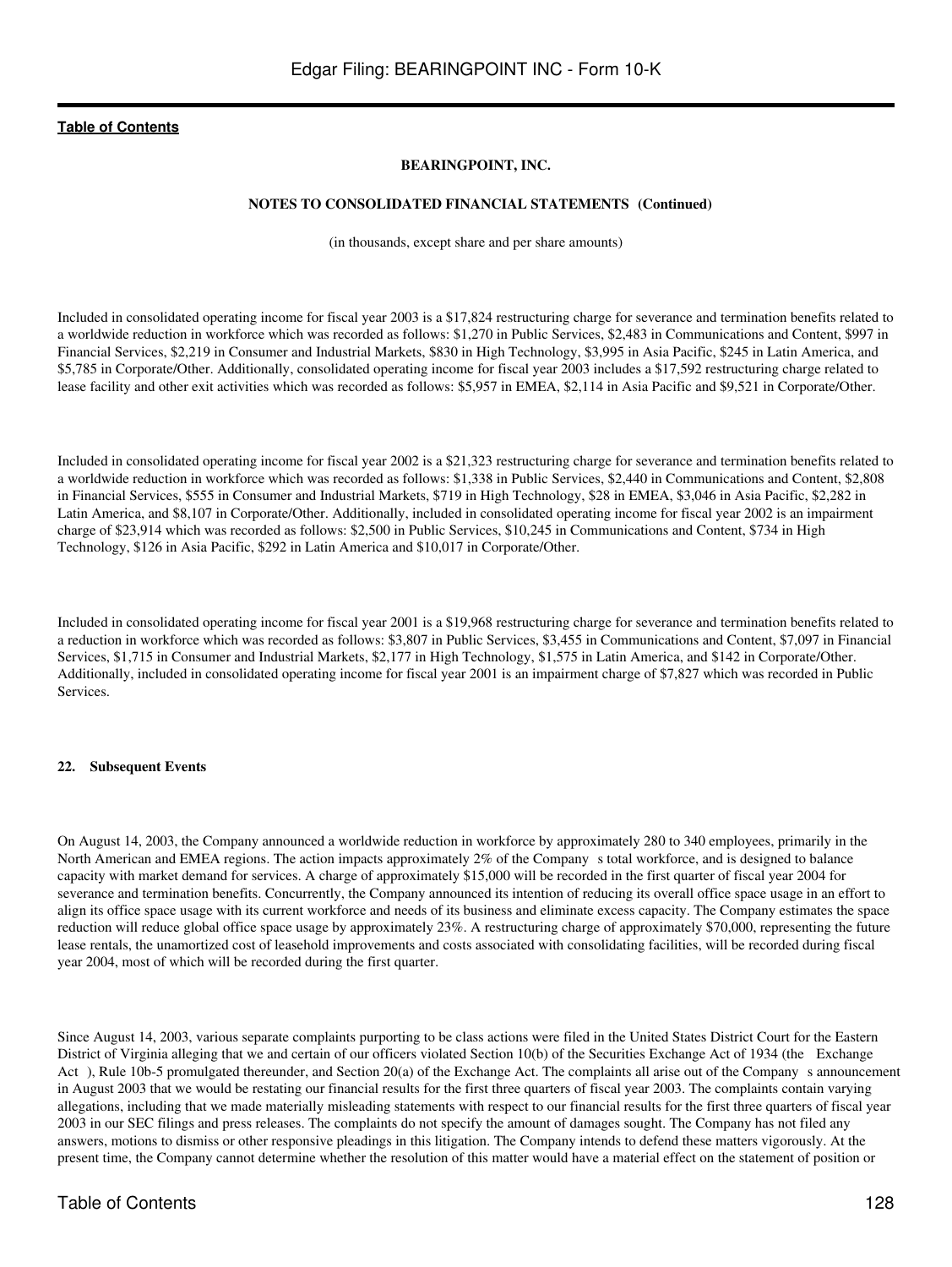cash flows of any future period.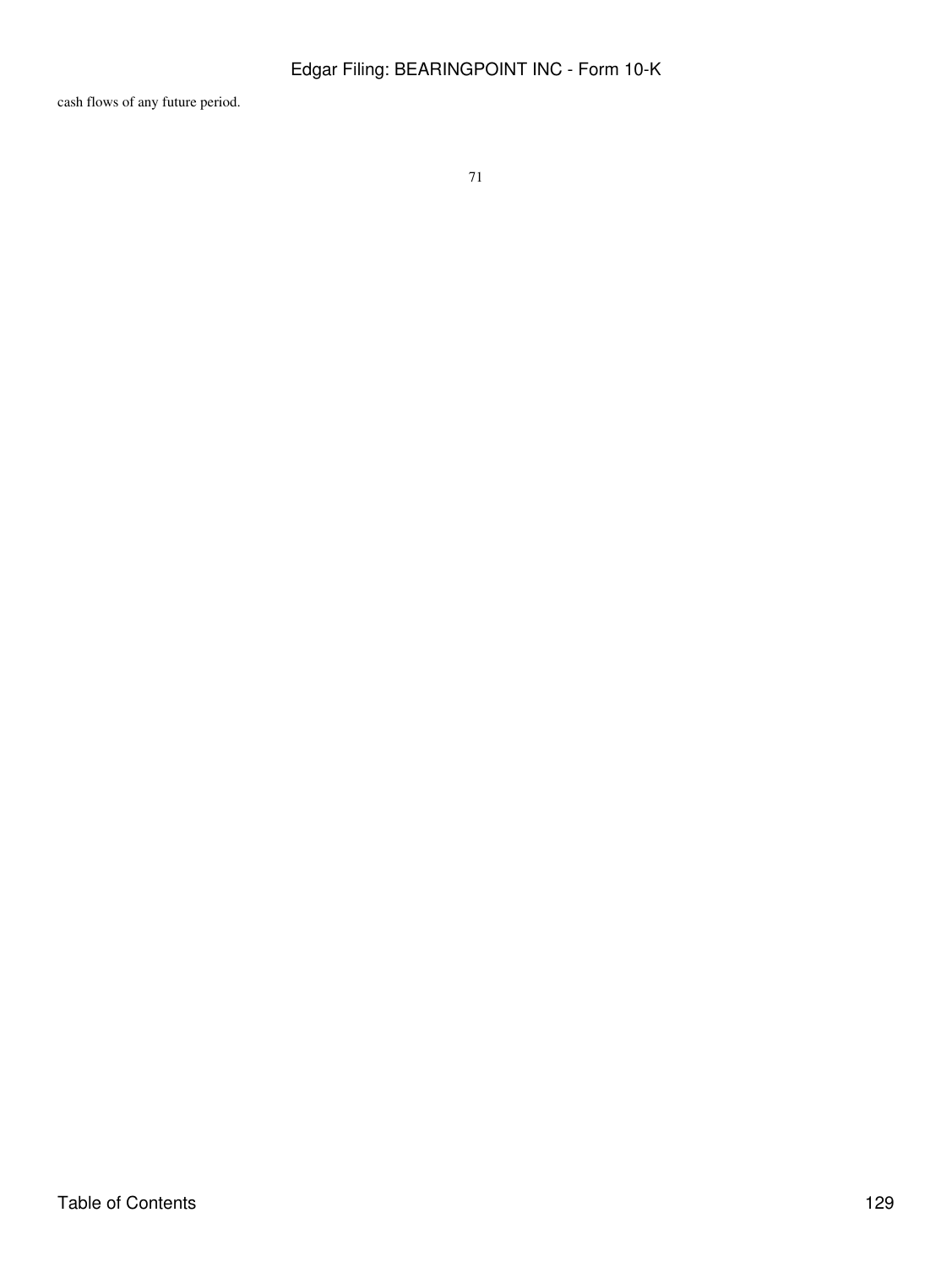### **BEARINGPOINT, INC.**

## **NOTES TO CONSOLIDATED FINANCIAL STATEMENTS (Continued)**

(in thousands, except share and per share amounts)

The Company has extended the yen-denominated line of credit facility dated December 16, 2003. Under the renewed agreement, the revolving line of credit facility has a maximum balance of 1.35 billion Japanese yen and accrues interest at market rates. The overdraft line of credit facility has a maximum balance of 0.5 billion Japanese yen and accrues interest at market rates. There are no covenants under the facilities and they mature on August 31, 2004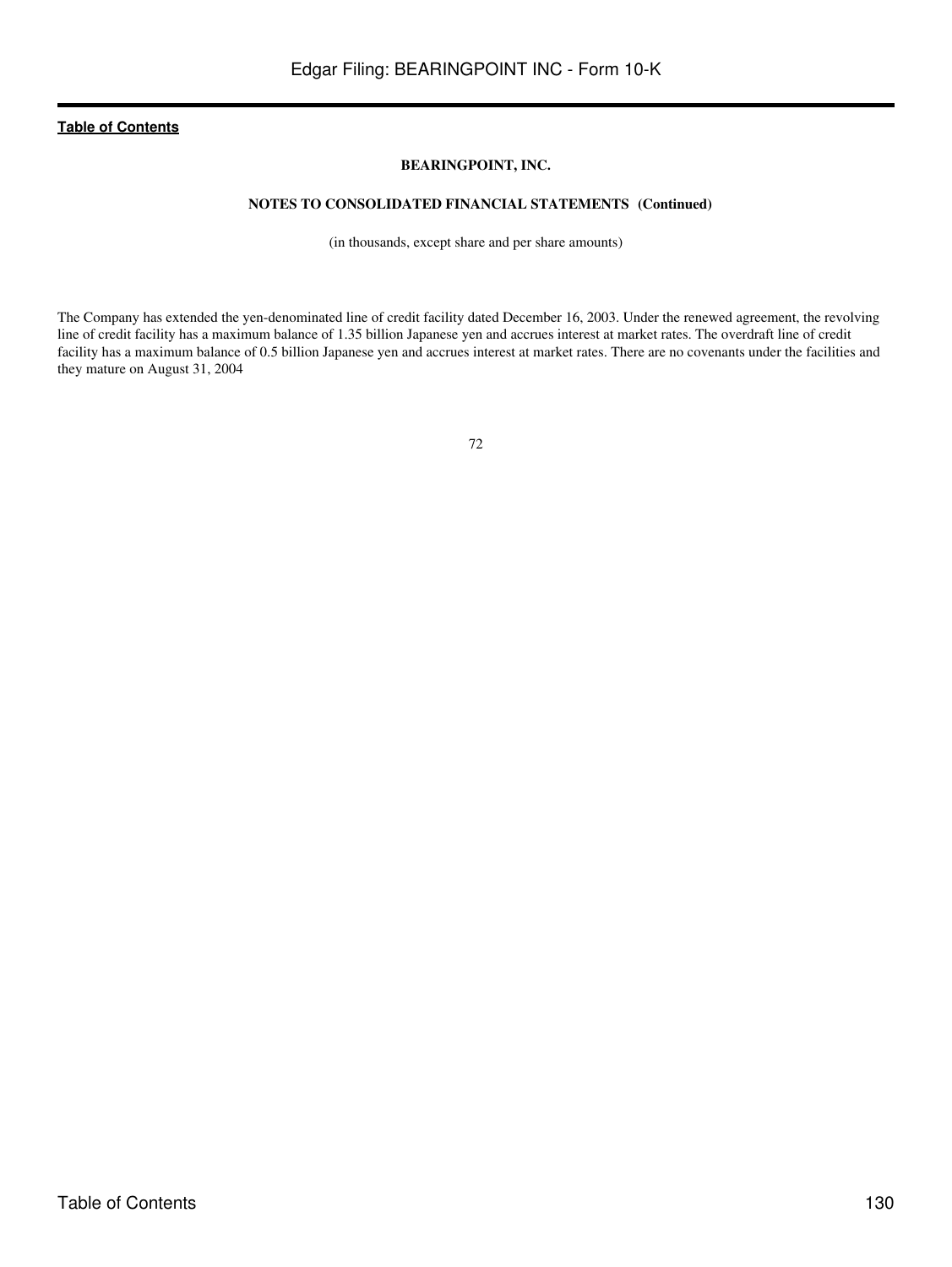### **Item 9. Changes in and Disagreements with Accountants on Accounting and Financial Disclosure**

Pursuant to determination of the Audit Committee of the Board of Directors of BearingPoint, Inc. (BearingPoint or the Company), Grant Thornton LLP (Grant Thornton) was dismissed as the independent accountant for BearingPoint and its subsidiaries effective June 11, 2003. The Audit Committee retained PricewaterhouseCoopers LLP as the Companys independent accountant as of June 12, 2003.

Grant Thornton was appointed as the independent accountant of BearingPoint in September 1998 and audited the financial statements for fiscal years 1999, 2000, 2001 and 2002. The reports of Grant Thornton on the financial statements for the last two fiscal years contained no adverse opinion or disclaimer of opinion and were not qualified or modified as to uncertainty, audit scope or accounting principles.

In connection with the audits for the two most recent fiscal years, and through June 11, 2003, there were no:

- i. disagreements between BearingPoint and Grant Thornton on any matter of accounting principles or practices, financial statement disclosure, or auditing scope or procedure which disagreements, if not resolved to the satisfaction of Grant Thornton, would have caused them to make reference to the subject matter of the disagreement or disagreements in their report on the financial statements for such years, or;
- ii. reportable events involving Grant Thornton that would have required disclosure under Item  $304(a)(1)(v)$  of Regulation S-K.

Grant Thornton has furnished BearingPoint with a letter addressed to the Securities and Exchange Commission stating that it agrees with the above statements. A copy of such letter, dated June 12, 2003, is filed as Exhibit 16.1 to this Form 10-K.

#### **Item 9A. Controls and Procedures**

#### **Disclosure Controls and Procedures**

As of June 30, 2003, the Company carried out an evaluation, under the supervision and with the participation of the Company s management, including the Company s Chief Executive Officer, Chief Financial Officer, and General Counsel, of the effectiveness of the design and operation of the Companys disclosure controls and procedures. Based upon that evaluation and subsequent evaluations conducted in connection with the audit of the Company s consolidated financial statements for the year ended June 30, 2003, the Chief Executive Officer and Chief Financial Officer have concluded that, except as noted below under Changes in Internal Controls, the Companys disclosure controls and procedures are adequately designed to timely notify them of material information relating to the Company required to be disclosed in the Companys SEC filings.

#### **Changes in Internal Controls**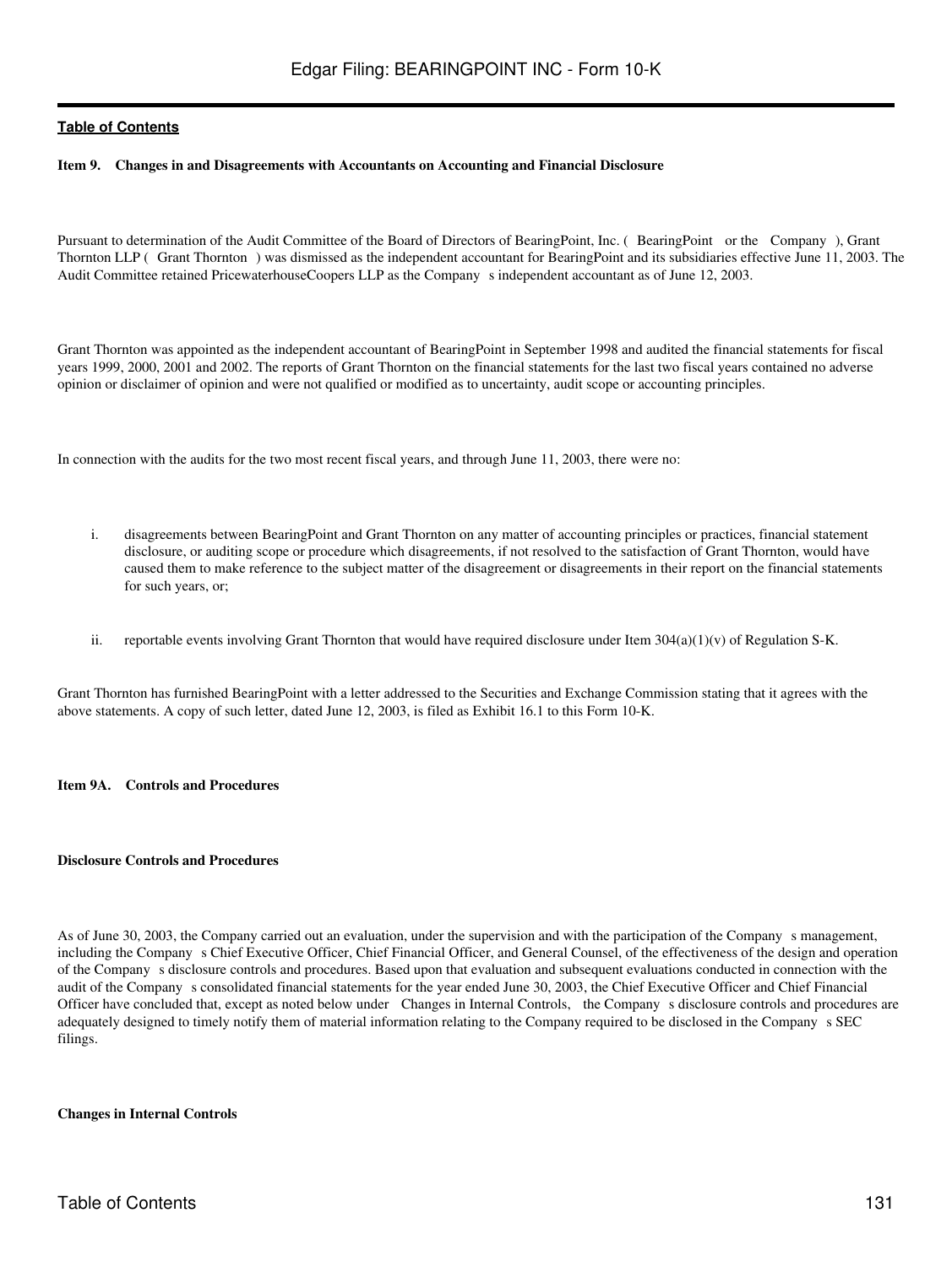There has been no change in the Company s internal control over financial reporting that occurred during the fourth quarter of fiscal year 2003 and that has materially affected, or is reasonably likely to affect, the Companys internal control over financial reporting. However, we intend to continue to refine our internal controls on an ongoing basis with a view towards continuous improvements. Management and PricewaterhouseCoopers LLP (PwC), our independent accountants, have reported to our Audit Committee certain matters involving internal controls that PwC considers to be material weaknesses or reportable conditions under standards established by the American Institute of Certified Public Accountants. The identified material weaknesses relate to financial review and analysis at the corporate/consolidation and certain local reporting levels, primarily with respect to the Germanic region. The identified reportable conditions relate to protocol and documentation for reviewing and assessing contract revenue recognition; monitoring of unusual Work in Process activity; lack of a formal documented policy relating to evidence of a contractual arrangement with respect to revenue recognition based on local legal requirements; cross-training of employees for key finance and accounting positions; and documentation for certain critical, significant and judgmental accounting areas.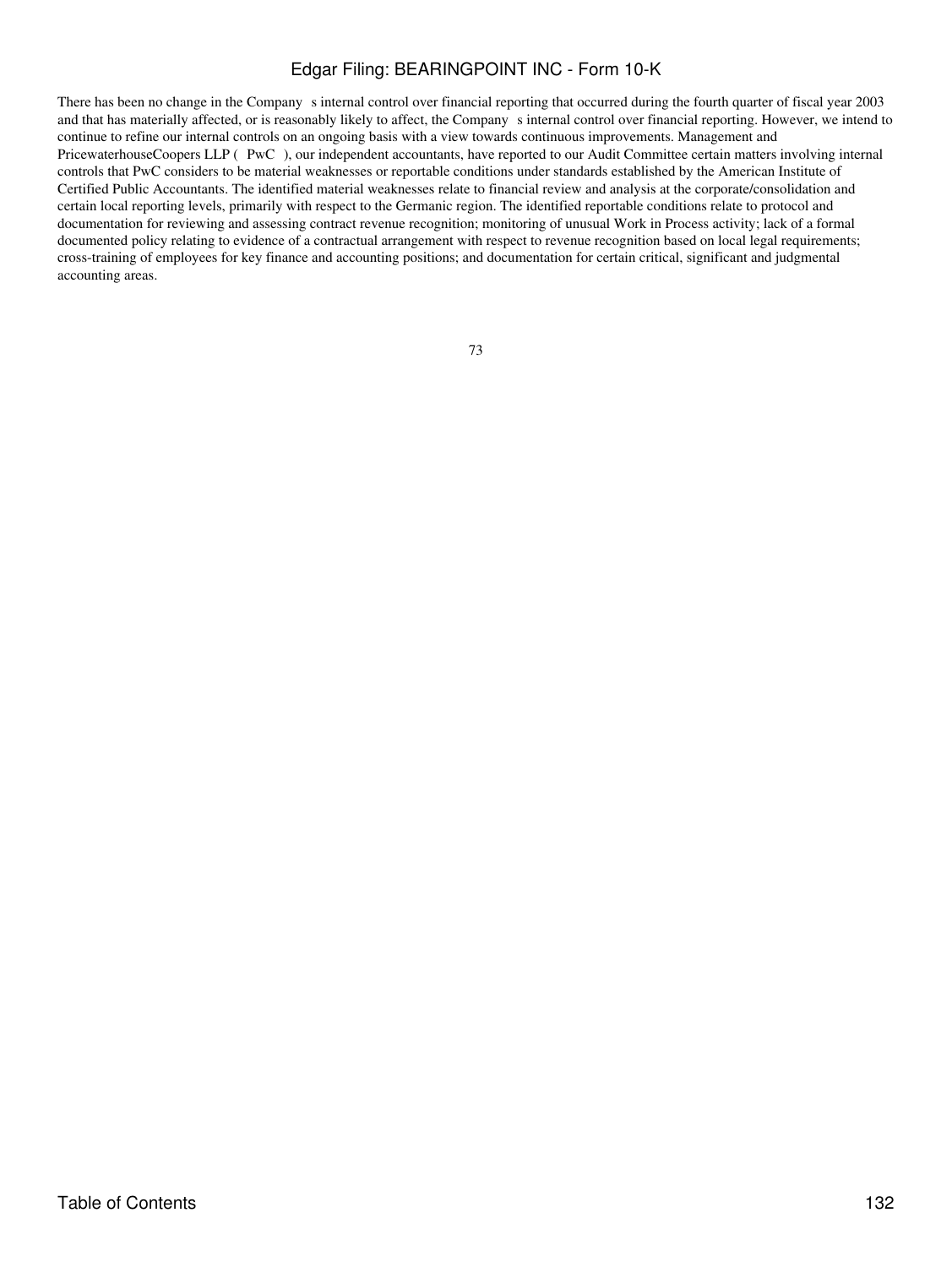These matters should be viewed in the context of the many special challenges for the Company in fiscal year 2003 that placed much greater demands on our accounting function. During the year, the Company significantly expanded its global presence by acquiring substantial consulting resources in 15 countries through a series of transactions totaling \$800 million. The transactions brought a variety of disparate accounting systems of varying quality, all of which had to be evaluated and integrated into the Company s systems. In addition, a new Chief Financial Officer was hired, and there was a change in the Corporate Controller.

In June 2003, PwC was retained as the new worldwide independent auditor for the Company. Fiscal year 2003 saw significant growth and acquisition activity by the Company, important changes in the Companys financial management and a new worldwide independent auditor that carefully reviewed all substantial transactions and other matters.

Given the material weaknesses and reportable conditions identified above, management devoted additional resources to resolving questions that arose during the year-end audit. As a result, management is confident that its consolidated financial statements for the year ended June 30, 2003 fairly present, in all material respects, the financial condition and results of operation of the Company.

The material weaknesses and reportable conditions have been discussed in detail among management, our Audit Committee and PwC. We have assigned the highest priority to the correction of these material weaknesses and reportable conditions, and we are committed to addressing and resolving them fully. We have already taken several steps that address these matters. In July 2003, the Company implemented a new European financial accounting system and continues to develop and improve the Germanic consolidation and reporting process. In addition, a new Controller has been appointed for Europe, with special responsibility for Germany and the other European practices. The Company also is scheduled to implement a new North American financial accounting system during the third quarter of fiscal year 2004. In connection with these initiatives, all finance-related policies and procedures are currently being updated and enhanced. Standard global documentation requirements have been established for the assessment of critical, significant and judgmental accounting areas, including the evaluation of contract revenue recognition for non-standard contracts. As part of the monthly closing process, analytical review procedures have been established at the local reporting levels as well as the consolidated level and will continue to be improved upon. As part of our fiscal 2004 goal setting process, all finance employees are required to achieve a minimum of 40 hours of training in various areas and disciplines. Also, in July 2003, the Company engaged Ernst & Young LLP to provide a global internal audit function.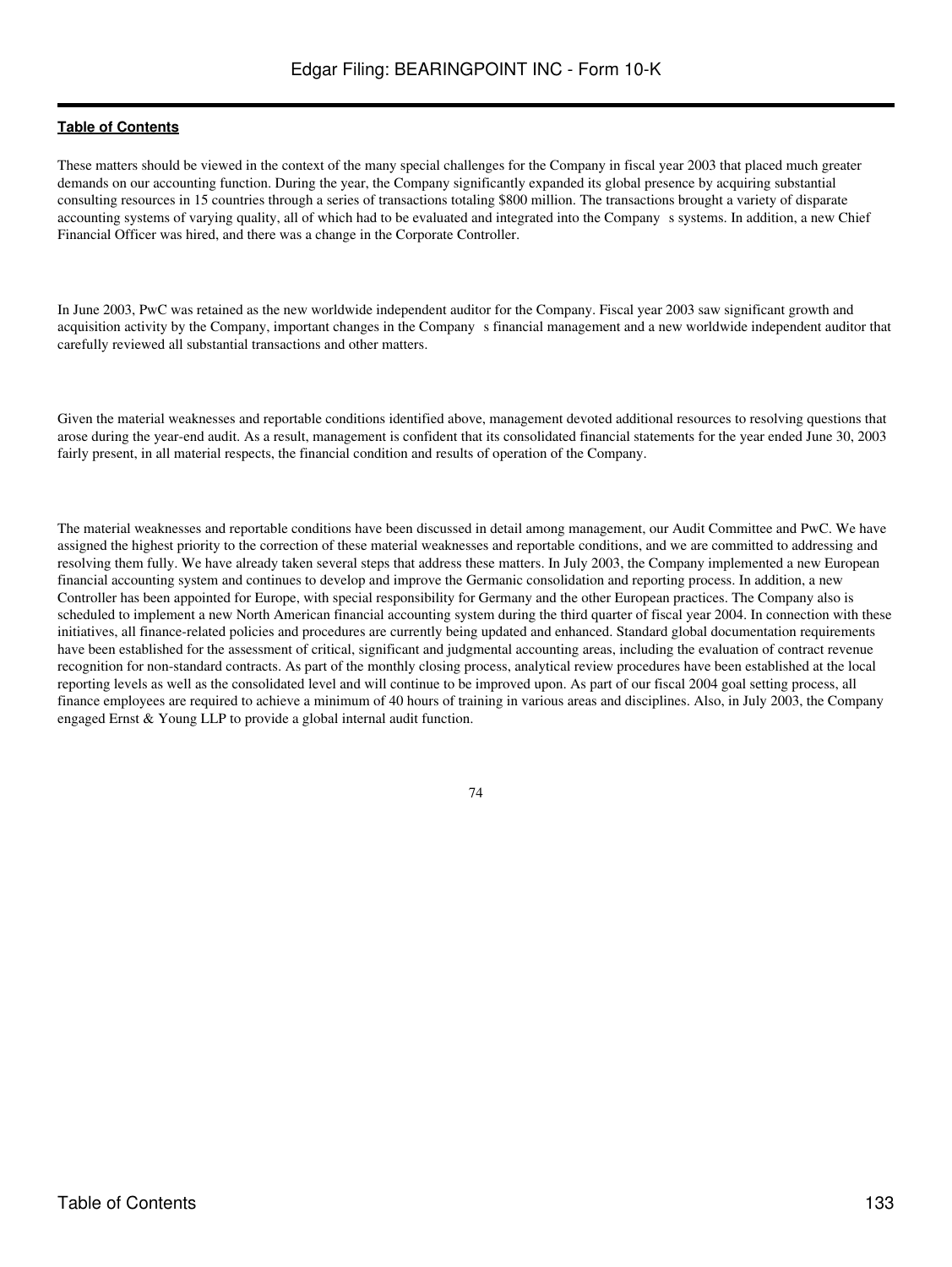### **PART III.**

The information required by Items 10, 11, 12 and 13 (except for certain information regarding executive officers that is called for by Item 10, which information is contained in Part I and Equity Compensation Plan information required by Item 12, which is included below) is incorporated herein by reference from the definitive proxy statement that the Company intends to file pursuant to Regulation 14A.

### **Item 12. Security Ownership of Certain Beneficial Owners and Management**

#### **EQUITY COMPENSATION PLAN INFORMATION**

#### **(as of June 30, 2003)**

|                                                                      |                                                                                                                       | (b)                                                                                           | $\left( \mathbf{c} \right)$                                                                                                                                          |
|----------------------------------------------------------------------|-----------------------------------------------------------------------------------------------------------------------|-----------------------------------------------------------------------------------------------|----------------------------------------------------------------------------------------------------------------------------------------------------------------------|
| <b>Plan Category</b>                                                 | (a)<br><b>Number of securities</b><br>to be issued upon<br>exercise of<br>outstanding options,<br>warrants and rights | Weighted-average<br>exercise price<br>of<br>outstanding<br>options,<br>warrants<br>and rights | <b>Number of securities</b><br>remaining available<br>for future issuance<br>under equity<br>compensation plans<br>(excluding securities<br>reflected in column (a)) |
| Equity Compensation Plans Approved by<br><b>Security Holders</b>     | 48,002,853                                                                                                            | \$<br>13.78                                                                                   | 22,882,032(1)(2)                                                                                                                                                     |
| Equity Compensation Plans Not Approved by<br><b>Security Holders</b> |                                                                                                                       |                                                                                               |                                                                                                                                                                      |
|                                                                      |                                                                                                                       |                                                                                               |                                                                                                                                                                      |
| Total                                                                | 48,002,853                                                                                                            | 13.78<br>\$                                                                                   | 22,882,032                                                                                                                                                           |
|                                                                      |                                                                                                                       |                                                                                               |                                                                                                                                                                      |

(1) Includes 15,486,861 shares of the Companys common stock available for grants of stock options, restricted stock, stock appreciation rights and other stock-based awards under the Company s 2000 Long-Term Incentive Plan and 7,395,171 shares of the Company s common stock available for issuance under the Company s Employee Stock Purchase Plan.

(2) Under the Companys 2000 Long-Term Incentive Plan, the number of shares of common stock authorized for grants or awards under the plan adjusts automatically based upon the following formula: authorized shares is equal to the greater of (i) 35,084,158 shares of common stock and (ii) 25% of the sum of (x) the number of issued and outstanding shares of common stock and (y) the number of authorized shares.

#### **Item 14. Principal Accountant Fees and Services**

Pursuant to SEC Release No. 33-8313 (as corrected by Release No. 33-8183A), the disclosure requirements

of this Item 14 are not effective until the Annual Report on Form 10-K for the first fiscal year ending after

December 15, 2003.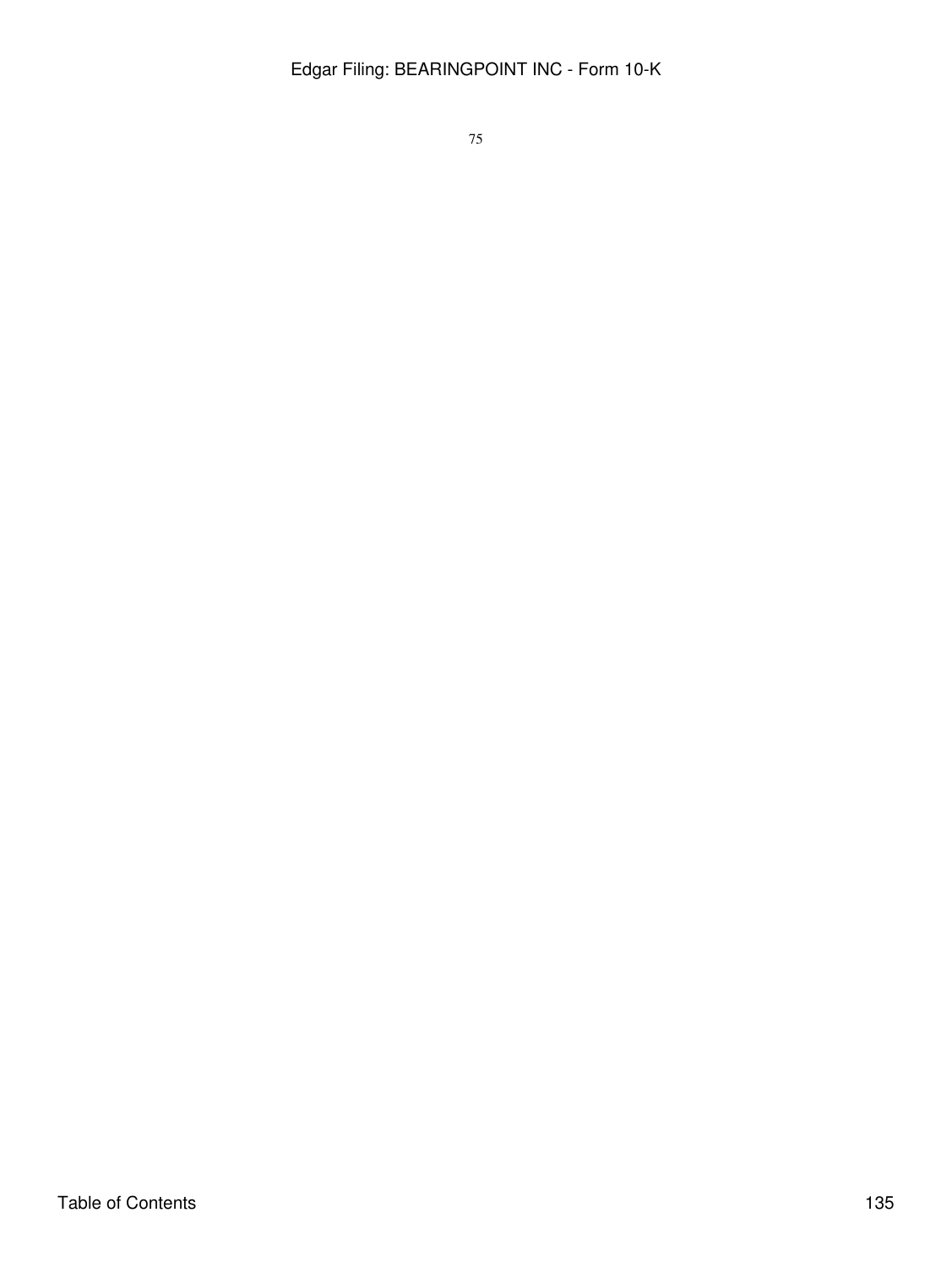### **PART IV.**

#### **Item 15. Exhibits, Financial Statement Schedules and Reports on Form 8-K**

- (a)(1) The financial statements of the Company required in response to this Item are incorporated by reference from Item 8 of this Report.
- (a)(2) See Financial Statement Schedule under Item 15(d).
- (a)(3) See the exhibits listed below under Item 15(c).
- (b) The Company filed two Current Reports on Form 8-K from April 1, 2003 through June 30, 2003. In the Form 8-K filed on April 30, 2003, the Company announced its financial results for the third quarter of fiscal year 2003 under Item 5 and furnished the third quarter earnings release and performance report under Item 12. On June 12, 2003, the Company filed a Form 8-K announcing that it had dismissed Grant Thornton LLP, and had retained PricewaterhouseCoopers LLP, as its independent accountant.

(c) Exhibit Index

| <b>Exhibit</b><br>No. | <b>Description</b>                                                                                                                                                                                                                                                                                                                                                                   |
|-----------------------|--------------------------------------------------------------------------------------------------------------------------------------------------------------------------------------------------------------------------------------------------------------------------------------------------------------------------------------------------------------------------------------|
| 2.1                   | Share Purchase Agreement dated June 8, 2002, among the Company, KPMG DTG and the minority shareholders, which is<br>incorporated herein by reference to Exhibit 2.1 from the Company s Form 8-K filed on September 6, 2002.                                                                                                                                                          |
| 3.1                   | Amended and Restated Certificate of Incorporation, dated as of February 7, 2001, which is incorporated herein by reference to<br>Exhibit 3.1 from the Company s Form 10-Q for the quarter ending March 31, 2001.                                                                                                                                                                     |
| 3.2                   | Amended and Restated Bylaws, which is incorporated herein by reference to Exhibit 3.2 from the Company s Registration<br>Statement on Form S-1 (Registration No. 333-36328, which is contained in Commission File No. 000-31351) (referred to below as<br>the Company s Form S-1).                                                                                                   |
| 3.3                   | Certificate of Ownership and Merger merging Bones Holding into the Company, dated October 2, 2002, which is incorporated<br>herein by reference to Exhibit 3.3 from the Company s Form 10-Q for the quarter ended September 30, 2002.                                                                                                                                                |
| 4.1                   | Rights Agreement, dated as of October 2, 2001, between the Company and EquiServe Trust Company, N.A., which is incorporated<br>herein by reference to Exhibit 1.1 from the Company s Registration Statement on Form 8-A dated October 3, 2001.                                                                                                                                       |
| 4.2                   | Certificate of Designation of Series A Junior Participating Preferred Stock, which is incorporated herein by reference to Exhibit 1.2<br>from the Company s Registration Statement on Form 8-A dated October 3, 2001.                                                                                                                                                                |
| 4.3                   | Amendment No. 1 to the Rights Agreement between the Company and EquiServe Trust Company, N.A., which is incorporated<br>herein by reference to Exhibit 99.1 from the Company s Form 8-K filed on September 6, 2002.                                                                                                                                                                  |
|                       | $\overline{1}$ $\overline{1}$ $\overline{1}$ $\overline{1}$ $\overline{1}$ $\overline{1}$ $\overline{1}$ $\overline{1}$ $\overline{1}$ $\overline{1}$ $\overline{1}$ $\overline{1}$ $\overline{1}$ $\overline{1}$ $\overline{1}$ $\overline{1}$ $\overline{1}$ $\overline{1}$ $\overline{1}$ $\overline{1}$ $\overline{1}$ $\overline{1}$ $\overline{1}$ $\overline{1}$ $\overline{$ |

- 10.1 Amended and Restated Separation Agreement, dated as of February 13, 2001, among KPMG LLP, KPMG Consulting, LLC and the Company, which is incorporated herein by reference to Exhibit 10.1 from the Company s Form 10-Q for the quarter ending March 31, 2001.
- 10.2 Limited License Agreement between the Company and KPMG International, which is incorporated herein by reference to Exhibit 10.2 from the Company s Form 10-Q for the quarter ending March 31, 2001.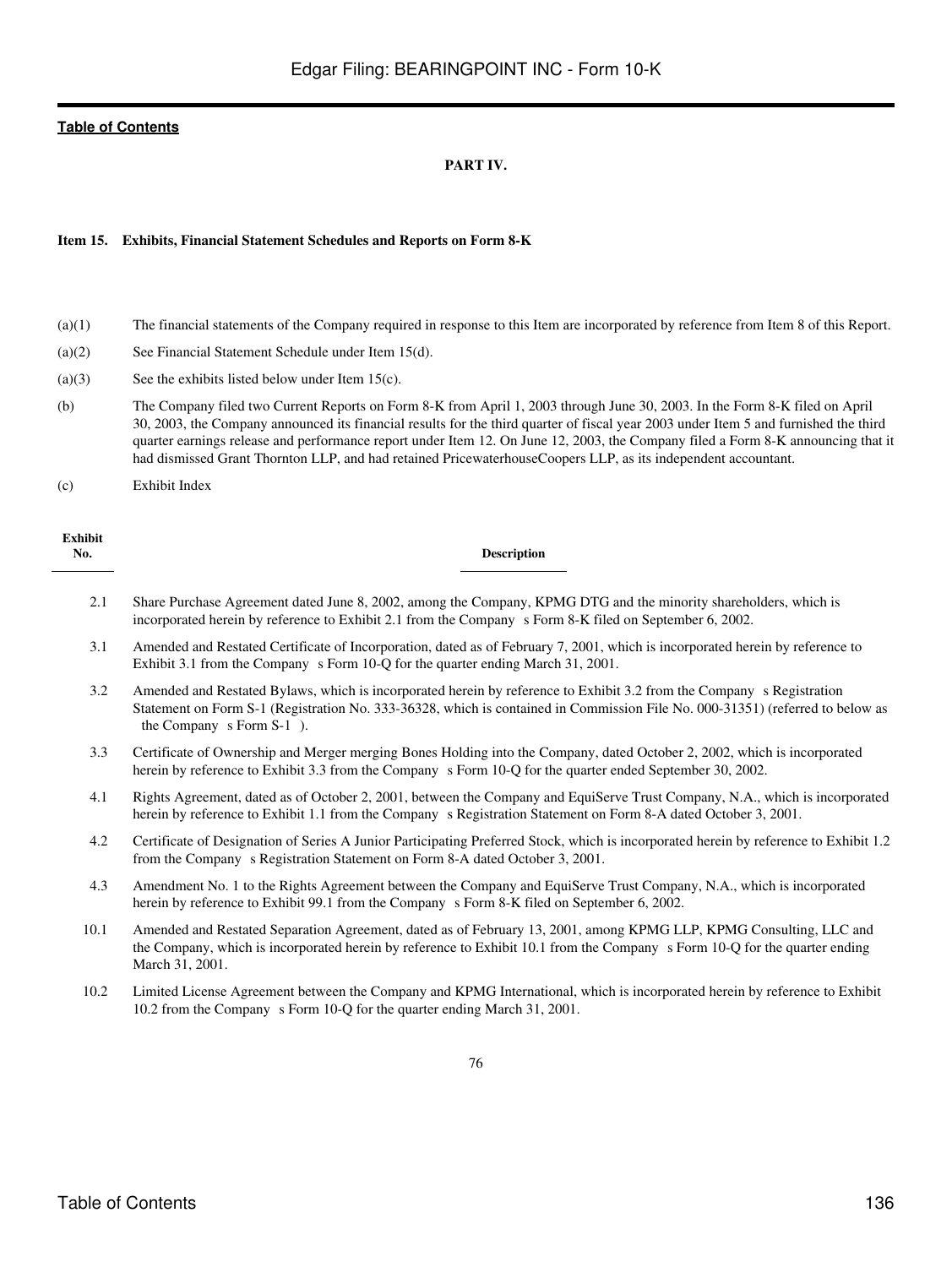| <b>Exhibit</b><br>No. | <b>Description</b>                                                                                                                                                                                                                                                                                    |
|-----------------------|-------------------------------------------------------------------------------------------------------------------------------------------------------------------------------------------------------------------------------------------------------------------------------------------------------|
| 10.3                  | Transition Services Agreement, dated as of February 13, 2001, among KPMG LLP, KPMG Consulting, LLC and the Company,<br>which is incorporated herein by reference to Exhibit 10.3 from the Company s Form 10-Q for the quarter ending March 31, 2001.                                                  |
| 10.4                  | Non-Competition Agreement, dated as of February 13, 2001, among KPMG LLP, KPMG Consulting, LLC and the Company,<br>which is incorporated herein by reference to Exhibit 10.4 from the Company s Form 10-Q for the quarter ending March 31, 2001.                                                      |
| 10.5                  | Form of Member Distribution Agreement for KPMG Consulting Qualified Employees, which is incorporated herein by reference to<br>Exhibit 10.6 from the Company s Form S-1.                                                                                                                              |
| 10.6                  | Form of Member Distribution Agreement for KPMG Consulting Non-Qualified Employees, which is incorporated herein by<br>reference to Exhibit 10.7 from the Company s Form S-1.                                                                                                                          |
| 10.7                  | Form of Member Agreement for KPMG Consulting Non-Eligible Employees, which is incorporated herein by reference to Exhibit<br>10.8 from the Company s Form S-1.                                                                                                                                        |
| 10.8                  | Form of Managing Director Agreement.                                                                                                                                                                                                                                                                  |
| 10.9                  | Stock Purchase Agreement dated as of December 29, 1999, between Cisco Systems, Inc. and the Company, which is incorporated<br>herein by reference to Exhibit 10.11 from the Company s Form S-1.                                                                                                       |
| 10.10                 | Investor Rights Agreement dated as of January 31, 2000, among KPMG LLP, Cisco Systems, Inc. and the Company, which is<br>incorporated herein by reference to Exhibit 10.12 from the Company s Form S-1.                                                                                               |
| 10.11                 | Alliance Agreement, dated as of December 29, 1999, between Cisco Systems, Inc. and KPMG LLP and related amendment, which<br>is incorporated herein by reference to Exhibit 10.13 from the Company s Form S-1.                                                                                         |
| 10.12                 | Amendment No. 1 to Alliance Agreement, dated as of December 1, 2000, between Cisco Systems, Inc. and the Company, which is<br>incorporated herein by reference to Exhibit 10.12 from the Company s Form 10-K for the year ended June 30, 2001.                                                        |
| 10.13                 | Amendment No. 2 to Alliance Agreement, dated March 4, 2002, between Cisco Systems, Inc. and the Company, which is<br>incorporated herein by reference to Exhibit 10.7 from the Company s Form 10-Q for the quarter ended March 31, 2002.                                                              |
| 10.14                 | Oracle Partnernetwork Worldwide Agreement, dated as of May 30, 2002, between the Company and Oracle Corporation.                                                                                                                                                                                      |
| 10.15                 | Amendment One to the Oracle Partnernetwork Worldwide Agreement, dated May 30, 2002, between the Company and Oracle<br>Corporation.                                                                                                                                                                    |
| 10.16                 | SAP Global Partner-Services Agreement dated March 8, 2003, between the Company and SAP AG.                                                                                                                                                                                                            |
| 10.17                 | Amended and Restated 2000 Long-Term Incentive Plan, dated April 22, 2003, which is incorporated herein by reference to Exhibit<br>10.4 from the Company s Form 10-Q for the quarter ended March 30, 2003                                                                                              |
| 10.18                 | Employee Stock Purchase Plan, as amended and restated October 2, 2002.                                                                                                                                                                                                                                |
| 10.19                 | Amended and Restated 401(k) Plan dated August 21, 2003.                                                                                                                                                                                                                                               |
| 10.20                 | Deferred Compensation Plan, as amended and restated as of August 1, 2003.                                                                                                                                                                                                                             |
| 10.21                 | Strategic Alliance Agreement dated as of December 27, 2000 among Qwest Communications International, Inc., KPMG<br>Consulting, LLC, Softline Consulting & Integrators, Inc. and Qwest Cyber.Solutions LLC, which is incorporated herein by<br>reference to Exhibit 10.26 from the Company s Form S-1. |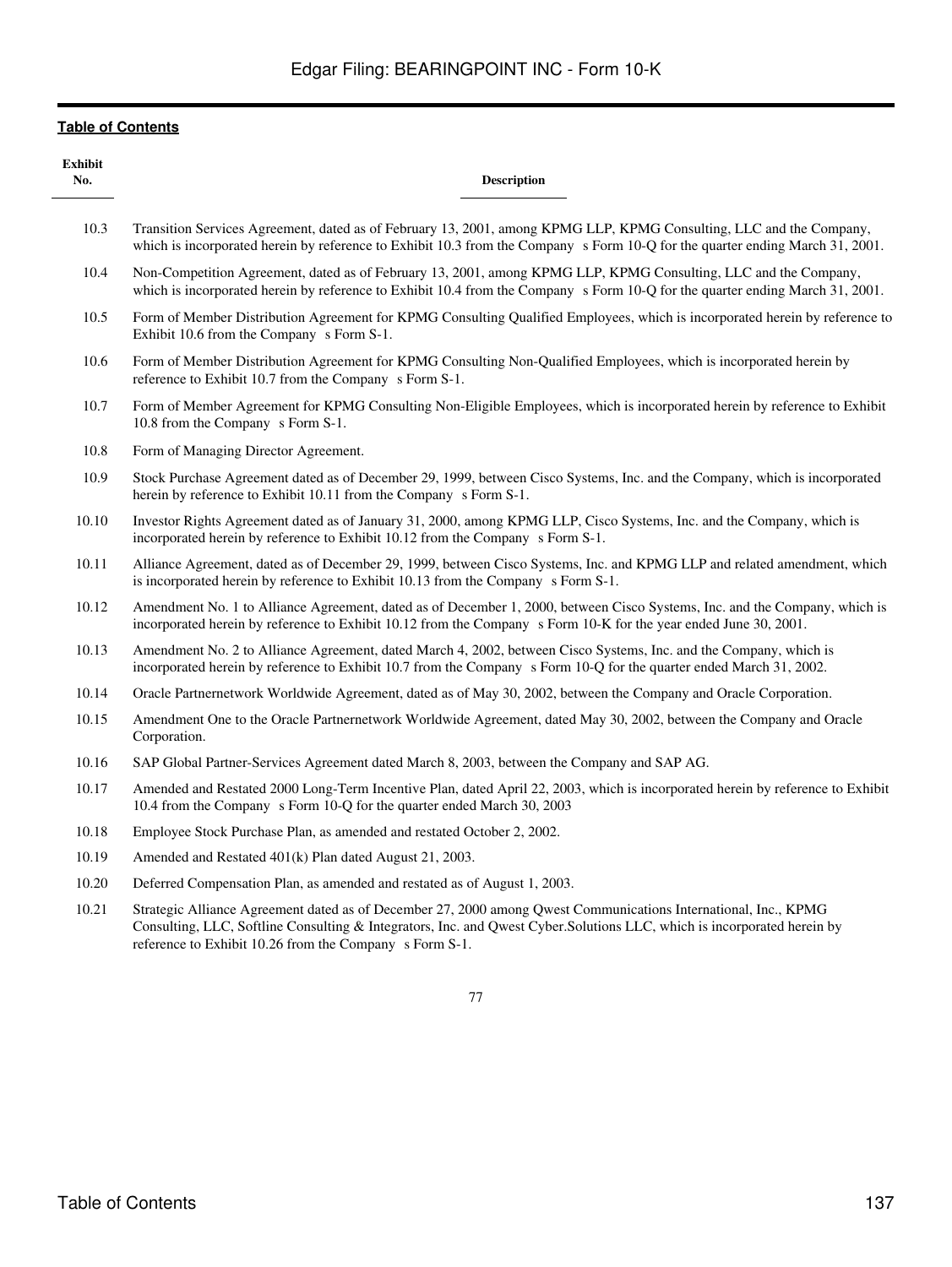| <b>Exhibit</b><br>No. | <b>Description</b>                                                                                                                                                                                                                                                                                                                           |
|-----------------------|----------------------------------------------------------------------------------------------------------------------------------------------------------------------------------------------------------------------------------------------------------------------------------------------------------------------------------------------|
| 10.22                 | Receivables Purchase Agreement, dated as of May 22, 2000, between KCI Funding Corporation, the Company, Market Street<br>Funding Corporation and PNC Bank, National Association, which is incorporated herein by reference to Exhibit 10.1 from the<br>Company s Amendment No. 1 to Form S-3 filed on March 15, 2002.                        |
| 10.23                 | Amendment No. 1 to Receivables Purchase Agreement, dated as of October 24, 2000, between KCI Funding Corporation, the<br>Company, Market Street Funding Corporation and PNC Bank, National Association, which is incorporated herein by reference to<br>Exhibit 10.2 from the Company s Amendment No. 1 to Form S-3 filed on March 15, 2002. |
| 10.24                 | Amendment No. 2 to Receivables Purchase Agreement, dated as of May 21, 2001, between KCI Funding Corporation, the<br>Company, Market Street Funding Corporation and PNC Bank, National Association, which is incorporated herein by reference to<br>Exhibit 10.3 from the Company s Amendment No. 1 to Form S-3 filed on March 15, 2002.     |
| 10.25                 | Amendment No. 3 to Receivables Purchase Agreement, dated as of August 1, 2001, between KCI Funding Corporation, the<br>Company, Market Street Funding Corporation and PNC Bank, National Association, which is incorporated herein by reference to<br>Exhibit 10.4 from the Company s Amendment No. 1 to Form S-3 filed on March 15, 2002.   |
| 10.26                 | Amendment No. 4 to Receivables Purchase Agreement, dated as of March 21, 2002, between KCI Funding Corporation, the<br>Company, Market Street Funding Corporation and PNC Bank, National Association, which is incorporated herein by reference to<br>Exhibit 10.25 from the Company s Form 10-K for the year ended June 30, 2002.           |
| 10.27                 | Amendment No. 5 to Receivables Purchase Agreement, dated as of May 20, 2002, between KCI Funding Corporation, the<br>Company, Market Street Funding Corporation and PNC Bank, National Association, which is incorporated herein by reference to<br>Exhibit 10.26 from the Company s Form 10-K for the year ended June 30, 2002.             |
| 10.28                 | Amendment No. 6 to Receivables Purchase Agreement, dated as of May 29, 2002, between KCI Funding Corporation, the<br>Company, Market Street Funding Corporation and PNC Bank, National Association, which is incorporated herein by reference to<br>Exhibit 10.27 from the Company s Form 10-K for the year ended June 30, 2002.             |
| 10.29                 | Amendment No. 7 to Receivables Purchase Agreement, dated as of October 1, 2002, between KCI Funding Corporation, the<br>Company, Market Street Funding Corporation and PNC Bank, National Association, which is incorporated herein by reference to<br>Exhibit 10.2 from the Company s Form 10-Q for the quarter ended September 30, 2002.   |
| 10.30                 | Amendment No. 8 to Receivables Purchase Agreement, dated as of May 16, 2003, between KCI Funding Corporation, the<br>Company, Market Street Funding Corporation and PNC Bank, National Association.                                                                                                                                          |
| 10.31                 | Purchase and Sale Agreement, dated as of May 22, 2000, between the Company and KCI Funding Corporation, which is<br>incorporated herein by reference to Exhibit 10.5 from the Company s Amendment No. 1 to Form S-3 filed on March 15, 2002.                                                                                                 |
| 10.32                 | Sale Agreement, dated as of May 22, 2000, between KPMG Consulting, LLC and the Company, which is incorporated herein by<br>reference to Exhibit 10.6 from the Company s Amendment No. 1 to Form S-3 filed on March 15, 2002.                                                                                                                 |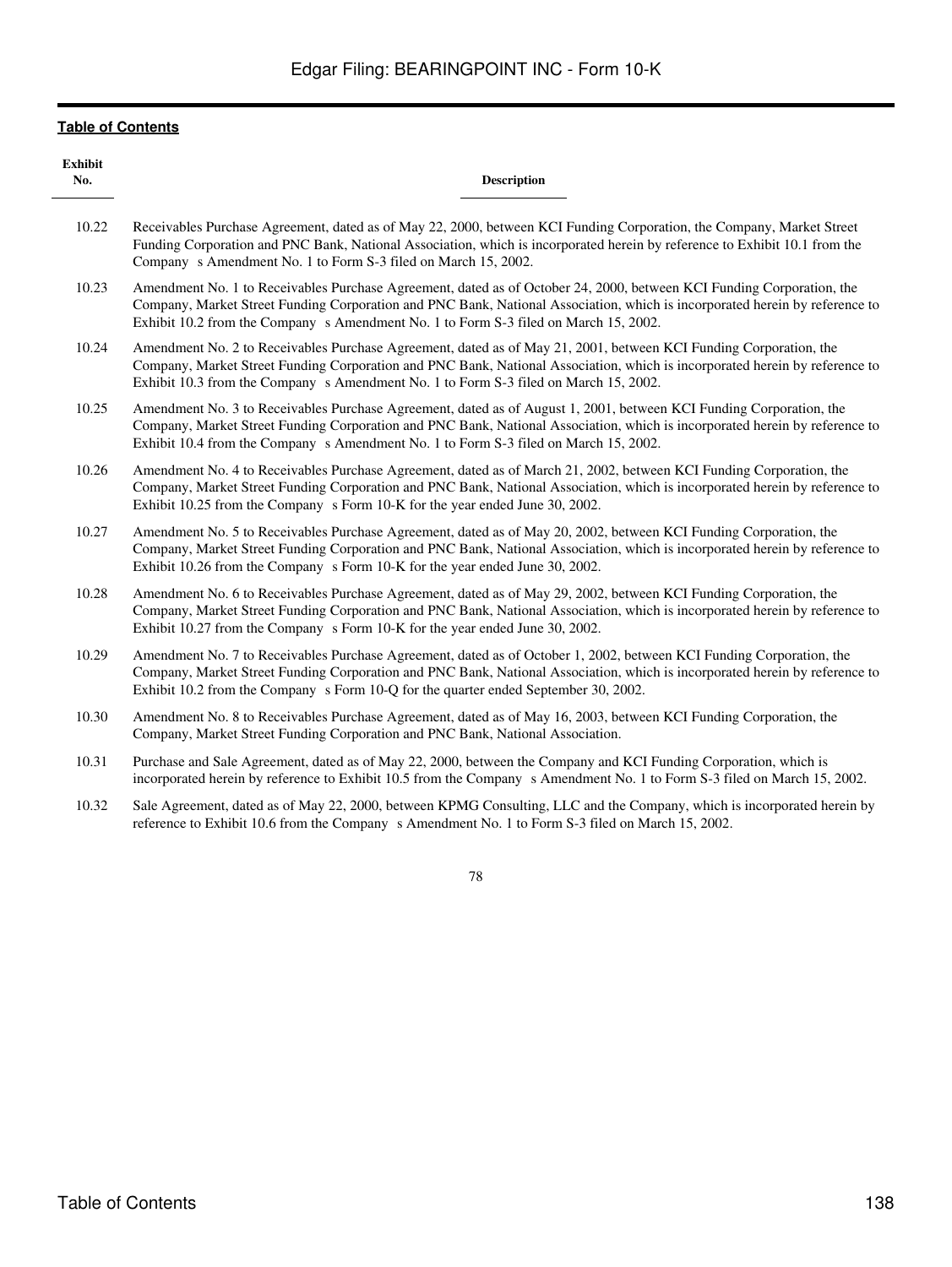| <b>Exhibit</b><br>No. | <b>Description</b>                                                                                                                                                                                                                                                                                                                                                                                                                                                                                                                                                                                  |
|-----------------------|-----------------------------------------------------------------------------------------------------------------------------------------------------------------------------------------------------------------------------------------------------------------------------------------------------------------------------------------------------------------------------------------------------------------------------------------------------------------------------------------------------------------------------------------------------------------------------------------------------|
| 10.33                 | Revolving Credit Facility Agreement, dated May 29, 2002, between the Company, the guarantors referred to therein, the banks<br>party thereto, PNC Bank National Association, as the administrative agent, PNC Capital Markets, Inc. and JP Morgan Securities,<br>Inc., as the arrangers, Barclays Bank PLC, as the syndication agent, JP Morgan Chase Bank, Citibank N.A. and Bank of America,<br>N.A. as the documentation agents and SunTrust Bank, as the co-agent, which is incorporated herein by reference to Exhibit 10.30<br>from the Company s Form 10-K for the year ended June 30, 2002. |
| 10.34                 | Revolving Credit Facility Agreement, dated August 21, 2002, between the Company, KPMG Consulting, LLC, the guarantors<br>referred to therein, the banks party thereto, JP Morgan Chase Bank, as the administrative agent, and J.P. Morgan Securities, Inc., as<br>the sole arranger and book runner, which is incorporated herein by reference to Exhibit 10.31 from the Company s Form 10-K for<br>the year ended June 30, 2002.                                                                                                                                                                   |
| 10.35                 | Waiver and First Amendment to Credit Agreement, dated as of August 20, 2002, by and among the Company, the Guarantors, the<br>Banks, and PNC Bank, National Association, as Administrative Agent, which is incorporated herein by reference to Exhibit 10.3<br>from the Company s Form 10-Q for the quarter ended September 30, 2002.                                                                                                                                                                                                                                                               |
| 10.36                 | Second Amendment to Credit Facility Agreement, dated November 14, 2002, by and among the Company, the Guarantors, the<br>Banks, and PNC Bank, National Association, as Administrative Agent, which is incorporated herein by reference to Exhibit 10.6<br>from the Company s Form 8-K filed on November 27, 2002.                                                                                                                                                                                                                                                                                   |
| 10.37                 | Third Amendment to Credit Facility Agreement, dated May 13, 2003, by and among the Company, the Guarantors, the Banks, and<br>PNC Bank, National Association, as Administrative Agent.                                                                                                                                                                                                                                                                                                                                                                                                              |
| 10.38                 | Notice and Waiver, dated as of September 30, 2002, by and among the Company, the Guarantors, the Banks, and PNC Bank,<br>National Association, as Administrative Agent, which is incorporated herein by reference to Exhibit 10.4 from the Company s Form<br>10-Q for the quarter ended September 30, 2002.                                                                                                                                                                                                                                                                                         |
| 10.39                 | Master Release [Intercompany Notes], dated November 22, 2002, by and among the Company, the Guarantors, the Banks, and PNC<br>Bank, National Association, as Administrative Agent, which is incorporated herein by reference to Exhibit 10.2 from the Company s<br>Form 10-Q for the quarter ended December 31, 2002.                                                                                                                                                                                                                                                                               |
| 10.40                 | Master Release [Foreign Stock Pledges], dated November 22, 2002, by and among the Company, the Guarantors, the Banks, and<br>PNC Bank, National Association, as Administrative Agent, which is incorporated herein by reference to Exhibit 10.3 from the<br>Company s Form 10-Q for the quarter ended December 31, 2002.                                                                                                                                                                                                                                                                            |
| 10.41                 | Promissory Note, dated as of October 1, 2001, executed by Randolph C. Blazer, which is incorporated herein by reference to<br>Exhibit 10.32 from the Company s Form 10-K for the year ended June 30, 2002.                                                                                                                                                                                                                                                                                                                                                                                          |
| 10.42                 | Promissory Note, dated as of October 1, 2001, executed by Michael J. Donahue, which is incorporated herein by reference to<br>Exhibit 10.33 from the Company s Form 10-K for the year ended June 30, 2002.                                                                                                                                                                                                                                                                                                                                                                                          |
| 10.43                 | Promissory Note, dated as of October 1, 2001, executed by Bradley J. Schwartz, which is incorporated herein by reference to<br>Exhibit 10.34 from the Company s Form 10-K for the year ended June 30, 2002.                                                                                                                                                                                                                                                                                                                                                                                         |
| 10.44                 | Promissory Note, dated as of October 1, 2001, executed by David W. Black, which is incorporated herein by reference to Exhibit<br>10.35 from the Company s Form 10-K for the year ended June 30, 2002.                                                                                                                                                                                                                                                                                                                                                                                              |
| 10.45                 | Form of Special Termination Agreement, made as of November 7, 2001, between the Company and Certain Executive Officers,<br>which is incorporated herein by reference to Exhibit 10.1 from the Company s Form 10-Q for the quarter ended December 31, 2001.                                                                                                                                                                                                                                                                                                                                          |
|                       | 79                                                                                                                                                                                                                                                                                                                                                                                                                                                                                                                                                                                                  |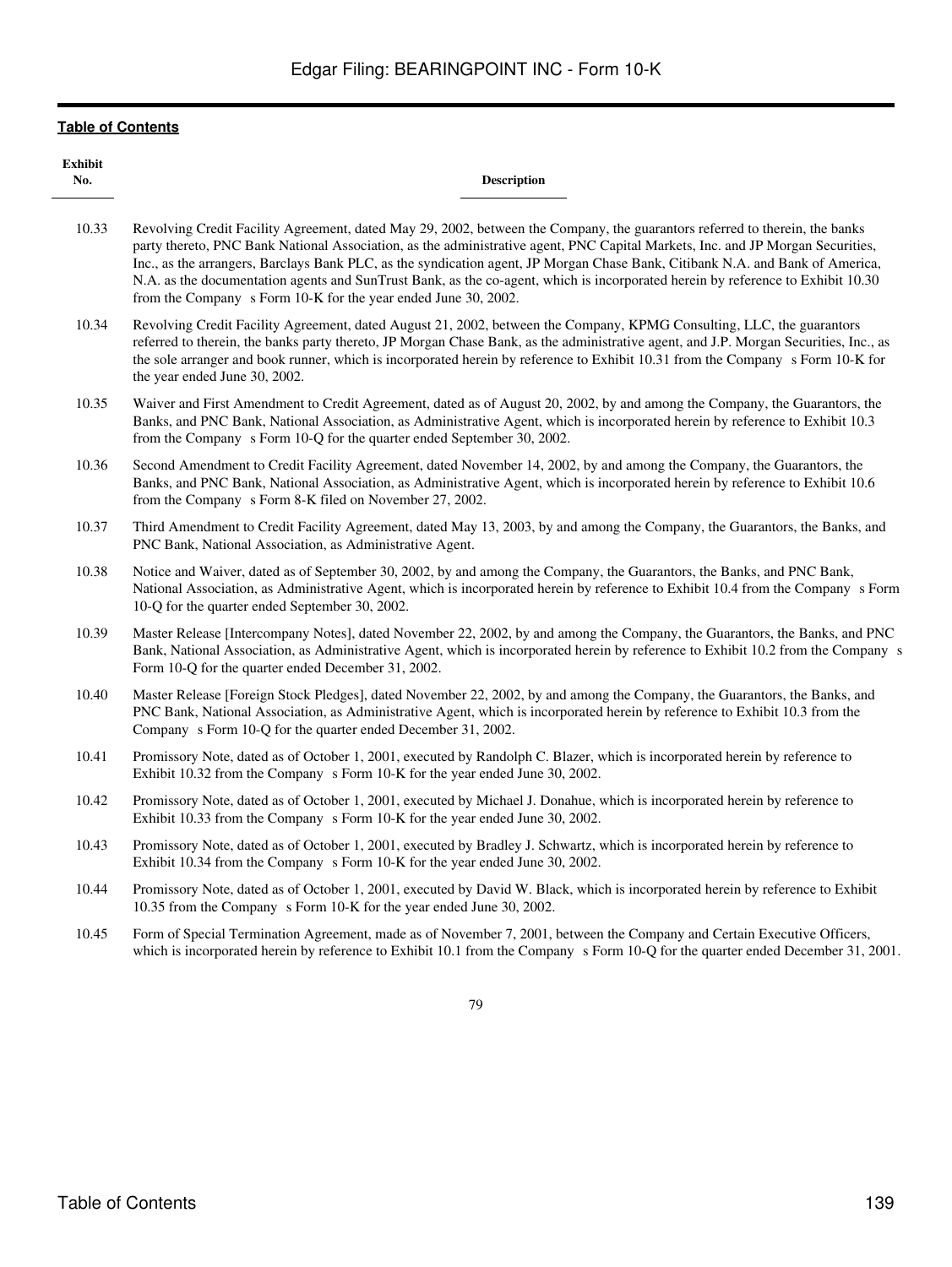| <b>Exhibit</b><br>No. | <b>Description</b>                                                                                                                                                                                                                                                                                                                                                                                                                       |
|-----------------------|------------------------------------------------------------------------------------------------------------------------------------------------------------------------------------------------------------------------------------------------------------------------------------------------------------------------------------------------------------------------------------------------------------------------------------------|
| 10.46                 | Form of Special Termination Agreement, made as of November 7, 2001, between the Company and Certain Executive Officers and<br>Other Key Executives, which is incorporated herein by reference to Exhibit 10.2 from the Company s Form 10-Q for the quarter<br>ended December 31, 2001.                                                                                                                                                   |
| 10.47                 | Form of Restricted Stock Agreement with certain officers of the Company pursuant to the 2000 Long-Term Incentive Plan, which<br>is incorporated herein by reference to Exhibit 10.5 from the Company s Form 10-Q for the quarter ended September 30, 2002.                                                                                                                                                                               |
| 10.48                 | Form of Note Purchase Agreement, dated as of November 26, 2002, among the Company, the Subsidiary Guarantors and the<br>Purchasers, relating to \$220,000,000 aggregate principal amount of 5.95% Series A Senior Notes due 2005, 6.43% Series B Senior<br>Notes due 2006 and 6.71% Series C Senior Notes due 2007, which is incorporated herein by reference to Exhibit 10.1 from the<br>Company s Form 8-K filed on November 27, 2002. |
| 10.49                 | Form of 5.95% Series A Senior Note due 2005, which is incorporated herein by reference to Exhibit 10.2 from the Company s Form<br>8-K filed on November 27, 2002.                                                                                                                                                                                                                                                                        |
| 10.50                 | Form of 6.43% Series B Senior Note due 2006, which is incorporated herein by reference to Exhibit 10.3 from the Company s Form<br>8-K filed on November 27, 2002.                                                                                                                                                                                                                                                                        |
| 10.51                 | Form of 6.71% Series C Senior Note due 2007, which is incorporated herein by reference to Exhibit 10.4 from the Company s Form<br>8-K filed on November 27, 2002.                                                                                                                                                                                                                                                                        |
| 10.52                 | Form of Subsidiary Guarantee, which is incorporated herein by reference to Exhibit 10.4 from the Company s Form 8-K filed on<br>November 27, 2002.                                                                                                                                                                                                                                                                                       |
| 10.53                 | Form of Restricted Stock Agreement with non-employee directors of the Company pursuant to the Amended and Restated<br>Long-Term Incentive Plan, which is incorporated herein by reference to Exhibit 10.5 from the Company s Form 10-Q for the quarter<br>ended December 31, 2002.                                                                                                                                                       |
| 16.1                  | Letter from Grant Thornton LLP to the Securities and Exchange Commission, dated June 12, 2003, which is incorporated herein by<br>reference to Exhibit 16.1 from the Company s Form 8-K filed on June 12, 2003.                                                                                                                                                                                                                          |
| 21.1                  | List of subsidiaries of the Registrant.                                                                                                                                                                                                                                                                                                                                                                                                  |
| 23.1                  | Consent of Grant Thornton LLP                                                                                                                                                                                                                                                                                                                                                                                                            |
| 23.2                  | Consent of PricewaterhouseCoopers LLP                                                                                                                                                                                                                                                                                                                                                                                                    |
| 31.1                  | Certification of Chief Executive Officer pursuant to Rule $13a-14(a)$ or $15d-14(a)$                                                                                                                                                                                                                                                                                                                                                     |
| 31.2                  | Certification of Chief Financial Officer pursuant to Rule 13a-14(a) or 15d-14(a)                                                                                                                                                                                                                                                                                                                                                         |
| 32.1                  | Certification of Chief Executive Officer pursuant to Section 1350                                                                                                                                                                                                                                                                                                                                                                        |
| 32.2                  | Certification of Chief Financial Officer pursuant to Section 1350                                                                                                                                                                                                                                                                                                                                                                        |
| 99.1                  | <b>Factors Affecting Future Financial Results</b>                                                                                                                                                                                                                                                                                                                                                                                        |
| (d)                   | <b>Financial Statement Schedule</b>                                                                                                                                                                                                                                                                                                                                                                                                      |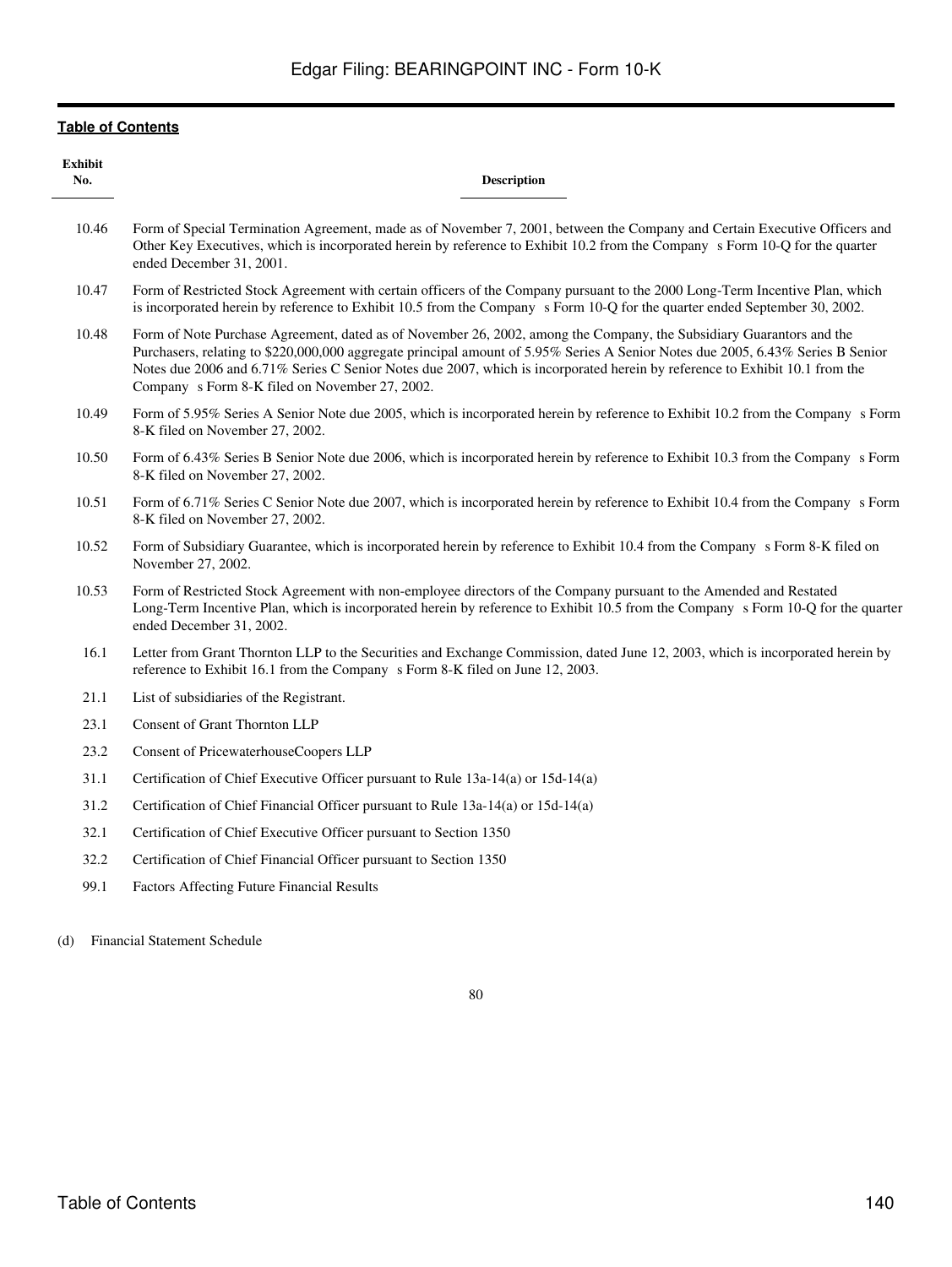## **REPORT OF INDEPENDENT AUDITORS ON FINANCIAL STATEMENT SCHEDULE**

To the Board of Directors and Stockholders

of BearingPoint, Inc.

Our audit of the consolidated financial statements referred to in our report dated September 18, 2003 appearing in this Annual Report on Form 10-K of BearingPoint, Inc. also included an audit of the financial statement schedule for the year ended June 30, 2003 included in Item 15(d) of this Form 10-K. In our opinion, this financial statement schedule for the year ended June 30, 2003 presents fairly, in all material respects, the information set forth therein when read in conjunction with the related consolidated financial statements.

PricewaterhouseCoopers LLP

McLean, Virginia

September 18, 2003

## **REPORT OF CERTIFIED PUBLIC ACCOUNTANTS SCHEDULE**

Board of Directors and Stockholders

BearingPoint, Inc.

In connection with our audit of the financial statements of BearingPoint, Inc. (formerly KPMG Consulting, Inc.), referred to in our report dated August 6, 2002, except for Note 2, under the subheading Stock-Based Compensation, as to which the date is September 29, 2003, which is included in this annual report on Form 10-K for the year ended June 30, 2003, we have also audited Schedule II for the years ended June 30, 2001 and 2002. In our opinion, this schedule presents fairly, in all material respects, the information required to be set forth herein.

Grant Thornton, LLP

New York, New York

August 6, 2002 except for

Note 2, under the subheading Stock-Based Compensation, as to which the

Date is September 29, 2003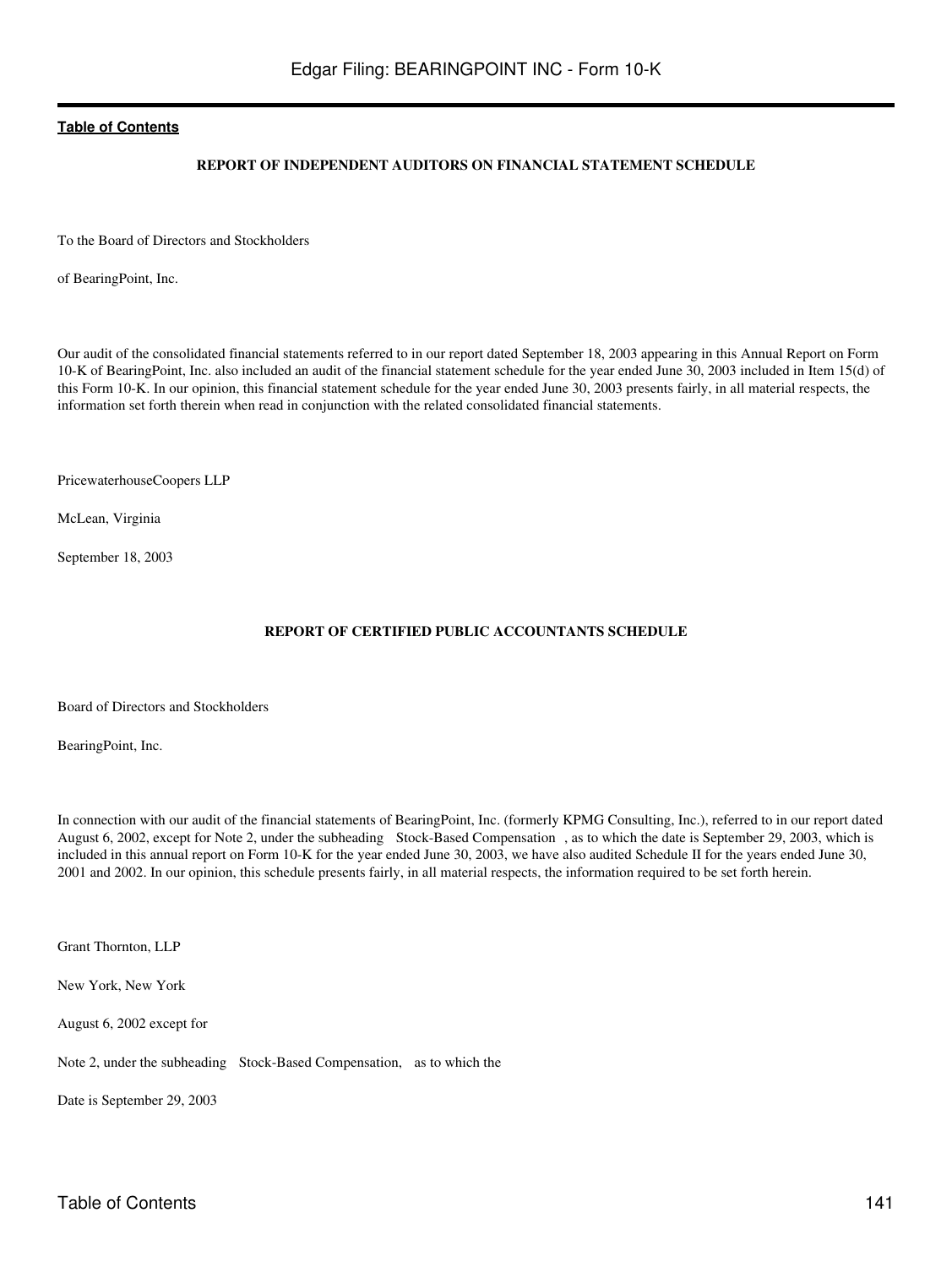## **Schedule II**

## **Valuation and Qualifying Accounts**

|                                        | <b>Balance</b>               |                                          |                               |                | <b>Balance at</b>  |  |          |  |
|----------------------------------------|------------------------------|------------------------------------------|-------------------------------|----------------|--------------------|--|----------|--|
|                                        | at<br><b>Beginning</b><br>of |                                          | <b>Charge to</b><br>Costs and |                | <b>Deductions-</b> |  | End      |  |
| <b>Allowance for Doubtful Accounts</b> | Period                       | <b>Write Offs</b><br><b>Expenses</b> (a) |                               |                | of Period          |  |          |  |
|                                        |                              |                                          |                               | (in thousands) |                    |  |          |  |
| Year Ended June 30, 2001               | \$7,000                      | \$                                       | 63.157                        | \$             | (42,690)           |  | \$27,467 |  |
| Year Ended June 30, 2002               | 27,467                       |                                          | 22.510                        |                | (21, 332)          |  | 28,645   |  |
| Year Ended June 30, 2003               | 28,645                       |                                          | 3.071                         |                | (12,989)           |  | 18.727   |  |

(a) Expense reflected in other costs of service in the Consolidated Financial Statements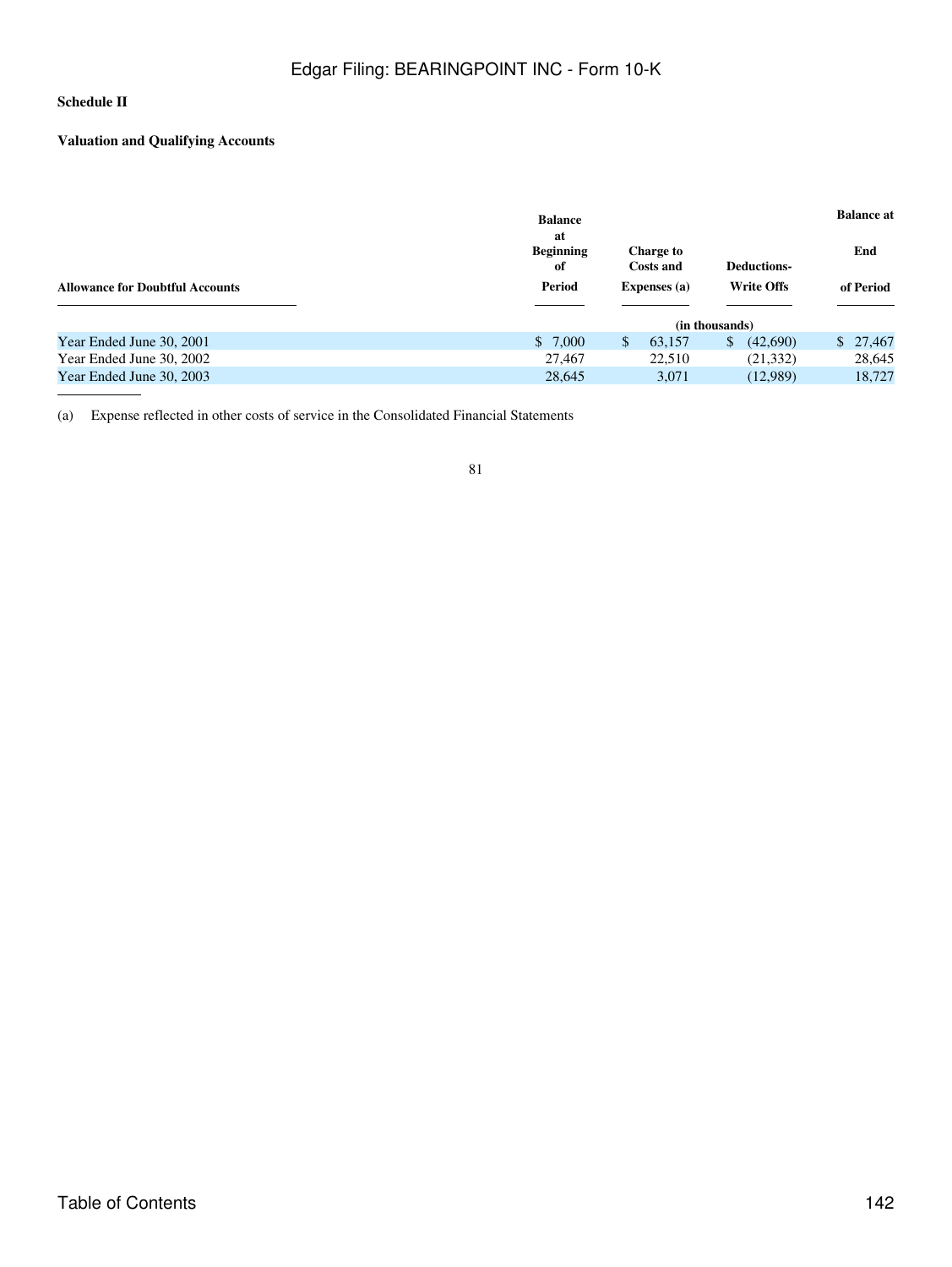### **SIGNATURES**

**Pursuant to the requirements of Section 13 or 15(d) of the Securities Exchange Act of 1934, the Registrant has duly caused this report to be signed on its behalf by the undersigned, thereunto duly authorized.**

BEARINGPOINT, INC.

By: /s/ RANDOLPH C. BLAZER

**Randolph C. Blazer**

**Chairman of the Board,**

**Chief Executive Officer and President**

Date: September 29, 2003

**Pursuant to the requirements of the Securities Exchange Act of 1934, this report has been signed below by the following persons on behalf of the Registrant and in the capacities and on the dates indicated:**

| <b>Signature</b>                                                         | <b>Title</b>                                                    | Date               |
|--------------------------------------------------------------------------|-----------------------------------------------------------------|--------------------|
| <b>Principal Executive Officer and Director:</b>                         |                                                                 |                    |
| RANDOLPH C. BLAZER<br>/s/<br>$\mathbf{By:}\_\_\_\_\_\$<br>$\blacksquare$ | Chairman of the Board, Chief Executive<br>Officer and President | September 29, 2003 |
| Randolph C. Blazer                                                       |                                                                 |                    |
| <b>Principal Financial and Accounting Officer:</b>                       |                                                                 |                    |
| ROBERT S. FALCONE<br>/s/                                                 | Executive Vice President and Chief<br>Financial Officer         | September 29, 2003 |
| <b>Robert S. Falcone</b>                                                 |                                                                 |                    |
| <b>Board of Directors:</b>                                               |                                                                 |                    |
| DOUGLAS C. ALLRED<br>/s/                                                 | Director                                                        | September 29, 2003 |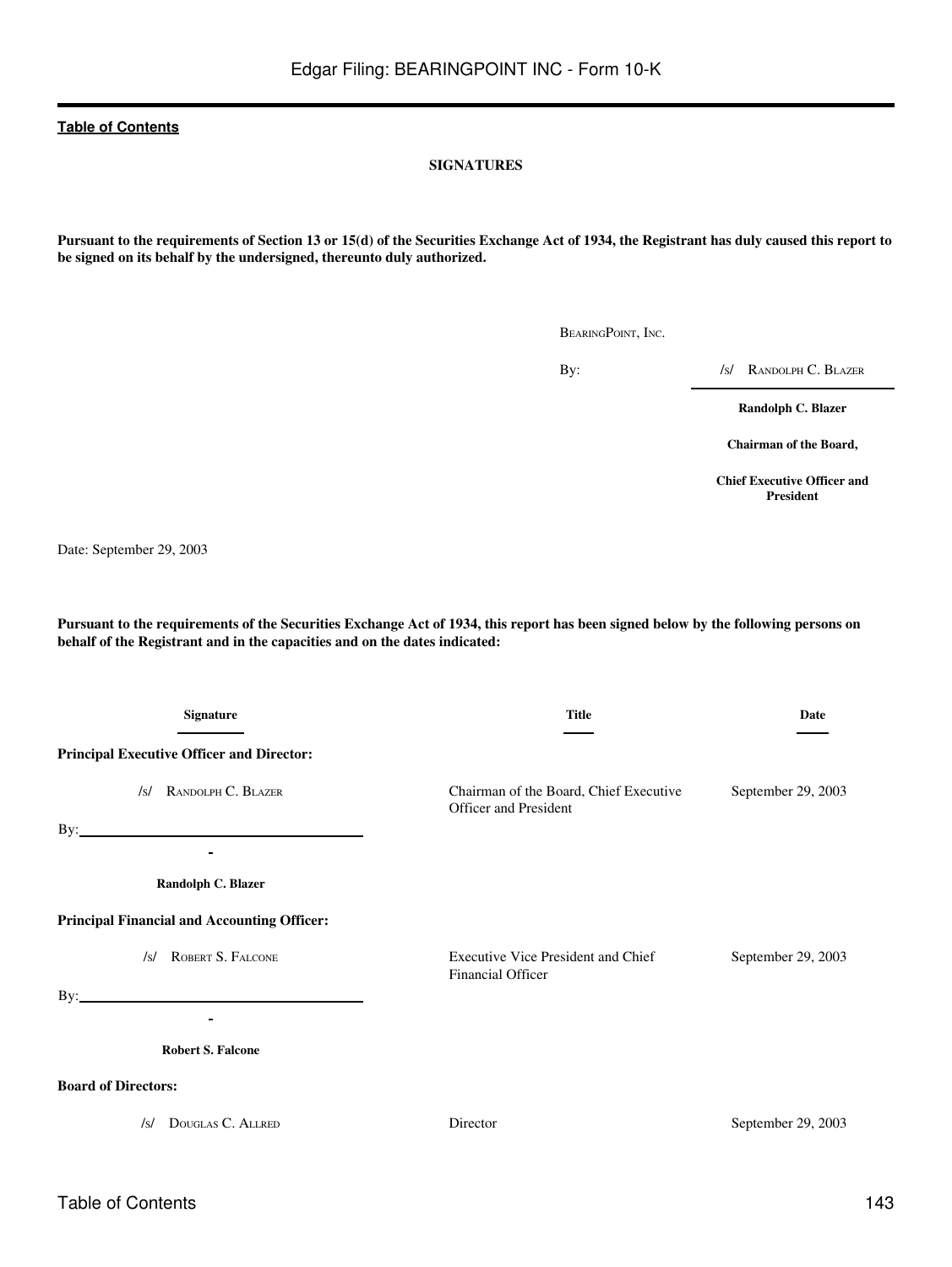| $\overline{\phantom{0}}$                       |          |                    |
|------------------------------------------------|----------|--------------------|
| Douglas C. Allred                              |          |                    |
| /s/ WOLFGANG KEMNA                             | Director | September 29, 2003 |
| <u> 1980 - Andrea Andrew Maria (h. 1980).</u>  |          |                    |
| $\blacksquare$                                 |          |                    |
| <b>Wolfgang Kemna</b>                          |          |                    |
| /s/ ALBERT L. LORD, JR.                        | Director | September 29, 2003 |
| By: $\qquad \qquad$                            |          |                    |
| $\mathbf{r}$                                   |          |                    |
| Albert L. Lord, Jr.                            |          |                    |
| /s/ RODERICK C. MCGEARY                        | Director | September 29, 2003 |
|                                                |          |                    |
| $\blacksquare$                                 |          |                    |
| Roderick C. McGeary                            |          |                    |
| /s/ AFSHIN MOHEBBI                             | Director | September 29, 2003 |
| By: $\qquad \qquad$                            |          |                    |
| $\mathbf{r}$                                   |          |                    |
| Afshin Mohebbi                                 |          |                    |
| /s/ ALICE M. RIVLIN                            | Director | September 29, 2003 |
| $\mathbf{By:}\n \overrightarrow{\phantom{AB}}$ |          |                    |
| $\mathcal{L}^{\pm}$                            |          |                    |
| Alice M. Rivlin                                |          |                    |
| /s/ J. TERRY STRANGE                           | Director | September 29, 2003 |
| By:                                            |          |                    |
|                                                |          |                    |

82

**J. Terry Strange**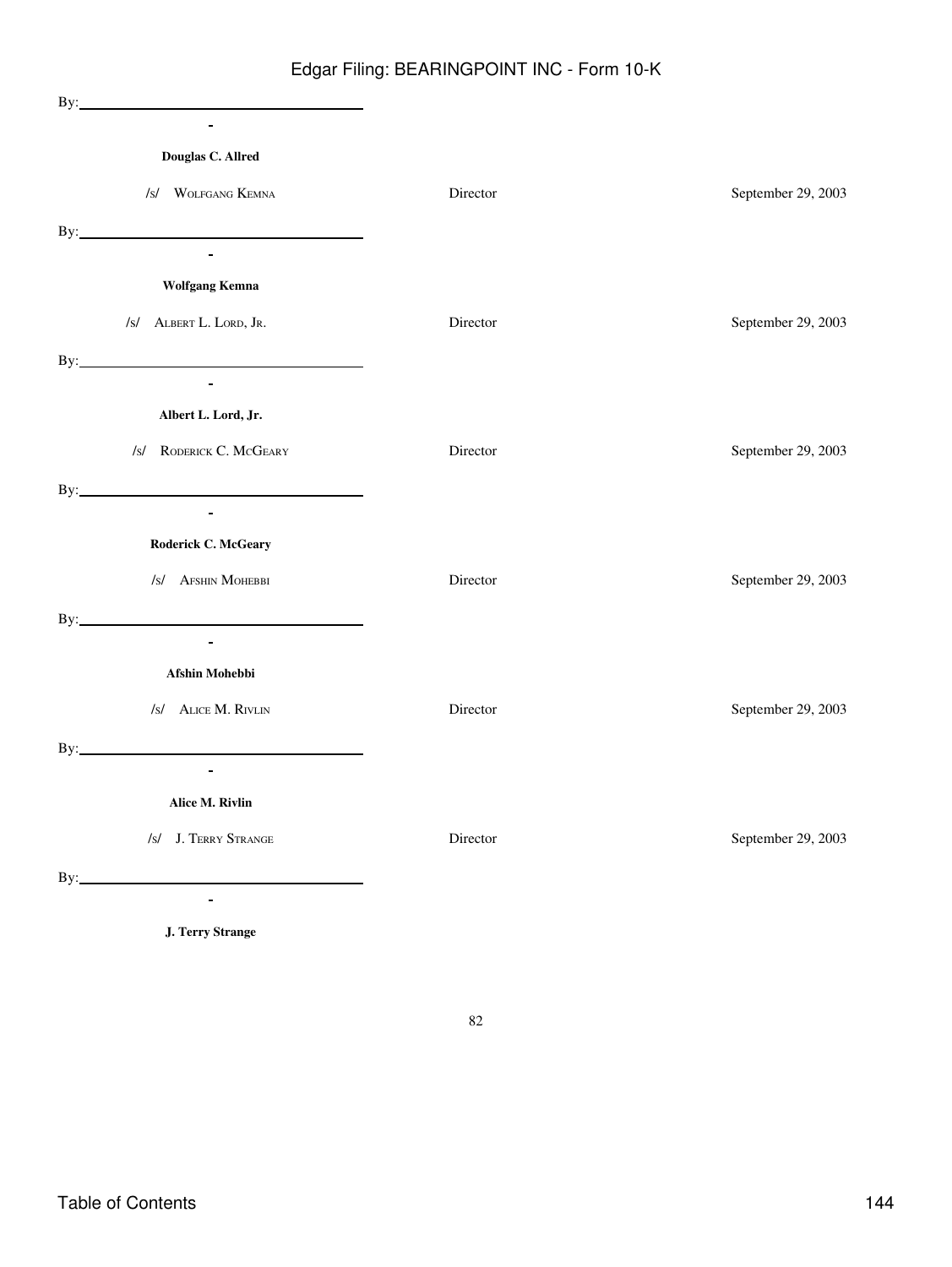## **Exhibit Index**

| Exhibit<br>No. | <b>Description</b>                                                                                                                                                                                                                                                                 |
|----------------|------------------------------------------------------------------------------------------------------------------------------------------------------------------------------------------------------------------------------------------------------------------------------------|
| 2.1            | Share Purchase Agreement dated June 8, 2002, among the Company, KPMG DTG and the minority shareholders, which is<br>incorporated herein by reference to Exhibit 2.1 from the Company s Form 8-K filed on September 6, 2002.                                                        |
| 3.1            | Amended and Restated Certificate of Incorporation, dated as of February 7, 2001, which is incorporated herein by reference to<br>Exhibit 3.1 from the Company s Form 10-Q for the quarter ending March 31, 2001.                                                                   |
| 3.2            | Amended and Restated Bylaws, which is incorporated herein by reference to Exhibit 3.2 from the Company s Registration<br>Statement on Form S-1 (Registration No. 333-36328, which is contained in Commission File No. 000-31351) (referred to<br>below as the Company s Form S-1). |
| 3.3            | Certificate of Ownership and Merger merging Bones Holding into the Company, dated October 2, 2002, which is incorporated<br>herein by reference to Exhibit 3.3 from the Company s Form 10-Q for the quarter ended September 30, 2002.                                              |
| 4.1            | Rights Agreement, dated as of October 2, 2001, between the Company and EquiServe Trust Company, N.A., which is<br>incorporated herein by reference to Exhibit 1.1 from the Company s Registration Statement on Form 8-A dated October 3, 2001.                                     |
| 4.2            | Certificate of Designation of Series A Junior Participating Preferred Stock, which is incorporated herein by reference to Exhibit<br>1.2 from the Company s Registration Statement on Form 8-A dated October 3, 2001.                                                              |
| 4.3            | Amendment No. 1 to the Rights Agreement between the Company and EquiServe Trust Company, N.A., which is incorporated<br>herein by reference to Exhibit 99.1 from the Company s Form 8-K filed on September 6, 2002.                                                                |
| 10.1           | Amended and Restated Separation Agreement, dated as of February 13, 2001, among KPMG LLP, KPMG Consulting, LLC<br>and the Company, which is incorporated herein by reference to Exhibit 10.1 from the Company s Form 10-Q for the quarter<br>ending March 31, 2001.                |
| 10.2           | Limited License Agreement between the Company and KPMG International, which is incorporated herein by reference to<br>Exhibit 10.2 from the Company s Form 10-Q for the quarter ending March 31, 2001.                                                                             |
| 10.3           | Transition Services Agreement, dated as of February 13, 2001, among KPMG LLP, KPMG Consulting, LLC and the<br>Company, which is incorporated herein by reference to Exhibit 10.3 from the Company s Form 10-Q for the quarter ending<br>March 31, 2001.                            |
| 10.4           | Non-Competition Agreement, dated as of February 13, 2001, among KPMG LLP, KPMG Consulting, LLC and the Company,<br>which is incorporated herein by reference to Exhibit 10.4 from the Company s Form 10-Q for the quarter ending March 31,<br>2001.                                |
| 10.5           | Form of Member Distribution Agreement for KPMG Consulting Qualified Employees, which is incorporated herein by<br>reference to Exhibit 10.6 from the Company s Form S-1.                                                                                                           |
| 10.6           | Form of Member Distribution Agreement for KPMG Consulting Non-Qualified Employees, which is incorporated herein by<br>reference to Exhibit 10.7 from the Company s Form S-1.                                                                                                       |
| 10.7           | Form of Member Agreement for KPMG Consulting Non-Eligible Employees, which is incorporated herein by reference to<br>Exhibit 10.8 from the Company s Form S-1.                                                                                                                     |
| 10.8           | Form of Managing Director Agreement.                                                                                                                                                                                                                                               |
|                |                                                                                                                                                                                                                                                                                    |

10.9 Stock Purchase Agreement dated as of December 29, 1999, between Cisco Systems, Inc. and the Company, which is incorporated herein by reference to Exhibit 10.11 from the Company s Form S-1.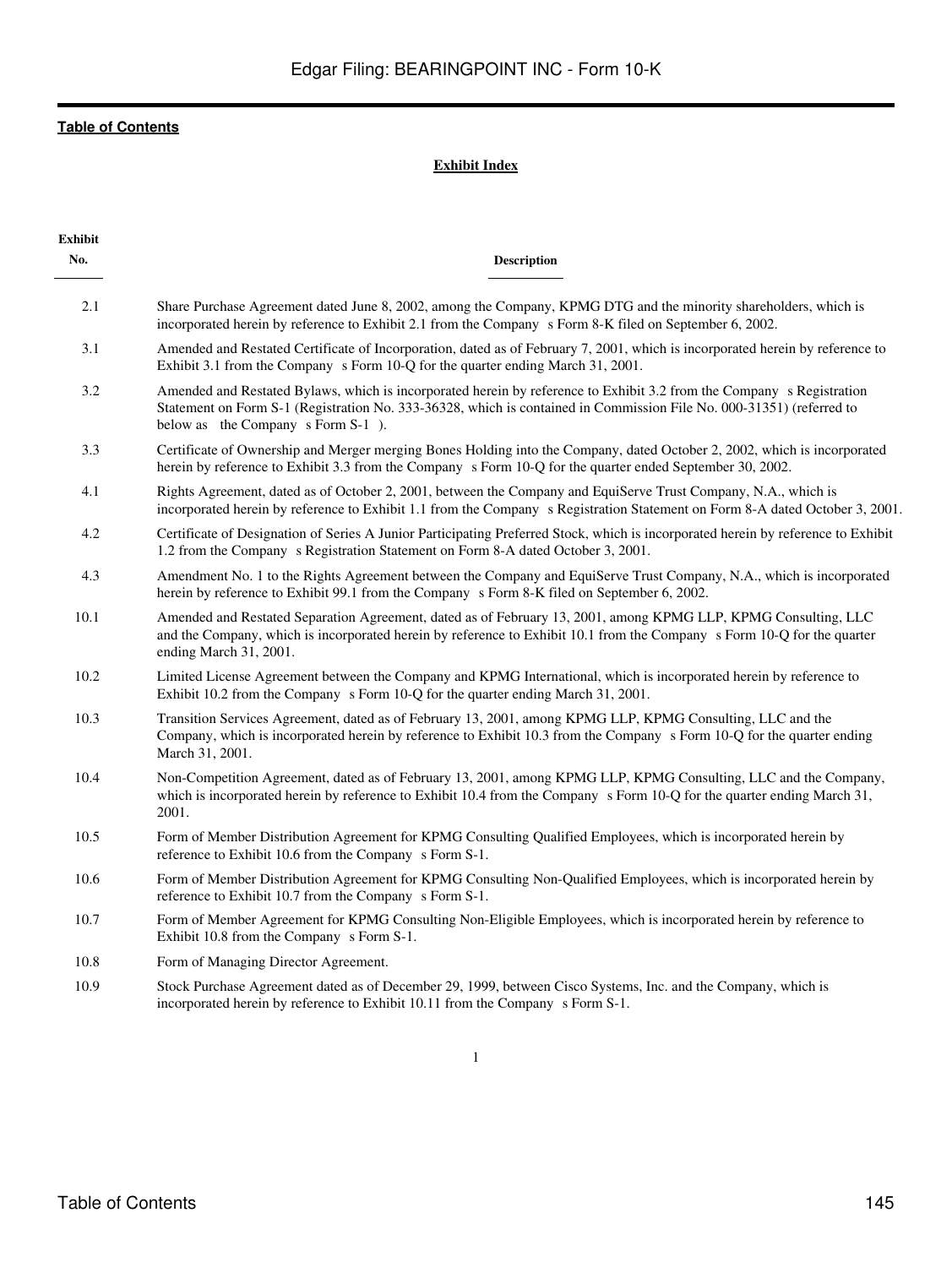| <b>Exhibit</b><br>No. | <b>Description</b>                                                                                                                                                                                                                                                                                                                           |
|-----------------------|----------------------------------------------------------------------------------------------------------------------------------------------------------------------------------------------------------------------------------------------------------------------------------------------------------------------------------------------|
| 10.10                 | Investor Rights Agreement dated as of January 31, 2000, among KPMG LLP, Cisco Systems, Inc. and the Company, which is<br>incorporated herein by reference to Exhibit 10.12 from the Company s Form S-1.                                                                                                                                      |
| 10.11                 | Alliance Agreement, dated as of December 29, 1999, between Cisco Systems, Inc. and KPMG LLP and related amendment,<br>which is incorporated herein by reference to Exhibit 10.13 from the Company s Form S-1.                                                                                                                                |
| 10.12                 | Amendment No. 1 to Alliance Agreement, dated as of December 1, 2000, between Cisco Systems, Inc. and the Company, which<br>is incorporated herein by reference to Exhibit 10.12 from the Company s Form 10-K for the year ended June 30, 2001.                                                                                               |
| 10.13                 | Amendment No. 2 to Alliance Agreement, dated March 4, 2002, between Cisco Systems, Inc. and the Company, which is<br>incorporated herein by reference to Exhibit 10.7 from the Company s Form 10-Q for the quarter ended March 31, 2002.                                                                                                     |
| 10.14                 | Oracle Partnernetwork Worldwide Agreement, dated as of May 30, 2002, between the Company and Oracle Corporation.                                                                                                                                                                                                                             |
| 10.15                 | Amendment One to the Oracle Partnernetwork Worldwide Agreement, dated May 30, 2002, between the Company and Oracle<br>Corporation.                                                                                                                                                                                                           |
| 10.16                 | SAP Global Partner-Services Agreement dated March 8, 2003, between the Company and SAP AG.                                                                                                                                                                                                                                                   |
| 10.17                 | Amended and Restated 2000 Long-Term Incentive Plan, dated April 22, 2003, which is incorporated herein by reference to<br>Exhibit 10.4 from the Company s Form 10-Q for the quarter ended March 30, 2003                                                                                                                                     |
| 10.18                 | Employee Stock Purchase Plan, as amended and restated October 2, 2002.                                                                                                                                                                                                                                                                       |
| 10.19                 | Amended and Restated 401(k) Plan dated August 21, 2003.                                                                                                                                                                                                                                                                                      |
| 10.20                 | Deferred Compensation Plan, as amended and restated as of August 1, 2003.                                                                                                                                                                                                                                                                    |
| 10.21                 | Strategic Alliance Agreement dated as of December 27, 2000 among Qwest Communications International, Inc., KPMG<br>Consulting, LLC, Softline Consulting & Integrators, Inc. and Qwest Cyber.Solutions LLC, which is incorporated herein by<br>reference to Exhibit 10.26 from the Company s Form S-1.                                        |
| 10.22                 | Receivables Purchase Agreement, dated as of May 22, 2000, between KCI Funding Corporation, the Company, Market Street<br>Funding Corporation and PNC Bank, National Association, which is incorporated herein by reference to Exhibit 10.1 from the<br>Company s Amendment No. 1 to Form S-3 filed on March 15, 2002.                        |
| 10.23                 | Amendment No. 1 to Receivables Purchase Agreement, dated as of October 24, 2000, between KCI Funding Corporation, the<br>Company, Market Street Funding Corporation and PNC Bank, National Association, which is incorporated herein by reference<br>to Exhibit 10.2 from the Company s Amendment No. 1 to Form S-3 filed on March 15, 2002. |
| 10.24                 | Amendment No. 2 to Receivables Purchase Agreement, dated as of May 21, 2001, between KCI Funding Corporation, the<br>Company, Market Street Funding Corporation and PNC Bank, National Association, which is incorporated herein by reference<br>to Exhibit 10.3 from the Company s Amendment No. 1 to Form S-3 filed on March 15, 2002.     |
| 10.25                 | Amendment No. 3 to Receivables Purchase Agreement, dated as of August 1, 2001, between KCI Funding Corporation, the<br>Company, Market Street Funding Corporation and PNC Bank, National Association, which is incorporated herein by reference                                                                                              |

2

to Exhibit 10.4 from the Company s Amendment No. 1 to Form S-3 filed on March 15, 2002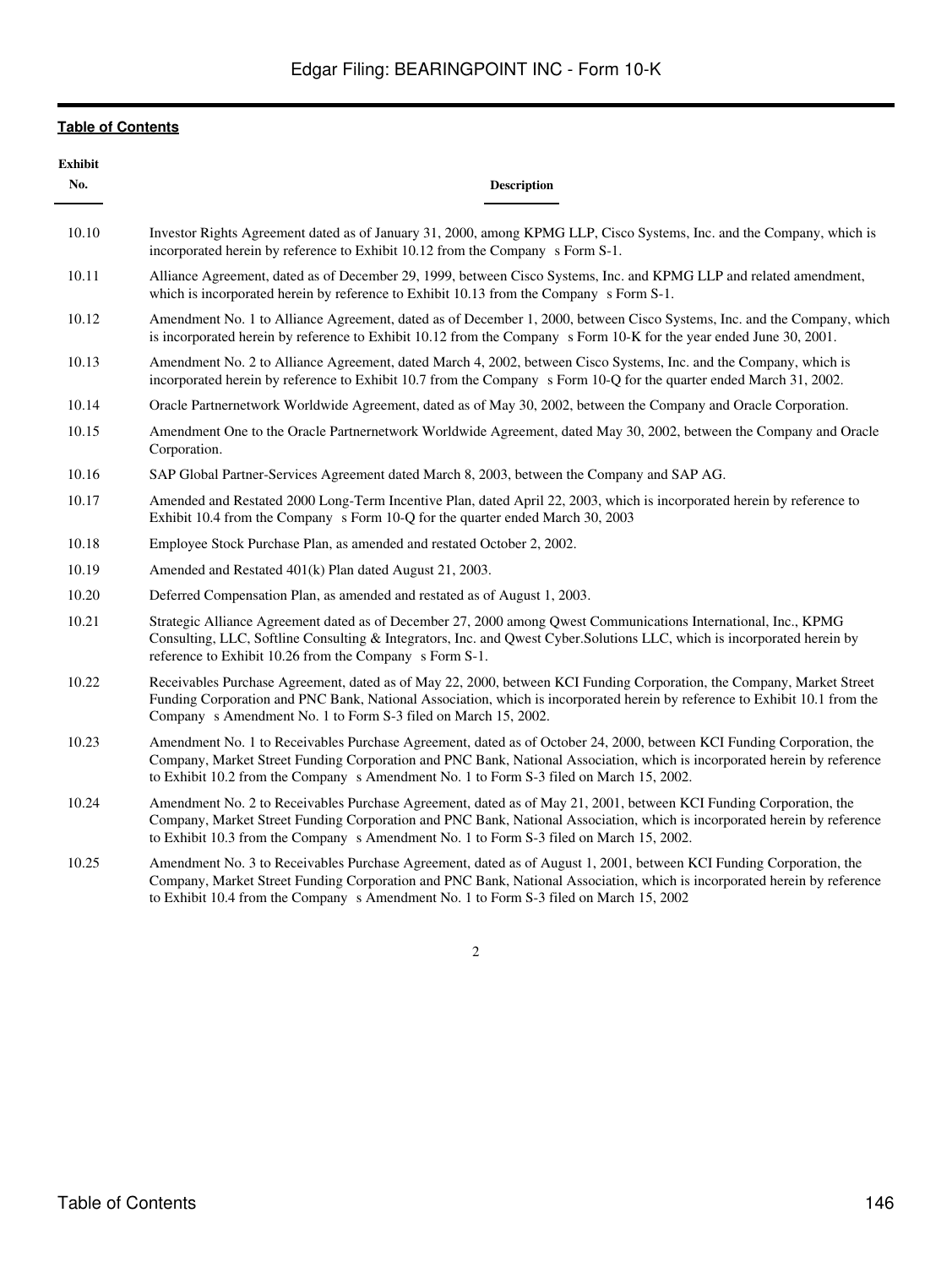| <b>Exhibit</b><br>No. | <b>Description</b>                                                                                                                                                                                                                                                                                                                                                                                                                                                                                                                                                                                  |
|-----------------------|-----------------------------------------------------------------------------------------------------------------------------------------------------------------------------------------------------------------------------------------------------------------------------------------------------------------------------------------------------------------------------------------------------------------------------------------------------------------------------------------------------------------------------------------------------------------------------------------------------|
| 10.26                 | Amendment No. 4 to Receivables Purchase Agreement, dated as of March 21, 2002, between KCI Funding Corporation, the<br>Company, Market Street Funding Corporation and PNC Bank, National Association, which is incorporated herein by reference<br>to Exhibit 10.25 from the Company s Form 10-K for the year ended June 30, 2002.                                                                                                                                                                                                                                                                  |
| 10.27                 | Amendment No. 5 to Receivables Purchase Agreement, dated as of May 20, 2002, between KCI Funding Corporation, the<br>Company, Market Street Funding Corporation and PNC Bank, National Association, which is incorporated herein by reference<br>to Exhibit 10.26 from the Company s Form 10-K for the year ended June 30, 2002.                                                                                                                                                                                                                                                                    |
| 10.28                 | Amendment No. 6 to Receivables Purchase Agreement, dated as of May 29, 2002, between KCI Funding Corporation, the<br>Company, Market Street Funding Corporation and PNC Bank, National Association, which is incorporated herein by reference<br>to Exhibit 10.27 from the Company s Form 10-K for the year ended June 30, 2002.                                                                                                                                                                                                                                                                    |
| 10.29                 | Amendment No. 7 to Receivables Purchase Agreement, dated as of October 1, 2002, between KCI Funding Corporation, the<br>Company, Market Street Funding Corporation and PNC Bank, National Association, which is incorporated herein by reference<br>to Exhibit 10.2 from the Company s Form 10-Q for the quarter ended September 30, 2002.                                                                                                                                                                                                                                                          |
| 10.30                 | Amendment No. 8 to Receivables Purchase Agreement, dated as of May 16, 2003, between KCI Funding Corporation, the<br>Company, Market Street Funding Corporation and PNC Bank, National Association.                                                                                                                                                                                                                                                                                                                                                                                                 |
| 10.31                 | Purchase and Sale Agreement, dated as of May 22, 2000, between the Company and KCI Funding Corporation, which is<br>incorporated herein by reference to Exhibit 10.5 from the Company s Amendment No. 1 to Form S-3 filed on March 15, 2002.                                                                                                                                                                                                                                                                                                                                                        |
| 10.32                 | Sale Agreement, dated as of May 22, 2000, between KPMG Consulting, LLC and the Company, which is incorporated herein by<br>reference to Exhibit 10.6 from the Company s Amendment No. 1 to Form S-3 filed on March 15, 2002.                                                                                                                                                                                                                                                                                                                                                                        |
| 10.33                 | Revolving Credit Facility Agreement, dated May 29, 2002, between the Company, the guarantors referred to therein, the banks<br>party thereto, PNC Bank National Association, as the administrative agent, PNC Capital Markets, Inc. and JP Morgan Securities,<br>Inc., as the arrangers, Barclays Bank PLC, as the syndication agent, JP Morgan Chase Bank, Citibank N.A. and Bank of<br>America, N.A. as the documentation agents and SunTrust Bank, as the co-agent, which is incorporated herein by reference to<br>Exhibit 10.30 from the Company s Form 10-K for the year ended June 30, 2002. |
| 10.34                 | Revolving Credit Facility Agreement, dated August 21, 2002, between the Company, KPMG Consulting, LLC, the guarantors<br>referred to therein, the banks party thereto, JP Morgan Chase Bank, as the administrative agent, and J.P. Morgan Securities, Inc.,<br>as the sole arranger and book runner, which is incorporated herein by reference to Exhibit 10.31 from the Company s Form 10-K<br>for the year ended June 30, 2002.                                                                                                                                                                   |
| 10.35                 | Waiver and First Amendment to Credit Agreement, dated as of August 20, 2002, by and among the Company, the Guarantors,<br>the Banks, and PNC Bank, National Association, as Administrative Agent, which is incorporated herein by reference to Exhibit<br>10.3 from the Company s Form 10-Q for the quarter ended September 30, 2002.                                                                                                                                                                                                                                                               |
| 10.36                 | Second Amendment to Credit Facility Agreement, dated November 14, 2002, by and among the Company, the Guarantors, the<br>the contract of the second contract of the contract of the contract of the contract of the contract of the contract of the contract of the contract of the contract of the contract of the contract of the contract of the con                                                                                                                                                                                                                                             |

Banks, and PNC Bank, National Association, as Administrative Agent, which is incorporated herein by reference to Exhibit 10.6 from the Company s Form 8-K filed on November 27, 2002.

3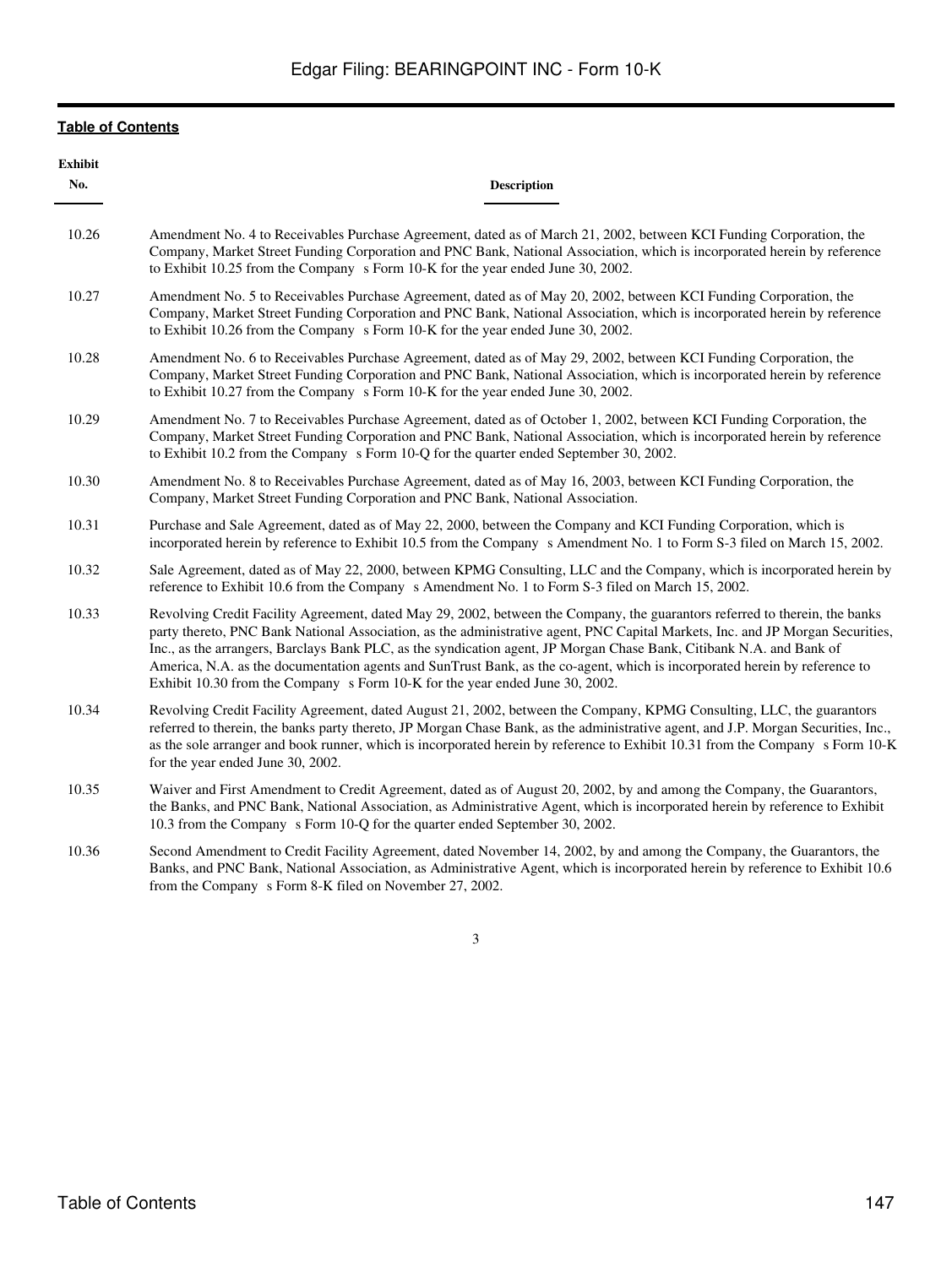| <b>Exhibit</b><br>No. | <b>Description</b>                                                                                                                                                                                                                                                                                                                                                                                                                       |
|-----------------------|------------------------------------------------------------------------------------------------------------------------------------------------------------------------------------------------------------------------------------------------------------------------------------------------------------------------------------------------------------------------------------------------------------------------------------------|
| 10.37                 | Third Amendment to Credit Facility Agreement, dated May 13, 2003, by and among the Company, the Guarantors, the Banks,<br>and PNC Bank, National Association, as Administrative Agent.                                                                                                                                                                                                                                                   |
| 10.38                 | Notice and Waiver, dated as of September 30, 2002, by and among the Company, the Guarantors, the Banks, and PNC Bank,<br>National Association, as Administrative Agent, which is incorporated herein by reference to Exhibit 10.4 from the Company s<br>Form 10-Q for the quarter ended September 30, 2002.                                                                                                                              |
| 10.39                 | Master Release [Intercompany Notes], dated November 22, 2002, by and among the Company, the Guarantors, the Banks, and<br>PNC Bank, National Association, as Administrative Agent, which is incorporated herein by reference to Exhibit 10.2 from the<br>Company s Form 10-Q for the quarter ended December 31, 2002.                                                                                                                    |
| 10.40                 | Master Release [Foreign Stock Pledges], dated November 22, 2002, by and among the Company, the Guarantors, the Banks, and<br>PNC Bank, National Association, as Administrative Agent, which is incorporated herein by reference to Exhibit 10.3 from the<br>Company s Form 10-Q for the quarter ended December 31, 2002.                                                                                                                 |
| 10.41                 | Promissory Note, dated as of October 1, 2001, executed by Randolph C. Blazer, which is incorporated herein by reference to<br>Exhibit 10.32 from the Company s Form 10-K for the year ended June 30, 2002.                                                                                                                                                                                                                               |
| 10.42                 | Promissory Note, dated as of October 1, 2001, executed by Michael J. Donahue, which is incorporated herein by reference to<br>Exhibit 10.33 from the Company s Form 10-K for the year ended June 30, 2002.                                                                                                                                                                                                                               |
| 10.43                 | Promissory Note, dated as of October 1, 2001, executed by Bradley J. Schwartz, which is incorporated herein by reference to<br>Exhibit 10.34 from the Company s Form 10-K for the year ended June 30, 2002.                                                                                                                                                                                                                              |
| 10.44                 | Promissory Note, dated as of October 1, 2001, executed by David W. Black, which is incorporated herein by reference to Exhibit<br>10.35 from the Company s Form 10-K for the year ended June 30, 2002.                                                                                                                                                                                                                                   |
| 10.45                 | Form of Special Termination Agreement, made as of November 7, 2001, between the Company and Certain Executive Officers,<br>which is incorporated herein by reference to Exhibit 10.1 from the Company s Form 10-Q for the quarter ended December 31,<br>2001.                                                                                                                                                                            |
| 10.46                 | Form of Special Termination Agreement, made as of November 7, 2001, between the Company and Certain Executive Officers<br>and Other Key Executives, which is incorporated herein by reference to Exhibit 10.2 from the Company s Form 10-Q for the<br>quarter ended December 31, 2001.                                                                                                                                                   |
| 10.47                 | Form of Restricted Stock Agreement with certain officers of the Company pursuant to the 2000 Long-Term Incentive Plan,<br>which is incorporated herein by reference to Exhibit 10.5 from the Company s Form 10-Q for the quarter ended September 30,<br>2002.                                                                                                                                                                            |
| 10.48                 | Form of Note Purchase Agreement, dated as of November 26, 2002, among the Company, the Subsidiary Guarantors and the<br>Purchasers, relating to \$220,000,000 aggregate principal amount of 5.95% Series A Senior Notes due 2005, 6.43% Series B<br>Senior Notes due 2006 and 6.71% Series C Senior Notes due 2007, which is incorporated herein by reference to Exhibit 10.1<br>from the Company s Form 8-K filed on November 27, 2002. |
| 10.49                 | Form of 5.95% Series A Senior Note due 2005, which is incorporated herein by reference to Exhibit 10.2 from the Company s<br>Form 8-K filed on November 27, 2002.                                                                                                                                                                                                                                                                        |

4